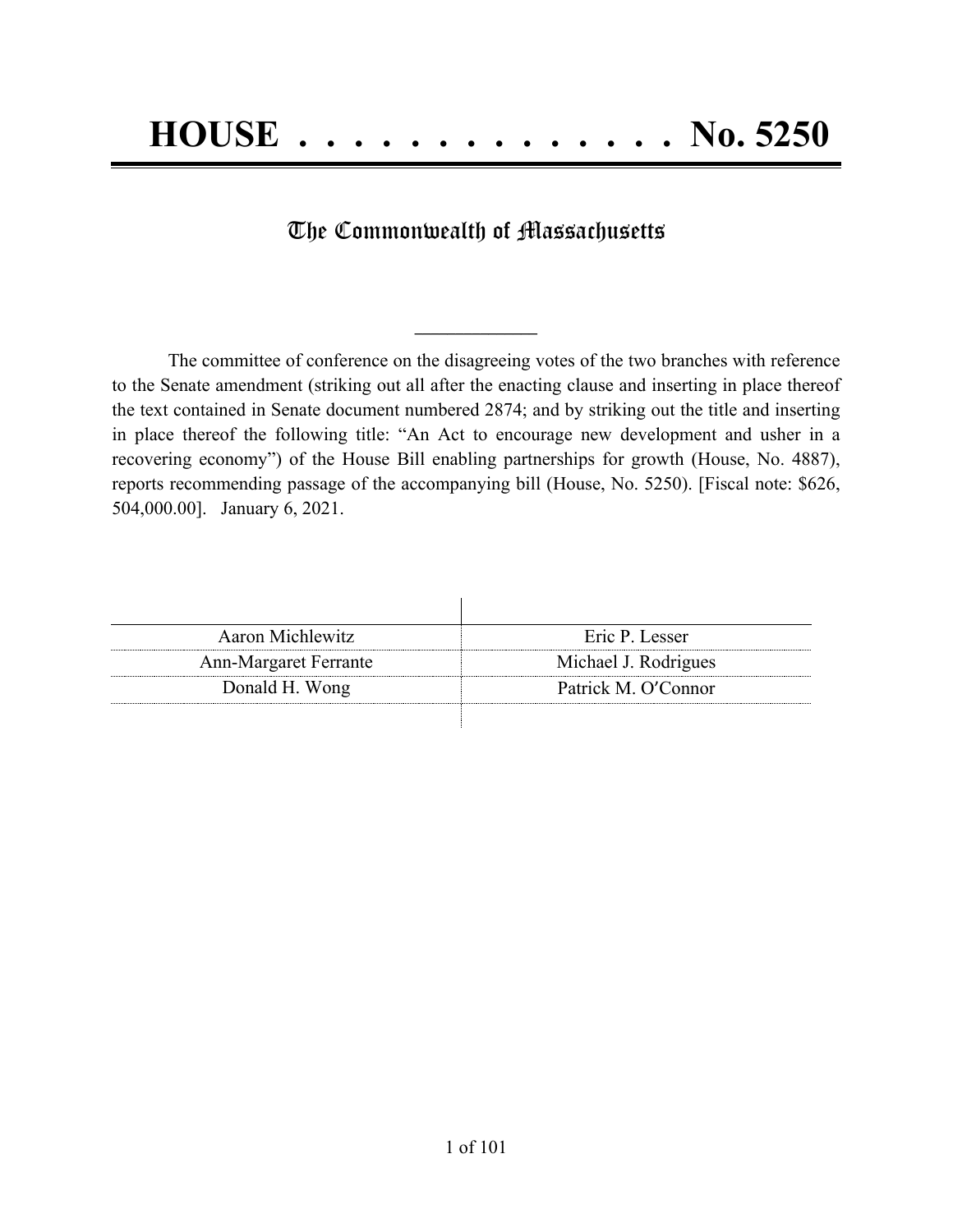## The Commonwealth of Massachusetts

**In the One Hundred and Ninety-First General Court (2019-2020) \_\_\_\_\_\_\_\_\_\_\_\_\_\_\_**

**\_\_\_\_\_\_\_\_\_\_\_\_\_\_\_**

An Act enabling partnerships for growth.

*Whereas,* The deferred operation of this act would tend to defeat its purpose, which is to forthwith finance improvements to the commonwealth's economic infrastructure and promote economic opportunity, therefore it is hereby declared to be an emergency law, necessary for the immediate preservation of the public convenience.

Be it enacted by the Senate and House of Representatives in General Court assembled, and by the authority *of the same, as follows:*

- 1 SECTION 1.To provide for a program of economic development and job creation, the sums set
- 2 forth in sections 2 and 2A, for the several purposes and subject to the conditions specified in this
- 3 act, are hereby made available, subject to the laws regulating the disbursement of public funds;
- 4 provided, however, that the amounts specified in an item or for a particular project may be
- 5 adjusted in order to facilitate projects authorized in this act. These sums shall be in addition to
- 6 any amounts previously authorized and made available for these purposes.
- 7 SECTION 2.

#### 8 EXECUTIVE OFFICE OF HOUSING AND ECONOMIC DEVELOPMENT

- 9 Office of the Secretary
- 10 7002-8000 For the program administered by the Massachusetts Development Finance Agency
- 11 for site assembly, site assessment, predevelopment permitting and other predevelopment and
- 12 marketing activities that enhance a site's readiness for commercial, industrial or mixed-use
- 13 development; provided, that a portion of the funds shall be used to facilitate the expansion or
- 14 replication of successful industrial parks; and provided further, that funding shall be awarded in a
- 15 manner that promotes geographic equity........................\$15,000,000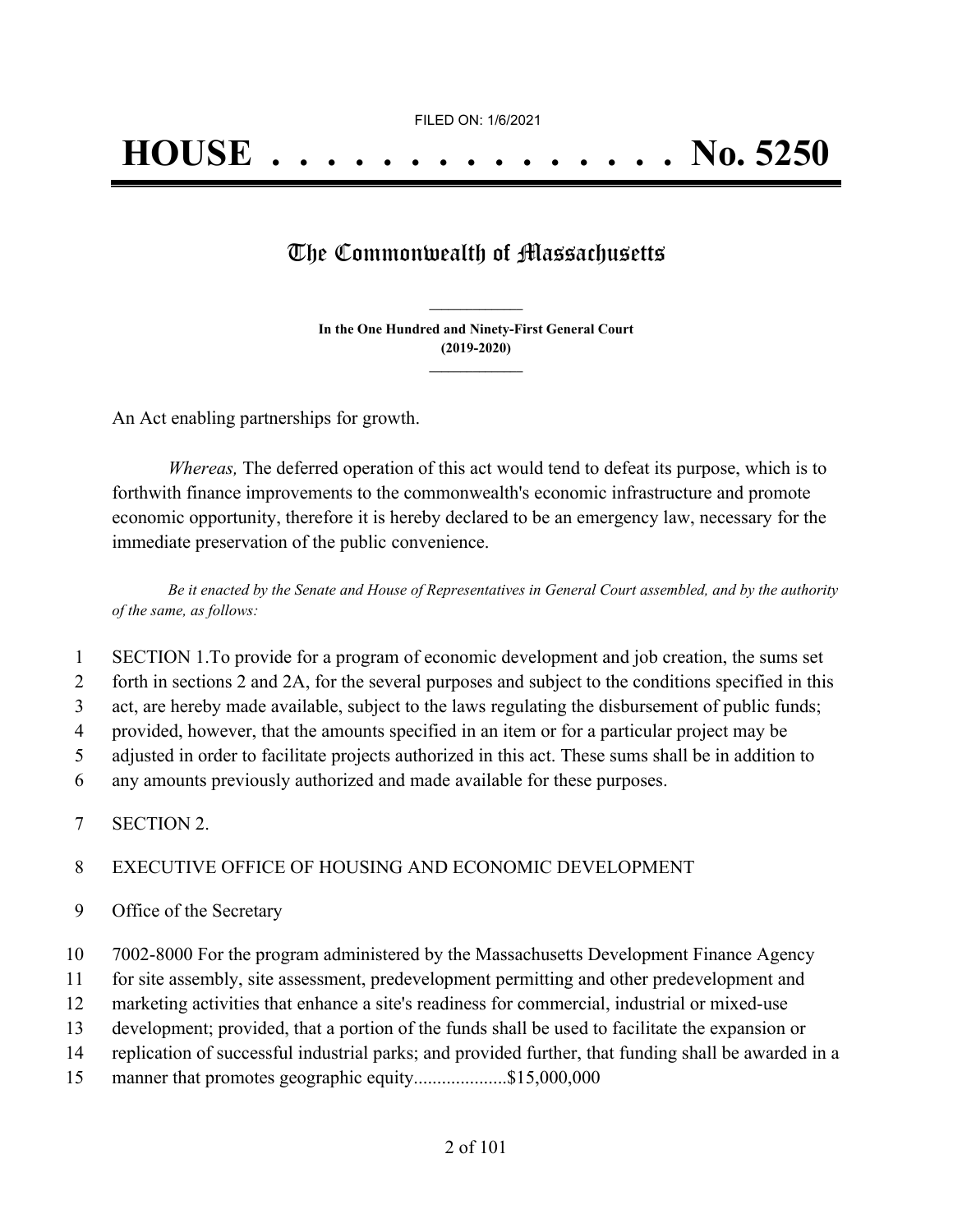- 7002-8001 For the Massachusetts Growth Capital Corporation established in section 2 of chapter
- 40W of the General Laws for a program to provide matching grants to community development
- financial institutions certified by the United States Treasury or community development
- corporations certified under chapter 40H of the General Laws to enable the community
- development financial institution or community development corporation to leverage federal or
- private investments for the purpose of making loans and grants to small businesses including, but
- not limited to, businesses owned by women, veterans, minorities and immigrants; provided, that
- the program shall prioritize socially or economically disadvantaged businesses, which may
- include, but shall not be limited to, minority-owned, women-owned, veteran-owned, and
- immigrant-owned small businesses, that have historically faced obstacles accessing capital and
- have been disproportionately impacted by the 2019 novel coronavirus pandemic; and provided
- further, that grants shall be awarded in a manner that promotes geographic
- equity........................\$35,000,000
- 7002-8002 To provide funds to the Massachusetts Broadband Incentive Fund established in
- section 6C of chapter 40J of the General Laws for capital repairs and improvements to
- broadband infrastructure owned by the Massachusetts Technology Park Corporation established
- by section 3 of chapter 40J...............\$5,000,000
- 7002-8003 For the Massachusetts Technology Park Corporation established by section 3 of
- chapter 40J for matching grants that support collaboration among manufacturers located in the
- commonwealth and institutions of higher education, non-profits and other public or quasi-public
- entities; provided, that eligible grantees shall include, but not be limited to, participants in the
- Manufacturing USA institutes established under the National Network for Manufacturing
- Innovation; provided further, that grants shall be awarded and administered consistent with the
- strategic goals and priorities of the advanced manufacturing collaborative established by section
- 10B of chapter 23A; and provided further, that grants shall be awarded in a manner that
- promotes geographic, social, racial, and economic equity....................\$10,000,000
- 7002-8004 For projects receiving assistance from the Scientific and Technology Research and
- Development Matching Grant Fund established by section 4G of chapter 40J of the General
- Laws; provided, that not less than \$2,000,000 shall be expended for the University of
- Massachusetts Amherst for capital improvements to the marine station in Gloucester; provided
- further, that use of funds may include the following purposes: (i) capital improvements,
- equipment and faulty start-up costs at the marine station, and (ii) capital equipment and other
- start-up costs for a sustainable seafood production center of excellence including, but not limited
- to, acquiring, expanding, improving or leasing a facility on Gloucester Harbor in Gloucester; and
- provided further, that the University of Massachusetts Amherst shall provide a 50 per cent match
- to these funds; and provided further, that grants shall be awarded in a manner that promotes
- geographic, social, racial and economic equity............... \$52,000,000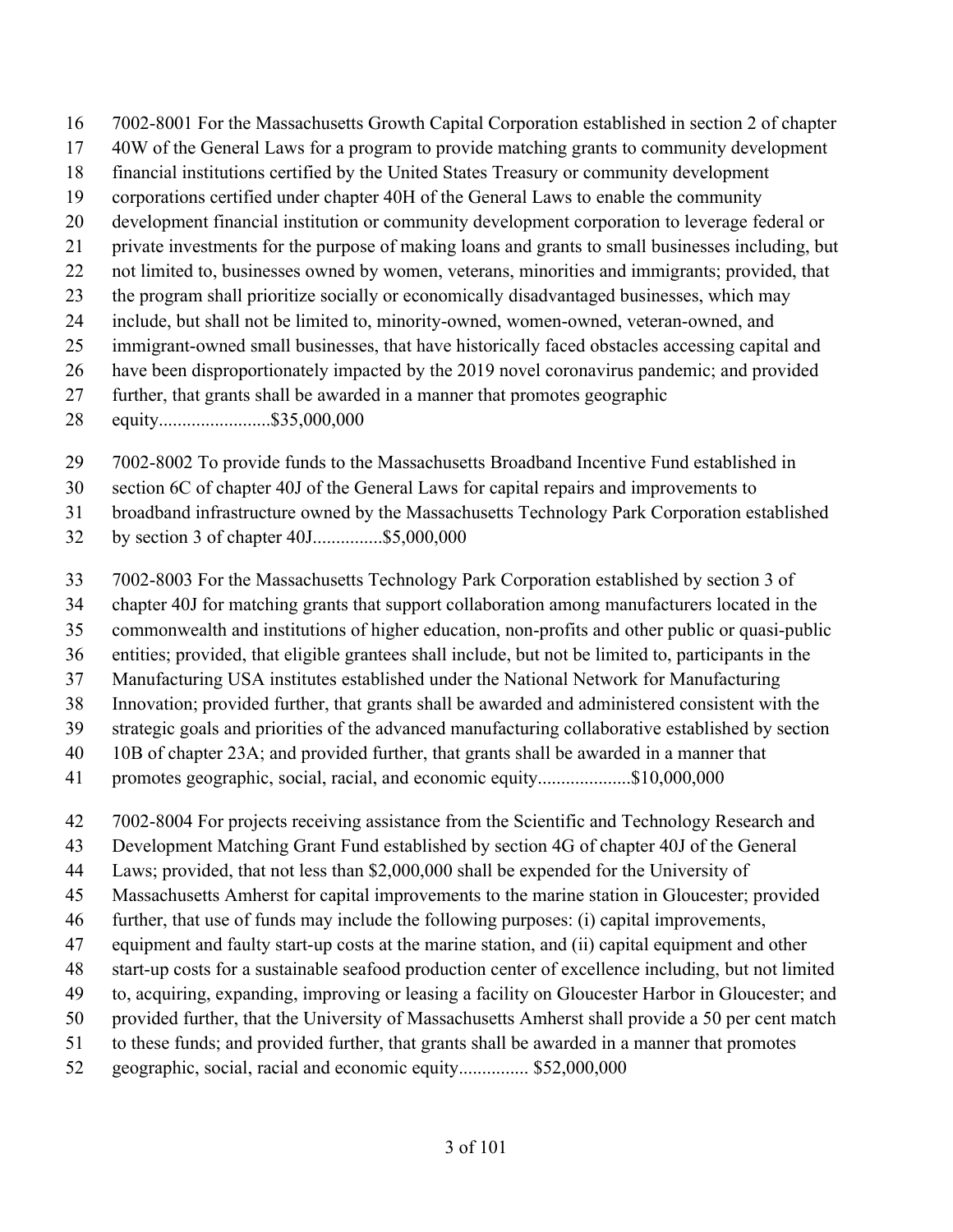7002-8027 For a competitive program of grants or other financial assistance to support economic

- development, job creation and housing and climate resilience initiatives, including nature-based
- solutions projects that incorporate these elements for the public purpose of promoting economic
- opportunity and prosperity in small towns or rural areas of the commonwealth; provided, that
- such financial assistance may be offered to a municipality or other public entity, a community
- development corporation, non-profit entity or for-profit entity; provided further, that such
- financial assistance shall support a project located in a municipality with a population of not more than 7,000 year-round residents or a population density of not more than 500 persons per
- square mile; provided further, that financial assistance offered pursuant to this line item may be
- administered by the executive office through a contract with the Massachusetts Development
- Finance Agency established by section 2 of chapter 23G; provided further, that grants shall be
- awarded in a manner that promotes geographic, social, racial, and economic equity; and provided
- further, that the administering agency may establish additional program requirements through
- regulations or policy guidelines.\$20,000,000
- 7002-8028 For the Massachusetts Growth Capital Corporation, established in section 2 of
- chapter 40W of the General Laws to provide, in consultation with the microbusiness
- development center within the Massachusetts office of business development, grants to low- and
- moderate-income entrepreneurs to acquire, expand, improve or lease a facility, to purchase or
- lease equipment or to meet other capital needs of a business with not more than 20 employees
- and annual revenues not exceeding \$2,500,000, including alternative energy generation projects;
- provided, that grants may be used for capital projects or equipment purchases necessary to
- uphold public health and social distancing protocols for customers and staff related to the 2019
- novel coronavirus pandemic; provided, that preference shall be given to businesses located in
- low-income or moderate-income areas or socially and economically disadvantaged businesses,
- which shall include, but shall not limited to, minority-owned, women-owned, immigrant-owned
- and veteran-owned businesses; and provided further, that prioritization in awarding grants shall
- be given to businesses that have been disproportionately impacted by the 2019 novel coronavirus
- pandemic; and provided further, that grants shall be awarded in a manner that promotes
- geographic equity......................\$25,000,000
- 7002-8029 For a competitive grant program administered by the office of travel and tourism;
- provided, that funds may be used to: (i) provide tourism and cultural marketing funds to
- businesses and regional tourism councils for the purpose of promoting and advertising in-state
- tourism in order to create jobs, support tourism-related businesses in the commonwealth and
- stimulate the state and local economies of the commonwealth; and (ii) improve facilities and
- destinations visited by in-state and out-of-state travelers, with the goals of increasing visitation,
- enticing repeat visitation and increasing the direct and indirect economic impacts of the tourism
- industry in all regions of the commonwealth; provided further, that grants shall support the
- design, repair, renovation, improvement, expansion and construction of facilities owned by
- municipalities or non-profit entities; provided further, that all grantees to improve facilities and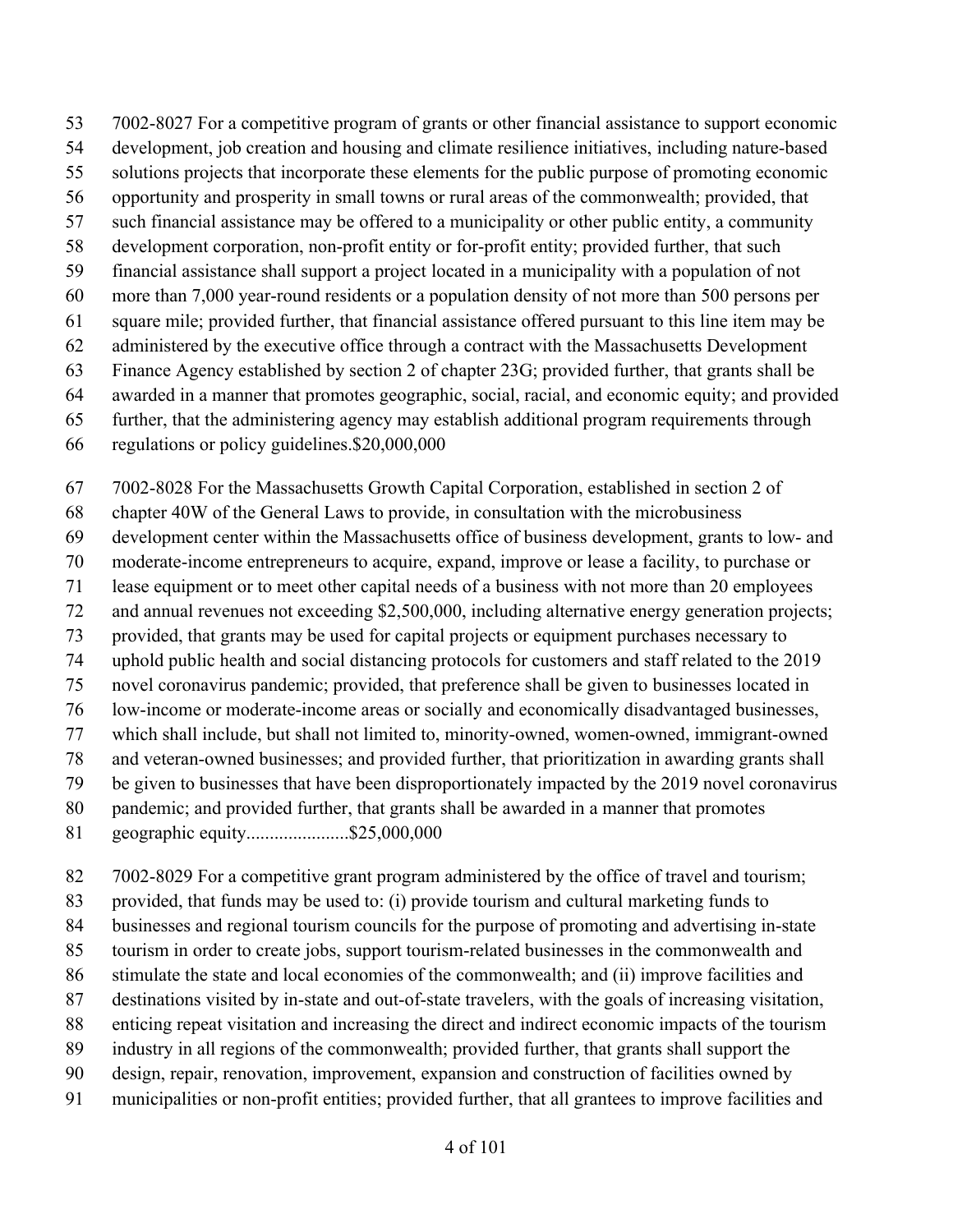destinations visited by in-state and out-of-state travelers shall provide a match based on a graduated formula determined by the Massachusetts office of travel and tourism; provided further, that grant recipients shall be required to measure and report on return-on-investment data after the expenditure of grant funds; provided further, that the program shall prioritize socially or economically disadvantaged businesses, which may include, but shall not be limited to, minority- owned, women-owned, veteran-owned, and immigrant-owned small businesses, that have historically faced obstacles accessing capital; provided further, that grants shall be awarded in a manner that promotes geographic equity; and provided further, that not less than \$4,000,000 shall be allocated to regional tourism councils in order to provide regional advertising, public relations and other marketing initiatives that will promote in-state tourism and encourage the upholding of necessary public health and social distancing protocols relative to the 2019 novel

coronavirus pandemic..................\$14,000,000

 7002-8031 For a program to provide assistance to projects that will improve, rehabilitate or redevelop blighted, abandoned, vacant or underutilized properties to achieve the public purposes of eliminating blight, increasing housing production, supporting economic development projects, increasing the number of commercial buildings accessible to persons with disabilities and conserving natural resources through the targeted rehabilitation and reuse of vacant and underutilized property; provided, that such assistance shall take the form of a grant or a loan provided to a municipality or other public entity, a community development corporation, non- profit entity or for-profit entity; provided further, that eligible uses of funding shall include, but not be limited to, improvements and additions to or alterations of structures and other facilities necessary to comply with requirements of building codes, fire or other life safety codes and regulations pertaining to accessibility for persons with disabilities, where such code or regulatory compliance is required in connection with a new commercial residential or civic use of such structure or facility, and the targeted removal of existing underutilized structures or facilities to create or activate publicly-accessible recreational or civic spaces; provided further, that funding shall be awarded on a competitive basis in accordance with guidelines developed by the agency; provided further, that financial assistance offered pursuant to this line item may be administered by the executive office through a contract with the Massachusetts Development Finance Agency established by section 2 of chapter 23G; provided further, that the executive office or the Massachusetts Development Finance Agency may establish additional program requirements through regulations or policy guidelines; provided further, that financial assistance offered pursuant to this item shall be awarded, to the extent feasible, in a manner that reflects geographic and demographic diversity and social, racial, and economic equity within the commonwealth; and provided further, that program funds may be used for the reasonable costs of administering the program not to exceed 5 per cent of the total assistance made during the fiscal year ..........\$40,000,000

 7002-8032 For grants and technical assistance to be made to municipalities and regional applicants to support planning and locally-driven initiatives related to community development,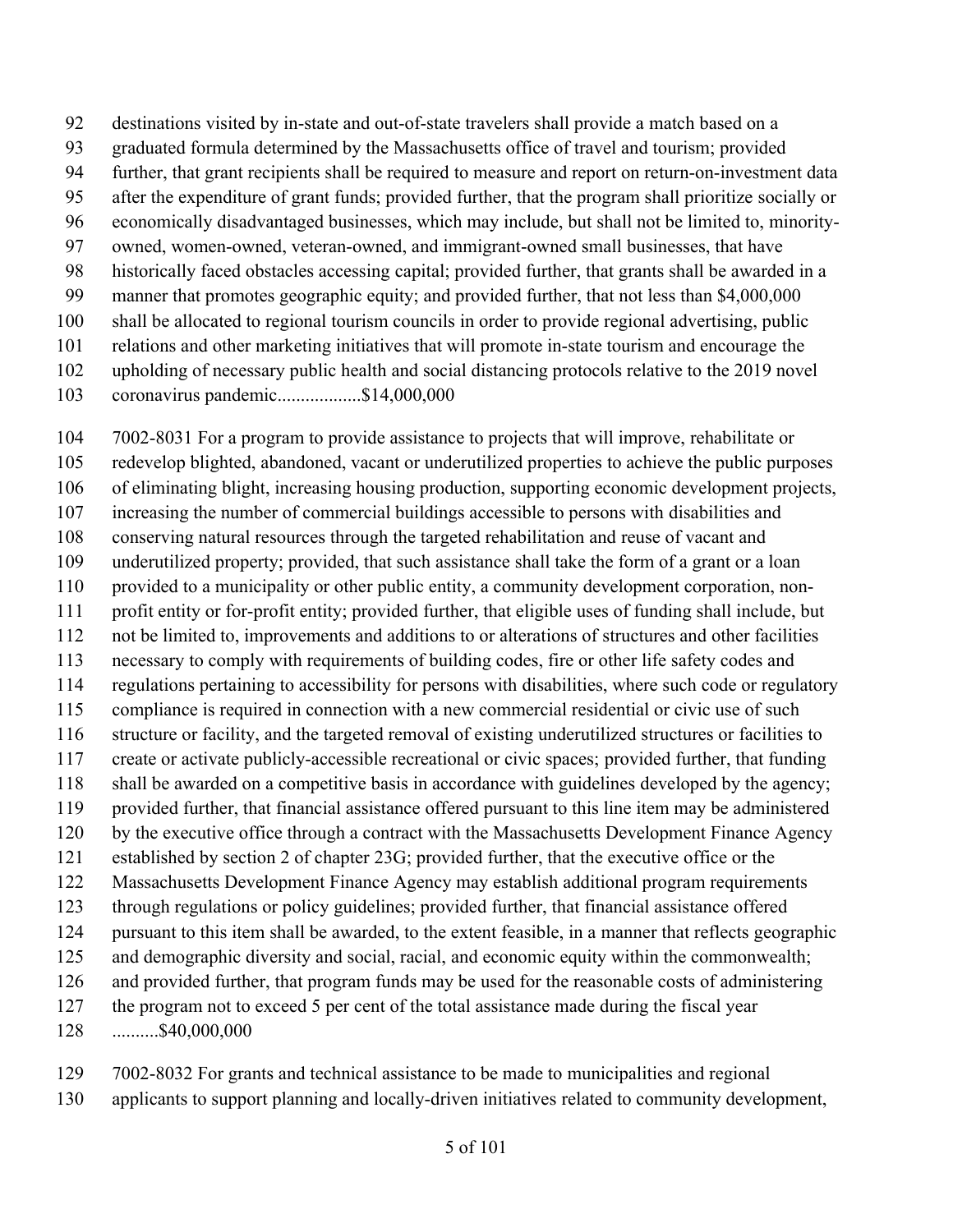housing production, workforce training and economic opportunity, childcare and early education

- initiatives and climate resilience initiatives, including nature-based solutions projects, that
- incorporate these elements, across the commonwealth within individual communities, regions or
- a defined subset of communities therein; provided, that funds may be expended for culturally
- competent and multi-lingual technical assistance and training to small businesses; provided
- further, that preference for these funds shall be given to businesses located in low- or moderate-
- income areas and owned by women, veterans, minorities or immigrants; and provided further,
- that grants shall be awarded in a manner that promotes geographic equity..... \$10,000,000
- 7002-8033 For an employment social enterprise capital grant program to be administered by the executive office of housing and economic development, in consultation with the executive office of labor and workforce development, for the development of eligible facilities for non-profit employment social enterprises that sell goods and services and enhance economic development; provided, that eligible applicants shall be non-profit organizations operating employment social enterprises targeting individuals facing significant barriers to employment; provided further, that grants to non-profits shall support costs associated with the acquisition of real property, the design, construction, repair, rehabilitation or renovation of an eligible facility and soft costs directly related to the development of an eligible facility; provided further, that eligible employment social enterprises shall offer paid employment opportunities to low-income individuals, with priority to socially and economically disadvantaged populations who experience complex needs and barriers to employment that require intensive interventions; provided further, that eligible organizations shall provide the following services for targeted individuals as an integrated part of their paid employment in a social enterprise: (i) outreach to targeted populations; (ii) on-the-job training and skill development, including worksite supervision and performance coaching; (iii) comprehensive supportive services for at least 1 year, including, but not limited to, case management, aimed at helping to overcome barriers to employment; (iv) assistance to obtain external employment; and (v) job retention services which includes follow up with beneficiaries for at least 1 year and employers to support job retention and advancement; provided further, that prioritization for grant awards shall be given to organizations: (a) targeting low-income communities specifically aimed at reducing social and economic inequities, including, but not limited to, inequities affecting individuals who have faced racial or ethnic prejudice; (b) serving high-risk populations that can demonstrate a significant social return on investment; and (c) providing goods and services that can demonstrate a positive community or environmental impact; provided further, that grants shall be awarded in a manner that promotes geographic, social, racial, and economic equity; and provided further, that not less than \$2,700,000 shall be expended to UTEC, Inc. for costs associated with the acquisition, design, construction and renovation of buildings to provide programming, training, instruction, manufacturing, distribution, retail or storage for the purpose of providing a 168 pathway to social and economic success for high-risk young adults.................\$27,700,000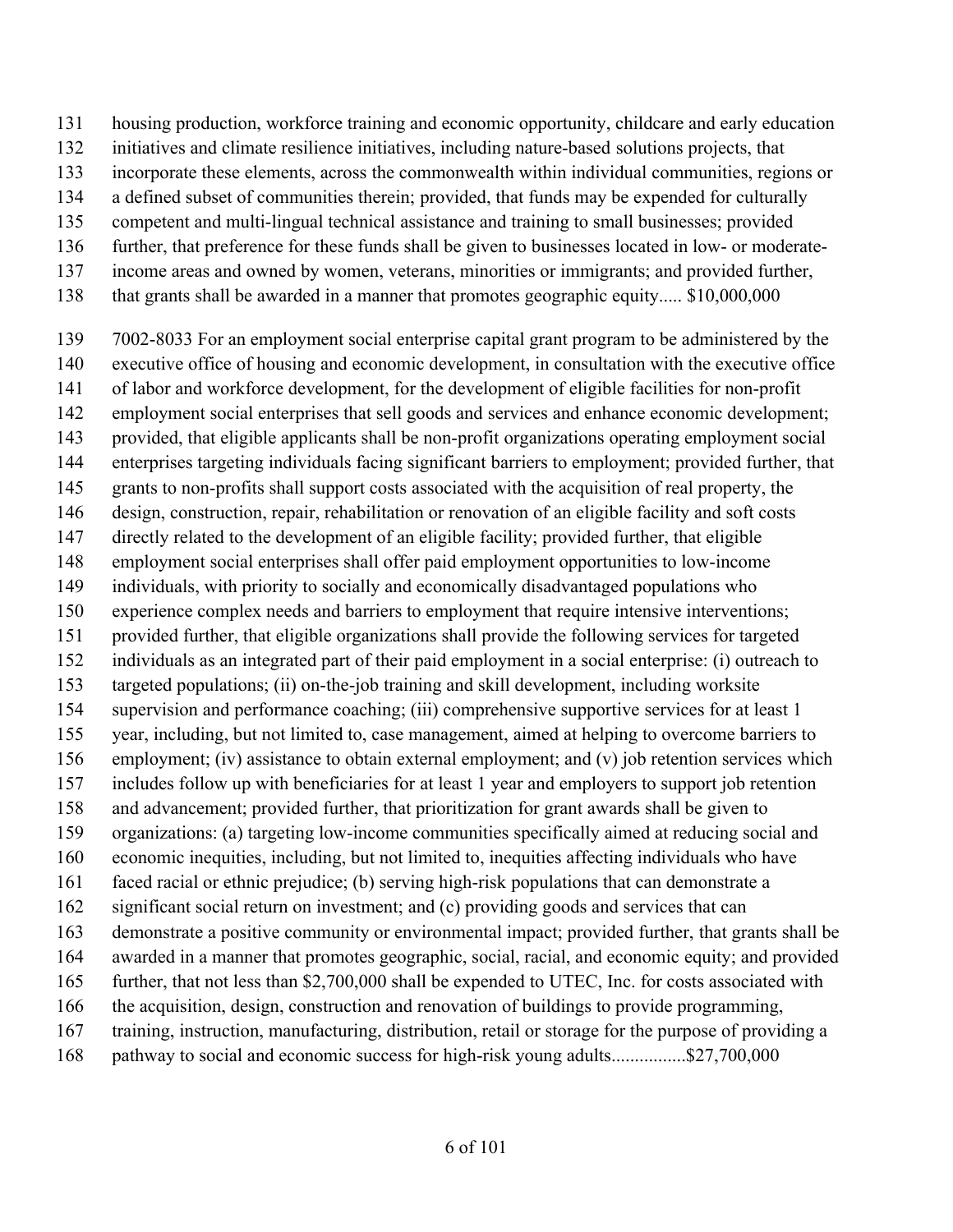- 7002-8034 For the Commonwealth Zoological Corporation established in section 2 of chapter
- 92B of the General Laws, for costs associated with the preparation of plans, studies and
- specifications, repairs, construction, renovations, improvements, maintenance, asset management
- and demolition and other capital improvements including those necessary for the operation of
- facilities operated by Zoo New England, including the Franklin Park Zoo and the Walter D.
- Stone Memorial Zoo; provided, that not less than \$2,500,000 shall be used for construction and
- be required to have a one-to-one match; provided further, that grants shall be awarded in a
- manner that promotes geographic equity; and provided further, that Zoo New England shall
- provide a matching amount equal to \$1 for every \$1 disbursed from this item....\$12,500,000
- 7002-8035 For the Massachusetts Growth Capital Corporation established in section 2 of chapter
- 40W of the General Laws, to provide working capital loans to small businesses severely
- impacted by the 2019 novel coronavirus pandemic; provided, that funds shall include, but not be
- limited to, employee payroll and benefit costs, mortgage interest, rent, utilities and interest on
- other debt obligations; provided further, that loan amounts dispersed under this item shall not
- require repayment if the loan recipient: (i) expends the entirety of the loan payment on employee
- payroll and benefit costs, mortgage interest, rent, utilities and interest on other debt obligations
- and not less than 60 per cent of the loan payment on payroll and benefit costs; (ii) maintains the
- same or greater number of employees as the period prior to the governor's March 10, 2020
- declaration of a state of emergency relative to the 2019 novel coronavirus pandemic; and (iii)
- maintains employee wage or annual salary levels at not less than 75 per cent as the period prior
- to the governor's March 10, 2020 declaration of a state of emergency relative to the 2019 novel
- coronavirus pandemic; provided further, that priority in awarding grants shall be given to: (i) businesses that serve areas of the commonwealth particularly impacted by the outbreak of the
- 2019 novel coronavirus pandemic; and (ii) businesses that have not received aid from federal
- programs related to the 2019 novel coronavirus; provided further, that not less than \$20,000,000
- shall be made available to minority-owned, women-owned immigrant-owned, and veteran-
- owned businesses; provided further, that loans shall be awarded in a manner that promotes
- geographic equity; and provided further, that not later than April 1, 2021, the Massachusetts
- Growth Capital Corporation shall submit a report to the house and senate committees on ways
- and means detailing: (i) loan recipients; (ii) loan amounts by recipient; and (iii) any additional
- criteria considered in the awarding of loans and in determining loan forgiveness.\$30,000,000
- 7002-8036 For local economic development projects; provided, that not less than \$500,000 shall be expended to the Boch Center for capital improvements needed to safely reopen the Wang and
- Shubert theatres located in the city of Boston; provided further, that not less than \$500,000 shall
- be expended for the department of veterans' services to develop and operate a 3-year pilot
- program to assist veterans and members of the Massachusetts National Guard in transitioning
- their military skill sets into civilian skill sets; provided further, that the program shall focus on
- priorities including, but not limited to: (i) assisting veterans and members of the Massachusetts
- National Guard in navigating applicable professional licensure requirements; (ii) providing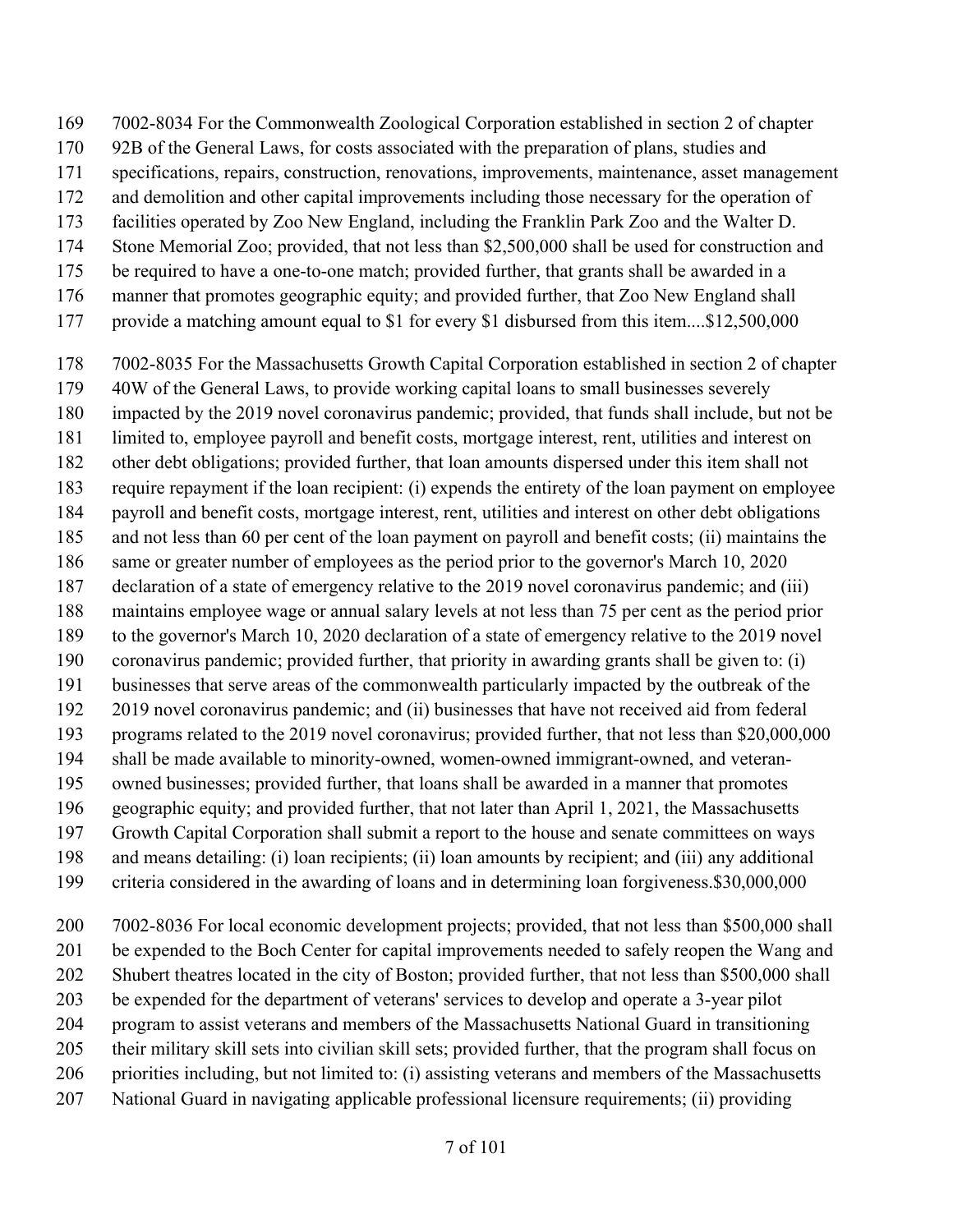analysis of veterans' and members' of the Massachusetts National Guard current skill sets; and (iii) matching military skill sets with civilian workforce skill sets, particularly in those areas of the civilian workforce with a need for additional skilled workers; provided further, that the department shall submit annual reports to the clerks of the senate and the house of representatives, the joint committee on veterans and federal affairs, the joint committee on labor and workforce development and the house and senate committees on ways and means detailing the results of the pilot program including, but not limited to: (a) the number of veterans placed in civilian jobs; (b) the number of women veterans participating in the program; (c) the types of jobs veterans were placed in; (d) the number of veterans who required assistance with navigating professional licensure requirements; (e) the efficacy of the pilot program in assisting veterans in finding civilian employment; and (f) an analysis of remaining barriers facing veterans transitioning to civilian jobs; provided further, that at the conclusion of the 3-year pilot program, the annual report shall also include any draft legislation or recommendations for funding to continue or improve the program; provided further, that not less than \$300,000 shall be expended for the removal of a blighted structure on Main street, in the town of Ware; provided further, that not less than \$250,000 shall be expended for Springfield Neighborhood Housing Services, Inc. in the city of Springfield for capitalization of the revolving loan funds program; provided further, that not less than \$250,000 shall be expended for Revitalize CDC in the city of Springfield for the GreenNFit Neighborhood Rebuild program; provided further, that not less than \$200,000 shall be expended for improvements to telecommunications and electric infrastructure in order to facilitate the extension of internet service infrastructure to properties on Pamet Point road, Old County road and Bound Brook Island road in the towns of Wellfleet and Truro; provided further, that not less than \$500,000 shall be expended in equal amounts to the towns of Avon, Braintree, Canton, East Bridgewater, Easton, Milton, Randolph, Sharon, Stoughton and West Bridgewater for local economic development projects; provided further, that not less than \$400,000 shall be equally expended for business development, infrastructure and streetscape improvements to the towns of Abington, Holbrook, Rockland and the city known as the town of Braintree; provided further, that not less than \$500,000 shall be expended for costs associated with establishing a health and life science center at Greenfield Community College, including, but not limited to, design and engineering studies, that will support the expansion of the health science workforce; provided further, that not less than \$100,000 shall be expended for business development, infrastructure and streetscape improvements in Wollaston center in the city of Quincy; provided further, that not less than \$500,000 shall be expended for a downtown trolley implementation pilot program between the city of Peabody and the city of Salem; provided further, that \$55,000 shall be expended to Lazarus House, Inc., for the construction, reconstruction and renovation of the Holly Street Shelter to support self-sufficiency and housing stability; provided further, that not less than \$1,000,000 shall be expended for the University of Massachusetts at Amherst to establish new testing and piloting facilities and upgrade existing facilities and equipment for the advancement of water technology and testing; provided further, that \$100,000 shall be expended to Lazarus House, Inc. for renovations to their soup kitchen to improve their respite and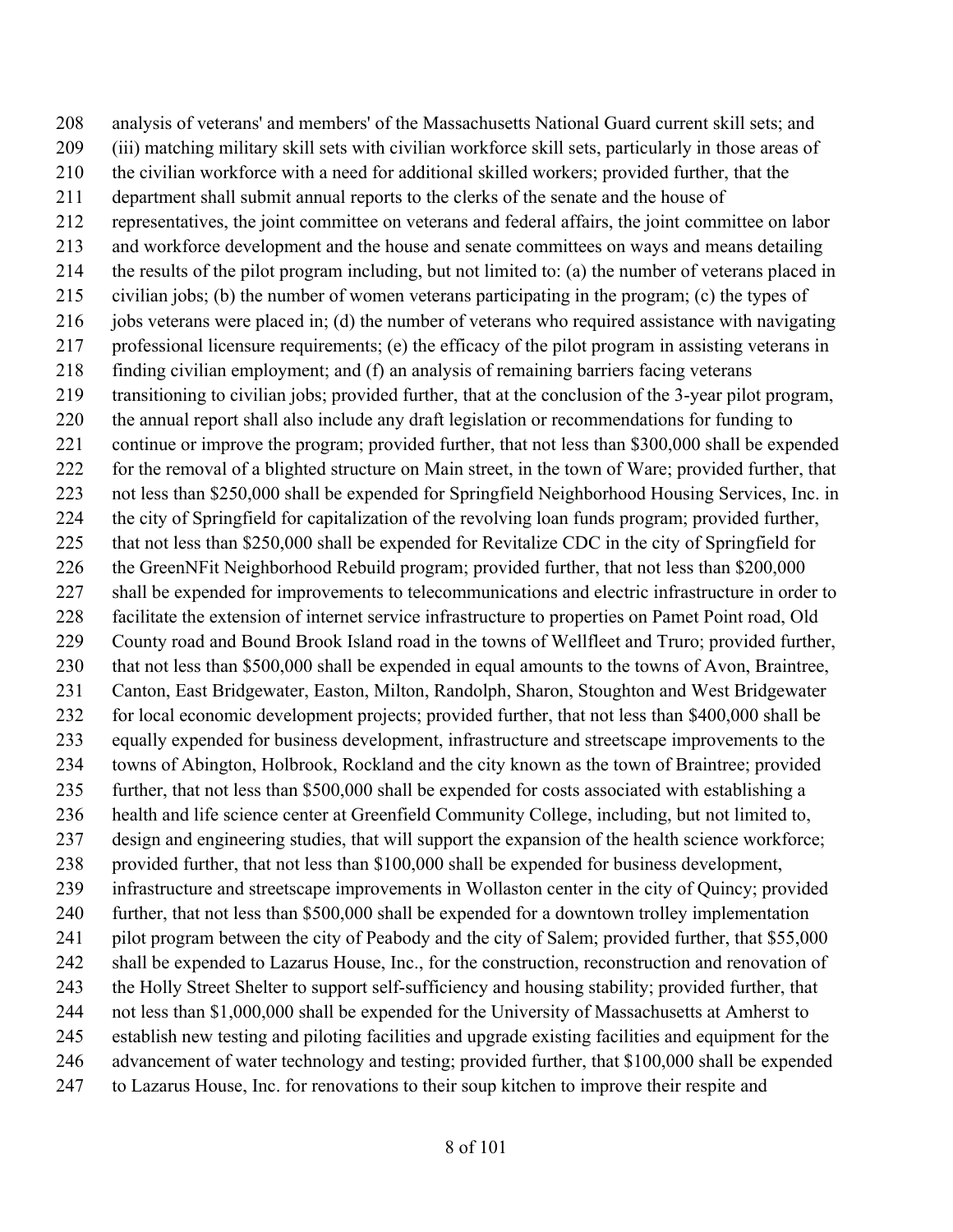supportive services for the purpose of providing a pathway to social and economic success to low-income or homeless residents of the Greater Merrimack Valley; provided further, that not less than \$100,000 shall be expended for urban and community forestry greening in the city of Malden; provided further, that not less than \$300,000 shall be expended for the department of housing and community development to create a Cape Cod and Islands Covid-19 Workforce Housing Relief Fund to be managed and administered by the Housing Assistance Corporation to provide funds for any combination of property acquisition, soft costs or gap construction funding in order to develop housing for low-to-moderate income year-round residents of Cape Cod, Martha's Vineyard and Nantucket; provided further, that said fund shall have funds available for expenditure for fiscal years 2021 to 2026, inclusive, based on a plan to be submitted by the Housing Assistance Corporation in consultation with the Falmouth Housing Trust, Inc., the Lower Cape Community Development Corporation, the Cape Cod commission, the Martha's Vineyard commission, the town of Nantucket, the Island Housing Trust Corporation and Housing Nantucket; provided further, that not less than \$250,000 shall be provided to the Community Development Corporation of Southern Berkshire, Inc. for the remediation of 100 Bridge street in the town of Great Barrington; provided further, that not less than \$200,000 shall be expended for the Berkshire Family Young Men's Christian Association, Inc. in the city of Pittsfield for facility renovations; provided further, that not less than \$50,000 shall be provided to the Senior Center Consortium representing the towns of Ashfield, Buckland and Shelburne and the western Franklin county region for the project management and design of the renovation and expansion of the senior center in the village of Shelburne Falls; provided further, that not less than \$100,000 shall be expended for the planning, design and construction of municipal buildings in the town of Wilmington; provided further, that not less than \$100,000 shall be expended for economic development improvements on the state highway route 113 corridor located in the towns of Groveland and West Newbury; provided further, that not less than 273 \$350,000 shall be expended for the town of Falmouth to administer a grant program to support small businesses in reopening and resuming their operations by assisting in paying costs associated with rent, utilities, staffing, insurance and the cost of required personal protection equipment; provided further, that not less than \$250,000 shall be expended for Project Mission, a non-profit organization dedicated to build and advance financial empowerment and self-reliance among Latino and immigrant families; provided further, that not less than \$275,000 shall be expended to the Newton Housing Authority in the city of Newton for the purpose of replacing in- unit natural gas appliances, including stoves, ranges, dryers and water heaters, with electric appliances; provided further, that not less than \$250,000 shall be expended for a feasibility study to identify an optimal location and operational model for a parking structure within the transit- oriented development district in the downtown section of the city of Attleboro; provided further, that not less than \$250,000 shall be expended for the demolition, cleanup and development of the former Attleboro Dye Works site located on Maple avenue adjacent to the Ten Mile river in the town of Seekonk; provided further, that not less than \$75,000 shall be expended to the Wellesley Housing Authority in the town of Wellesley for the purpose of replacing in-unit natural gas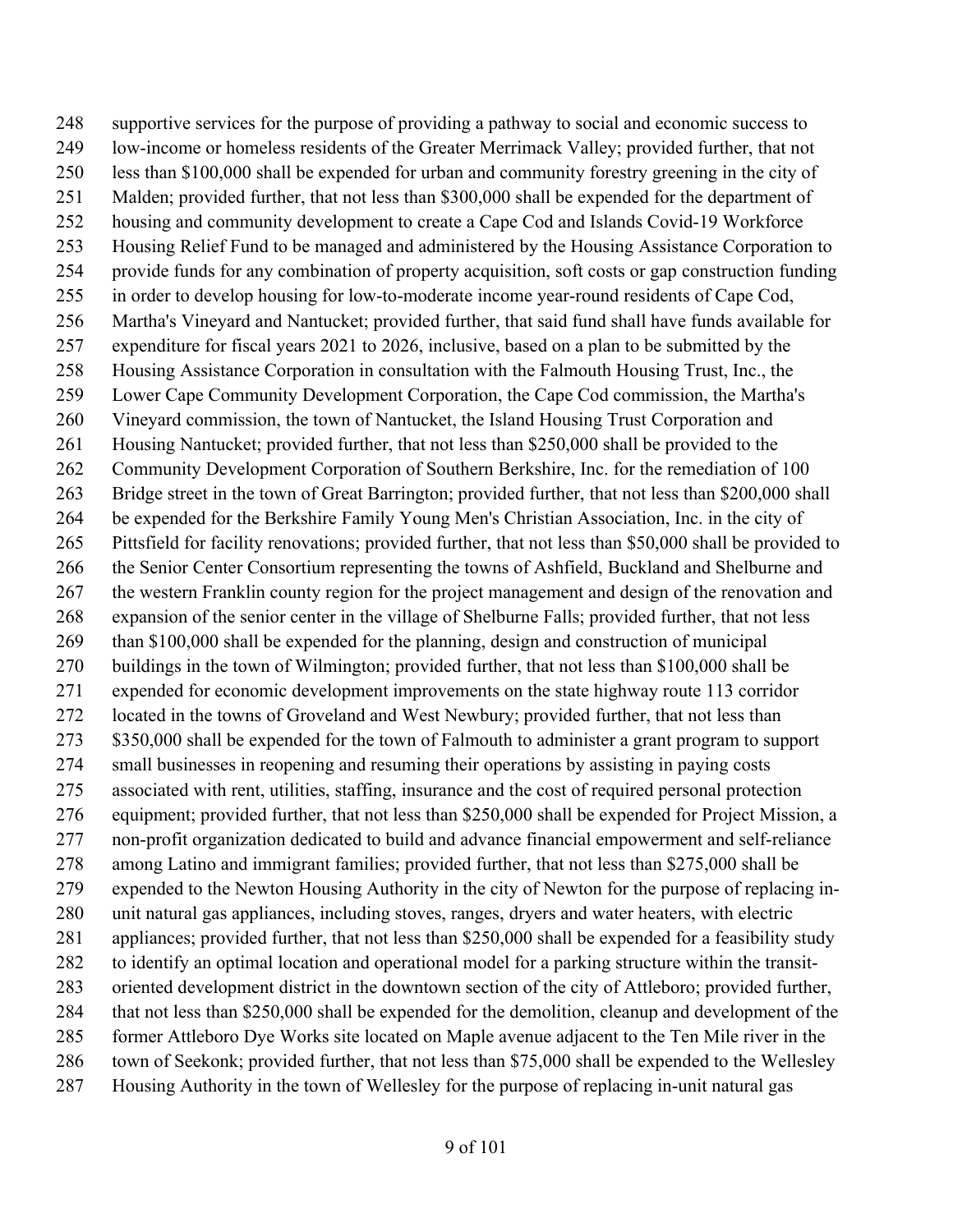appliances, including stoves, ranges, water heaters and dryers, with electric appliances; provided further, that not less than \$5,000,000 shall be transferred to the aquaculture innovation fund within the department of agricultural resources established in section 125 of chapter 128 of the General Laws; provided further, that not less than \$200,000 shall be expended for tourism development, including, but not limited to, signage and pedestrian accommodations, in the towns of Essex, Manchester-by-the-Sea and Rockport and the city of Gloucester; provided further, that not less than \$500,000 shall be expended to Salisbury Beach Partnership, Inc., a 501(c)(3) non- profit organization, for the purchase and restoration of the historic carousel at Salisbury beach in the town of Salisbury; provided further, that not less than \$165,000 shall be expended for the planning, purchase and installation of electric vehicle charging stations in the town of Bedford; provided further, that not less than \$165,000 be expended for the planning, purchase and installation of electric vehicle charging stations in the city of Waltham; provided further, that not less than \$165,000 shall be expended for the planning, purchase and installation of electric vehicle charging stations in the town of Carlisle; provided further, that not less than \$500,000 shall be expended for the Massachusetts Biomedical Initiatives, Inc. to support academic-based research and development, to raise scientific awareness and to support initiatives to increase diversity in the fields of life sciences and biotechnology; provided further, that not less than \$75,000 shall be expended for the Pilgrim Hall museum in the town of Plymouth to support necessary capital improvements; provided further, that not less than \$500,000 shall be expended to the city of Boston for activation, beautification and enhancements of public spaces in commercial districts and for the expansion of the ReStore program to include indoor improvements and capital needs for small businesses associated with reopening during the 2019 novel coronavirus; provided further, that not less than \$75,000 shall be expended for the Plymouth Antiquarian Society to support necessary capital improvements; provided further, that not less than \$300,000 shall be expended to the town of Maynard for traffic control measures at the Assabet River rail trail crossing; provided further, that not less than \$325,000 shall be expended to the Neponset River Regional Chamber for businesses in the town of Norwood that were impacted by the June 28, 2020 rainstorm; provided further, that not less than \$125,000 shall be expended for the Bussey Brook Boardwalk as part of the Roslindale Gateway Path project located in the Roslindale section of the city of Boston; provided further, that not less than \$50,000 shall be expended for the Roslindale Village Main Street, Inc. Wayfinding and Placemaking Initiatives located in the Roslindale section of the city of Boston; provided further, that not less than \$125,000 shall be expended for costs associated with the vocation technical training program at the Blackstone Valley Education Hub; provided further, that not less than \$100,000 shall be expended for costs associated with the renovation of the Milford Area Chamber of Commerce office and the purchase of equipment, computers and software; provided further, that not less than \$500,000 shall be expended equally to the city of Worcester and the towns of Auburn, Grafton, Leicester, Millbury, Northbridge, Shrewsbury and Upton for economic development purpose; provided further, that not less than \$100,000 shall be expended to the town of Hudson for improvements to the Hudson Housing Authority community room;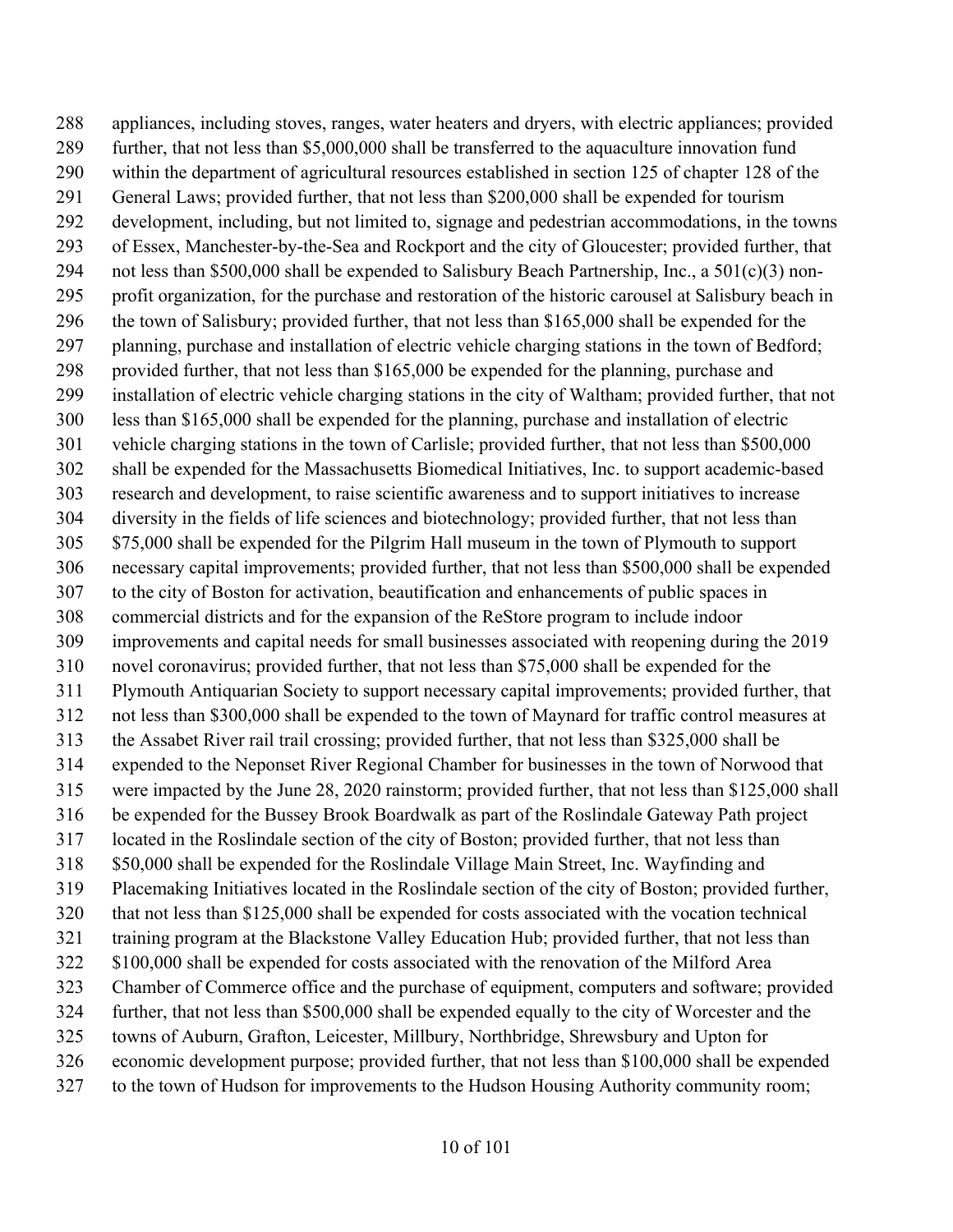provided further, that not less than \$250,000 shall be expended to design a waterfront park in the city of Chelsea; provided further, that not less than \$100,000 shall be expended for costs associated with the renovation of the Italian American World War II Veterans of the United States, Post No. 40, building in the town of Milford; provided further, that not less than \$78,000 shall be expended for Choices4Teens Mentoring Group Inc. in the city of Brockton to acquire, upgrade and maintain technology and equipment; provided further, that not less than \$75,000 shall be expended for costs associated with the repair of the Sacarrappa bridge in the town of Oxford; provided further, that not less than \$100,000 shall be expended to the town of Shirley for improvements to the War Memorial Building that comply with the federal Americans with Disabilities Act; provided further, that not less than \$100,000 shall be expended for an economic development master plan for the town of Sterling; provided further, that not less than \$50,000 shall be expended for the celebration of the Schooner Ernestina-Morrissey return to the city of New Bedford in collaboration with the Massachusetts Maritime Academy, Schooner Ernestina- Morrissey Advisory Board, Schooner Ernestina-Morrissey Association, Inc., Cape Verdean Association in New Bedford, Inc. and the city of New Bedford; provided further, that not less than \$100,000 shall be expended for the Zeiterion Theatre in the city of New Bedford to safely and sustainably reopen to the public, including, but not limited to, for outdoor cultural events and concerts in downtown New Bedford; provided further, that not less than \$75,000 shall be expended for a land geo-technical feasibility study for economic development in the town of Westminster; provided further, that the unexpended balance in item 7066-8110 of chapter 113 of the acts of 2018 shall be made available for the purposes of renovating the University of Massachusetts at Dartmouth Star Store college of visual and performing arts campus in the city of New Bedford into a twenty-first century arts and design hub connecting downtown arts, commerce and entertainment to working waterfront venues and activities, including expanded mixed use at the New Bedford state pier; provided further, that funds shall be made available for immediate site readiness needs for mixed-use development at the New Bedford State Pier in the city of New Bedford in accordance with section 58 of chapter 228 of the acts of 2018; provided further, that such funds shall be in addition to the unexpended balance in item 6720-1350, as authorized in chapter 286 of the acts of 2014, to carry out the mixed-use development of the pier which may include, but shall not be limited to, water-dependent cargo, commercial fishing, marine transportation, marine educational facilities, fresh produce and seafood markets and other uses related to tourism and public recreation connecting the working waterfront to the arts and culture center in the downtown area of the city of New Bedford; provided further, that not less than \$100,000 shall be expended for costs associated with economic development projects in the town of Millville; provided further, that not less than \$250,000 shall be expended for capital improvements and technology upgrades for training, academic credit certificates and associate degree programs in high-demand fields for Springfield Technical Community College in the city of Springfield; provided further, that not less than \$500,000 be expended for a competitive grant program to be administered by the department of early education and care for licensed early education and care providers in the city of Attleboro and the towns of Franklin, Millis, Natick,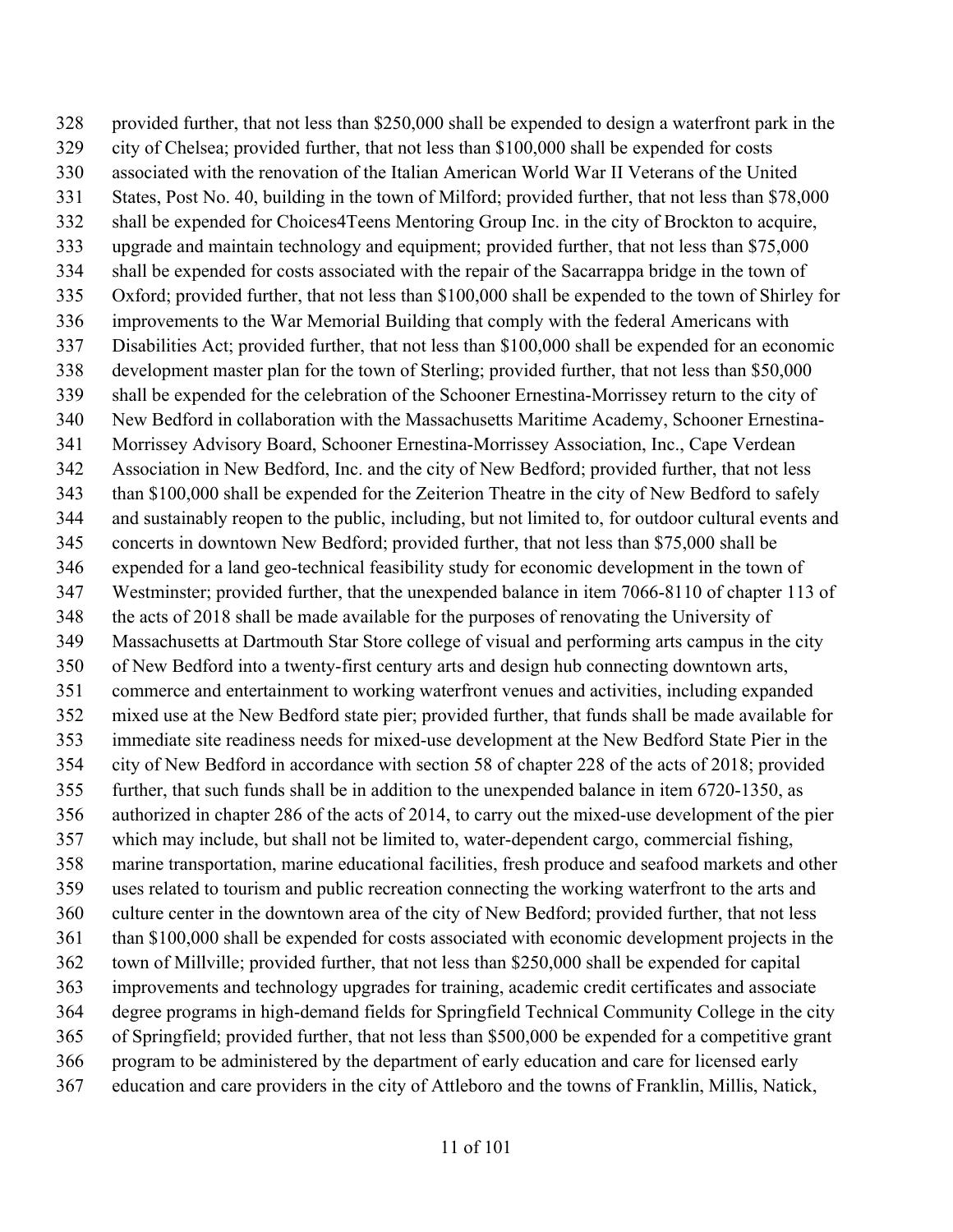Needham, Norfolk, North Attleborough, Plainville, Sherborn, Wayland, Wellesley and Wrentham for the purpose of defraying fixed operating costs and costs associated with modifications to early education and care services necessitated by the COVID-19 public health emergency to be awarded based on demonstrated financial need and current reopening status or future plans to reopen during the pandemic; provided further, that not less than \$50,000 shall be expended for improvements to the biology laboratory in Wilson hall at Westfield State University in the city of Westfield; provided further, that not less than \$125,000 shall be expended to Valley Opportunity Council, Inc., in the city of Chicopee for capital improvements to facilities and technology used for the workforce development programs that it administers; provided further, that not less than \$100,000 shall be expended for developing automated city services in the city of Melrose; provided further, that not less than \$500,000 shall be expended for a zero interest small business revolving loan fund to be administered by the South Eastern Economic Development Corporation in the city of Taunton for small business owners for general business purposes that have been impacted by COVID-19 in the towns of Berkley, Carver, Dighton, Marion, Middleborough, Raynham and Wareham, the city of Taunton and the city known as the town of Bridgewater; provided further, that not more than 12 per cent of the amount appropriated in this item shall be retained by the South Eastern Economic Development Corporation for technical loan services and for the administration of the program; provided further, that not less than \$125,000 shall be expended to the Springfield Cultural Partnership Incorporated in the city of Springfield for capital improvements to make upgrades to cultural and arts programs to encourage tourism; provided further, that not less than \$300,000 shall be expended to the city of Malden for economic development and environmental remediation projects along the Malden river and Roosevelt park; provided further, that not less than \$100,000 shall be expended for improvements to the snack shack located at the South Common recreation fields in the town of Berlin; provided further, that \$200,000 shall be expended to the city of Lowell for economic development programming; provided further, that not less than \$100,000 shall be expended for expanded wireless internet service in the city of Gardner; provided further, that \$100,000 shall be expended to the town of Westford for economic development programming; provided further, that \$50,000 shall be expended to the town of Groton for economic development programming; provided further, that \$50,000 shall be expended to the town of Pepperell for economic development programming; provided further, that not less than \$200,000 shall be expended for the Massachusetts Veterans and Warriors to Agriculture Program Fund; provided further, that not less than \$250,000 shall be expended to construct a roadway connector from Santilli highway to Rivergreen Business Park in the city of Everett; provided further, that \$50,000 shall be expended to the town of Dunstable for economic development programming; provided further, that not less than \$450,000 shall be expended to the towns of Granville, Montgomery, Tolland and Russell for the expansion of broadband internet access; provided further, that not less than \$10,000,000 shall be expended for a grant program administered by the department of elementary and secondary education for community after school and out-of-school time programs to support community partnerships, workforce training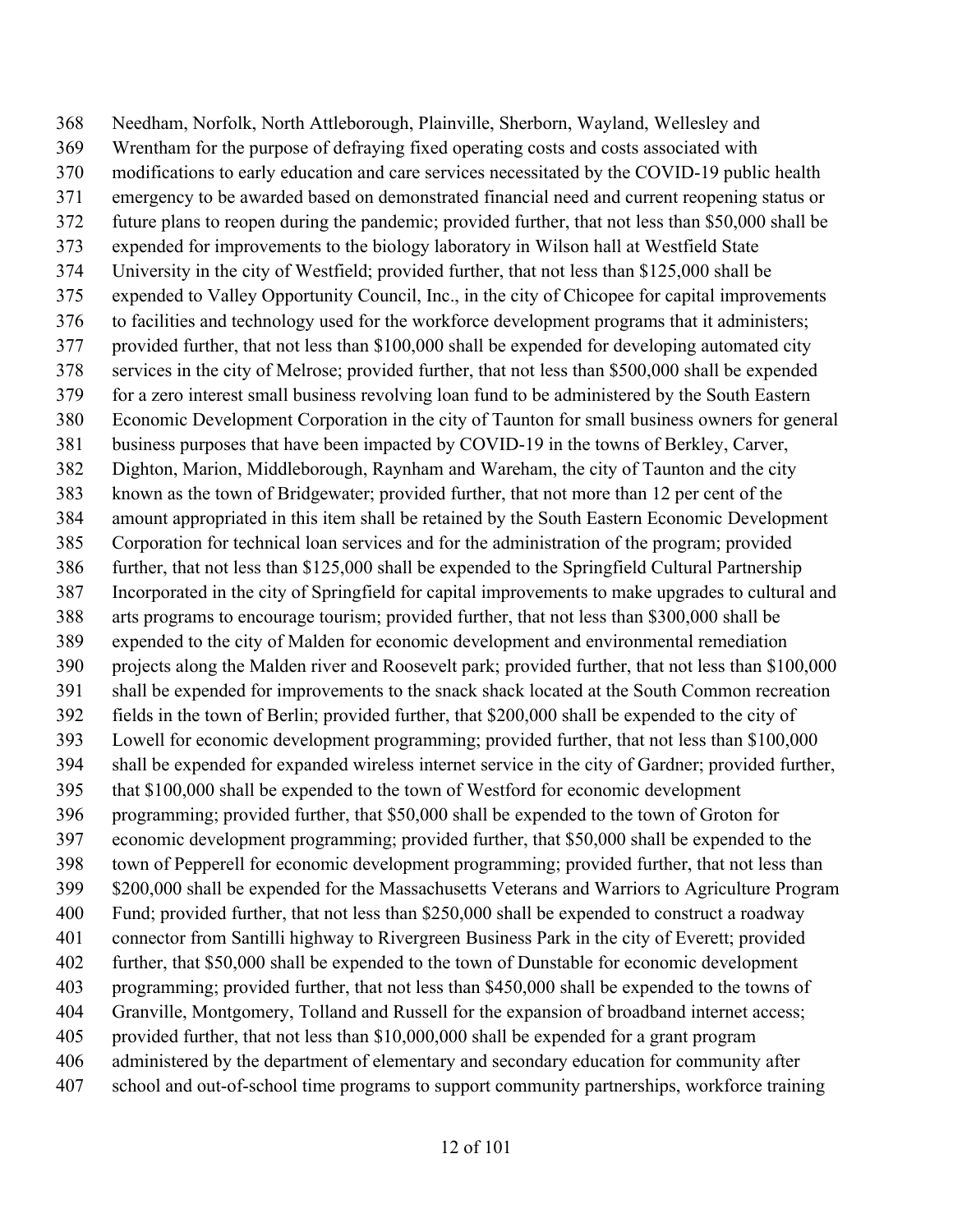and health and safety expenses related to the 2019 novel coronavirus in preparation for the 2020- 2021 school year; provided further, that not less than \$500,000 shall be expended for a competitive grant program administered by the executive office of housing and economic development for startup companies; provide further, that a "startup company" shall be defined as a newly emerged business venture that aims to develop a viable business model to meet a marketplace need; provided further, that the executive office shall promulgate parameters of eligibility and guidelines for application to the grant program and that the program shall be open for applications not later than December 1, 2020 and the funding shall be awarded to selected applicants not later than July 1, 2021; provided further, that the executive office shall submit a report to the clerks of the house and senate detailing the progress of the pilot program as well as the economic results of the grants on the recipient startup companies not later than December 1, 2021; provided further, that not less than \$100,000 shall be expended for information technology and broadband infrastructure improvements and upgrades along state highway route 79 and to municipal buildings and structures in the town of Lakeville; provided further, that not less than \$200,000 shall be expended for high-speed broadband infrastructure improvements and upgrades to support businesses and economic development along Swansea Mall drive in the town of Swansea; provided further, that not less than \$1,000,000 shall be expended for economic development and housing infrastructure improvements in the Flint neighborhood area adjacent to and along Pleasant street in the city of Fall River; provided further, that not less than \$500,000 shall be expended for economic development improvements in the Slade's Ferry Commercial district in the town of Somerset; provided further, that not less than \$2,000,000 shall be expended for grants supporting small businesses and workforce development programs in the MetroWest region, including the cities of Framingham and Franklin and the towns of Ashland, Holliston, Hopkinton, Medway and Natick; provided further, that not less than \$500,000 shall be expended for renovations and improvements of the Agganis Sports Complex in the city of Lynn; provided further, that not less than \$1,000,000 shall be expended for costs associated with, but not limited to, design and engineering studies, acquiring and improving real property and other costs for an advanced manufacturing research, development and small batch production laboratory known as the Eruptor Lab in the town of Amherst; provided further, that not less than \$500,000 shall be expended to fund capital improvements related to health and safety standards for early childcare facilities at United South End Settlements in the city of Boston; provided further, that not less than \$500,000 shall be expended for the Natick Center Associates, Inc. for economic development in Natick center to assist in recovery from the combined effects of the 2019 fire and the 2019 novel coronavirus pandemic; provided further, that not less than \$150,000 shall be expended to the town of Millis for economic development; provided further, that not less than \$150,000 shall be expended for the Sherborn Business Association, Inc. for revenue lost due to the 2019 novel coronavirus pandemic; provided further, that not less than \$100,000 shall be expended to the Center for Arts in Natick, Inc. for revenue lost due to the 2019 novel coronavirus pandemic; provided further, that not less than \$300,000 shall be expended for the executive office of housing and economic development to contract with a non-profit, which has a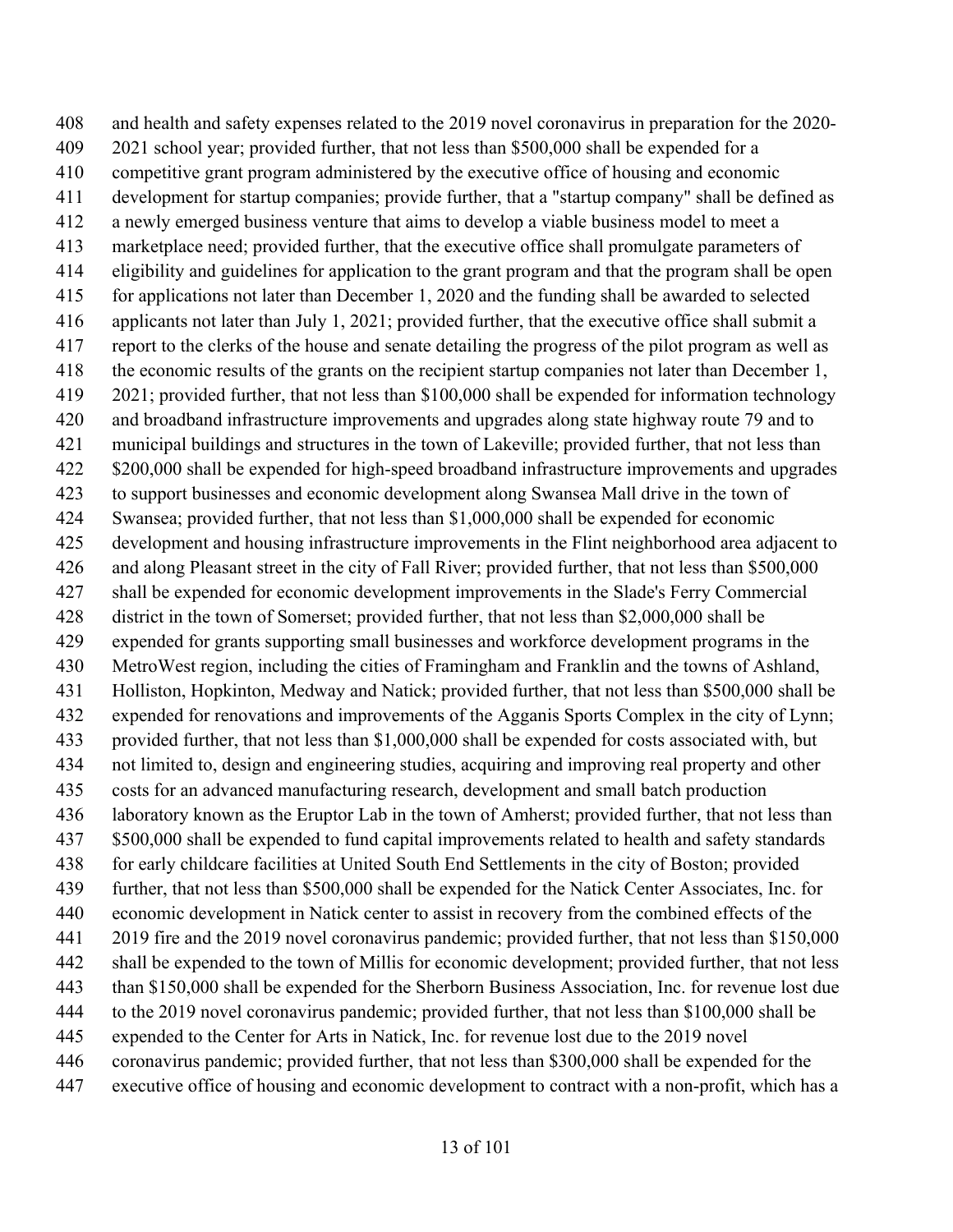proven model for engagement with no less than 5 years of experience establishing connections between innovative products and Massachusetts-based manufacturers and suppliers, to build-out programming that assists startups with preparing to scale manufacturing and sourcing their supply chains to manufacturers from all regions in the commonwealth; provided further, that not less than \$75,000 shall be expended to the South End Community Center of Springfield, Inc. community youth corps program in the city of Springfield; provided further, that not less than \$75,000 shall be expended to the town of Hudson for a pilot commuter shuttle service linking employees to the Southborough commuter rail which makes stops in employment hubs such as Boston, Worcester and Framingham; provided further, that not less than \$50,000 be expended to the disability commission of the city of Framingham; provided further, that not less than 458 \$200,000 shall be expended for capital improvements to the Cabot theatre in the city of Beverly; provided further, that not less than \$500,000 shall be expended to Greenfield Community College for the development of a SIMS lab; provided further, that not less than \$500,000 shall be expended for the Stationery Factory, LLC in the town of Dalton for accessibility improvements; provided further, that not less than \$150,000 shall be expended to the community revitalization fund run by the Greater Northampton Chamber of Commerce, Inc., the Florence Civic and Business Assoc., Inc. and the Downtown Northampton Association to support losses by Northampton, Florence and Leeds small businesses due to the 2019 novel coronavirus pandemic; provided further, that not less than \$250,000 shall be expended to the town of Wakefield for building refurbishments for the Albion cultural exchange to ensure accessibility to second-floor artist lofts; provided further, that not less than \$100,000 shall be expended to the city of Melrose for reconstruction of the friends parking lot in the downtown commercial district to support transit-oriented housing development efforts; provided further, that not less than \$100,000 shall be expended for All Aces, Inc. in the city of Boston to provide equitable relief relative to impacts caused by the 2019 novel coronavirus pandemic; provided further, that not less than \$150,000 shall be expended for the New North Citizens Council, Inc. for youth and senior information technology data instruction programming; provided further, that not less than \$25,000 shall be expended for the New England Center for Arts and Technology, Inc. for career training in the restaurant industry; provided further, that not less than \$100,000 shall be expended for reimbursements for expenditures related to the 2019 novel coronavirus pandemic, including but not limited to personal protective equipment, in the town of Ipswich; provided further, that not less than \$100,000 shall be expended for the Kingston Business Association, Inc. for revenue lost during the 2019 novel coronavirus pandemic; provided further, that not less than \$250,000 shall be expended for the historic restoration of the Governor Bellingham-Cary house in the city of Chelsea; provided further, that not less than \$200,000 shall be expended for capital improvements to the Charlestown Working Theater, Inc. in the Charlestown section of the city of Boston; provided further, that not less than \$100,000 shall be expended for the Homeless Prevention Council, Inc. in lower cape cod to support self-sufficiency and housing stability; provided further, that not less than \$150,000 shall be expended for the Cape Cod commission for the application and administration of early education funding and grants; provided further, that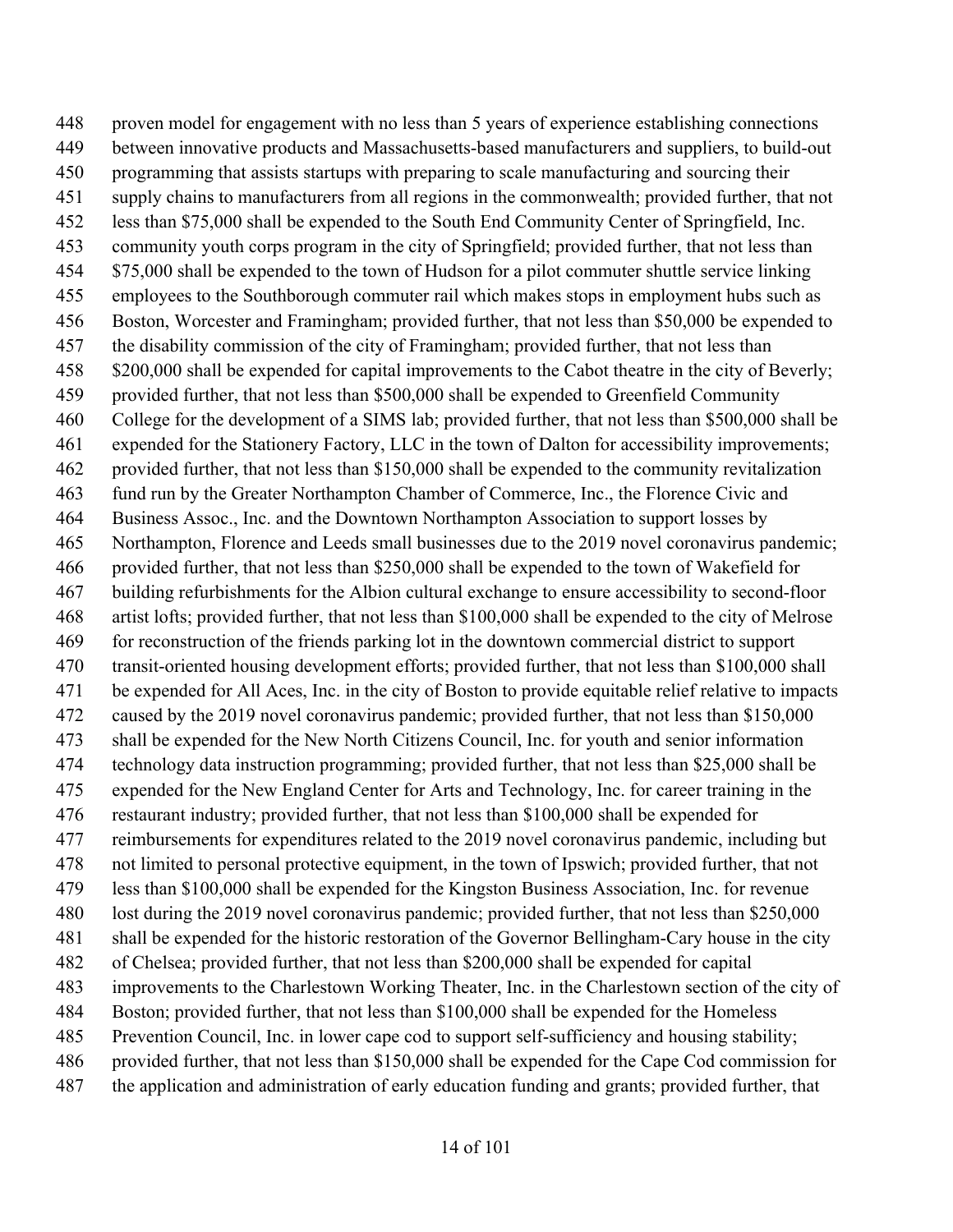not less than \$100,000 shall be expended for Smart from the Start, Inc. in the city of Boston; provided further, that not less than \$150,000 shall be expended for economic development in the town of Pembroke; provided further, that not less than \$400,000 shall be expended for the New North Citizen Council, Inc. for a minority community down payment and closing costs assistance program; provided further, that not less than \$350,000 shall be expended for the Talking Information Center, Incorporated in the town of Marshfield to provide supports to radio reading services for visually impaired and otherwise disabled listeners across Massachusetts; provided further, that not less than \$50,000 shall be expended for funding to conduct a study to investigate opportunities in the opportunity zones in the city of Framingham; provided further, that not less than \$20,000 shall be expended for the Framingham History Center, Inc; provided further, that not less than \$500,000 shall be expended for the blue economy initiative at the University of Massachusetts at Dartmouth for the flume tank for ocean technology research and development; provided further, that not less than \$100,000 shall be expended for infrastructure improvements and federal Americans with Disabilities Act-compliant upgrades to the bathhouse and boathouse at West beach located on West Rodney French boulevard in the city of New Bedford; provided further, that not less than \$25,000 shall be expended for the town of Dracut for investments in economic development; provided further, that not less than \$150,000 shall be expended for the Wayside Inn Foundation in the town of Sudbury; provided further, that not less than \$285,000 shall be expended for the study of improvements to and redevelopment of commercial districts in the town of Brookline; provided further, that not less than \$56,000 shall be expended for the Arlington Historical Society for maintenance, refurbishment, and replacement of critical assets at the Jason Russell house and the Smith museum cultural attractions; provided further, that not less than \$250,000 shall be expended for the town of 511 Belmont for costs associated with designs for the community path to connect town centers; provided further, that not less than \$750,000 shall be expended for the Fitchburg State University theater block renovations; provided further, that not less than \$250,000 shall be expended for the New England Historic Genealogical Society for revenue lost during the 2019 novel coronavirus pandemic; provided further, that not less than \$250,000 shall be expended for costs related to a wastewater treatment facility in the town of Southborough; provided further, that not less than \$150,000 shall be expended for changes in gas line sizing to increase capacity in the town of Leicester; provided further, that not less than \$250,000 shall be expended for the Malden department of public works to aid the purchase of new equipment; provided further, that not less than \$50,000 shall be expended for the city of Malden to aid the purchase of new equipment for the Malden fire department; provided further, that not less than \$50,000 shall be expended for the city of Malden to aid the purchase of new safety equipment for the Malden police department; provided further, that not less than \$1,000,000 shall be expended for the city of Malden for repairs to public parking garages to continue to revitalize Malden center; provided further, that not less than \$250,000 shall be expended for the city of Malden for federal Americans with Disabilities Act-compliant upgrades to the Oak Grove community center; provided further, that not less than \$75,000 shall be expended for marketing materials for the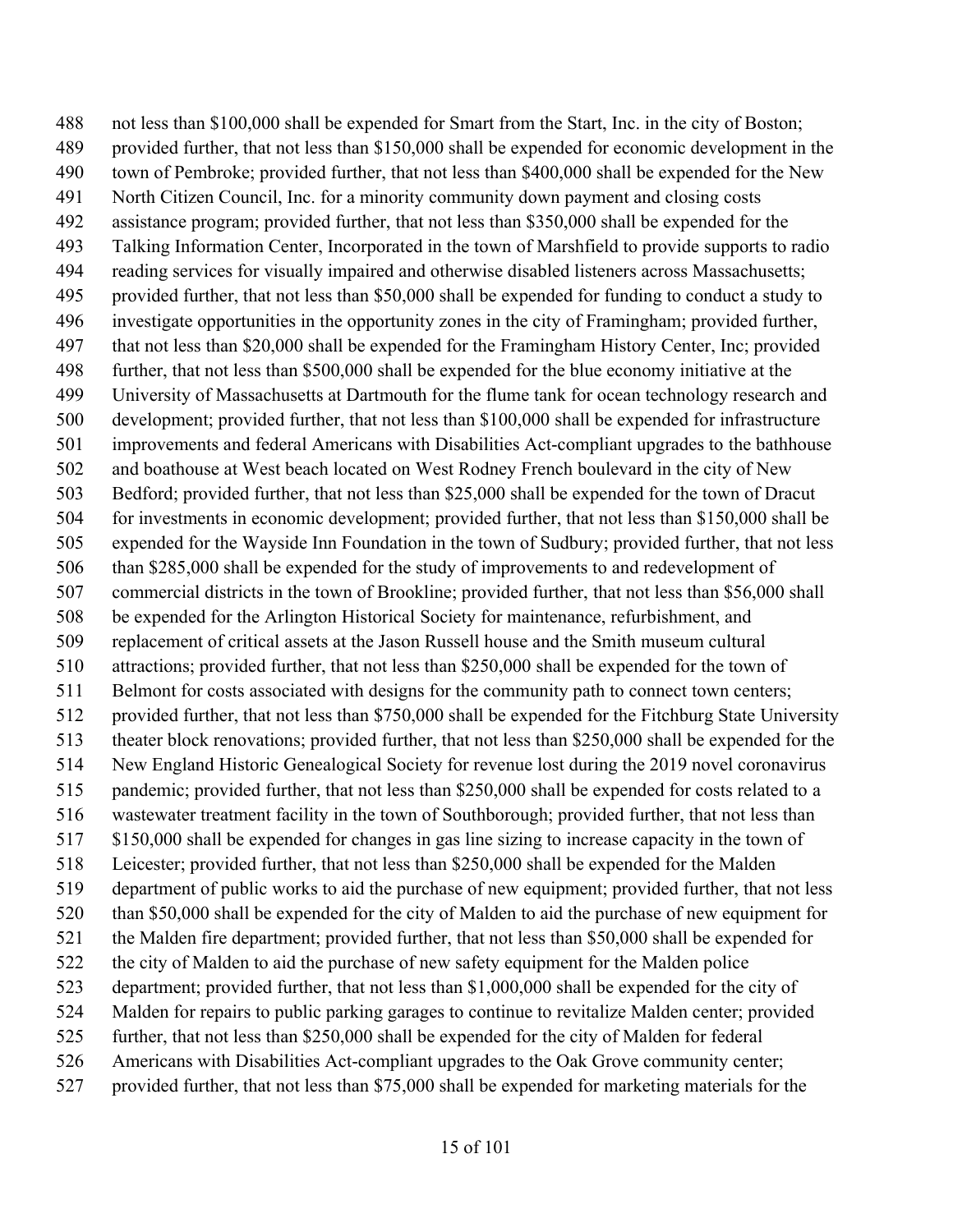promotion of a rural development district in the town of Leicester; provided further, that not less than \$100,000 shall be expended for the establishment of an advanced manufacturing innovation village in the village of Rochdale in the town of Leicester; provided further, that not less than 531 \$1,000,000 shall be expended for the city of Newton for the rehabilitation of the Gath memorial pool; provided further, that not less than \$1,000,000 shall be expended for the towns of Burlington and Bedford for use by each municipality to prepare unleased, pre-permitted commercial space for use by the life science industry, including costs of planning and utilities; provided further, that the funds shall be split evenly unless otherwise agreed by the municipalities; provided further, that not less than \$100,000 shall be expended for the Worcester urban agenda food hub of the Worcester regional chamber of commerce to provide targeted, in- depth and hands-on support to diverse urban food entrepreneurs in the city of Worcester; provided further, that not less than \$30,000 shall be expended for the Care Center of Holyoke; provided further, that not less than \$100,000 shall be expended for the city of Pittsfield to use as a site readiness grant to support the preparation of properties on Technology drive in Pittsfield 542 for commercial development and use; provided further, that not less than \$50,000 shall be expended to the town of Great Barrington for a feasibility study for the merger of the Great Barrington water district; provided further, that not less than \$100,000 shall be expended for land acquisition for senior housing in the town of Lenox; provided further, that not less than \$150,000 shall be expended for the Wayland housing authority; provided further, that not less than 547 \$150,000 shall be expended for the Sudbury housing trust; provided further, that not less than 548 \$50,000 shall be expended to the Berkshire regional planning commission for a regional overlay study of cell towers in Berkshire county; provided further, that not less than \$20,000 shall be expended to Berkshire Grown, Inc. for a feasibility study for a meat processing facility in Berkshire county; provided further, that not less than \$30,000 shall be expended to Girls Inc. of the Valley for partnering with Holyoke public schools to provide STEM training through its eureka program at the University of Massachusetts at Amherst; provided further, that not less than \$35,000 shall be expended for economic development in the town of Grafton; provided further, that not less than \$35,000 shall be expended for economic development in the town of Northbridge; provided further, that not less than \$30,000 shall be expended for economic development in the town of Upton; provided further, that not less than \$1,000,000 shall be expended for the redevelopment of the downtown corridor in the town of Winchester; provided further, that not less than \$1,000,000 shall be expended to the parks and recreation department of the city of Newton to be combined with partnering funds from the city to support the design, repair, renovation, improvement and construction of a modern facility at Crystal lake public beach to replace the old bathhouse, to support tourism and recreational needs of Crystal lake; provided further, that not less than \$500,000 shall be expended for the expansion of the Mary Cruise Kennedy Senior Center in the city of Brockton; provided further, that not less than \$500,000 shall be expended for maintenance, repairs and additions to the Brockton Cape Verdean Association building; provided further, that not less than \$1,000,000 shall be expended for the planning and development of a regional transit service in the town of Stoneham; provided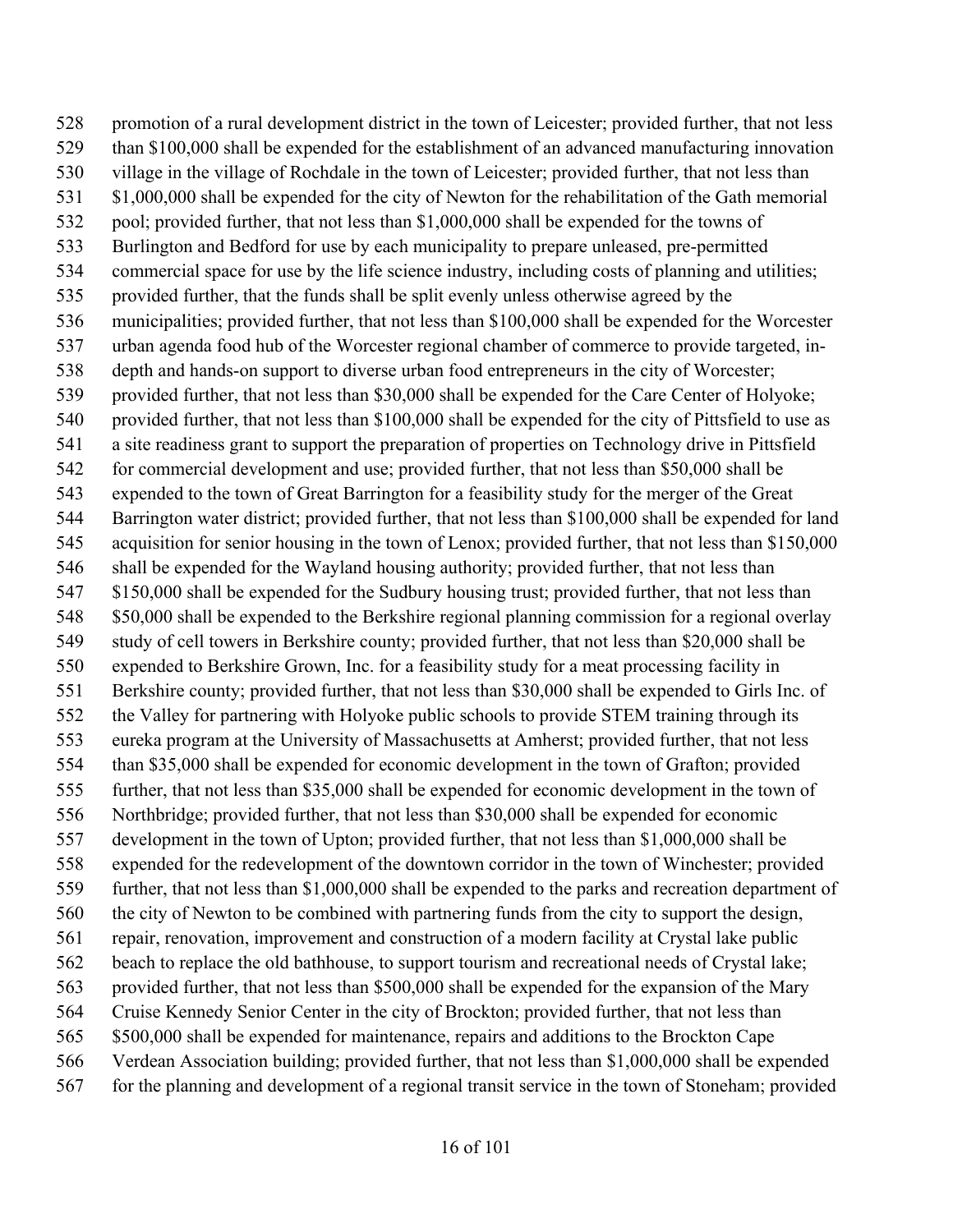further, that not less than \$500,000 shall be expended for design funding for sewer, roadway and pedestrian infrastructure improvement in the Easton Industrial Park in the town of Easton; provided further, that not less than \$50,000 shall be expended for the revitalization, repair, and electrical upgrades of the Robert Goddard Rocket and Fountain area in Goddard park in the town of Auburn; provided further, that not less than \$250,000 shall be expended for free remote field trip experiences for Massachusetts schools by the Boston Museum of Science on the topics of science, technology, engineering and mathematics; provided further, that not less than \$250,000 shall be expended for, in consultation with the department of conservation and recreation, renovations and improvements to the historic Stone Building in Hemlock Gorge in Wellesley to establish a visitor center, including but not limited to: improvements to the interior and exterior of the building, the building's immediate surroundings and the development of a paved trail from the parking lot on Ellis street in Newton along Route 9 to the Stone building, connecting to the sidewalk along the south side of Route 9 in Wellesley; provided further, that not less than 581 \$75,000 shall be expended for the Stoneham Historical Society, Inc. to increase remote access to enhance and provide remote programming; provided further, that not less than \$50,000 shall be expended for the renovation of the playground at the West Somerville Neighborhood school in the city of Somerville; provided further, that not less than \$75,000 shall be expended for the Winchester Historical Society, Inc. to increase remote access to enhance and provide remote programming; provided further, that not less than \$250,000 shall be expended to support the capital costs at the Colonel Floyd Apartments in the town of Brookline; provided further, that not less than \$10,000 shall be expended for the Massachusetts Alliance for Portuguese Speakers Framingham office; provided further, that not less than \$10,000 shall be expended for the Framingham public schools drama department; provided further, that not less than \$500,000 shall be expended for a laundry facility at the Bunker Hill housing development in the Charlestown section of Boston; provided further, that not less than \$10,000 shall be expended for Downtown Framingham Inc.; provided further, that not less than \$10,000 shall be expended for Amazing Things Arts Center, Inc; provided further, that not less than \$20,000 shall be expended for the Ashland Community Theatre; provided further, that not less than \$10,000 shall be expended for the city of Framingham for funding for professional and technical consultants in order to undertake a downtown parking study; provided further, that not less than \$20,000 shall be expended for the Ashland Historical Society; provided further, that not less than \$10,000 shall be expended for the Ashland housing authority; provided further, that not less than \$100,000 shall be expended for the Weymouth Teen Center Jobs program; provided further, that not less than \$50,000 shall be expended for the implementation of a parking management program in downtown Reading; provided further, that not less than \$50,000 shall be expended for the town of Scituate for economic development in the North Scituate business district; provided further, that not less than \$50,000 shall be expended for technology upgrades to the Willis Ave Community Center in the city of Medford; provided further, that not less than \$50,000 shall be expended for cultural and educational programs for the senior center and the Ventress Memorial Library of the town of Marshfield; provided further, that not less than \$15,000 shall be expended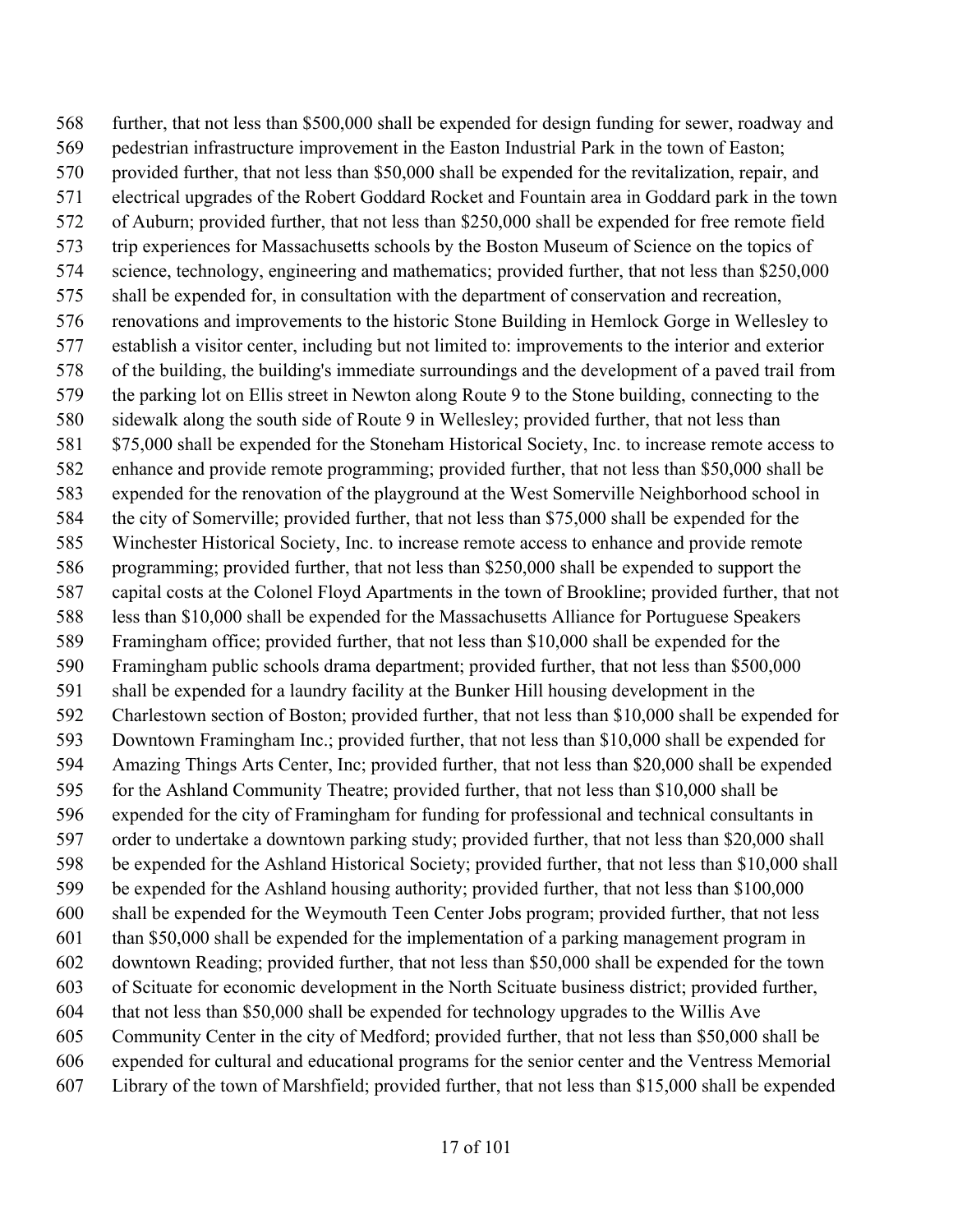for the Hitchcock Center for the Environment, Inc. in Amherst for expenses related to virtual tours and educational programming; provided further, that not less than \$15,000 shall be expended for The Eric Carle Museum of Picture Book Art, Inc. in Amherst for expenses related to virtual tours and programming; provided further, that not less than \$15,000 shall be expended for the National Yiddish Book Center, Inc. in Amherst for expenses related to virtual tours and programming; provided further, that not less than \$20,000 shall be expended for the Amherst Cinema Center, Inc. for revenue lost during the 2019 novel coronavirus pandemic and needed modifications to ensure adherence to public health guidelines; provided further, that not less than \$40,000 shall be expended for the Taunton Council on Aging for the purchasing of supplies and hiring of qualified staff to increase program offerings to seniors in order to reduce social isolation and improve health and mental health in respond to the 2019 novel coronavirus pandemic; provided further, that not less than \$50,000 shall be expended for the Methuen Arlington Neighborhood, Inc. for workforce development training for young men and women; provided further, that not less than \$50,000 shall be expended for the Amherst Business Improvement District, Inc. to provide economic relief to restaurants in distress as a result of the 2019 novel coronavirus pandemic health or economic crisis in the town of Amherst ; provided further, that not less than \$75,000 shall be expended for the Methuen Arlington Neighborhood 625 District for fa $\tilde{A}$ §ade and signage to promote local, small businesses; provided further, that not less than \$75,000 shall be expended for The Downtown Amherst Foundation, Inc. in its efforts to revitalize downtown Amherst; provided further, that not less than \$100,000 shall be expended for the city of Lawrence for the rehabilitation of the handball court located at the corner of Oxford street and Lowell street; provided further, that not less than \$125,000 shall be expended for the Methuen Arlington Neighborhood, Inc. community center in the city of Methuen for youth recreational programming; provided further, that not less than \$150,000 shall be expended for the city of Watertown for business assistance grants for store redesign, outside seating and other improvements to ensure safe business operations during the 2019 novel coronavirus pandemic; provided further, that not less than \$150,000 shall be expended for a public facilities planning study to result in new housing and economic development opportunities in the downtown of the city of Methuen; provided further, that not less than \$200,000 shall be expended to the town of Andover for upgrades to the Andover Senior Center; provided further, that not less than \$250,000 shall be expended for strategic planning and pre-development expenditures resulting in a mixed-use and historic preservation project at the Searles Estate in the city of Methuen; provided further, that not less than \$250,000 shall be expended for the Amherst Municipal Affordable Housing Trust to be used to develop and secure affordable housing; provided further, that not less than \$250,000 shall be expended for the town of Amherst to use to develop climate resilience affordable multi-family units, upon receiving LEED Gold or LEED silver certification; provided further, that not less than \$300,000 shall be expended for the town of Littleton for costs associated with the expansion of commuter parking at the Littleton Massachusetts Bay Transportation Authority train station; provided further, that not less than \$500,000 shall be expended for the city of Lawrence for the construction of a footbridge along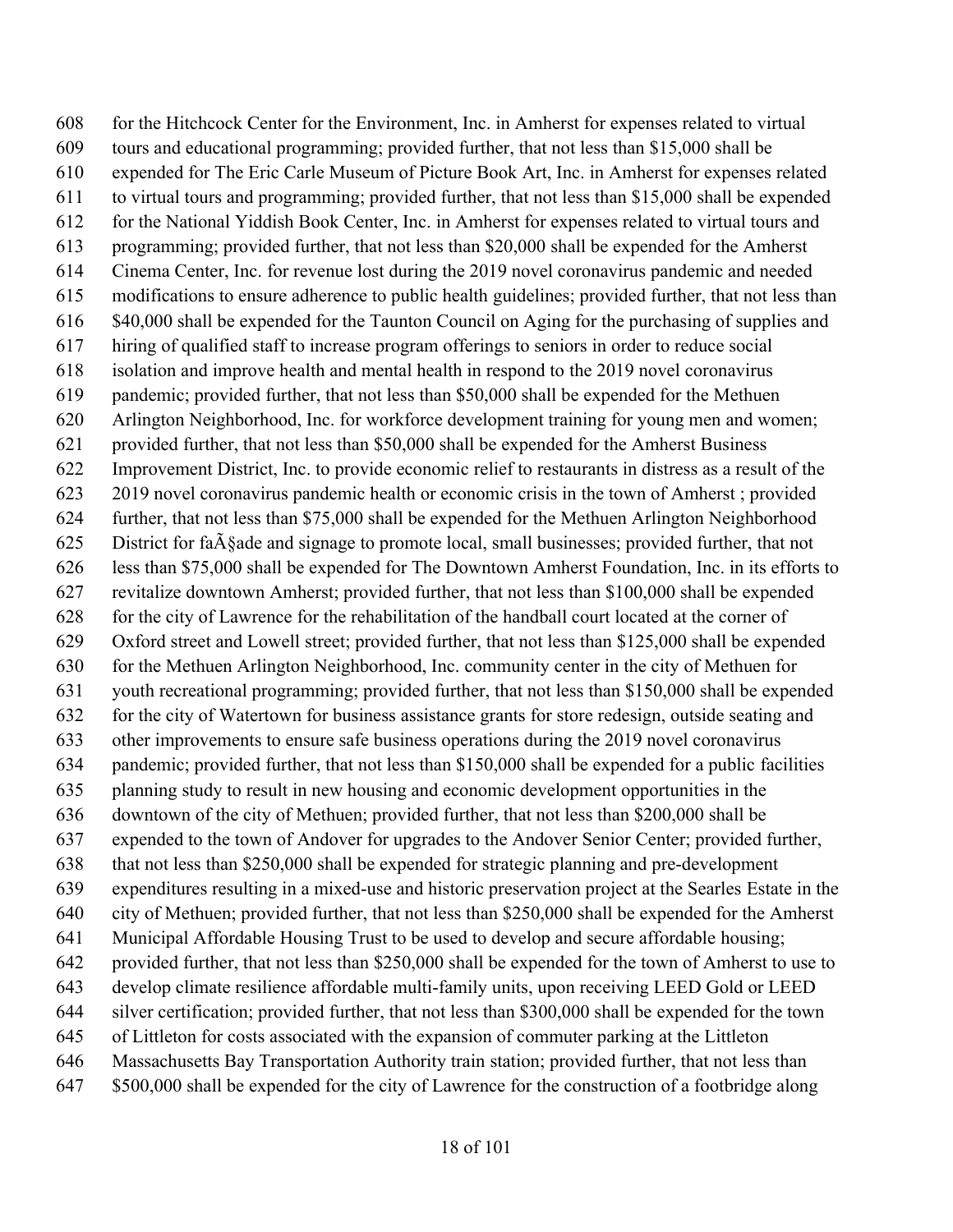the Lawrence Rail Trail; provided further, that not less than \$450,000 shall be expended for a gateway identification, signage, wayfinding and beautification program for economic development districts in the city of Methuen; provided further, that not less than \$150,000 be ; provided to the town of Braintree for economic development; provided further, that not less than \$250,000 shall be expended for Northeastern University for equipment and infrastructure at its Technology Research Center in Burlington; provided further, that not less than \$250,000 shall be expended for design, construction and making safety and other improvements to roadways and sidewalks, and to improve pedestrian and bicycle safety, including a crosswalk, at Soldiers Field road at William F. Smith Playground in the city of Boston; provided further, that not less than \$100,000 shall be expended for the Leo M. Birmingham Parkway Trust Fund which shall be used for the purposes of advancing recreational, educational, and conservation interests including, but not limited to, the maintenance of facilities and infrastructure improvements for the parcel of land; provided further, that not less than \$150,000 shall be expended for the town of Wilmington and its development committee for consultation services to develop, promote and retain small businesses within the town of Wilmington; provided further, that not less than 25,000 shall be expended for Roslindale Village main streets in the city of Boston for training and resources; provided further, that not less than \$1,500,000 shall be expended for Roca, Inc. to provide and administer a transitional employment program to at-risk, court involved young people and adults; provided further, that not less than \$1,000,000 shall be made available to the Dorchester Bay Economic Development Corporation, in matching grants for low-income housing developments in which at least 50 per cent of units are affordable; provided further, that not less than \$1,000,000 shall be made available to the Codman Square Neighborhood Development Corporation, in matching grants for low-income housing developments in which at least 50 per cent of units are affordable; provided further, that not less than \$300,000 shall be expended for the department of transitional assistance to establish a telephone hotline to provide residents of the commonwealth information and consultation on program benefits, program eligibility, application processes and intersectionality with other programs facilitated by agencies including, but not limited to, the executive office of housing and economic development, the executive office of labor and workforce development and the executive office of education; provided further, that not less than \$500,000 shall be expended to establish an online platform in order to conduct and provide services, communication and support for non-profits, charitable organizations and other mission-oriented institutions impacted by the 2019 novel coronavirus pandemic; provided further, that not less than \$2,000,000 shall be expended for grants to be made available for seafood processing facilities for the purposes of mechanical or technological upgrades necessary to: (i) combat the effects of the 2019 novel coronavirus pandemic on supply chains, processing, distribution and sale of seafood products; (ii) limit the transmission of the 2019 novel coronavirus among the workforce; and (iii) undertake any further compliance measures in response to executive orders issued related to the declaration of the state of emergency beginning as of March 10, 2020; provided further, that not less than \$100,000 shall be expended for the Canton housing authority for the renovation, reconstruction and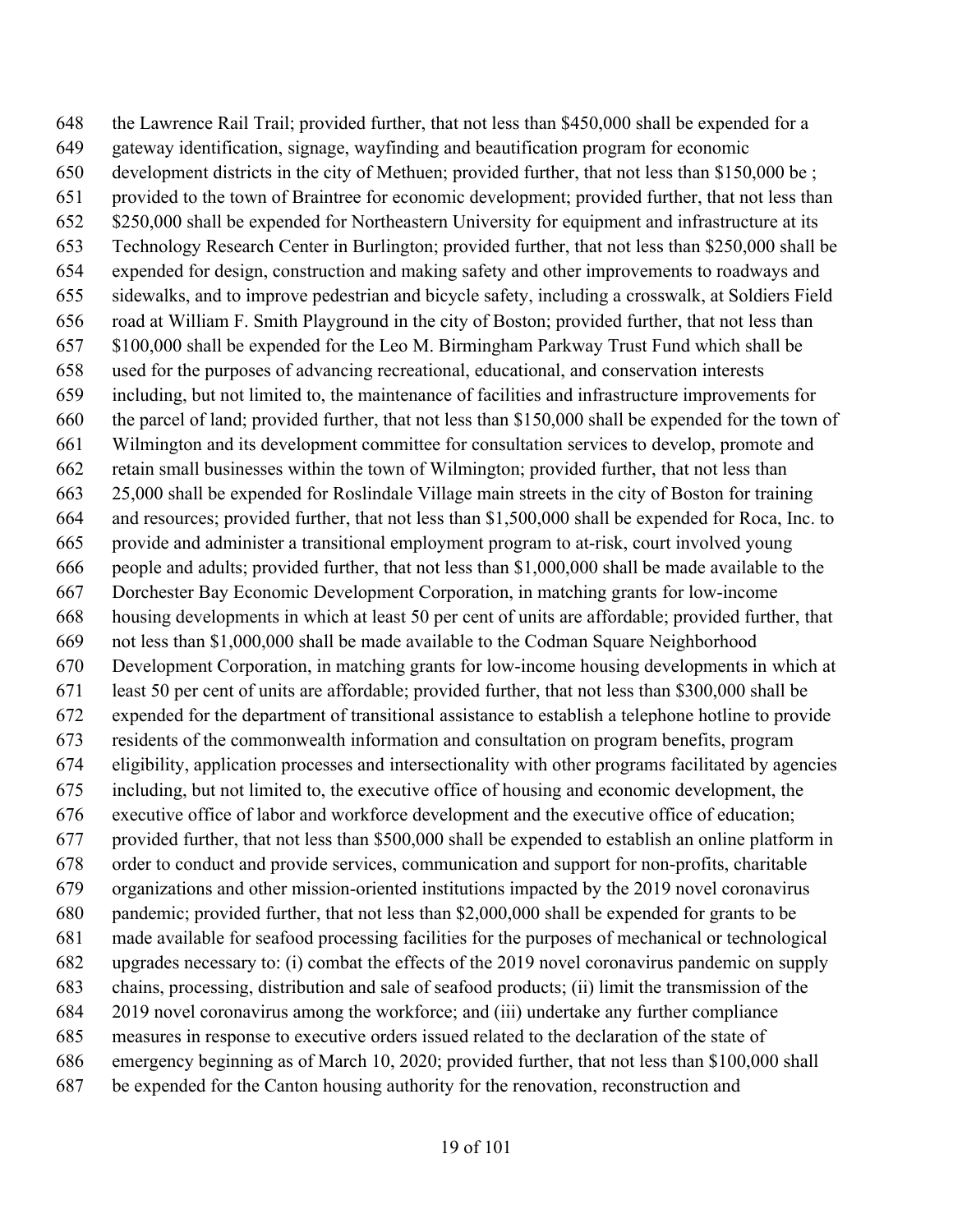improvement of existing housing units under the authority's control; provided further, that not less than \$1,000,000 shall be expended for the Massachusetts Food Trust Program established by section 65 of chapter 23A of the General Laws; provided further, that not less than \$500,000 shall be expended for the office of travel and tourism to expand and promote agriculture tourism in the aquaculture and cranberry industries; provided further, that not less than \$2,000,000 shall be expended for the New North Citizen's Council, Inc. in Springfield for programming at the Barbara Rivera Community Center, including youth programs, HIV outreach, family support, disabled and the community welcome center, to help individuals from housing and food bank programs; provided further, that not less than \$150,000 shall be expended for the town of Tewksbury and its development committee for consultation services to develop, promote and retain small businesses within the town of Tewksbury; provided further, that not less than \$300,000 shall be expended for Taunton public schools for the adoption of a new English language arts program to provide online access for students and families to address equity and learning gaps; provided further, that no less than \$25,000 shall be expended for Mission Hill Main Streets, Inc. in the city of Boston for training and resources; provided further, that not less than \$1,000,000 shall be expended for the town of Arlington for the redesign of the Arlington Heights Commercial Corridor; provided further, that not less than \$500,000 shall be expended for the town of Arlington for improvements to Arlington center and Whittemore park; provided further, that not less than \$500,000 shall be expended for the town of Arlington for the Arlington workforce training program; provided further, that not less than \$400,000 shall be expended for the town of Randolph to be used for business district revitalization efforts; provided further, that not less than \$25,000 shall be expended to JP Centre and South Main Streets in the city of Boston for training and resources; provided further, that not less than \$5,000,000 shall be expended for the relocation of Springfield Technical Community College's Allied Health Service Programs in Building 20 across Federal street to Building 103B at Springfield Technology Park, operated by Springfield Technical Community College's Assistance Corporation, an eligible public entity, as established by section 125 of chapter 273 of the acts of 1994, to address infrastructure inadequacies in Building 20 and allow for the sustainability of important healthcare programs that contribute to the regional workforce; provided further, that not less than \$350,000 shall be expended for Commonwealth Kitchen, Inc. for the purpose of developing an economic development recovery plan including regional market based strategies to address food access and security in gateway municipalities, as defined in section 3A of chapter 23A of the General Laws, and Boston, including but not limited to, assessing infrastructure and food chain gaps; provided further, that not less than \$400,000 shall be expended to the town of Milton to be used for overlay district revitalization efforts; provided further, that not less than \$250,000 shall be expended to create a pilot Sibling Cities Youth Work Initiative program for the design, planning, and implementation of a tri-community jobs creation and training effort wherein the city of Boston, city of Haverhill and town of Lexington shall collaborate on a pilot in pairing and matching employers with underprivileged youth and young adults; provided further, that not less than \$25,000 shall be expended to Three Square Main Streets JP in the city of Boston for training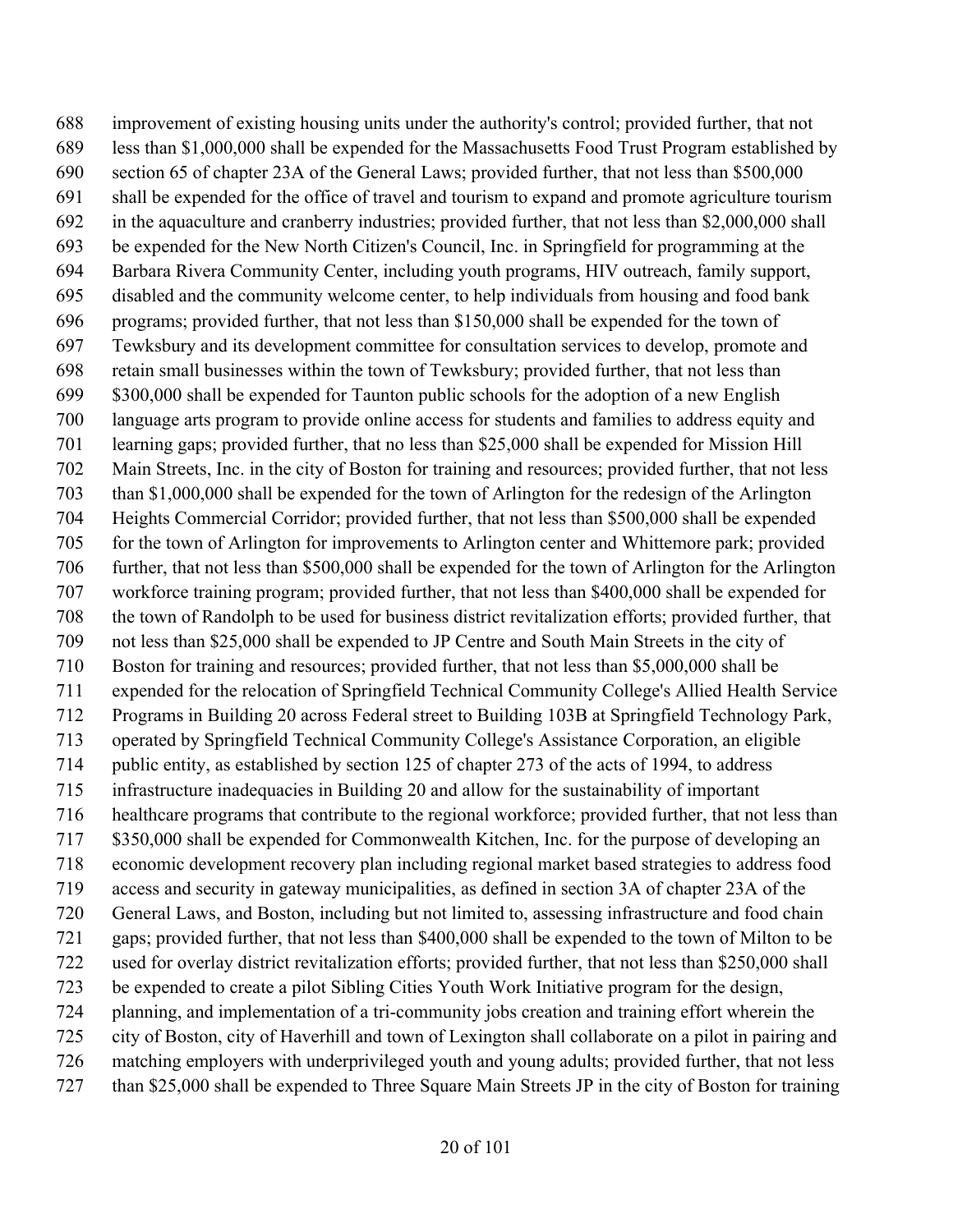and resources; provided further, that no less than \$200,000 shall be expended for the town of Clinton for parking solutions for older housing stock in the downtown area; provided further, that not less than \$25,000 shall be expended for the Allston Village Main Streets, Inc. for the beautification of the Allston and Brighton business district; provided further, that not less than \$100,000 shall be expended for The Megan House Foundation, Inc. in conjunction with The Bridge Club of Greater Lowell to be expended for the purpose of the Career Success in Sobriety program; provided further, that not less than \$50,000 shall be expended for local economic development in the town of Holliston; provided further, that not less than \$200,000 shall be expended to the Clinton housing authority for Presentation Apartments to improve building quality; provided further, that not less than \$300,000 shall be expended for the town of Lancaster to be used for the creation of a new well system to help alleviate town water shortage; provided further, that not less than \$750,000 shall be expended to CitySpace Easthampton for the renovation of Old Town Hall; provided further, that not less than \$1,000,000 shall be expended for the MassChallenge technology incubator; provided further, that not less than \$1,000,000 shall be expended for the city of Revere for investments in economic development; provided further, that not less than \$1,000,000 shall be expended for town of Winthrop for investments in economic development; provided further, that not less than \$1,000,000 shall be expended for infrastructure improvements to parks and open space in the city of Medford; provided further, that not less than \$1,000,000 shall be expended for parking improvements and economic development opportunities for Medford square in the city of Medford; provided further, that not less than \$1,000,000 shall be expended for parking improvements and economic development opportunities for West Medford square in the city of Medford; provided further, that not less than \$250,000 shall be expended for the West Medford Community Center in the city of Medford; provided further, that not less than \$1,500,000 shall be expended for capital improvements for the Needham housing authority; provided further, that not less than \$4,000,000 shall be expended for the Shaw Wharf Pier in the city of Boston; provided further, that such funds shall be disbursed upon a match of not less than \$1 in private contributions for every \$1 in state grant funding; provided further, that not less than \$100,000 shall be expended for infrastructure including public sewer improvements towards the construction of the Power Mill Place affordable housing development in the town of Acton; provided further, that not less than \$100,000 shall be expended for infrastructure improvements for economic development at Depot square in the town of Ayer; provided further, that not less than \$250,000 shall be expended for the Island Housing Trust on the island of Martha's Vineyard for wastewater remediation in housing development; provided further, that not less than \$5,000,000 shall be expended to the New England Aquarium Corporation for costs associated with the preparation of plans, studies and specifications, repairs, construction, renovations, maintenance, asset management and demolition and other capital improvements including those necessary for the operation of facilities operated by the New England Aquarium Corporation on Central wharf in the city of Boston; provided further, that not less than \$200,000 shall be expended to the Brookline Housing Authority in the town of Brookline for the purpose of modernizing kitchens including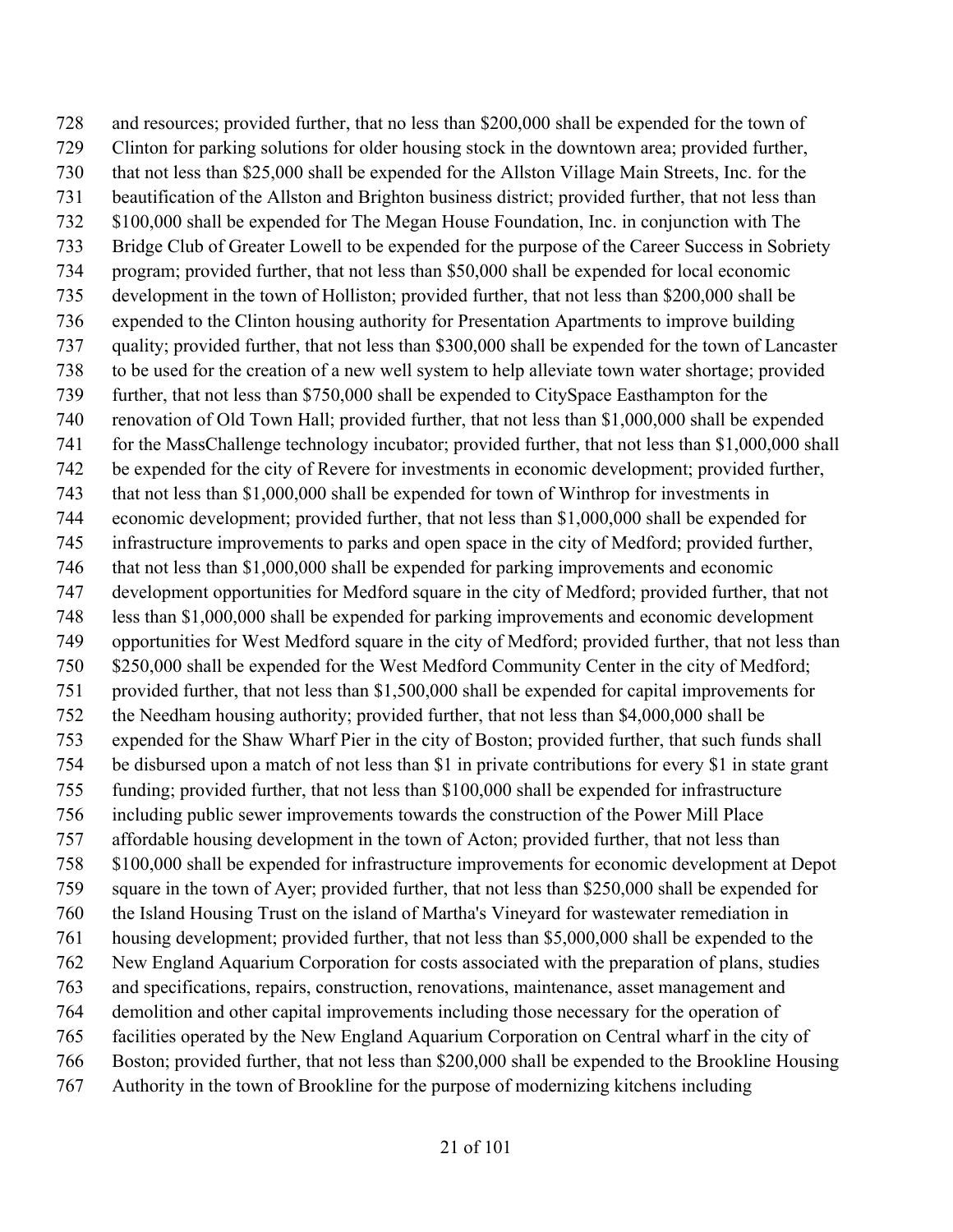replacement of in-unit natural gas appliances, including stoves, ranges, water heaters and dryers, with electric appliances; provided further, that not less than \$1,000,000 shall be expended to the city of Newton for the construction of the Newton Center for Active Living; provided further, that not less than \$500,000 shall be expended to the department of housing and community development to distribute as grants to any provider of temporary housing assistance, including, but not limited to, family shelters, shelters for adults, hotels or motels used for emergency shelter, emergency apartments, domestic violence shelters, runaway and homeless youth shelters or safe houses for refugees, for the purpose of providing and installing dispensers for disposable menstrual products, including, but not limited to, sanitary napkins, tampons and panty liners at no cost to menstruating individuals; provided further, that the products shall be available in a convenient manner that does not stigmatize any persons seeking such products; provided further, that not less than \$100,000 shall be expended for an economic development grant for the downtown area in the town of North Reading; provided further, that not less than \$180,000 shall be expended to the Center for Women and Enterprise for the design, planning and construction of a new innovation center in the city of Brockton; provided further, that not less than \$150,000 shall be expended for the construction and expansion of a deck and hospitality area at the clubhouse at the D.W. Field golf course in the city of Brockton; provided further, that not less than \$100,000 shall be expended for the replacement and repair of roads within D.W. Field park in the city of Brockton; provided further, that not less than \$100,000 shall be expended for life sciences planning and zoning in the city of Brockton; provided further, that not less than \$350,000 shall be expended for infrastructure improvements, upgrades for compliance with the federal Americans with Disabilities Act, safety code compliance and the rehabilitation and renovation of the historical building serving as the Cape Verdean Veterans Memorial Hall in the city of New Bedford; provided further, that not less than \$300,000 shall be expended for the planning, design, development, and construction of a recreational area at 40 to 48 Geneva avenue, inclusive, in the Grove Hall section in the city of Boston; provided further, that not less than \$100,000 shall be expended for downtown storefront revitalization for the city of Leominster; provided further, that not less than \$100,000 shall be expended to fund capital improvements and construction related costs for the development of a new facility operated by Harvard Street Neighborhood Health Center Inc., a federally qualified health center, on Blue Hill avenue in the city of Boston; provided further, that not less than \$750,000 shall be expended for capital improvements to the "Z" building at the Dimock Center in the city of Boston to provide additional clinical stabilization services; and provided further, that not less than \$50,000 shall be expended to the town of Tyngsborough for economic development programming..........\$102,304,000

 7002-8037 For capital grants or other financial assistance for urban farms; provided, that "urban farms" shall mean any real estate or a portion thereof in agricultural, horticultural or agricultural and horticultural use that is not more than 2 acres in area; provided further, that each grant recipient's gross sales of agricultural, horticultural or agricultural and horticultural products resulting from such uses together shall total not less than \$500 in the previous year; provided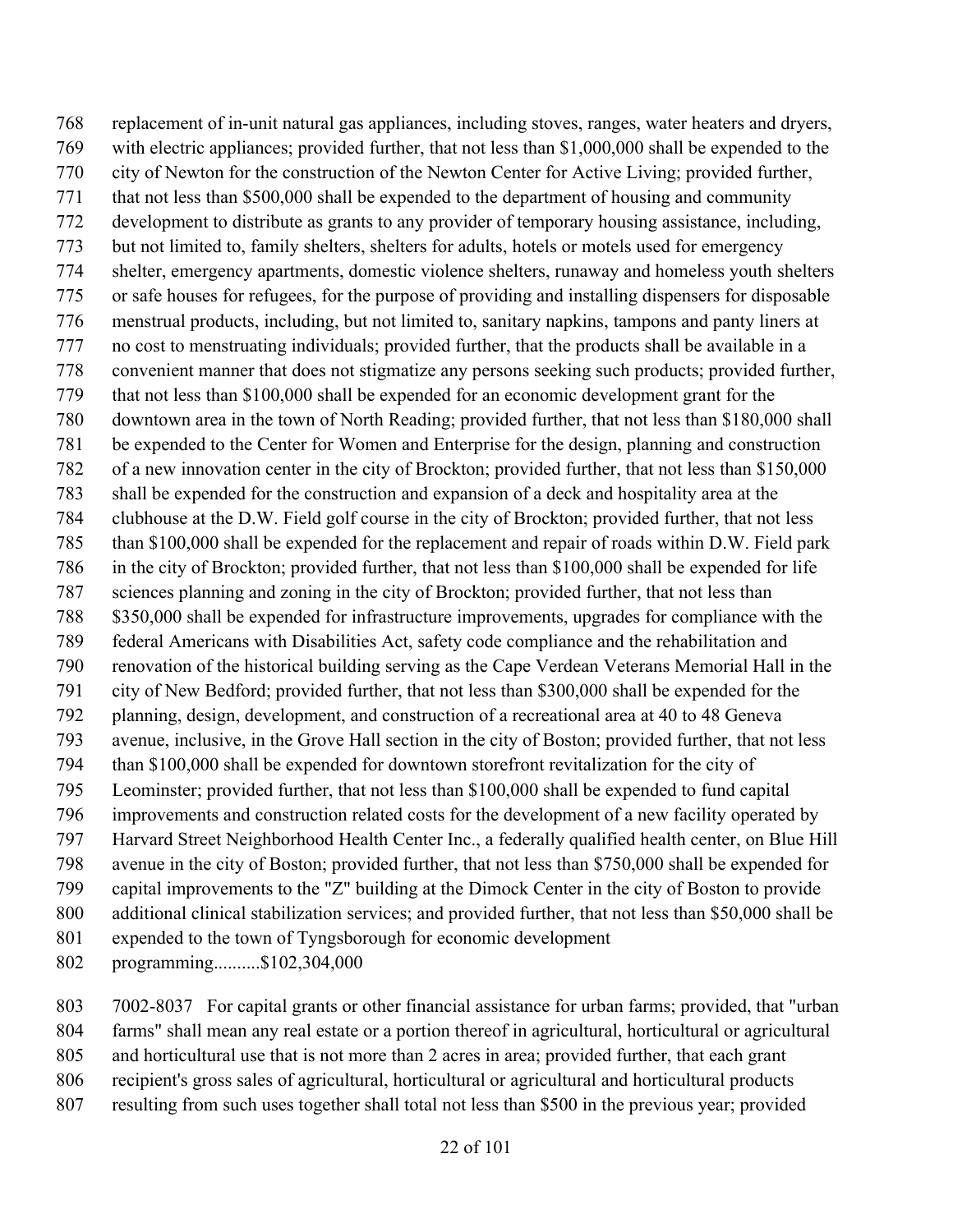- further, that grant recipients shall be located in a city or town that: (i) has a population of not less
- 809 than 50,000 inhabitants; or (ii) meets the definition of a gateway municipality under section 3A
- of chapter 23A of the General Laws; and provided further, that grants shall be awarded in a
- manner that promotes geographic, social, racial, and economic
- equity........................................................\$2,000,000

7002-8038 For a program to provide financial and capital assistance to restaurants impacted by

- the 2019 novel coronavirus; provided, that said program shall be administered by the executive
- office of housing and economic development; provided further, that grants may be used for, but shall not be limited to, capital projects or equipment purchases necessary to uphold necessary
- public health and social distancing protocols for customers and staff related to the 2019 novel
- coronavirus pandemic; provided further, that grants may be used for, but shall not be limited to,
- employee payroll and benefit costs, mortgage interest, rent, utilities and interest on other debt
- obligations; provided further, that the executive office shall prioritize independently owned and
- operated restaurants, seasonal restaurants and geographic equity when establishing the program
- criteria; provided further, that the program shall prioritize socially or economically
- disadvantaged businesses, which may include, but shall not be limited to, minority-owned,
- women-owned, veteran-owned, and immigrant-owned small businesses, that have historically
- faced obstacles accessing capital; and provided further, that grants shall be awarded in a manner
- that promotes geographic equity.......\$20,000,000
- SECTION 2A.
- TREASURER AND RECEIVER GENERAL
- Lottery Commission
- 830 0640-0100 For costs associated with information technology projects at the state lottery
- commission................................\$15,000,000
- Massachusetts Cultural Council

 0640-0303 For a competitive grant program to be administered by the Massachusetts cultural council to: (i) promote artists, among all disciplines and sectors, including, arts, humanities and sciences, in creating new mediums to showcase their art, including showcasing their work in a variety of media formats and platforms, including, video, audio and interactive platforms; and (ii) promote local museums in the commonwealth, to showcase their exhibits and events by using remote access, including, video, audio and interactive platforms; provided, that funds may be used to assist artists to enhance and expand remote media platforms in response to the outbreak 840 of the 2019 novel coronavirus, also known as COVID-19; provided further, that the funds may 841 be used to increase remote access to enhance and provide remote programming and operations by local museums; provided further, that the Massachusetts cultural council shall determine the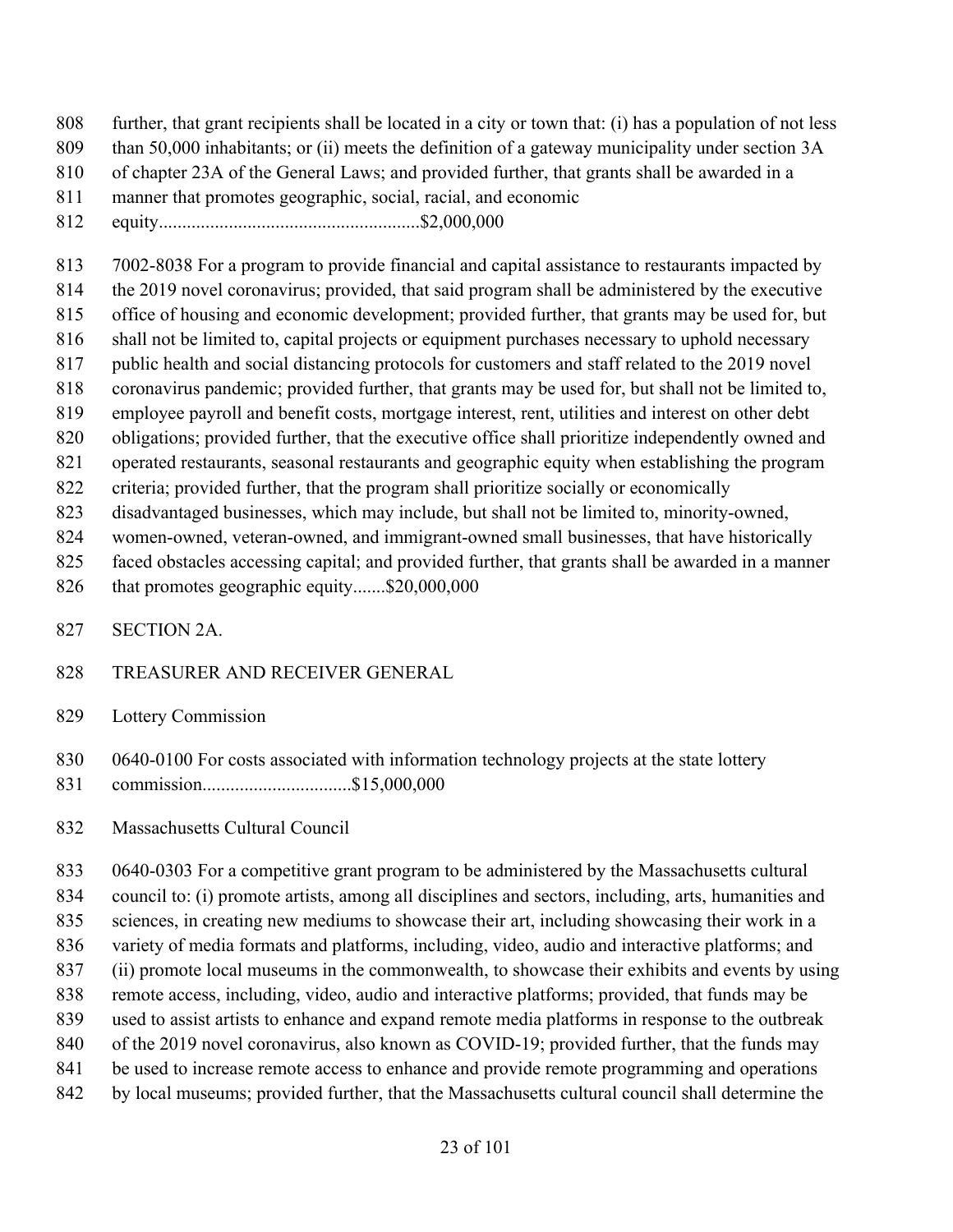- criteria to evaluate applications for the grant program; provided further, that the criteria shall
- promote remote access to cultural experiences, including new operation and programming
- models within the arts, humanities and sciences; provided further, that the criteria shall include,
- 846 but not be limited to, the commitment by the artists and museums to improve and diversify
- access to remote cultural experiences, the artists and museums having the knowledge and skill to
- develop and implement the remote media platforms; provided further, that the criteria shall
- prioritize local artists, local museums, local performing arts organizations, local performance
- venues, and other arts and cultural non-profit organizations in the commonwealth, including, small to mid-sized museums; and provided further, that grants shall be awarded in a manner that
- promotes geographic, social, racial, and economic equity..\$6,000,000
- 0640-0304 For a competitive grant program to be administered by the Massachusetts cultural council, in consultation with the department of elementary and secondary education, to assist public school districts in providing access to cultural experiences in the community, including arts, humanities and sciences, through the use of information technology to provide remote experiences; provided, that the funds may be used to reimburse the costs incurred by school districts providing remote cultural experiences in response to the outbreak of the 2019 novel coronavirus, also known as COVID-19; provided further, that the Massachusetts cultural council, in consultation with the department of elementary and secondary education, shall determine
- criteria used to evaluate applications for the grant program; provided further, that the criteria
- shall promote access to cultural experiences, including, arts, humanities and sciences, for public
- school districts; provided further, that the criteria shall include, but not be limited to, school
- districts using creative means to educate students during the outbreak of COVID-19 in place of
- school field trips and the ease of student access to the remote cultural experience; and provided
- further, that grants shall be awarded in a manner that promotes geographic, social, racial, and
- economic equity...\$5,000,000
- 0640-0305 For a non-profit infrastructure and equipment grant program administered by the
- Massachusetts cultural council; provided, that grants shall be awarded on a competitive basis to
- non-profit arts, cultural and tourism institutions and organizations that temporarily suspended in-
- person public attendance due to the 2019 novel coronavirus pandemic; provided further, that
- grants shall be awarded to assist institutions with infrastructure costs necessary to safely and
- sustainably reopen to the public while upholding necessary public health and social distancing
- protocols relative to the 2019 novel coronavirus pandemic; provided further, that the following criteria shall be used in prioritizing grant awards: (i) capital improvements and equipment
- purchases deemed critical to safeguard institution staff, volunteers and exhibitions; (ii) capital
- improvement and equipment purchases deemed critical to safely allow public attendance; (iii)
- relative financial need of the applying institution; (iv) geographic, social, racial, and economic
- diversity of grant recipients; (v) diversity of type of organizations or institutions receiving
- funding; and (vi) the likelihood that one-time infrastructure and equipment assistance will enable
- 881 the institution to reopen safely and sustainably; and provided further, that the Massachusetts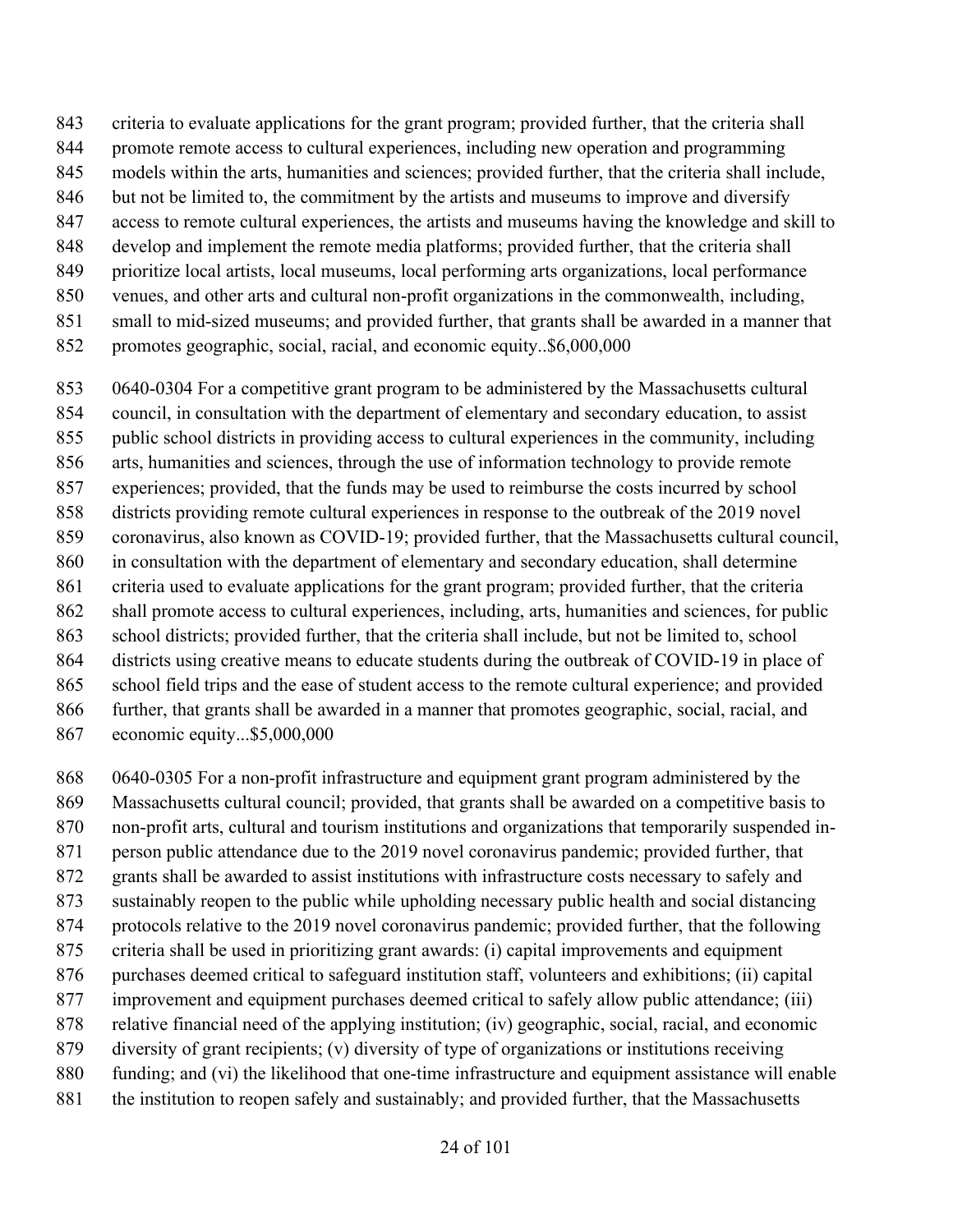- cultural council shall report to the chairs of the house and senate committees on ways and means
- and the chairs of the joint committee on tourism, arts and cultural development on the process
- and criteria for grant selection not less than 30 days before awarding grants..............\$20,000,000

#### JUDICIARY

Trial Court

1102-5702 For costs associated with information technology capital improvements at the trial

- court to support the provision of virtual mediation services; provided, that funding shall be awarded in a manner that promotes geographic equity...\$15,000,000
- EXECUTIVE OFFICE OF HOUSING AND ECONOMIC DEVELOPMENT
- Department of Housing and Community Development

 7004-0059 For state financial assistance in the form of grants or loans to accelerate and support the creation of low-income and moderate-income housing in close proximity to transit nodes; provided, that the program shall be administered to: (i) maximize the amount of affordable residential and mixed-use space in close proximity to transit nodes, resulting in higher density, compact development and pedestrian-friendly, inclusive and connected neighborhoods; (ii) increase mass transit ridership; (iii) decrease traffic congestion and reduce greenhouse gas emissions; and (iv) increase economic opportunity for disadvantaged populations by making it easier for residents of affordable housing to access public transportation, including transportation supporting commutes to employment centers; provided further, that entities eligible to receive financial assistance shall include governmental bodies, community development corporations, local housing authorities, community action agencies, community-based or neighborhood-based non-profit housing organizations, other non-profit organizations and for-profit entities; provided further, that financial assistance provided pursuant to this section shall be made on a competitive basis, with preference for projects in communities disproportionately impacted by the 2019 novel coronavirus health and economic crisis; provided further, that grants shall be awarded in a manner that promotes geographic, social, racial, and economic equity; provided further, that funds may be used to assist units occupied by and affordable to persons with incomes not more than 110 per cent of the area median income as defined by the United States Department of Housing and Urban Development with priority given to projects that provide higher and deeper levels of affordability; provided further, that not less than 25 per cent of the occupants of housing in projects assisted by this item shall be persons whose income is not more than 60 per cent of the area median income as defined by the United States Department of Housing and Urban Development; provided further, that financial assistance offered pursuant to this item may be administered by the department of housing and community development through a contract with the Massachusetts Housing Partnership Fund, established in section 35 of chapter 405 of the acts of 1985, which in turn may directly offer financial assistance for the purposes set forth herein or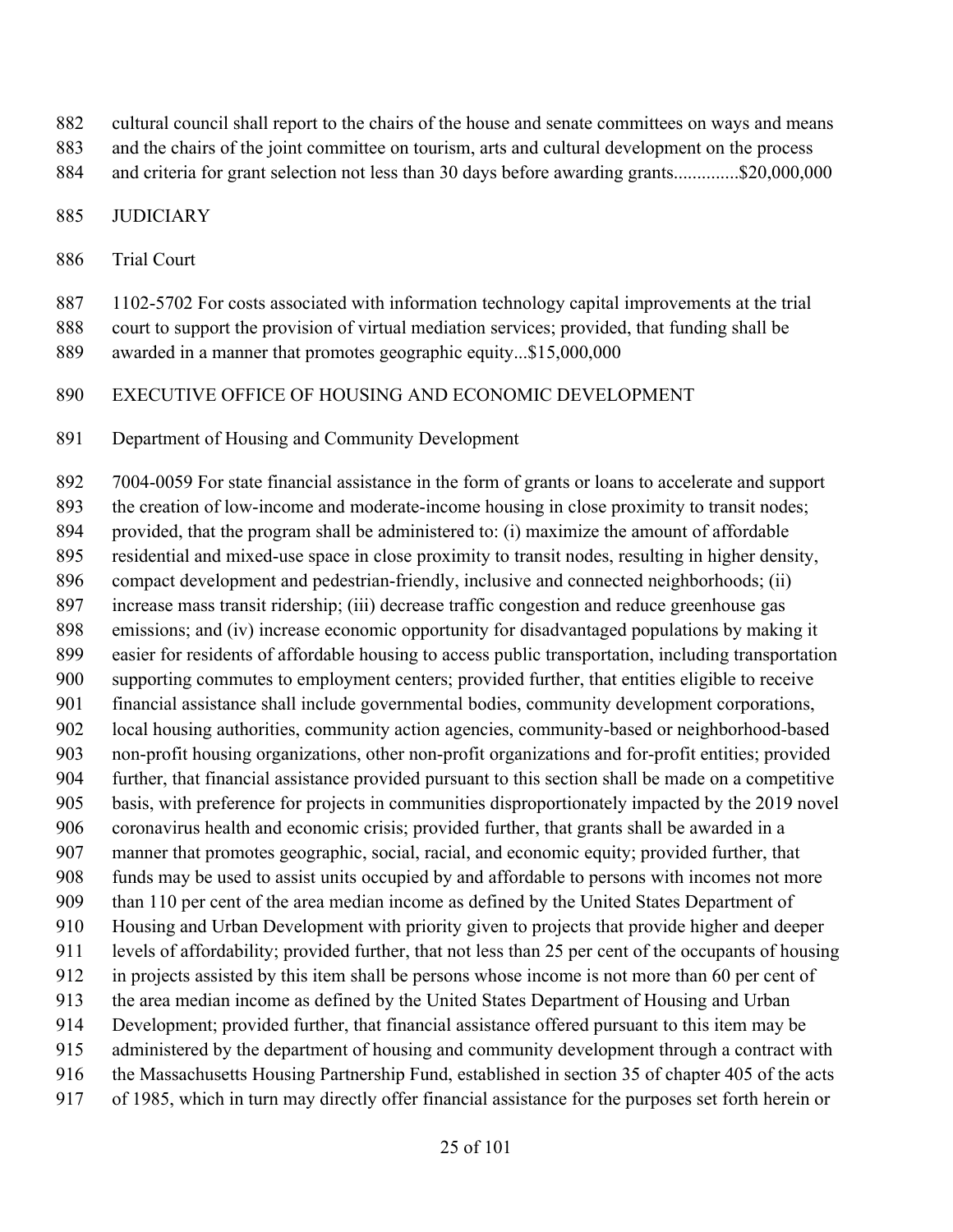- may enter into subcontracts with non-profit organizations established pursuant to chapter 180 of
- the General Laws for the purposes herein; provided further, that the department may provide
- financial support to non-profit and for-profit developers that enter into binding agreements to set
- aside residential units in market-rate, transit-oriented housing, over and above any units required
- to be set aside under local zoning or approvals, for rent or sale to income-qualified households at
- affordable rents or sale prices, as applicable; and provided further, that the department may
- establish additional program requirements through regulations or policy guidelines
- ..................................\$50,000,000

 7004-0064 For financial assistance to accelerate and support the creation and preservation of sustainable and climate resilient affordable multifamily housing; provided, that such financial assistance shall be made to: (i) incorporate efficient, sustainable and climate-resilient design practices in affordable residential development to support positive climate mitigation outcomes; (ii) reduce greenhouse gas emissions and reliance on fossil fuels; (iii) increase resiliency of existing housing developments to mitigate impacts of climate change, including flooding and extreme temperatures; and (iv) enhance emergency preparedness, including sustainable means of power generation to allow for sheltering vulnerable populations in place; provided further, that financial assistance shall be made available on a competitive basis to community development corporations, local housing authorities, community action agencies, community-based or neighborhood-based non-profit housing organizations, other non-profit organizations and for- profit entities; provided further, that funds may be used to assist units occupied by and affordable to persons with incomes not more than 110 per cent of the area median income as defined by the United States Department of Housing and Urban Development with priority given to projects that provide higher and deeper levels of affordability; provided further, that not less than 25 per cent of the occupants of housing in projects assisted by this item shall be persons whose income is not more than 60 per cent of the area median income as defined by the United States Department of Housing and Urban Development; provided further, that financial assistance shall be awarded in a manner that promotes geographic, social, racial, and economic equity provided further, that financial assistance provided pursuant to this section may be administered by the department of housing and community development through contracts with the Massachusetts Housing Partnership Fund, established in section 35 of chapter 405 of the acts of 1985, the Massachusetts Housing Finance Agency, established in chapter 708 of the acts of 1966, or both, which authorities may directly offer financial assistance for the purposes set forth herein or may enter into subcontracts with non-profit organizations established pursuant to chapter 180 of the General Laws for those purposes; and provided further, that the administering agency may establish additional program requirements through regulations or policy guidelines...\$10,000,000

- 7004-0065 For state financial assistance to cities and towns or agencies, boards, commissions,
- authorities, departments or instrumentalities thereof or community development corporations or
- non-profit organizations to assist in the revitalization of neighborhoods and communities with
- properties in blighted or substandard conditions by subsidizing the purchase price, borrowing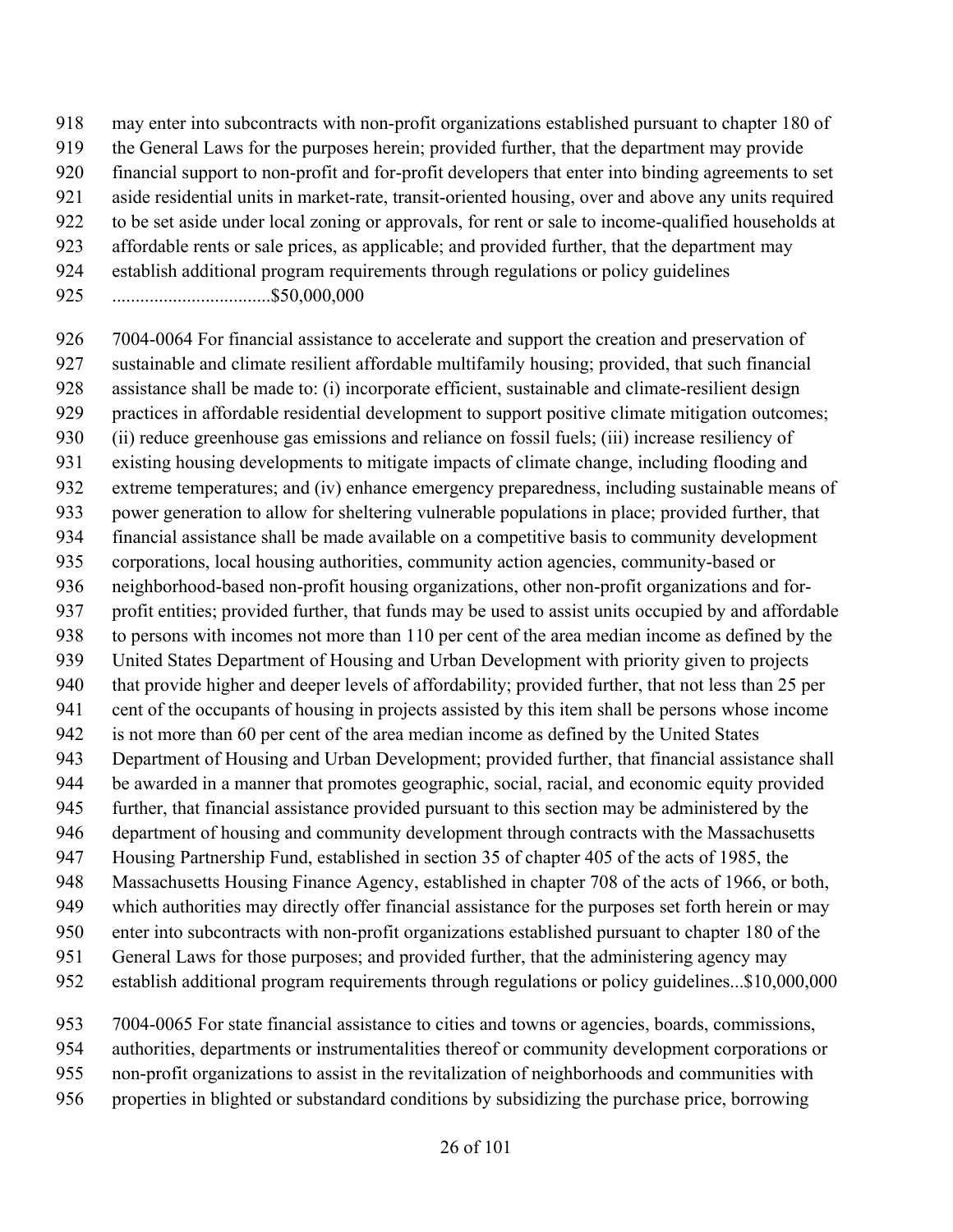costs or costs of demolition or renovation of up to 50 units of residential rental housing or 1 to 4 units of home ownership residential housing that have been cited for building or sanitary code violations or that are subject to cancellation of commercial property insurance due to substandard property conditions or are otherwise blighted or substandard; provided, that contracts entered into by the department of housing and community development for those projects may include, but shall not be limited to, projects providing for demolition, renovation, remodeling, reconstruction, redevelopment and hazardous material abatement, including asbestos and lead paint, and for compliance with state codes and laws and for adaptations necessary for compliance with the federal Americans with Disabilities Act of 1990; provided further, that preference shall be given to community development corporations and local non-profit organizations, organizations sponsoring projects that secure private funds and projects with the greatest impact on community stabilization in weak markets including, but not limited to, rural communities and communities that have been disproportionately affected by the 2019 novel coronavirus pandemic, disinvestment, foreclosure and abandonment; provided further, that financial assistance shall be awarded in a manner that promotes geographic, social, racial, and economic equity; provided further, that such rehabilitated housing shall remain affordable for such period as shall be established by the department through guidance taking into account differences in market conditions and the type of restrictions best suited to promoting community stabilization in different markets; and provided further, that an amount not to exceed 2 per cent of the amount expended may pay for administrative costs directly attributable to the purposes of this program,

including costs of support personnel......................\$50,000,000

 7004-0066 For a gateway city housing pilot program to support the construction of shovel-ready, market-rate housing opportunities in gateway municipalities, as defined in section 3A of chapter 23A of the General Laws, by providing funding in an amount not more than 150 per cent of the maximum housing development incentive program tax credit under chapter 40V of the General Laws; provided, that awards to projects shall be awarded to: (i) communities that have satisfied the 10 per cent affordable housing stock requirements under chapter 40B of the General Laws; (ii) non-profit developers; (iii) new construction or market rate apartment rentals or homeownership; (iv) projects that are ready to commence construction within 6 months of approval; and (v) projects that are located in a zoning area that permits high density housing such as a transformative development initiative district, waterfront or a zoning overlay district such as those permitted under chapter 40R of the General Laws; provided further, that funding shall be awarded in a manner that promotes geographic, social, racial, and economic equity; and provided further, that a developer's fee under the program would be deferred by 33 per cent with positive net cash flow from the development to be split with the commonwealth on an equal basis after payment of any first mortgage permanent financing ................\$5,000,000

#### EXECUTIVE OFFICE OF EDUCATION

### Department of Elementary and Secondary Education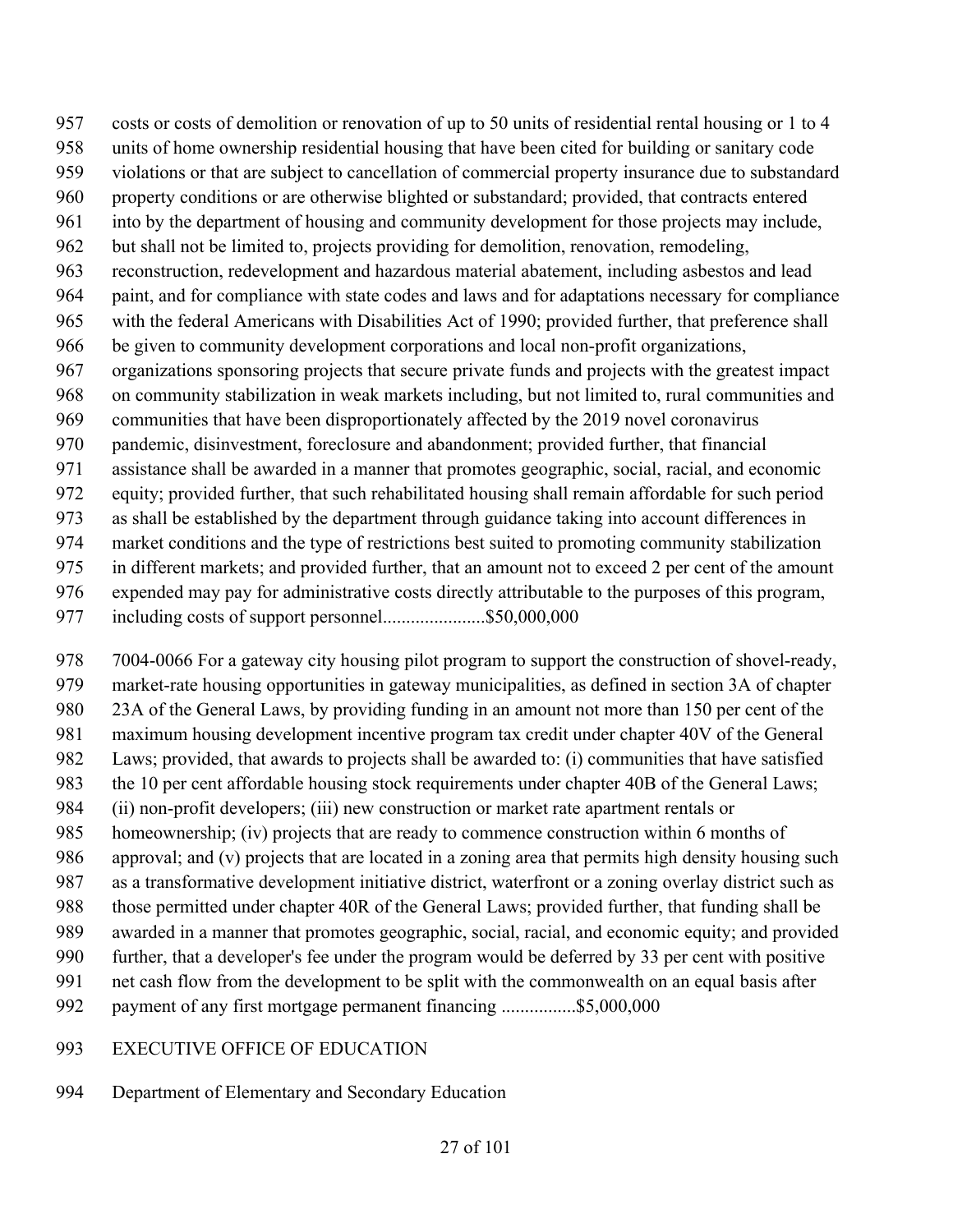7035-2020 For capital grants to vocational technical schools to expand operating capacities; provided, that grants shall be administered by the department of elementary and secondary education on a competitive basis to vocational technical schools; provided further, that grants may be used for building expansions and renovations, as well as equipment purchases; provided further, that prioritization for grant awards shall be given to, but not limited to, vocational technical schools: (i) with significant waiting lists; (ii) offering programs focused on industries and careers disproportionately impacted by the 2019 novel coronavirus pandemic; and (iii) serving students from gateway municipalities as defined in section 3A of chapter 23A of the General Laws or municipalities with high proportions of low-income and non-English or limited- English speaking populations; provided further, that the department shall award grants in a manner that promotes geographic, social, racial, and economic equity; and provided further, that the department shall submit to the chairs of the house and senate committees on ways and means a report detailing the criteria used to award grants not less than 30 days before awarding said grants.....\$15,000,000

Department of Higher Education

7066-2020 For a grant program administered by the department of higher education to support

career-oriented programs and initiatives at the community and municipal colleges to support

training, academic credit certificates and associate degree programs in high-demand fields,

including, but not limited to, healthcare and allied health, information technology and

cybersecurity, or first-responder programs such as fire science, emergency medical technician

 and criminal justice; provided, that grant preference shall be given to support and expand programs and initiatives targeting high-demand fields disproportionately impacted by the 2019

novel coronavirus pandemic; provided further, that grants shall be awarded in a manner that

promotes geographic, social, racial, and economic equity; and provided further, that funding may

be used for resources to recruit, retain and graduate students, including, but not limited to,

- technology tools such as software, licenses, laptops, curriculum development or student
- services.......\$15,000,000

 SECTION 3. Chapter 12 of the General Laws is hereby amended by adding the following section:-

Section 35. (a) There shall be a student loan ombudsman within the office of the attorney

general. The student loan ombudsman shall receive, review and assist in resolving complaints

from student loan borrowers including, but not limited to, those concerning attempts to resolve

- complaints in collaboration with institutions of higher education, student loan servicers, the
- division of banks and any other participants in student loan lending.
- (b) The responsibilities of the ombudsman may include, but shall not be limited to, helping student loan borrowers: (i) explore repayment options; (ii) apply for federal income-driven
- repayment plans; (iii) avoid or remove a default; (iv) end wage garnishments, tax refund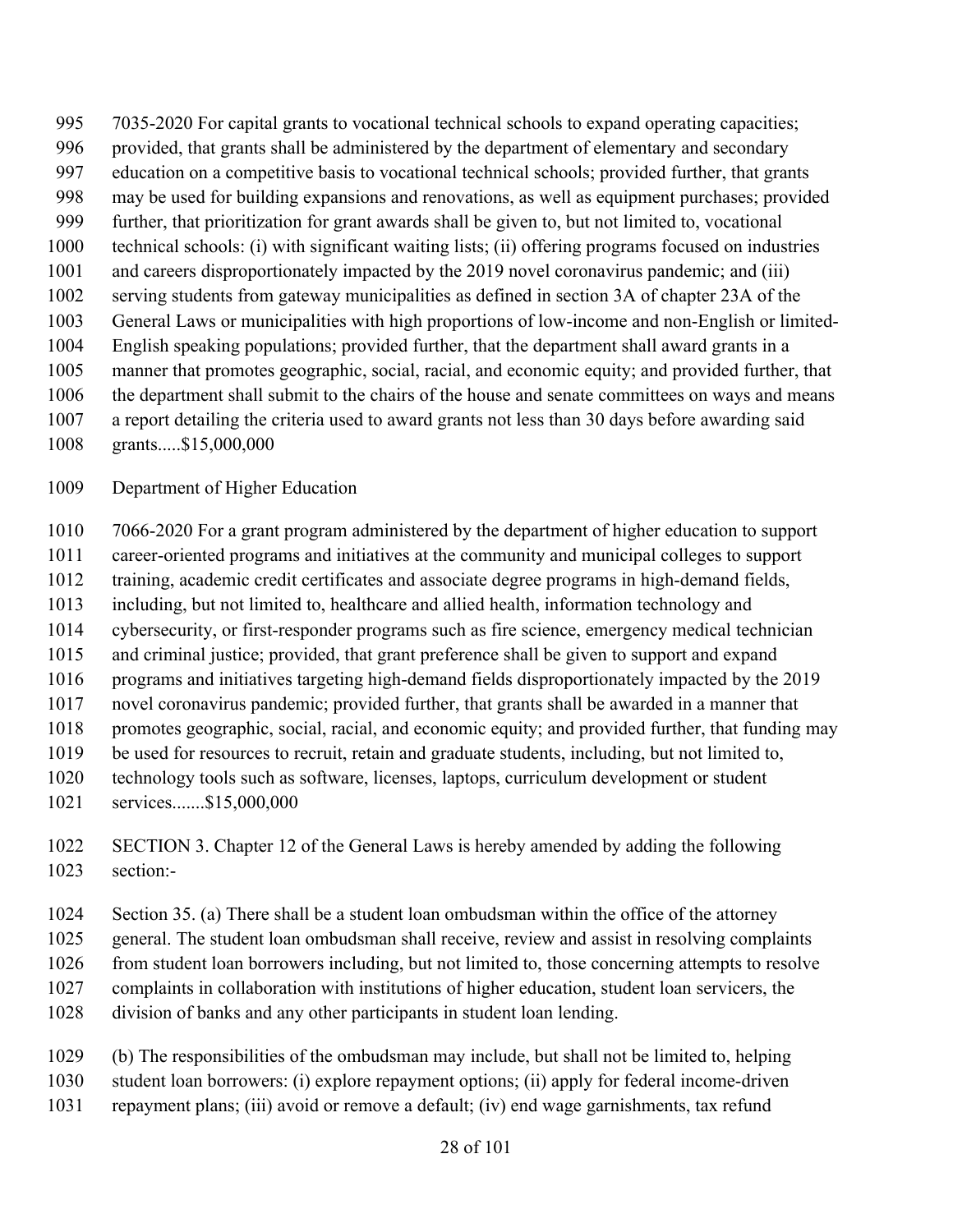- interceptions or benefit offsets; (v) resolve billing disputes with student loan servicers; (vi)
- obtain student loan details and information; (vii) stop harassing collection calls; and (viii) apply
- for loan discharges or forgiveness.

The ombudsman shall prepare, make available or direct those seeking assistance to student loan

borrower education presentations and materials regarding student loans. The presentations and

- materials shall include, but not be limited to, an explanation of: (i) key student loan terms; (ii)
- documentation requirements; (iii) monthly payment obligations; (iv) income-based repayment options; (v) student loan forgiveness; and (vi) disclosure requirements. The ombudsman shall
- make best efforts to inform public employees about the federal Public Service Loan Forgiveness
- Program and direct them to available information about the program.
- (c) Annually, not later than January 1, the ombudsman shall file a report on activities related to
- student loans and student loan servicers, as defined in section 1 of chapter 93L, with the clerks of
- the senate and house of representatives, the senate and house committees on ways and means and
- 1045 the joint committee on financial services.
- The report shall include, but not be limited to: (i) the number of complaints received by the
- ombudsman from student loan borrowers and the names of the student loan servicers against
- whom such complaints were filed; (ii) the types of complaints received by the ombudsman from
- student loan borrowers; (iii) the types of resolutions reached for complaints received; and (iv) recommendations to improve the effectiveness of the position of student loan ombudsman.
- 
- The report shall also include an overview of any information received from the division of banks
- including, but not limited to: (i) the number of complaints received by the division of banks
- concerning student loans: (ii) the types of complaints received by the division of banks
- concerning student loans; (iii) the types of resolutions reached by the division of banks; and (iv)
- recommendations to improve the regulation, oversight and enforcement efforts of the division of
- banks with respect to student loan servicers. Information and data in the report shall be in an
- aggregate and de-identified format.
- (d) The ombudsman shall receive information from the division of banks to assist the ombudsman in fulfilling its duties under this section.
- SECTION 4. Section 6C of chapter 20 of the General Laws, as appearing in the 2018 Official Edition, is hereby amended by striking out, in line 3, the figure "17" and inserting in place 1062 thereof the following figure: 18.
- SECTION 5. Said section 6C of said chapter 20, as so appearing, is hereby further amended by inserting after the word "designee", in line 17, the following words:- ; 1 of whom shall be an expert in healthy soils practices as defined in section 7A of chapter 128, appointed by the secretary of energy and environmental affairs.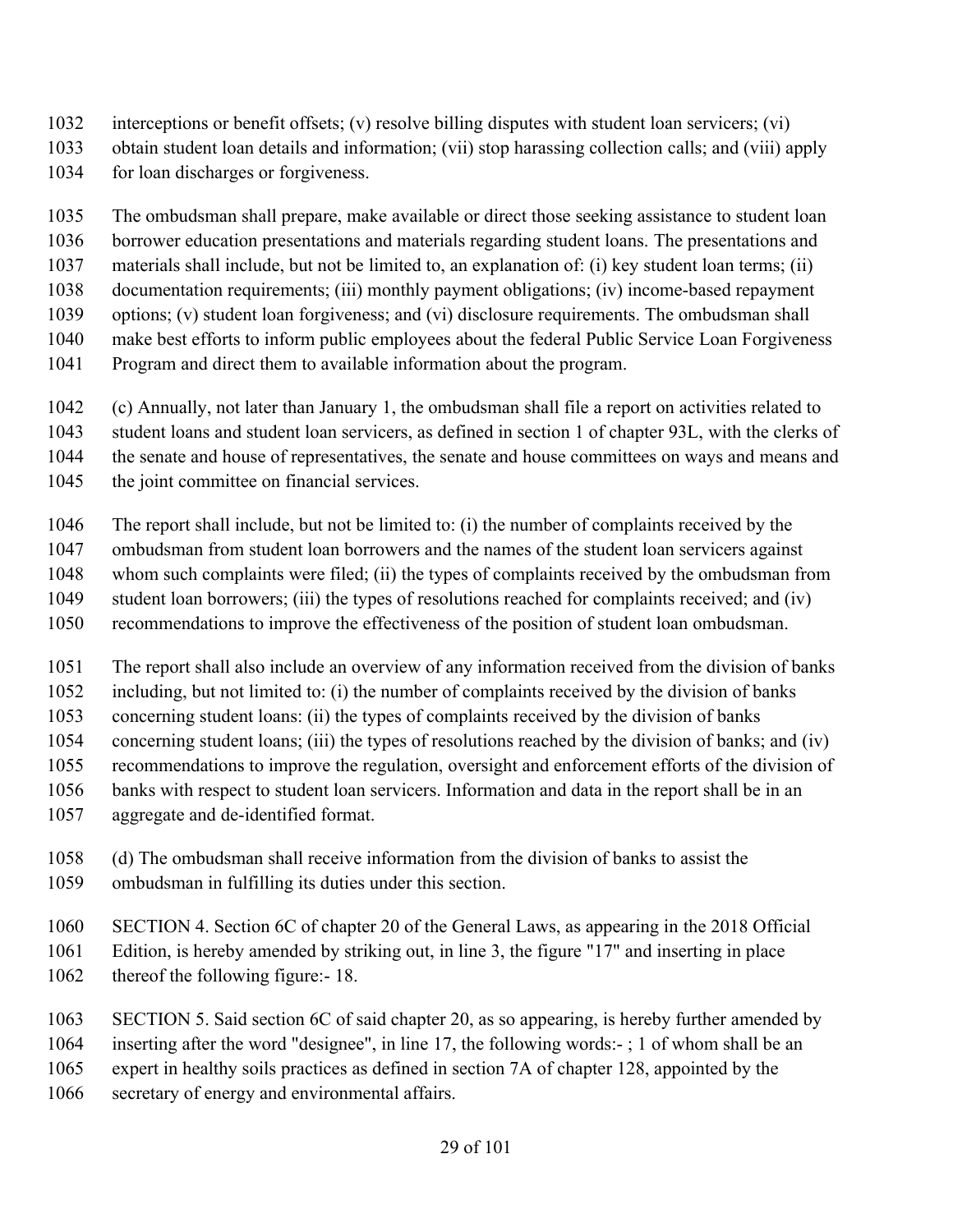- SECTION 6. Said section 6C of said chapter 20, as so appearing, is hereby further amended by inserting after the word "foods", in line 58, the following words:- , particularly those foods
- produced using healthy soils practices as defined in section 7A of chapter 128.
- SECTION 7. Subsection (d) of said section 6C of said chapter 20, as so appearing, is hereby
- further amended by inserting after the word "production", in line 70, the following words:-,
- particularly through practices that promote healthy soils as defined in section 7A of chapter 128.
- SECTION 8. Section 20 of chapter 21 of the General Laws, as so appearing, is hereby amended by adding the following 2 paragraphs:-

 (15) To assist in the development of a healthy soils program, as instructed by the director, to: (i) improve soil quality on lands utilized for commercial farming, suburban and urban lawns, yards and gardens, public and private forests, parks and other open or green spaces and non-paved outdoor areas of office complexes, mixed-use facilities, businesses, industries and colleges and other institutions; (ii) increase carbon sequestration or storage on such lands to help reduce harmful atmospheric greenhouse gases and the effects of climate change; and (iii) provide other measurable benefits, determined as applicable under the program to certain types of lands, related to climate change, plant growth, erosion control and water absorption and quality. The commission, in the development of the program or any significant change to the established program, if requested by the director, shall consult with 1 or more of the following organizations, as appropriate for the type of land intended to be covered under the program: (i) the department of agricultural resources; (ii) department of environmental protection; (iii) department of fish and game; (iv) the Nature Conservancy; (v) Massachusetts Forest Alliance Limited; (v) the Massachusetts Association of Conservation Districts, Inc.; (vi) Massachusetts Farm Bureau Federation, Incorporated; (vii) the National Resources Conservation Services within the United States Department of Agriculture; (viii) Massachusetts chapter of the Northeast Organic Farming Association; (ix) the University of Massachusetts Extension; (x) the University of Massachusetts at Amherst and (xi) any individual or other organization designated by the director.

 (16) To encourage and promote the use of healthy soils policies and practices by private and public landowners, including commercial farmers, and any assistance available to program participants, which may consist of grants, technical assistance or education on the benefits and implementation of healthy soils best practices, as the director may instruct, to achieve the purposes of the healthy soils program.

- SECTION 9. Chapter 23A of the General Laws is hereby amended by adding the following section:-
- Section 69. (a) The MOBD shall establish a micro business development center, in this section
- referred to as the center, which shall foster micro businesses in the commonwealth by providing
- resources, including information on available loans, grants and technical assistance. The center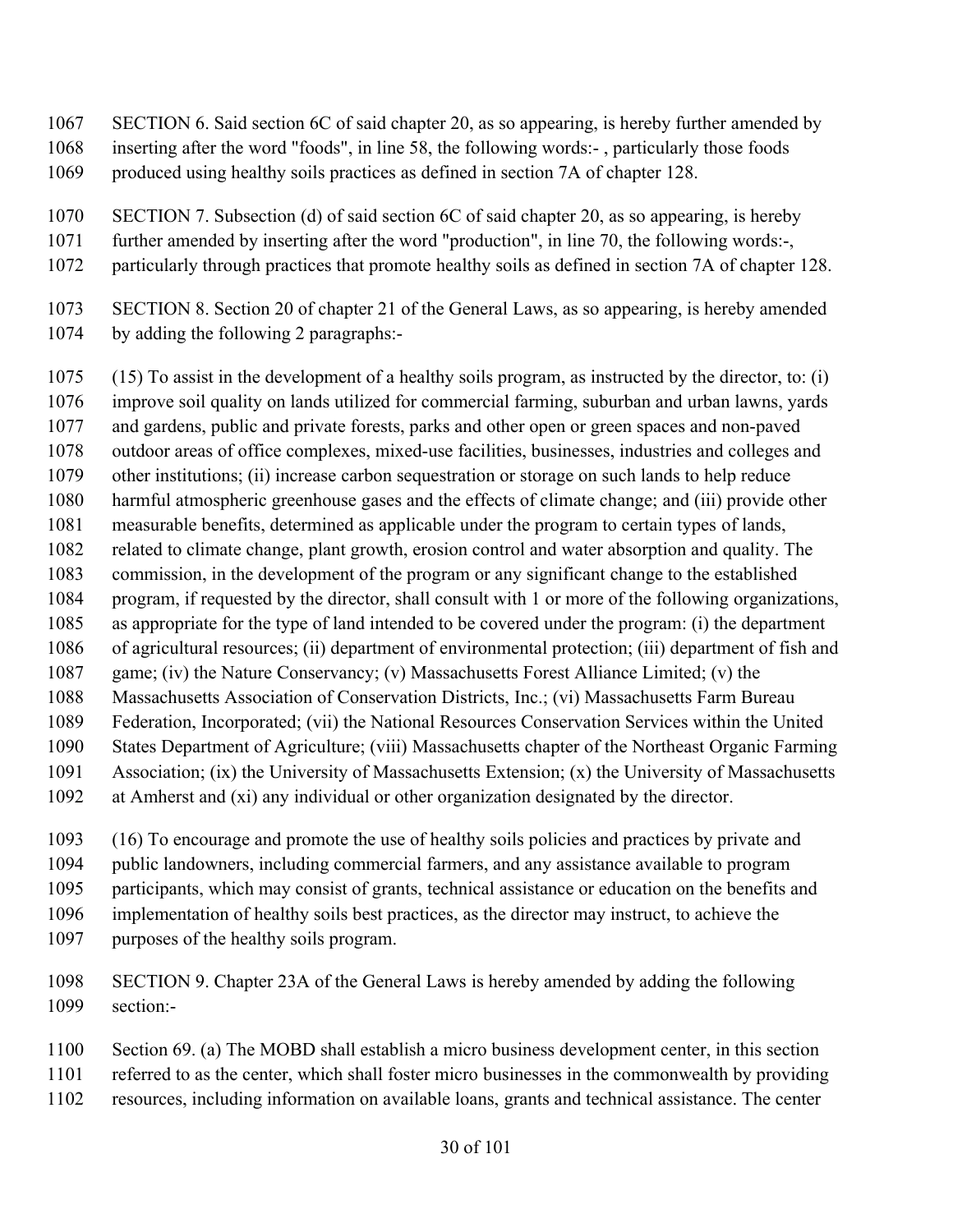- shall provide micro businesses with information and technical assistance related to aspects of
- micro business management, including but not limited to, (i) business plan development; (ii)
- technology development; (iii) lending assistance; (iv) market research support; and (v)
- procurement and contracting aid. For the purposes of this section the term "micro business" shall
- mean a business: (i) with no more than 5 employees; (ii) located in a city or town with 75 per
- cent of residents living under the federal poverty level; and (iii) with no more than \$200,000 in
- annual revenue.
- (b) The center shall advise the Massachusetts Growth Capital Corporation in the design,
- administration and disbursement of loans and grants to entrepreneurs in the commonwealth for
- low and moderate-income entrepreneurs who are forming, running or expanding microbusinesses
- in the commonwealth.
- (c) The center may expend funds as may be appropriated therefor, accept federal funds, or
- private gifts and grants to assist in carrying out the purposes as set forth in this section.
- SECTION 10. Section 1 of chapter 23G of the General Laws, as so appearing, is hereby
- amended by striking out the definition "Equity investments" and inserting in place thereof the
- following definition:-
- "Equity investments", (i) investments that result in the agency holding an ownership interest in
- any company; (ii) a membership interest that constitutes voting rights in a company; (iii) an
- interest in real estate or other assets; (iv) a grant or loan designated pursuant to a competitive
- process administered by the agency, provided to governmental subdivisions, community
- development corporations, community action agencies, for-profit entities, private property
- owners, nonprofit entrepreneur support organizations and business operators for design,
- construction or improvement of buildings or real estate to spur economic development; (v) a
- transaction which in substance falls into any of these categories even though it may be structured
- as some other form of business transaction, including, but not limited to, a lease of real estate for
- such duration as the agency deems appropriate in light of the amount of the equity to be invested;
- and (vi) an equity security; provided, however, that "equity investments" shall not include any of
- the foregoing if the interest is taken as security for a loan.
- SECTION 11. Said chapter 23G is hereby further amended by adding the following section:-
- Section 47. (a) There shall be established within the agency a maritime piers repair and
- rehabilitation program to advance the public purpose of ensuring the physical integrity and safety
- of piers and other maritime infrastructure that is essential to the continued viability of (i)
- maritime industries; (ii) water-dependent uses, as defined in section 1 of chapter 91; and (iii)
- other commercial and industrial uses that contribute to the economic vitality of a designated port
- area. The agency, in consultation with the secretary of housing and economic development, shall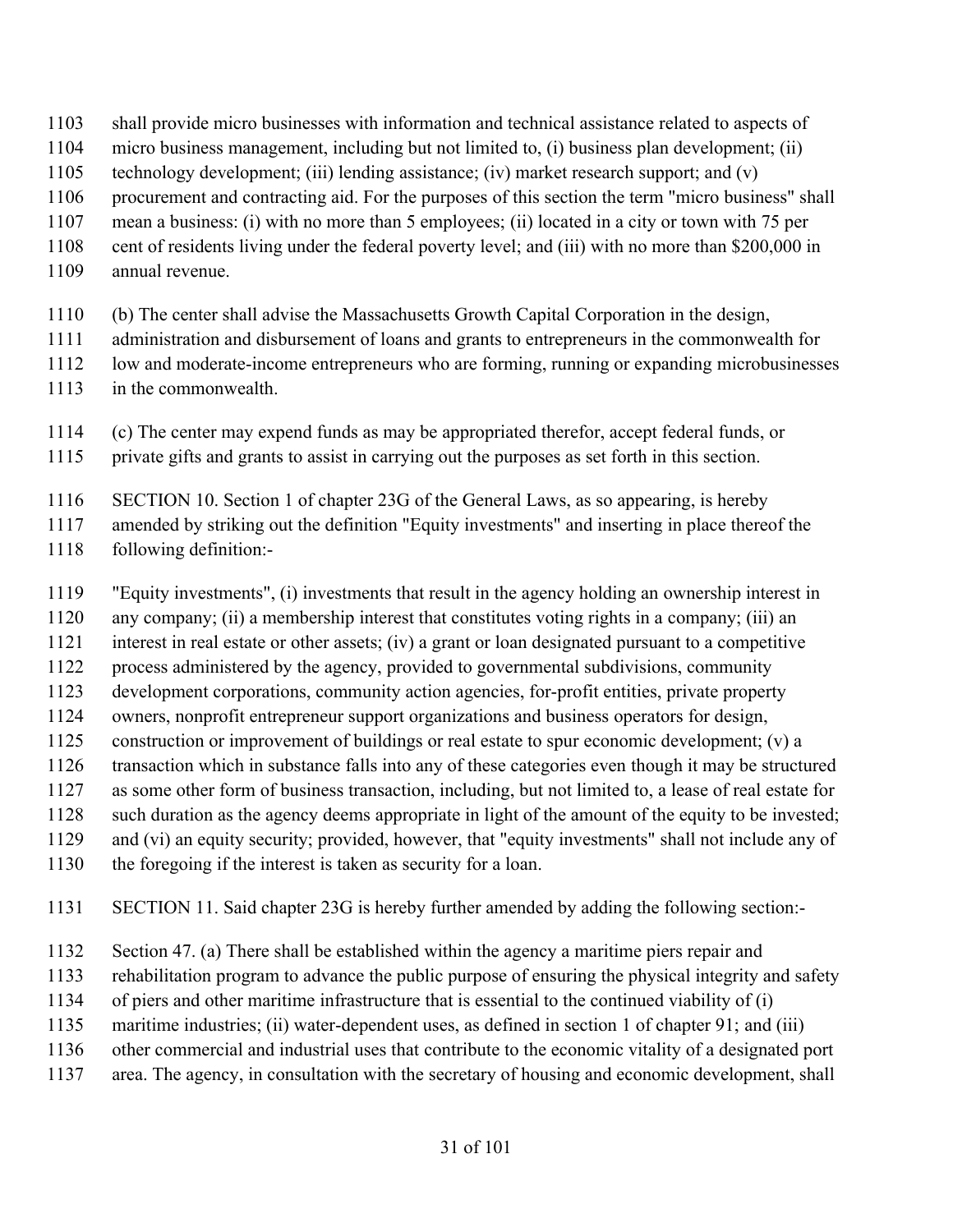- design and implement the program. The agency may coordinate with other agencies, community
- development organizations and instrumentalities of the commonwealth to effectuate this section.
- (b) The program shall be eligible to receive funds as appropriated by the general court, the board,
- federal grants and programs, and transfers, grants and donations from state agencies, foundations
- and private parties. Such funds shall be held in a separate account or accounts segregated from
- other funds. Money in or received for the fund may be deposited with and invested by an
- institution designated by the executive office and paid as the agency shall direct. A return on an
- investment received by the fund shall be deposited and held for the use and benefit of the fund.
- The agency may make payments from a deposit account for use under this section.
- (c) The agency shall use the fund to make grants, loans or a combination thereof for the
- reconstruction, repair, renovation or rehabilitation of existing commercial and marine industrial
- infrastructure and public or private maritime transportation infrastructure. Eligible recipients of
- such financial assistance shall include public entities, community development corporations,
- non-profit and for-profit corporations and other private business entities. In making a loan or
- grant, the agency shall consider: (i) the impacts on future economic growth, commercial and
- industrial development and wastewater and wastewater pre-treatment within the designated port
- area and on the commercial fishing industry; (ii) the attendant economic benefits to the
- commonwealth; and (iii) the benefits to the commonwealth's transportation system including the
- benefits derived from enhancing intermodal connections from the seaports to road, rail and air
- facilities. Funding shall be awarded on a competitive basis in accordance with guidelines
- developed by the agency.
- (d) The agency shall be reimbursed from the fund for all reasonable and necessary direct costs
- and expenses incurred in any fiscal year associated with its administration, management and
- operation of the fund, including reasonable staff time and out-of-pocket expenses and the
- reasonable and approved administrative costs.
- (e) The agency shall submit an annual report to the clerks of the house of representatives and the
- senate who shall forward the report to the house and senate committees on ways and means and
- the joint committee on economic development and emerging technologies not later than
- December 31. The report shall include a current assessment of the progress of each project
- funded through the program.
- SECTION 12. Chapter 26 of the General Laws is hereby amended by inserting after section 3 the following section:-
- Section 3A. (a) The division of banks shall maintain a consumer assistance unit. The unit may
- provide assistance in response to complaints involving any person or entity that the division has
- authority to regulate or in other areas as the commissioner deems appropriate, which may
- include, but shall not be limited to, complaints and requests for assistance involving state-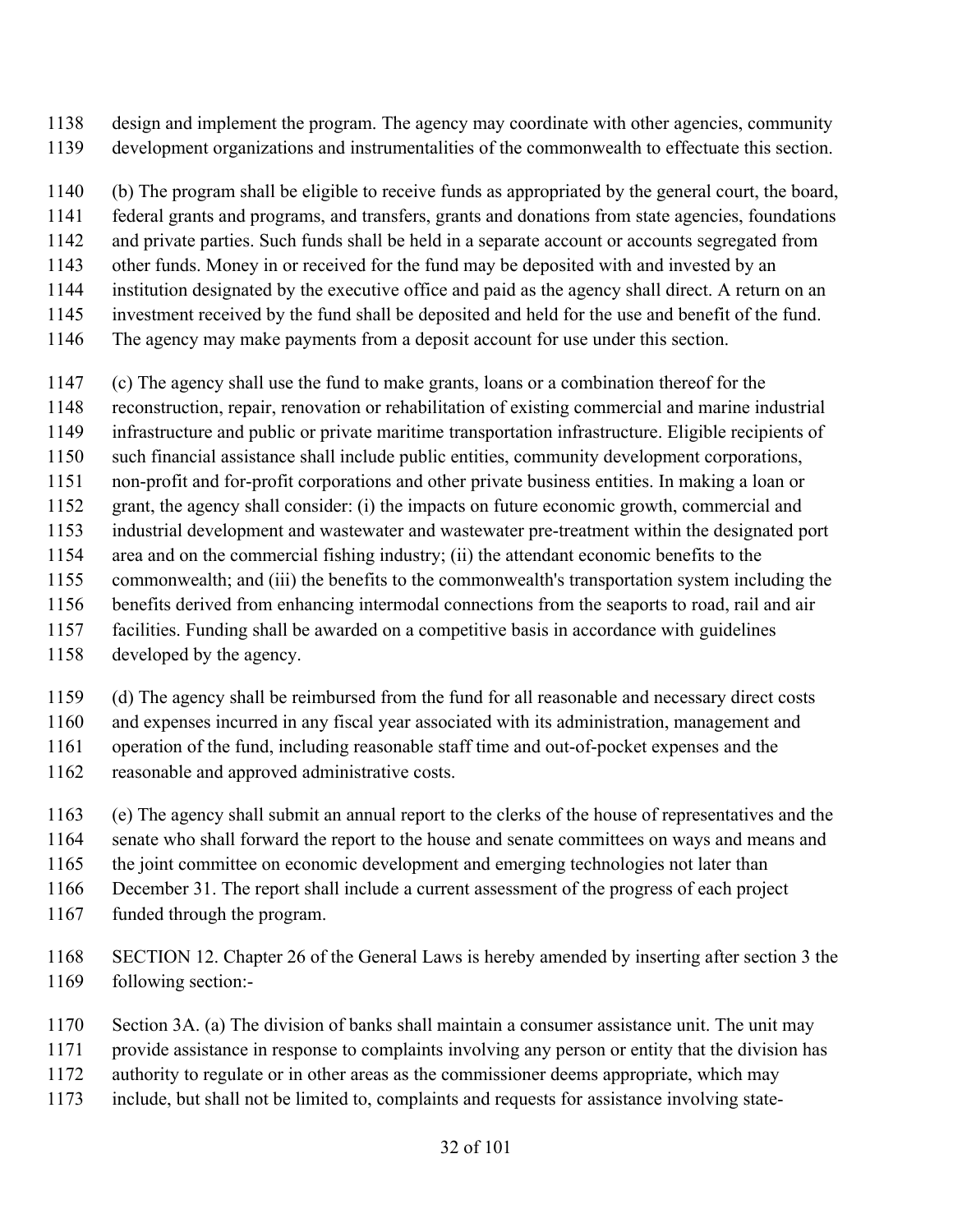- chartered banks and credit unions, check cashers, foreign transmittal companies, sales finance companies, mortgage lenders, brokers, originators and student loan servicers.
- (b) The unit shall share information with the student loan ombudsman to assist the student loan
- ombudsman in fulfilling the student loan ombudsman's duties under section 35 of chapter 12.

- Section 2NNNNN. There shall be a Student Loan Assistance Trust Fund administered by the office of the attorney general.
- Expenditures may be made from the fund to: (i) fund the work of the student loan ombudsman
- established under section 35 of chapter 12; (ii) provide direct counseling and assistance to
- student loan borrowers; (iii) receive, review and assist in the resolution of complaints from
- student loan borrowers; and (iv) pursue legal action on behalf of student loan borrowers
- including, but not limited to, the investigation of complaints, the costs of personnel and
- litigation, the engagement of experts and the enforcement of settlements.
- Amounts credited to the fund shall not be subject to further appropriation and money remaining
- in the fund at the end of a fiscal year shall not revert to the General Fund. The fund shall retain
- all interest earned on sums deposited in the fund.
- The fund may receive revenue from: (i) appropriations or other money authorized by the general court designated to the fund; and (ii) funds from public or private sources specifically designated for the purposes of this section, including, but not limited to, gifts, grants, donations, rebates and settlements received by the commonwealth.
- The office of the attorney general shall provide an annual report to the house and senate
- committees on ways and means on the fund's activity. The report shall include, but not be limited
- to: (i) the total amount of money in the fund, designated by source; (ii) the amount of money
- received by the fund, designated by source; (iii) if settlement funds were received, the percentage
- of the total settlement amount deposited into the fund; (iv) an accounting of all expenditures
- from the fund; (v) a description of the activities and staff supported by the fund; and (vi) revenue
- and expenditure projections for the current fiscal year and for the next fiscal year.
- Section 2OOOOO (a) There shall be established and set upon the books of the commonwealth a
- separate fund to be known as the Healthy Soils Program Fund. The secretary of energy and
- environmental affairs shall administer the fund. Notwithstanding any general or special law to
- the contrary, there shall be credited to the fund any revenue subject to appropriations or other
- money authorized by the general court and specifically designated to be credited to the fund,
- including monies appropriated from the Gaming Economic Development Fund, established

 SECTION 13. Chapter 29 of the General Laws is hereby amended by inserting after section 2MMMMM the following 2 sections:-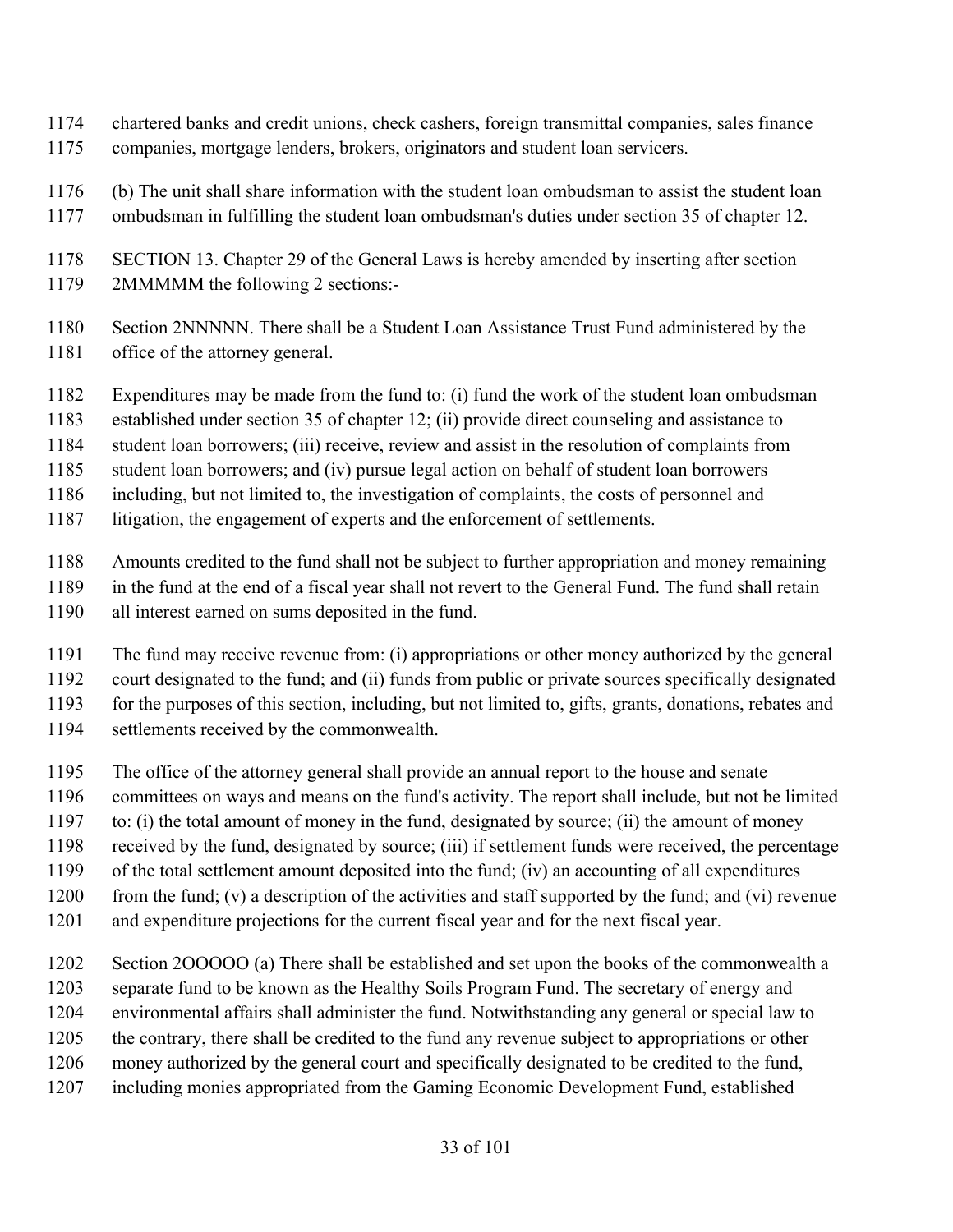- under section 2DDDD of chapter 29, and any gifts, grants, private contributions, investment
- income earned by the fund's assets and any designated funds from other sources. No
- expenditures from the fund shall cause the fund to be in deficiency at the close of the fiscal year.
- Any money in the fund at the end of the fiscal year shall not revert to the General Fund, shall be
- available for expenditure in the subsequent year and shall not be subject to section 5C of chapter
- 29.
- (b) Amounts credited to the fund shall be expended, without further appropriation, for the
- purpose to implement, administer and develop healthy soils practices under the healthy soils
- program, including, but not limited to, program research and development, education and
- training in program practices and policies and to provide grants on a competitive basis to
- individuals, public and private entities and charitable organizations to implement healthy soils
- practices; provided, however, that no loans shall be made from said fund. Expenditures made
- from the fund shall complement and not replace existing local, state, private or federal funding
- for related training and educational programs for healthy soils practices
- SECTION 14. Section 23 of chapter 32 of the General Laws, as so appearing, is hereby amended by adding the following subdivision:-
- (8)(a) It shall be the policy of the PRIM board to use minority investment managers to manage
- PRIT Fund assets, encompassing all asset classes, and to increase the racial, ethnic, and gender
- diversity of PRIT Fund investments to the greatest extent feasible, consistent with sound
- investment policy. The PRIM board and the executive director shall take affirmative steps to
- remove any barriers to the full participation of minority investment managers in investment
- opportunities. Such affirmative steps shall include, but not be limited to, consideration of
- whether current investment policy discourages the use of minority investment managers through
- quantitative or qualitative restrictions, including, but not limited to, number of years track record
- and minimum assets under management.
- (b) It shall be the goal of the PRIM board that not less than 20 per cent of investment managers
- be minorities, females and persons with disabilities. It shall further be the goal of the PRIM
- board to utilize businesses owned by minorities, females and persons with disabilities for not less
- 1236 than 20 per cent of total contracts awarded pursuant to section 23B.
- (c) Annually, not later than January 15 of each year, the PRIM board shall file with the house
- and senate committee on ways and means and with the joint committee on public service a report
- detailing its progress toward implementing the policies and goals outlined above. Such report
- shall include documentation related to all minority investment managers considered for
- investment, including documentation, where applicable, of the reasons for declining any such
- investment.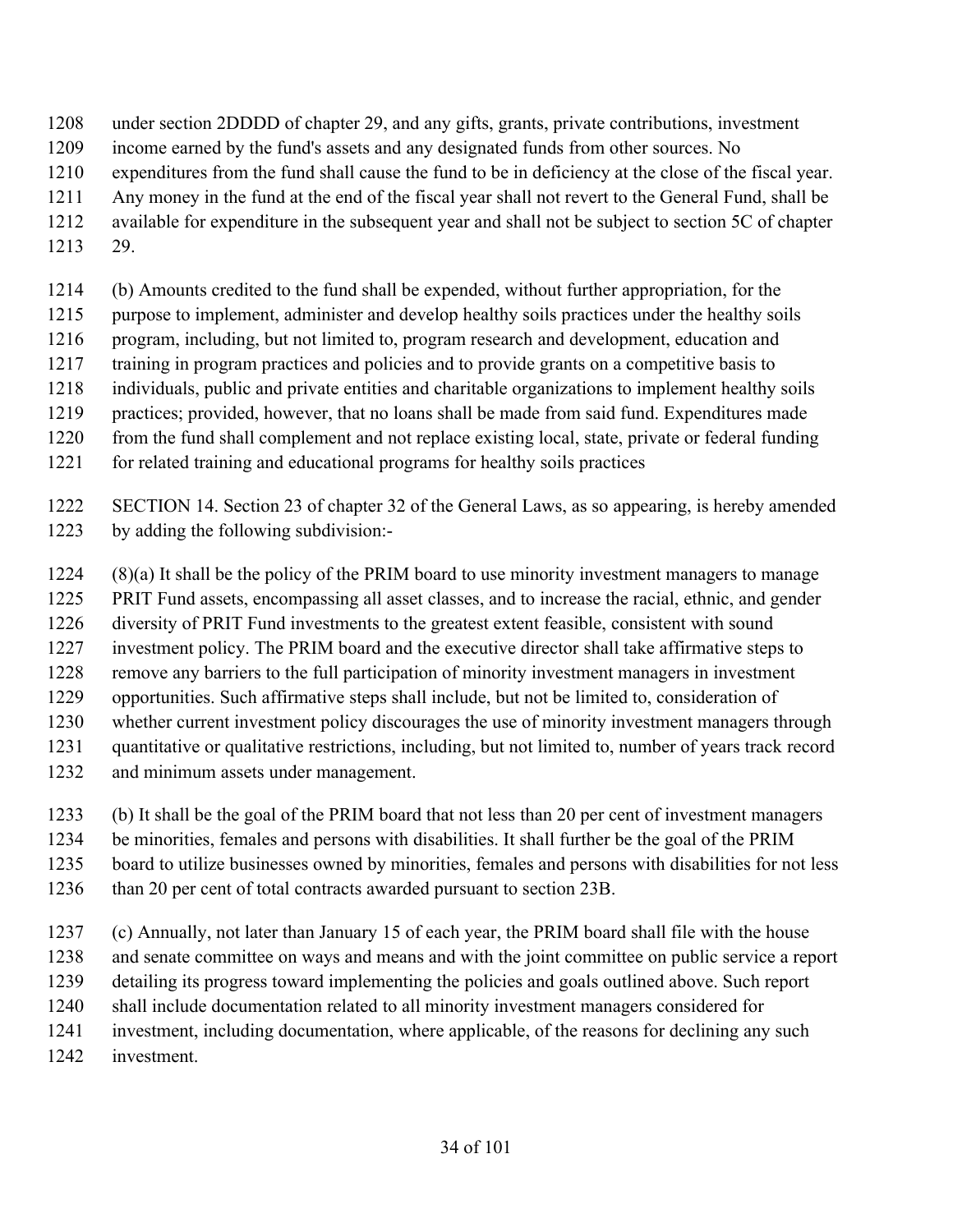SECTION 15. Section 4A of chapter 40 of the General Laws, as so appearing, is hereby amended by adding the following paragraph:-

By a majority vote of their legislative bodies, and with the approval of the mayor, board of

selectmen or other chief executive officer, any contiguous cities and towns may enter into an

- agreement to allocate public infrastructure costs, municipal service costs and local tax revenue
- associated with the development of an identified parcel or parcels or development within the
- contiguous communities generally; provided, that the agreement shall be approved by the
- department of revenue.
- SECTION 16. Section 1A of chapter 40A of the General Laws, as so appearing, is hereby amended by inserting after the introductory paragraph the following 10 definitions:-
- "Accessory dwelling unit", a self-contained housing unit, inclusive of sleeping, cooking and
- sanitary facilities on the same lot as a principal dwelling, subject to otherwise applicable
- dimensional and parking requirements, that: (i) maintains a separate entrance, either directly
- from the outside or through an entry hall or corridor shared with the principal dwelling sufficient
- to meet the requirements of the state building code for safe egress; (ii) is not larger in floor area than 1/2 the floor area of the principal dwelling or 900 square feet, whichever is smaller; and (iii)
- is subject to such additional restrictions as may be imposed by a municipality, including but not
- limited to additional size restrictions, owner-occupancy requirements and restrictions or
- prohibitions on short-term rental of accessory dwelling units.
- "As of right", development that may proceed under a zoning ordinance or by-law without the need for a special permit, variance, zoning amendment, waiver or other discretionary zoning approval.
- "Eligible locations", areas that by virtue of their infrastructure, transportation access, existing underutilized facilities or location make highly suitable locations for residential or mixed use smart growth zoning districts or starter home zoning districts, including without limitation: (i) areas near transit stations, including rapid transit, commuter rail and bus and ferry terminals; or
- (ii) areas of concentrated development, including town and city centers, other existing
- commercial districts in cities and towns and existing rural village districts.
- "Gross density", a units-per-acre density measurement that includes land occupied by public rights-of-way and any recreational, civic, commercial and other nonresidential uses.
- "Lot", an area of land with definite boundaries that is used or available for use as the site of a building or buildings.
- "MBTA community", a city or town that is: (i) one of the 51 cities and towns as defined in section 1 of chapter 161A; (ii) one of the 14 cities and towns as defined in said section 1 of said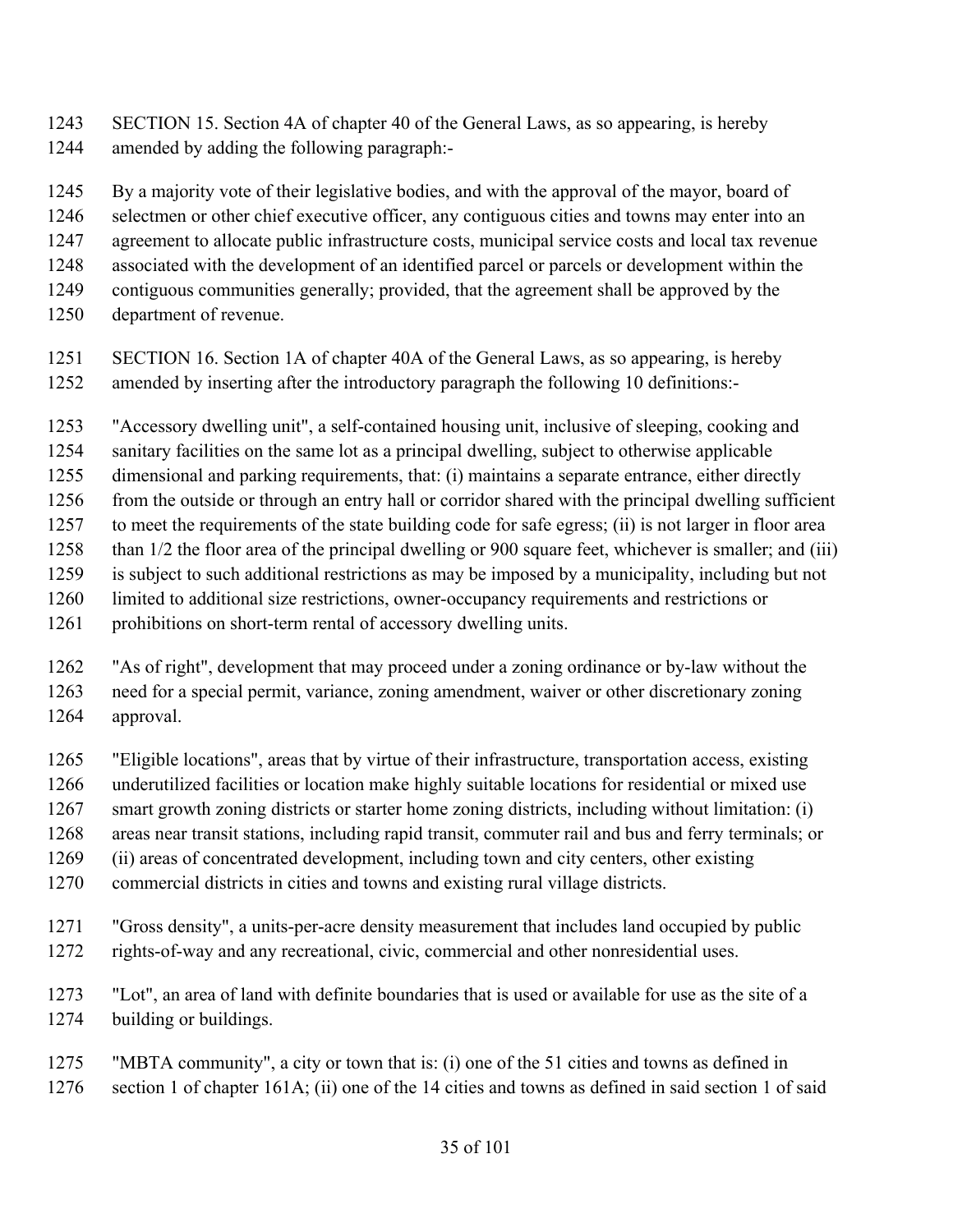- chapter 161A; (iii) other served communities as defined in said section 1 of said chapter 161A;
- or (iv) a municipality that has been added to the Massachusetts Bay Transportation Authority
- under section 6 of chapter 161A or in accordance with any special law relative to the area
- constituting the authority.
- "Mixed-use development", development containing a mix of residential uses and non-residential uses, including, without limitation, commercial, institutional, industrial or other uses;
- "Multi-family housing", a building with 3 or more residential dwelling units or 2 or more buildings on the same lot with more than 1 residential dwelling unit in each building.
- "Natural resource protection zoning", zoning ordinances or by-laws enacted principally to protect
- natural resources by promoting compact patterns of development and concentrating development
- within a portion of a parcel of land so that a significant majority of the land remains permanently
- undeveloped and available for agriculture, forestry, recreation, watershed management, carbon
- sequestration, wildlife habitat or other natural resource values.
- "Open space residential development", a residential development in which the buildings and
- accessory uses are clustered together into 1 or more groups separated from adjacent property and
- other groups within the development by intervening open land. An open space residential
- development shall be permitted only on a plot of land of such minimum size as a zoning
- ordinance or by-law may specify which is divided into building lots with dimensional control,
- density and use restrictions for such building lots varying from those otherwise permitted by the
- ordinance or by-law and open land. The open land may be situated to promote and protect
- maximum solar access within the development. The open land shall either be conveyed to the
- city or town and accepted by said city or town for park or open space use, or be made subject to a
- recorded use restriction enforceable by said city or town or a non-profit organization the
- principal purpose of which is the conservation of open space, providing that such land shall be
- kept in an open or natural state and not be built for residential use or developed for accessory
- uses such as parking or roadway.
- SECTION 17. Said section 1A of said chapter 40A, as so appearing, is hereby further amended by striking out the definition of "Transfer of development rights" and inserting in place thereof the following definition:-
- "Transfer of development rights", the regulatory procedure whereby the owner of a parcel may convey development rights, extinguishing those rights on the first parcel, and where the owner of another parcel may obtain and exercise those rights in addition to the development rights already existing on that second parcel.
- SECTION 18. Said chapter 40A is hereby further amended by inserting after section 3 the
- following section:-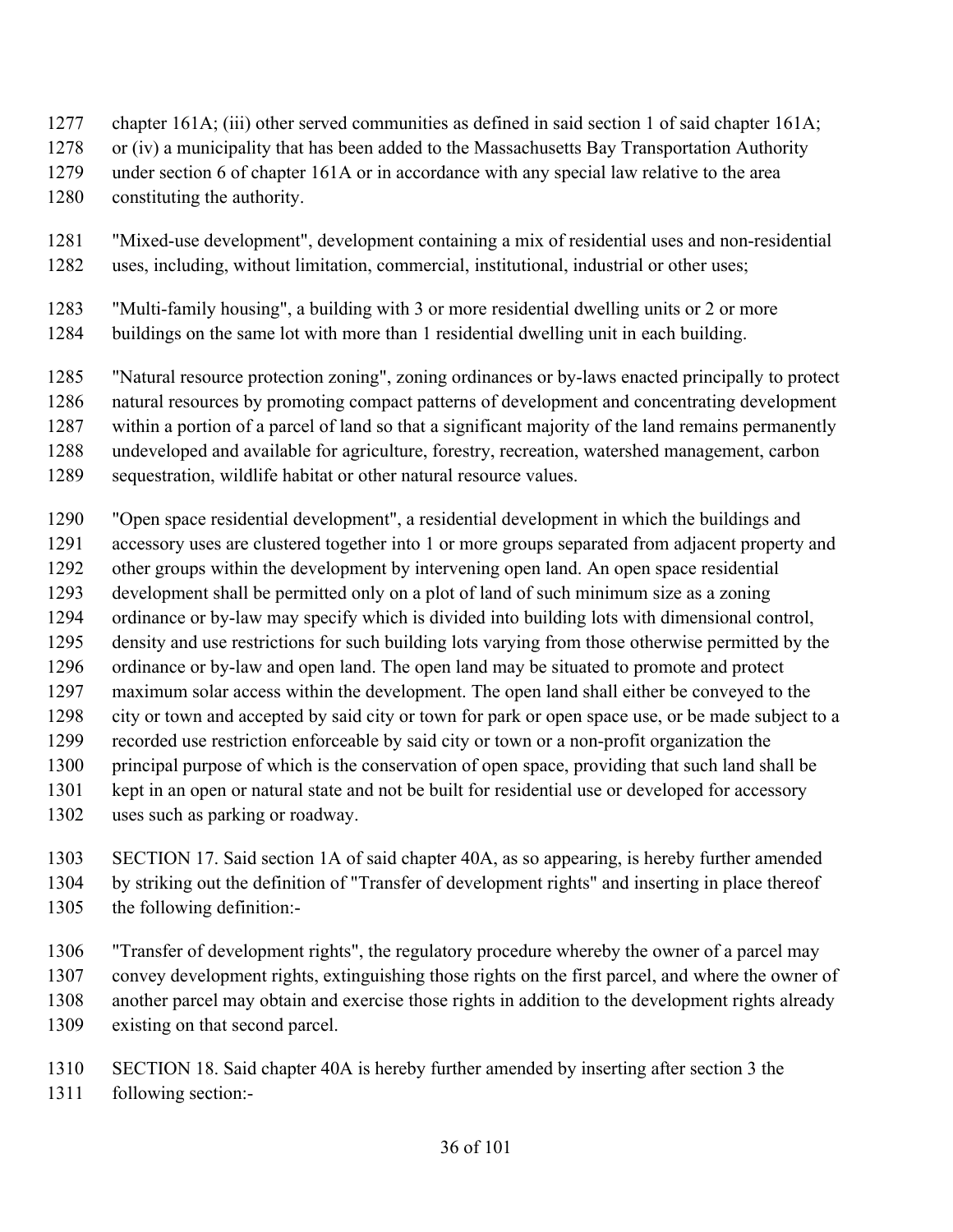- Section 3A. (a)(1) An MBTA community shall have a zoning ordinance or by-law that provides
- for at least 1 district of reasonable size in which multi-family housing is permitted as of right;
- provided, however, that such multi-family housing shall be without age restrictions and shall be
- suitable for families with children. For the purposes of this section, a district of reasonable size
- shall: (i) have a minimum gross density of 15 units per acre, subject to any further limitations
- imposed by section 40 of chapter 131 and title 5 of the state environmental code established
- 1318 pursuant to section 13 of chapter 21A; and (ii) be located not more than 0.5 miles from a
- commuter rail station, subway station, ferry terminal or bus station, if applicable.
- (b) An MBTA community that fails to comply with this section shall not be eligible for funds
- from: (i) the Housing Choice Initiative as described by the governor in a message to the general
- court dated December 11, 2017; (ii) the Local Capital Projects Fund established in section
- 2EEEE of chapter 29; or (iii) the MassWorks infrastructure program established in section 63 of
- chapter 23A.
- (c) The department, in consultation with the Massachusetts Bay Transportation Authority and the
- Massachusetts Department of Transportation, shall promulgate guidelines to determine if an
- MBTA community is in compliance with this section.
- SECTION 19. Section 5 of said chapter 40A, as so appearing, is hereby amended by striking out the fifth paragraph and inserting in place thereof the following paragraph:-
- Except as provided herein, no zoning ordinance or by-law or amendment thereto shall be adopted
- or changed except by a two-thirds vote of all the members of the town council, or of the city
- council where there is a commission form of government or a single branch, or of each branch
- where there are 2 branches, or by a two-thirds vote of a town meeting; provided, however, that
- the following shall be adopted by a vote of a simple majority of all members of the town council
- or of the city council where there is a commission form of government or a single branch or of
- each branch where there are 2 branches or by a vote of a simple majority of town meeting:
- (1) an amendment to a zoning ordinance or by-law to allow any of the following as of right: (a)
- multifamily housing or mixed-use development in an eligible location; (b) accessory dwelling
- units, whether within the principal dwelling or a detached structure on the same lot; or (c) open-
- space residential development;
- (2) an amendment to a zoning ordinance or by-law to allow by special permit: (a) multi-family
- housing or mixed-use development in an eligible location; (b) an increase in the permissible
- density of population or intensity of a particular use in a proposed multi-family or mixed use
- development pursuant to section 9; (c) accessory dwelling units in a detached structure on the
- 1345 same lot; or (d) a diminution in the amount of parking required for residential or mixed-use
- development pursuant to section 9;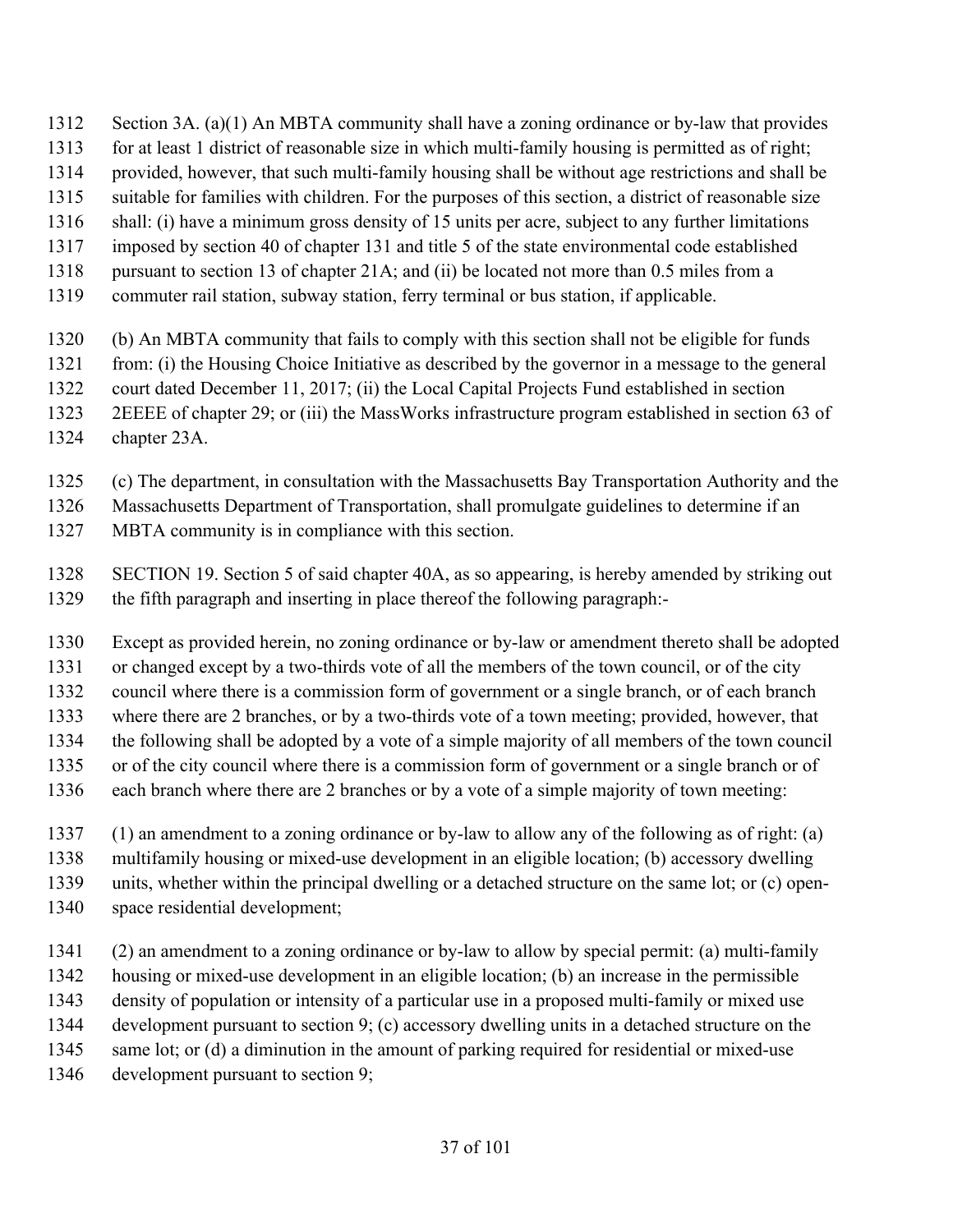- (3) zoning ordinances or by-laws or amendments thereto that: (a) provide for TDR zoning or
- natural resource protection zoning in instances where the adoption of such zoning promotes
- concentration of development in areas that the municipality deems most appropriate for such
- development, but will not result in a diminution in the maximum number of housing units that
- could be developed within the municipality; or (b) modify regulations concerning the bulk and
- height of structures, yard sizes, lot area, setbacks, open space, parking and building coverage
- requirements to allow for additional housing units beyond what would otherwise be permitted
- under the existing zoning ordinance or by-law; and
- (4) the adoption of a smart growth zoning district or starter home zoning district in accordance with section 3 of chapter 40R. Any amendment that requires a simple majority vote shall not be combined with an amendment that requires a two-thirds majority vote. If, in a city or town with a council of fewer than 25 members, there is filed with the clerk prior to final action by the council a written protest against a zoning change under this section, stating the reasons duly signed by owners of 50 per cent or more of the area of the land proposed to be included in such change or of the area of the land immediately adjacent extending 300 feet therefrom, no change of any such
- ordinance shall be adopted except by a two-thirds vote of all members.
	- SECTION 20. Section 9 of said chapter 40A, as so appearing, is hereby amended by inserting after the word "interests," in line 34, the following words:- ; provided, however, that nothing herein shall prohibit a zoning ordinance or by-law from allowing transfer of development rights to be permitted as of right, without the need for a special permit or other discretionary zoning approval.
	- SECTION 21. Said section 9 of said chapter 40A, as so appearing, is hereby further amended by striking out, in lines 39 and 43, the word "cluster" each time it appears and inserting in place thereof in each instance the following words:- open space residential.
	- SECTION 22. Said section 9 of said chapter 40A, as so appearing, is hereby further amended by
	- inserting, after the word "control,", in line 47, the following words:- ; provided, however, that
	- nothing herein shall prohibit a zoning ordinance or by-law from allowing open space residential
- developments to be permitted as of right, without the need for a special permit or other
- discretionary zoning approval.
- SECTION 23. Said section 9 of said chapter 40A, as so appearing, is hereby further amended by striking out the seventh paragraph and inserting in place thereof the following paragraph:-
- Zoning ordinances or by-laws may also provide that special permits may be granted for reduced
- parking space to residential unit ratio requirements after a finding by the special permit granting
- authority that the public good would be served and that the area in which the development is
- located would not suffer a substantial adverse effect from such diminution in parking.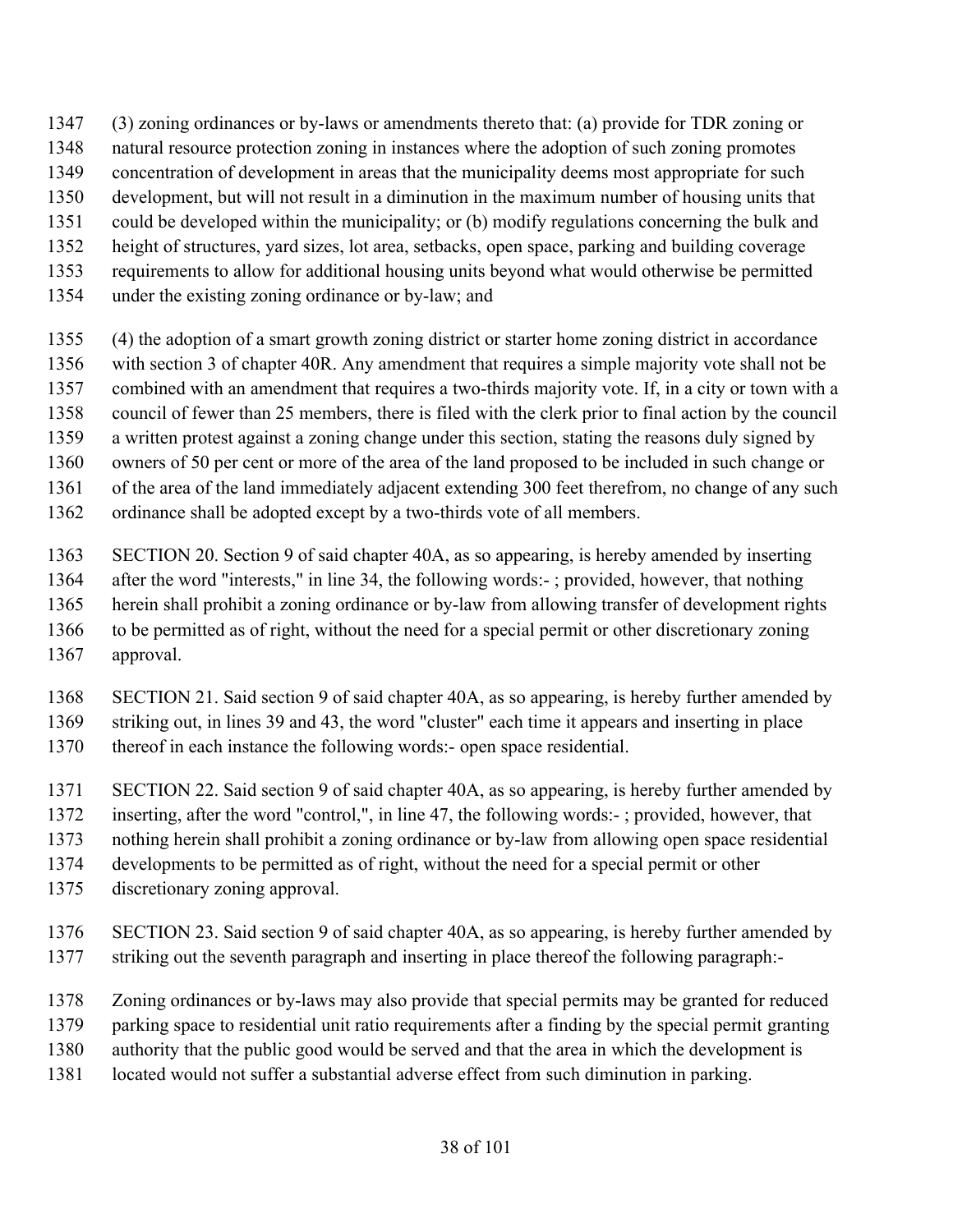SECTION 24. Said section 9 of said chapter 40A, as so appearing, is hereby further amended by inserting after the twelfth paragraph the following paragraph:-

 A special permit issued by a special permit granting authority shall require a simple majority vote for any of the following: (a) multifamily housing that is located within 1/2 mile of a commuter rail station, subway station, ferry terminal or bus station; provided, that not less than 10 per cent of the housing shall be affordable to and occupied by households whose annual income is less than 80 per cent of the area wide median income as determined by the United States Department of Housing and Urban Development and affordability is assured for a period of not less than 30 years through the use of an affordable housing restriction as defined in section 31 of chapter 184; (b) mixed-use development in centers of commercial activity within a municipality, including town and city centers, other commercial districts in cities and towns and rural village districts; provided, that not less than 10 per cent of the housing shall be affordable to and occupied by households whose annual income is less than 80 per cent of the area wide median income as determined by the United States Department of Housing and Urban Development and affordability is assured for a period of not less than 30 years through the use of

an affordable housing restriction as defined in section 31 of chapter 184; or (c) a reduced parking

space to residential unit ratio requirement, pursuant to this section; provided, that a reduction in

the parking requirement will result in the production of additional housing units.

 SECTION 25. Section 17 of said chapter 40A, as so appearing, is hereby amended by inserting after the second paragraph the following paragraph:-

 The court, in its discretion, may require a plaintiff in an action under this section appealing a decision to approve a special permit, variance or site plan to post a surety or cash bond in an amount of not more than \$50,000 to secure the payment of costs if the court finds that the harm to the defendant or to the public interest resulting from delays caused by the appeal outweighs the financial burden of the surety or cash bond on the plaintiffs. The court shall consider the relative merits of the appeal and the relative financial means of the plaintiff and the defendant.

SECTION 26. Section 2 of chapter 40G of the General Laws, as so appearing, is hereby

amended by striking out, in lines 23 to 26, inclusive, the words "1 person appointed by the

governor who is a cabinet secretary or officer of the commonwealth having experience

appropriate to the functions of MTDC" and inserting in place thereof the following words:- the

executive director of the Massachusetts Technology Park Corporation established in section 3 of

chapter 40J.

 SECTION 27. Said section 3 of said chapter 40R, as so appearing, is hereby further amended by inserting after the word "use", in line 19, the following words:-

; provided, however, that a smart growth zoning district or starter home zoning district ordinance

or by-law shall be adopted by a simple majority vote of all the members of the town council, or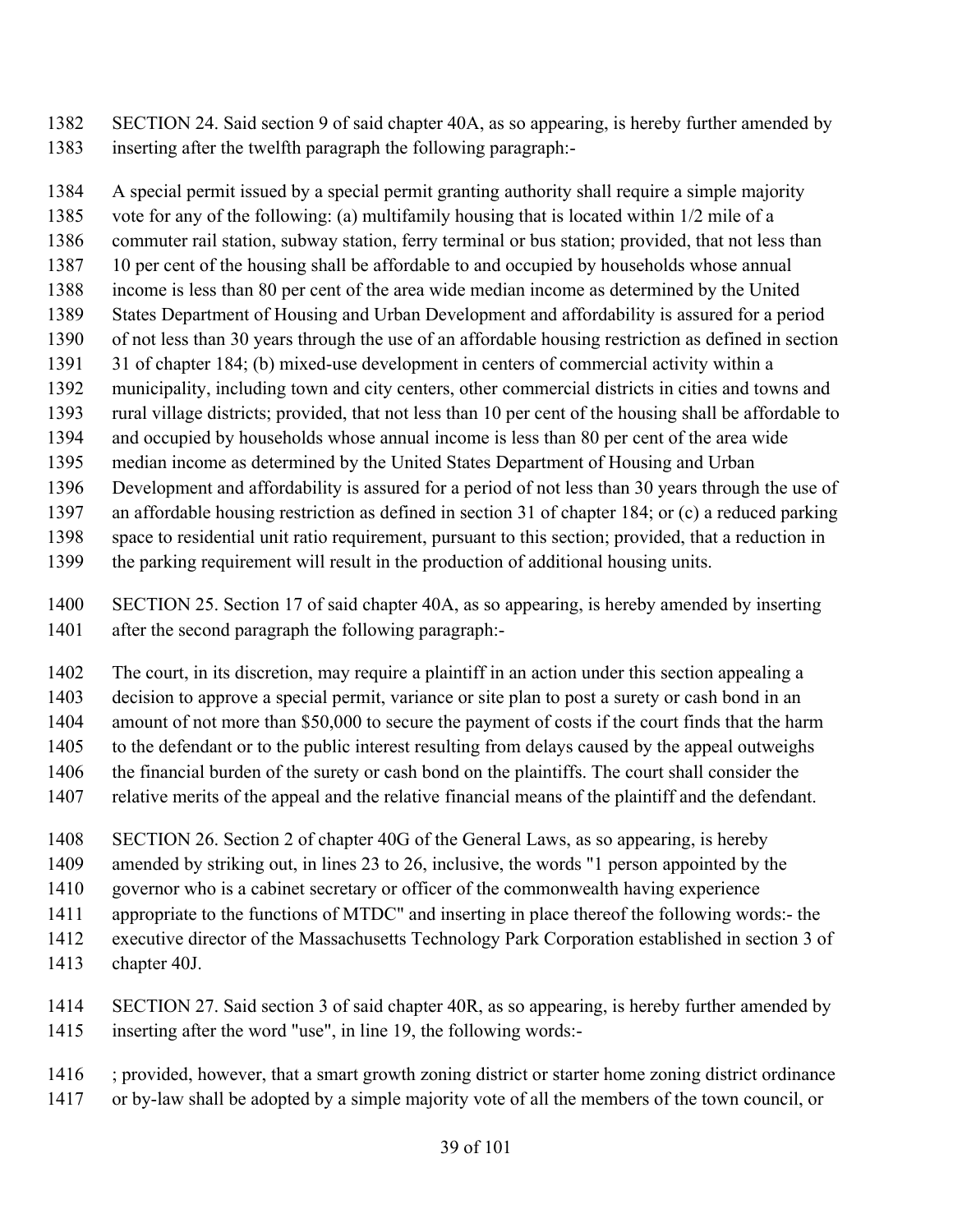- of the city council where there is a commission form of government or a single branch, or of
- each branch where there are 2 branches, or by a simple majority vote of a town meeting.
- SECTION 28. Section 2 of chapter 40R of the General Laws, as amended by section 12 of
- chapter 5 of the acts of 2019, is hereby amended by inserting after the word "is", in line 4, the
- following words:- equal to or.
- SECTION 29. Said section 2 of said chapter 40R, as so amended, is hereby further amended by striking out the definition of "Approving authority".
- SECTION 30. Said section 2 of said chapter 40R, as so amended, is hereby further amended by inserting after the definition of "Open space" the following definition:-
- "Plan approval authority", a unit of municipal government designated by the city or town to review projects and issue approvals under section 11.
- SECTION 31. Section 3 of said chapter 40R, as so appearing, is hereby amended by inserting 1430 after the word "have", in line 4, the following word:- safe.
- SECTION 32. Said section 3 of said chapter 40R, as so appearing, is hereby further amended by inserting after the word "frequent", in line 5, the following word:- pedestrian.
- SECTION 33. Said section 3 of said chapter 40R, as so appearing, is hereby further amended by striking out, in line 14, the words "by a city or town".
- SECTION 34. Section 6 of said chapter 40R, as so appearing, is hereby amended by striking out,

in lines 55 to 56, the words "the comprehensive housing plan, housing production plan or

- housing production summary submitted as part of".
- SECTION 35. Subsection (a) of said section 6 of said chapter 40R, as so appearing, is hereby amended by striking out clause (8) and inserting in place thereof the following clause:-
- (8) A proposed smart growth zoning district or starter home zoning district shall not impose restrictions on age or any other occupancy restrictions on the district as a whole or any portion thereof or project therein. Applicants may pursue the development of specific projects within a smart growth zoning district that are exclusively for the elderly, the disabled or for assisted living; provided, that the department shall adopt regulations limiting the percentage of units in the district that qualify the city or town for density bonus payments under section 9 that may be subject to such restrictions that limit occupancy exclusively for the elderly, the disabled or for assisted living. Not less than 25 per cent of the housing units in a project that limits occupancy exclusively for the elderly, the disabled or for assisted living within a smart growth zoning district shall be affordable housing, as defined in section 2.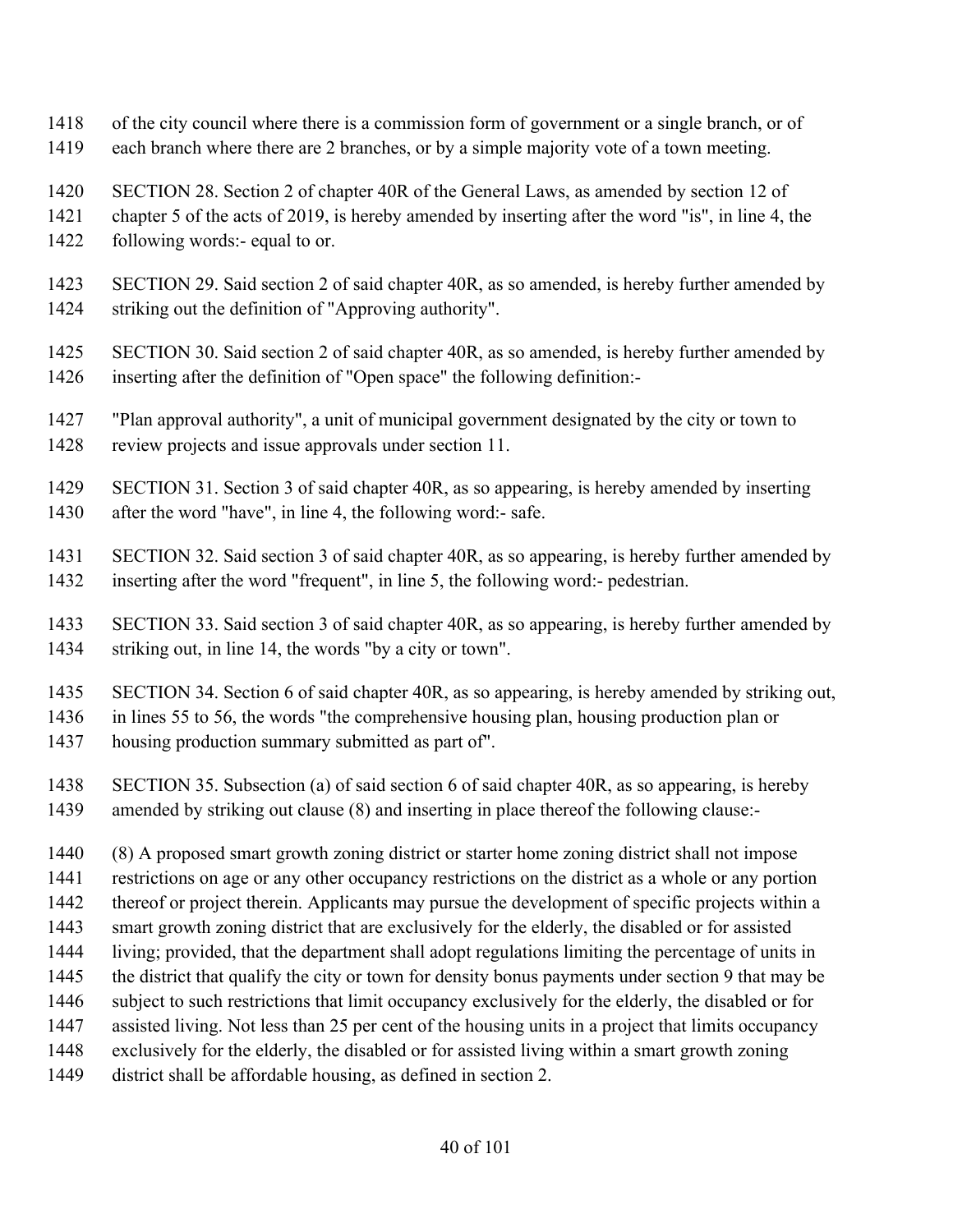- SECTION 36. Said section 6 of said chapter 40R, as so appearing, is hereby further amended by
- striking out, in line 86, the word "approving" and inserting in place thereof the following words:-
- plan approval.
- SECTION 37. Said section 6 of said chapter 40R, as so appearing, is hereby further amended by striking out subsection (c) and inserting in place thereof the following subsection:-
- (c) The zoning for a proposed smart growth zoning district or starter home zoning district may
- provide for mixed use development subject to any limitations that may be imposed by
- regulations of the department. In a starter home zoning district, mixed use development shall
- only be permitted if the proposed density achieves a minimum of 4 units per acre.
- SECTION 38. Said section 6 of said chapter 40R, as so appearing, is hereby further amended by striking out subsection (g) and inserting in place thereof the following subsection:-
- (g) Any amendment or repeal of a zoning ordinance or by-law affecting an approved smart growth zoning district or starter home zoning district shall not be effective without the written approval by the department. No such amendment or repeal shall be effective until the city or town has made the payment required under subsection (b) of section 14. Each amendment or repeal shall be submitted to the department with an evaluation of the effect on the number of projected units that will remain developable, if any, in relation to the number of units that have been built and the number of units that determined any corresponding zoning incentive payment paid to the city or town. Amendments shall be approved only to the extent that the district remains in compliance with this chapter. If the department does not respond to a complete request for approval of an amendment or repeal within 60 days of receipt, the request shall be
- deemed approved.
- SECTION 39. Section 7 of said chapter 40R, as so appearing, is hereby amended by striking out, in line 14, the word "approving" and inserting in place thereof the following words:- plan approval.
- SECTION 40. Said section 7 of said chapter 40R, as so appearing, is hereby further amended by striking out, in lines 17 through 20, inclusive, the words "the city or town's comprehensive housing plan, housing production plan, or the housing production summary submitted with the
- city or town's initial application for approval by the department, as applicable,".
- SECTION 41. Section 9 of said chapter 40R, as amended by section 13 of chapter 5 of the acts
- of 2019, is hereby further amended by striking out, in lines 18 through 21, inclusive, the words ",
- and consistent with either the city or town's comprehensive housing plan or housing production
- 1482 plan, if any, or the housing production summary submitted in accordance with section 8".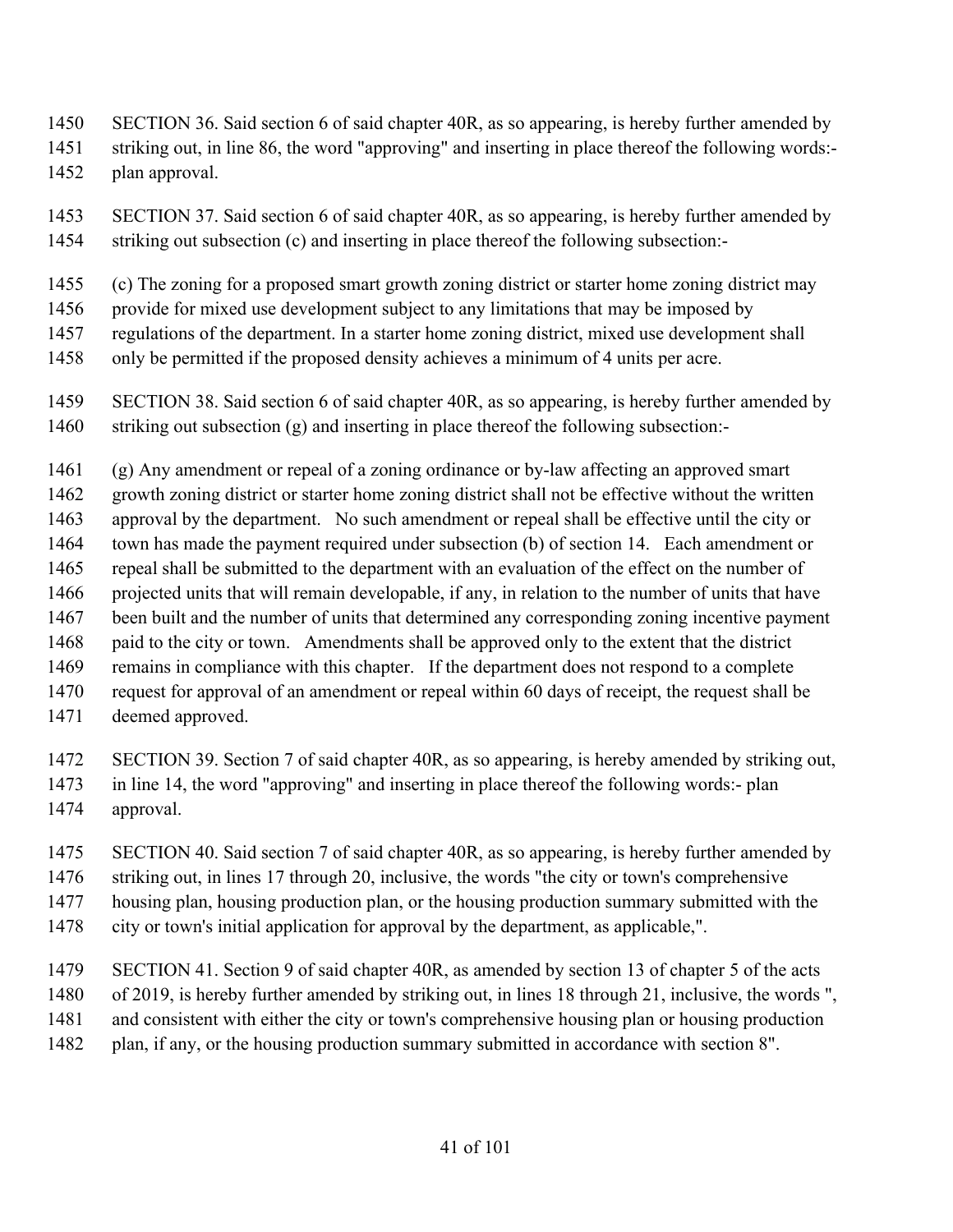- SECTION 42. Section 10 of said chapter 40R, as appearing in the 2018 Official Edition, is
- hereby amended by striking out, in line 3, the words "approving" and inserting in place thereof
- the following words:- plan approval.
- SECTION 43. Said section 10 of said chapter 40R, as so appearing, is hereby further amended
- by striking out, in lines 6 through 8, inclusive, the words "and is consistent with the city or
- town's comprehensive housing plan or housing production plan, if any, and any applicable
- master plan or plans for the city or town".
- SECTION 44. Said chapter 40R, as so appearing, is hereby amended by striking out section 11 and inserting in place thereof the following section:-

 Section 11. (a)A city or town may incorporate provisions within the smart growth zoning district or starter home zoning district ordinance or by-law that prescribe contents of an application for approval of a project. The ordinance or by-law may require the applicant to pay for reasonable consulting fees to provide peer review of the applications for the benefit of the plan approval authority. Such fees shall be held by the municipality in a separate account and used only for expenses associated with the review of the development application by outside consultants and any surplus remaining after the completion of such review, including any interest accrued, shall be returned to the applicant forthwith. The smart growth zoning district or starter home zoning district ordinance or by-law may provide for the referral of the plan to municipal officers, agencies or boards other than the plan approval authority for comment. Any such board, agency or officer shall provide any comments within 60 days of its receipt of a copy of the plan and

application for approval.

 (b) An application to a plan approval authority for approval under a smart growth zoning district or starter home zoning district ordinance or by-law shall be governed by the applicable zoning provisions in effect at the time of the submission, while the plan is being processed, during the pendency of any appeal and for 3 years after approval. If an application is denied, the zoning provisions in effect at the time of the application shall continue in effect with respect to any further application filed within 2 years after the date of the denial except as the applicant may otherwise choose.

 (c) An application for approval under this section shall be filed by the applicant with the city or town clerk and a copy of the application including the date of filing certified by the town clerk shall be filed forthwith with the plan approval authority. The plan approval authority shall hold a public hearing for which notice has been given as provided in section 11 of chapter 40A. The decision of the plan approval authority shall be made, and a written notice of the decision filed with the city or town clerk, within 120 days of the receipt of the application by the city or town clerk. The required time limits for such action may be extended by written agreement between the applicant and the plan approval authority, with a copy of such agreement being filed in the office of the city or town clerk. Failure of the plan approval authority to take action within said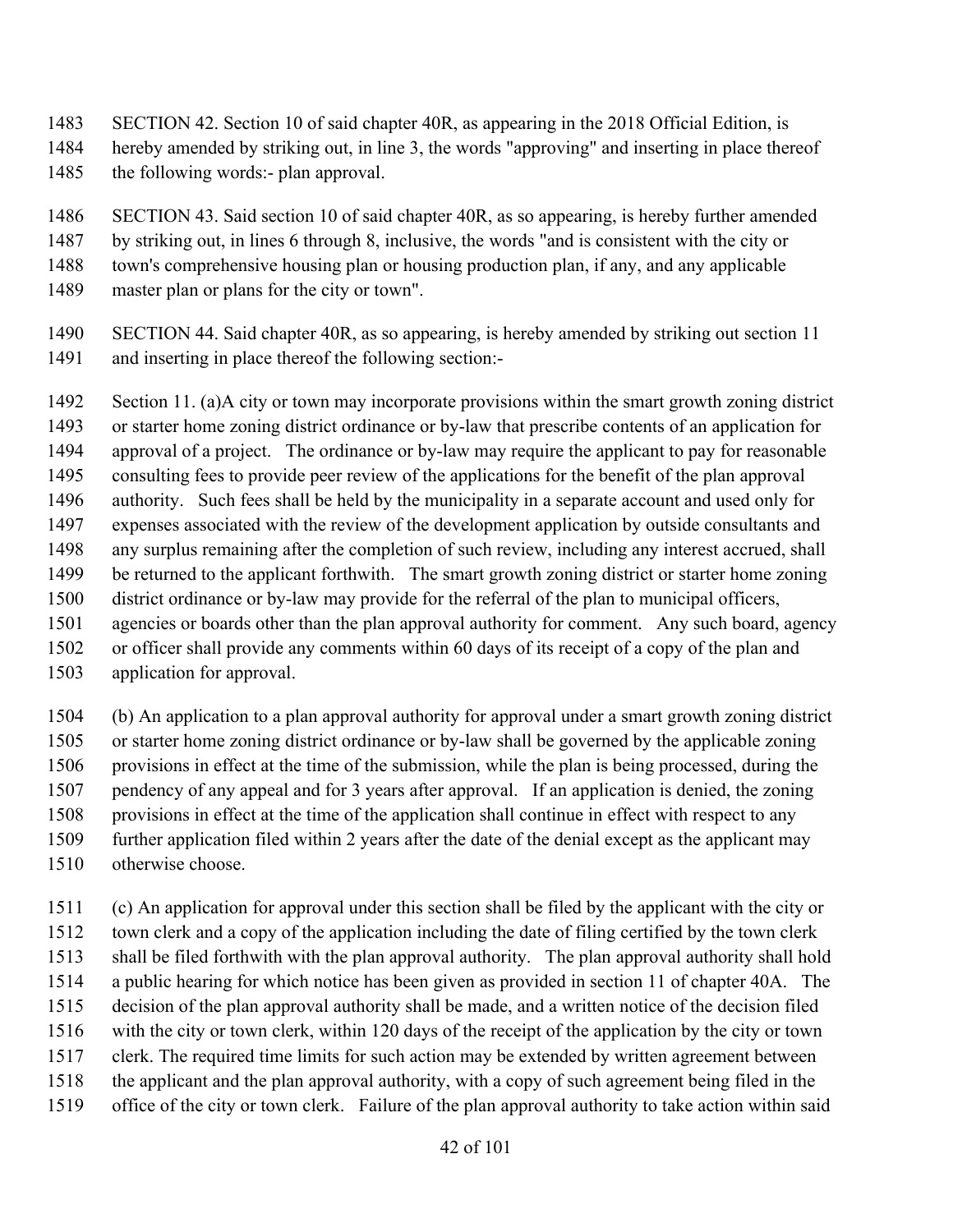- 120 days or extended time, if applicable, shall be deemed to be an approval of the plan. The
- applicant who seeks approval of a plan by reason of the failure of the plan approval authority to
- act within such time prescribed, shall notify the city or town clerk, in writing within 14 days
- from the expiration of said 120 days or extended time, if applicable, of such approval and that
- notice has been sent by the applicant to parties in interest. The applicant shall send such notice
- to parties in interest by mail and each such notice shall specify that appeals, if any, shall be made
- pursuant to this section and shall be filed within 20 days after the date the city or town clerk received such written notice from the applicant that the plan approval authority failed to act
- within the time prescribed.
	- (d) The plan approval authority shall issue to the applicant a copy of its decision containing the name and address of the owner, identifying the land affected, and the plans that were the subject
	- of the decision, and certifying that a copy of the decision has been filed with the city or town
- clerk and that all plans referred to in the decision are on file with the plan approval authority. If
- 20 days have elapsed after the decision has been filed in the office of the city or town clerk
- without an appeal having been filed or if such appeal, having been filed, is dismissed or denied,
- the city or town clerk shall so certify on a copy of the decision. If the plan is approved by
- reason of the failure of the plan approval authority to timely act, the clerk shall make such
- certification on a copy of the application. A copy of the decision or application bearing such certification shall be recorded in the registry of deeds for the county and district in which the
- land is located and indexed in the grantor index under the name of the owner of record or
- recorded and noted on the owner's certificate of title. The fee for recording or registering shall be
- paid by the owner or applicant.
- (e) The project shall be approved by the plan approval authority subject only to those conditions that are necessary: (1) to ensure substantial compliance of the proposed project with the requirements of the smart growth zoning district or starter home zoning district ordinance or by- law; or (2) to mitigate any extraordinary adverse impacts of the project on nearby properties. An application may be denied only on the grounds that: (i) the project does not meet the conditions and requirements set forth in the smart growth zoning district or starter home zoning district ordinance or by-law; (ii) the applicant failed to submit information and fees required by the ordinance or by-law and necessary for an adequate and timely review of the design of the project or potential project impacts; or (iii) it is not possible to adequately mitigate extraordinary adverse project impacts on nearby properties by means of suitable conditions.
- (f) Any court authorized to hear appeals under section 17 of chapter 40A shall be authorized to hear an appeal from a decision under this section by a party who is aggrieved by such decision. Such appeal may be brought within 20 days after the decision has been filed in the office of the city or town clerk. Notice of the appeal, with a copy of the complaint shall be given to such city or town clerk so as to be received within such 20 days. Review shall be based on the record of information and plans presented to the plan approval authority. To avoid delay in the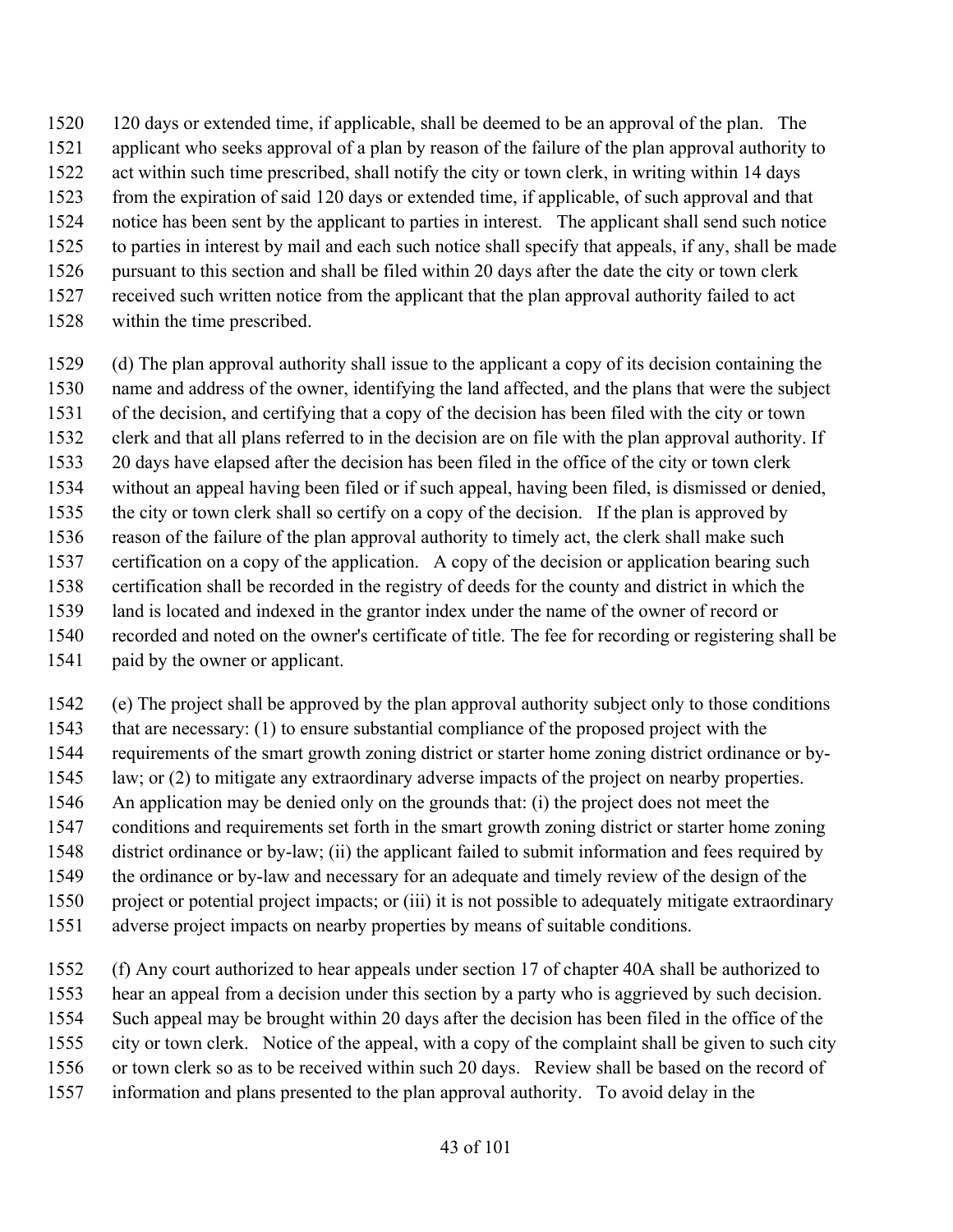proceedings, instead of the usual service of process, the plaintiff shall within 14 days after the

- filing of the complaint, send written notice thereof, with a copy of the complaint, by delivery or
- certified mail to all defendants, including the members of the plan approval authority, and shall
- within 21 days after the entry of the complaint file with the clerk of the court an affidavit that
- such notice has been given. If no such affidavit is filed within such time, the complaint shall be
- dismissed.

 (g) A complaint by a plaintiff challenging the approval of a project under this section shall allege the specific reasons why the project fails to satisfy the requirements of this chapter or other applicable law and allege specific facts establishing how the plaintiff is aggrieved by such decision. The plan approval authority's decision in such a case shall be affirmed unless the court concludes the plan approval authority abused its discretion under subsection (e) in approving the project. The applicant and all members of the plan approval authority shall be named as defendant parties.

(h) A plaintiff seeking to reverse approval of a project under this section shall post a bond in an

amount to be set by the court that is sufficient to cover twice the estimated: (i) annual carrying

costs of the property owner, or a person or entity carrying such costs on behalf of the owner for

the property, as may be established by affidavit; plus (ii) an amount sufficient to cover the

defendant's attorneys fees, all of which shall be computed over the estimated period of time

 during which the appeal is expected to delay the start of construction. The bond shall be forfeited to the property owner in an amount sufficient to cover the property owner's carrying costs and

legal fees less any net income received by the plaintiff from the property during the pendency of

the court case in the event a plaintiff does not substantially prevail on its appeal.

(i) An applicant for plan approval who appeals from a project denial or conditional approval

- shall identify in its complaint the specific reasons why the plan approval authority's decision fails
- to satisfy requirements of this chapter or other applicable law. The plan approval authority shall

have the burden of justifying its decision by substantial evidence in the record.

- (j) The land court department, the superior court department and the housing court department shall have jurisdiction over an appeal under this section and shall give priority to such an appeal.
- (k) The first paragraph of section 16 of chapter 40A shall not apply to applications for projects within a smart growth zoning district or starter home zoning district.
- (l) A project approval shall remain valid and shall run with the land indefinitely provided that
- construction has commenced within 2 years after the decision is issued, which time shall be
- extended by the time required to adjudicate any appeal from such approval and which time shall
- also be extended if the project proponent is actively pursuing other required permits for the
- project or there is other good cause for the failure to commence construction, or as may be
- provided in an approval for a multi-phase project.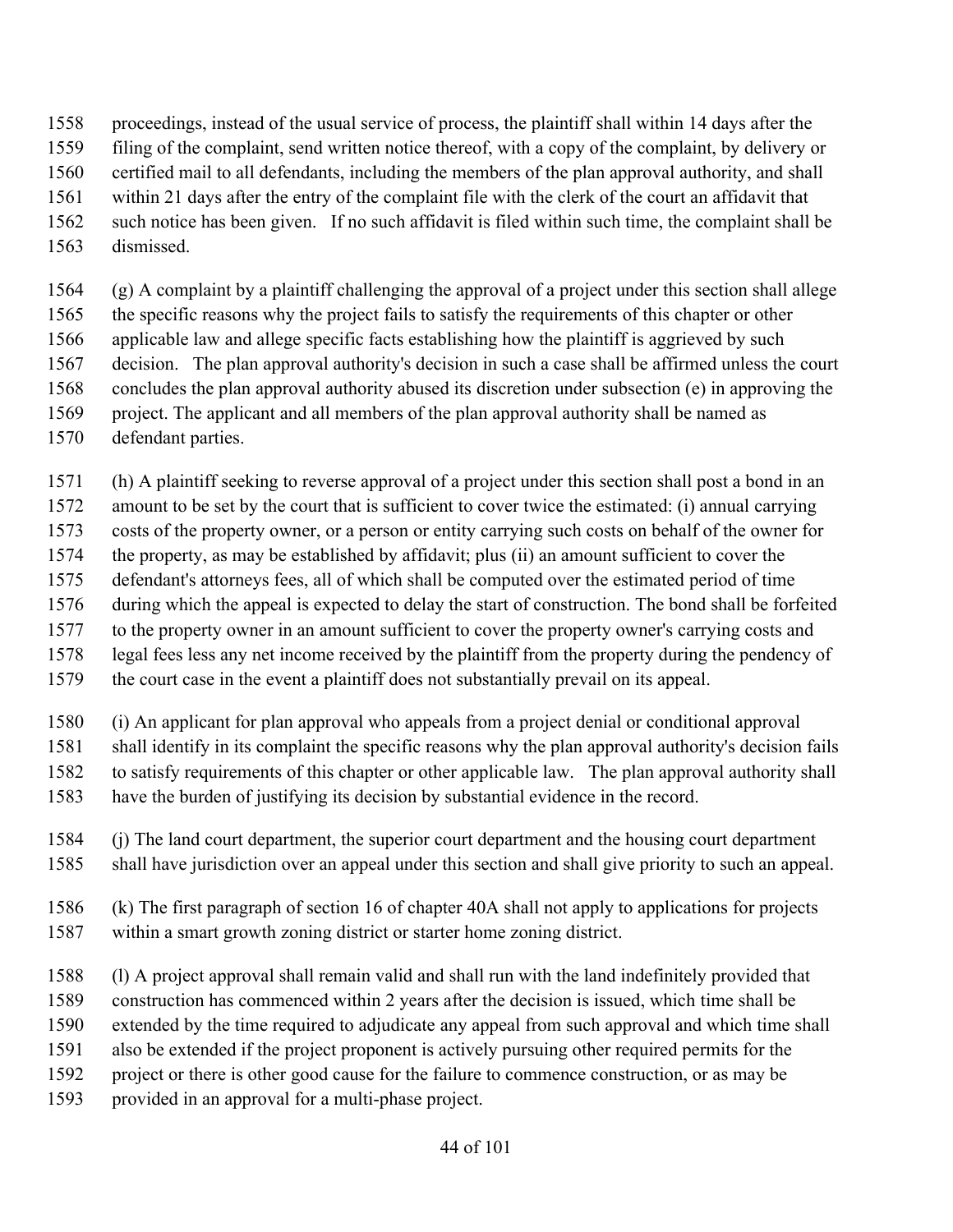SECTION 45. Chapter 40R is hereby amended by striking out section 14, as amended by section 14 of chapter 5 of the acts of 2019, and inserting in place thereof the following section:-

 Section 14. (a) If, within 3 years, no construction of an approved project has been started within the smart growth zoning district or starter home zoning district, the department shall require the

cities and towns to repay to the department all monies paid to the city or town under this chapter

- for said smart growth zoning district or starter home zoning district. Said 3 years shall commence
- on the date of the payment of the zoning incentive payment for said smart growth zoning district
- or starter home zoning district and may be extended by the department for good cause in
- accordance with the department's regulations. All monies repaid to the department under this
- section shall be credited to the funding source from which the payment originated.
- (b) Within 60 days of receiving written approval by the department of an amendment of a zoning
- ordinance or by-law affecting an approved smart growth zoning district or starter home zoning
- district in accordance with subsection (g) of section 6, the city or town shall repay to the
- department any portion of the zoning incentive payment received in excess of the zoning
- incentive payment that would have been payable based on the sum of (i) the number of units that
- have been built and (ii) the number of units, if any, that will remain developable under the smart
- growth zoning or starter home zoning. The department may include under clause (ii) in the preceding sentence any units that are developable in 1 or more adopted smart growth zoning
- district or starter home zoning district for which no zoning incentive payment has been paid but
- 1613 for which the city or town is nonetheless eligible if the associated units would have the effect of
- replacing some or all of the units that will no longer be developable as a result of the proposed
- amendment or repeal. All monies repaid to the department under this section shall be credited to
- 1616 the funding source from which the payment originated.
- SECTION 46. Section 1 of chapter 40S of the General Laws, as so appearing, is hereby amended by striking out, in line 51, the word "properties" and inserting in place thereof the following
- word:- buildings.
- SECTION 47. Said section 1 of said chapter 40S, as so appearing, is hereby further amended by
- inserting, in line 61, after the figure "40R," the following words:- including without limitation
- smart growth zoning districts and starter home zoning districts as defined in section 1 of said
- chapter 40R.
- SECTION 48. Section 1 of chapter 40V of the General Laws, as so appearing, is hereby amended by inserting after the word "units", in line 18, the following words:- and not less than 10 per cent affordable: (i) rental units for persons whose income is not more than 60 per cent of the area median income; or (ii) owner-occupied units for persons whose income is not more than
- 80 per cent of the area median income.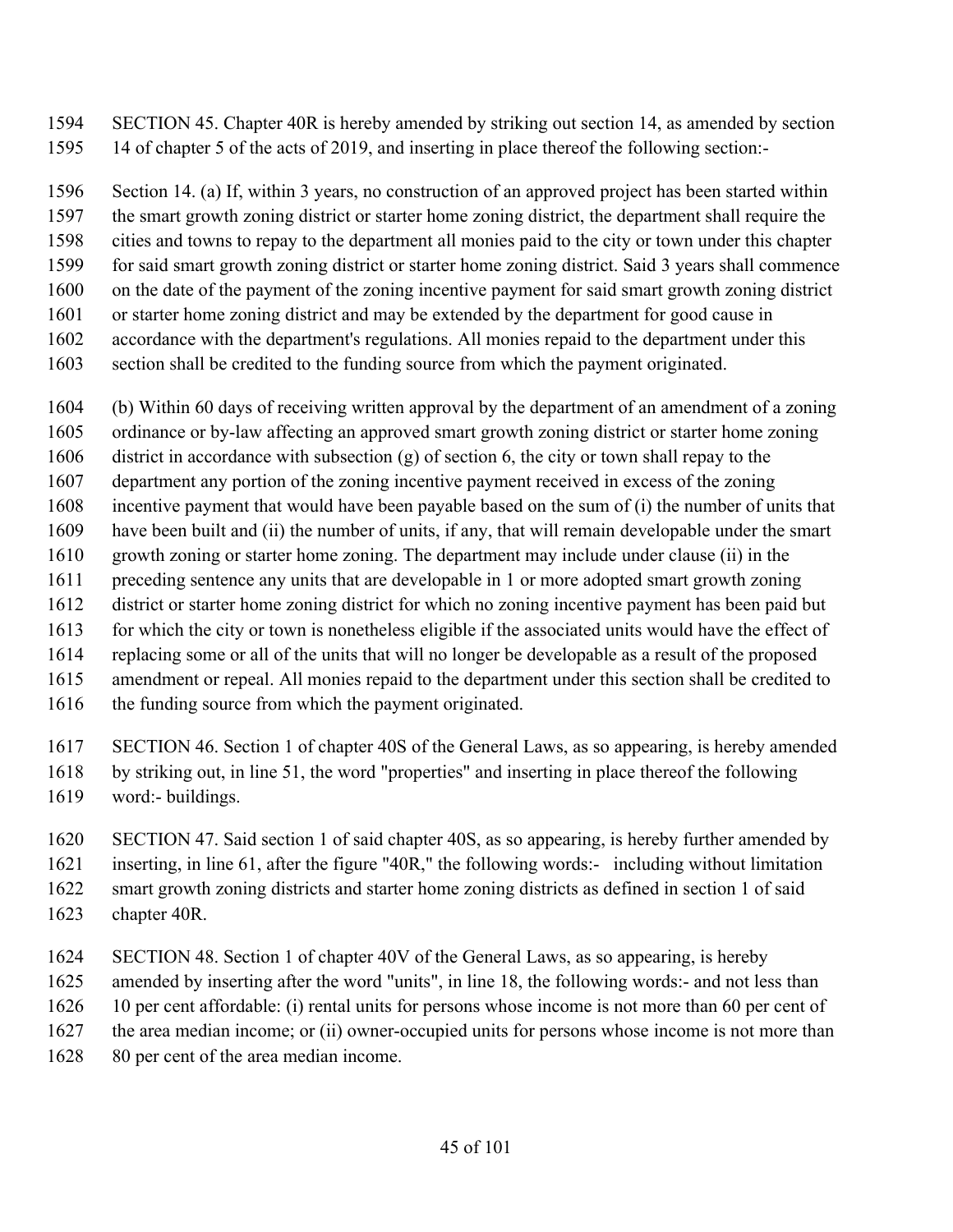- SECTION 49. Section 2 of said chapter 40V, as so appearing, is hereby amended by striking out
- the last sentence and inserting in place thereof the following sentence:- The application shall
- include a plan that shall include a description of the activities, public and private, contemplated
- 1632 for such zone as of the date of the adoption of the zone plan, including information as the
- department may require in written guidelines.
- SECTION 50. Section 4 of said chapter 40V, as so appearing, is hereby amended by inserting
- after the word "units", in line 8, the following words:- and not less than 10 per cent affordable:
- (A) rental units for persons whose income is not more than 60 per cent of the area median
- income; or (B) owner-occupied units for persons whose income is not more than 80 per cent of
- the area median income.
- SECTION 51. Said section 4 of said chapter 40V, as so appearing, is hereby further amended by
- striking out, in line 15, the words "as certified projects under section 2" and inserting in place
- 1641 thereof the following words:- under section 2 as certified projects under this section.
- SECTION 52. Said section 4 of said chapter 40V, as so appearing, is hereby further amended by
- striking out, in line 25, the words "executed agreement by the municipality which" and inserting
- in place thereof the following words:- agreement executed by the municipality that is approved
- by the department and.
- SECTION 53. Subsection (e) of said section 4 of said chapter 40V, as so appearing, is hereby amended by striking out the first paragraph and inserting in place thereof the following paragraph:-
- The department shall review each pending project proposal and completed certified housing
- development project not less than once every 2 years. The certification of a project may be
- 1651 revoked by the department if:  $(i)(A)$  the municipality that approved the project proposal files a
- petition that satisfies the authorization requirements for a municipal application or the petition of
- the director of the department; and (B) the department determines, after an independent
- investigation, that representations made by the sponsors in its project proposal are materially
- different from the conduct of the sponsors subsequent to the certification and such difference is found to frustrate the public purposes that the certification was intended to advance; or (ii) the
- project no longer meets the criteria in this section. Upon revocation, the commonwealth and the
- municipality may bring a cause of action against the sponsors for the value of any economic
- benefit received by the sponsors prior to or subsequent to such revocation.
- SECTION 54. The third paragraph of said subsection (e) of said section 4 of said chapter 40V, as
- so appearing, is hereby amended by adding the following sentence:- The report shall include, but
- not be limited to: (i) a list of municipalities with approved HD zones; (ii) a list of housing
- development projects that have received certification; (iii) information about each housing
- development project, including the site address, project sponsor, range of rents of the residential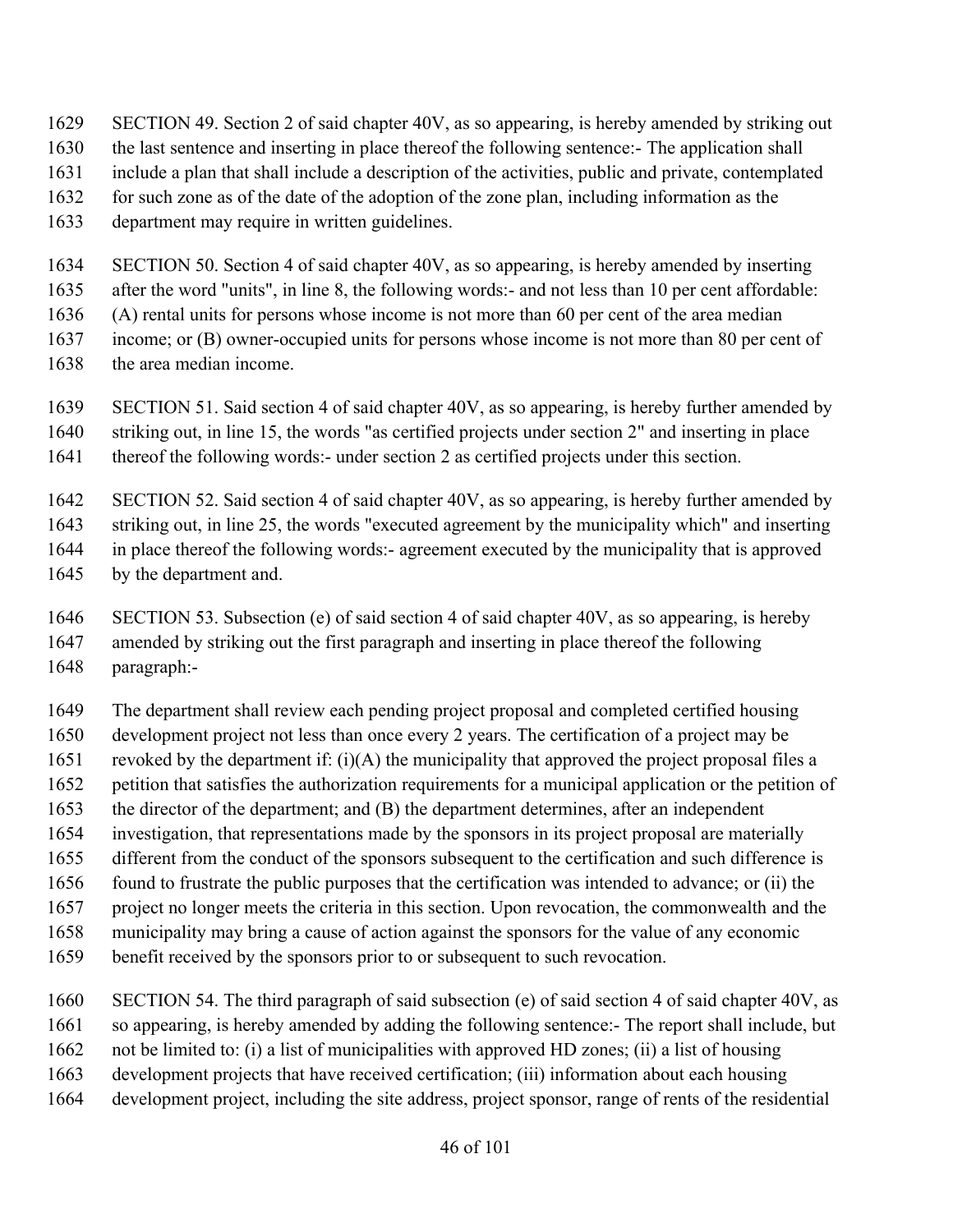- units, type of residential units, number of each type of residential unit, number of affordable
- rental units for persons whose income is not more than 60 per cent of the area median income
- and the number of affordable owner-occupied units for persons whose income is not more than
- 80 per cent of the area median income; and (iv) the total amount of qualified project expenditures
- 1669 for which a tax credit was issued or reserved pursuant to section 5 for each housing development
- project, the year the credit was issued and the completion or estimated completion year of the
- housing development project.
- SECTION 55. Section 5 of said chapter 40V, as so appearing, is hereby amended by inserting
- after the word "rate", in lines 4 and 14, the following words:- and affordable.
- SECTION 56. The General Laws are hereby amended by inserting after chapter 40W the
- following chapter:-
- CHAPTER 40X.
- TOURISM DESTINATION MARKETING DISTRICTS.
- Section 1. As used in this chapter the following words shall, unless the context clearly requires otherwise, have the following meanings:-
- "Commissioner", the commissioner of revenue.
- "Elector", a tourism destination marketing district member or the authorized representative of a district member.
- "Lead jurisdiction", the city or town in which the tourism destination marketing district petition is filed.
- "Lodging business", any hotel or motel, as defined in section 1 of chapter 64G, and subject to the excise imposed by chapter 64G.
- "Lodging business owner", the owner of record or the owner's authorized representative, of a lodging business.
- "Management entity", an entity designated in a tourism destination marketing district plan to
- receive funds to carry out and implement the purposes of the tourism destination marketing
- district. The tourism destination marketing district plan shall designate a regional tourism council
- as the management entity. The management entity shall be required to furnish a surety bond
- conditioned on the faithful performance of its duties.
- "Municipal governing body", the city council or board of aldermen in a city or the board of selectmen or town council in a town.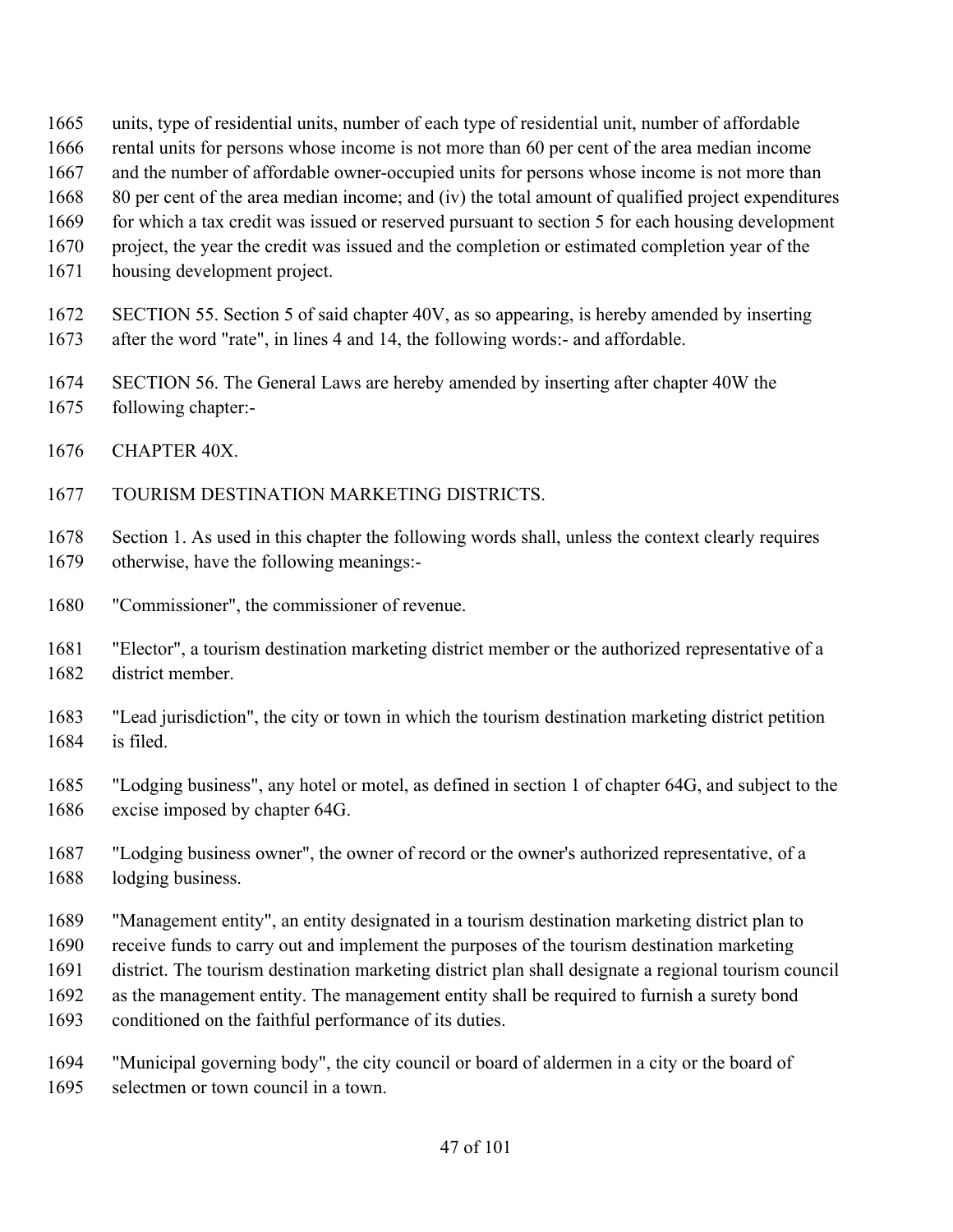- "Special assessment", a payment for supplemental services or improvements specified by the tourism destination marketing district plan.
- "Special assessment formula", a formula used to calculate the special assessment pursuant to section 7.
- "Standard government services", governmental functions, programs, activities, facilities,
- improvements and other services that a municipality is authorized to perform or provide.
- "Supplemental services", the provision of programs, activities or information in addition to the standard governmental services provided in the tourism destination marketing district, including, marketing, sales activities or events in addition to other tourism and travel promotion activities.
- "Tourism destination marketing district", a district formed pursuant to this chapter, which is a
- geographic area with clearly defined boundaries. A tourism destination marketing district may
- include multiple tourism regions served by multiple regional tourism councils; provided,
- however, that there shall only be 1 regional tourism council designated as the management entity
- for each tourism destination marketing district. Only those lodging businesses meeting the
- criteria described in the petition and tourism destination marketing district plan shall be liable for
- the tourism destination marketing district's special assessment. The geographic regions within a
- tourism destination marketing district need not be contiguous.
- "Tourism destination marketing district committee" or "district committee", a committee selected
- by the management entity's board of directors responsible for overseeing the ongoing district plan.
- "Tourism destination marketing district member" or "district member", a lodging business owner who participates in a tourism destination marketing district.
- "Tourism destination marketing district plan" or "district plan", the strategic plan for the tourism
- destination marketing district that sets forth the supplemental services and programs, budget and
- special assessment structure, the criteria for inclusion of lodging businesses, and the management
- entity and tourism destination marketing district committee for the tourism destination marketing
- district, and is approved by the local municipal governing body as part of the creation of the
- tourism destination marketing district. The updated tourism destination marketing district plan
- shall take effect upon the approval of a majority of electors, with each elector's vote having the
- 1725 same weight. Any amendment to the tourism destination marketing district plan under section 9
- shall be deemed to be an update of the tourism destination marketing district plan.
- Section 2. The rights and powers of the management entity of the tourism destination marketing
- district approved by a municipal governing body pursuant to section 3 shall include: (i) retaining
- or recruiting business; (ii) administering and managing the tourism destination marketing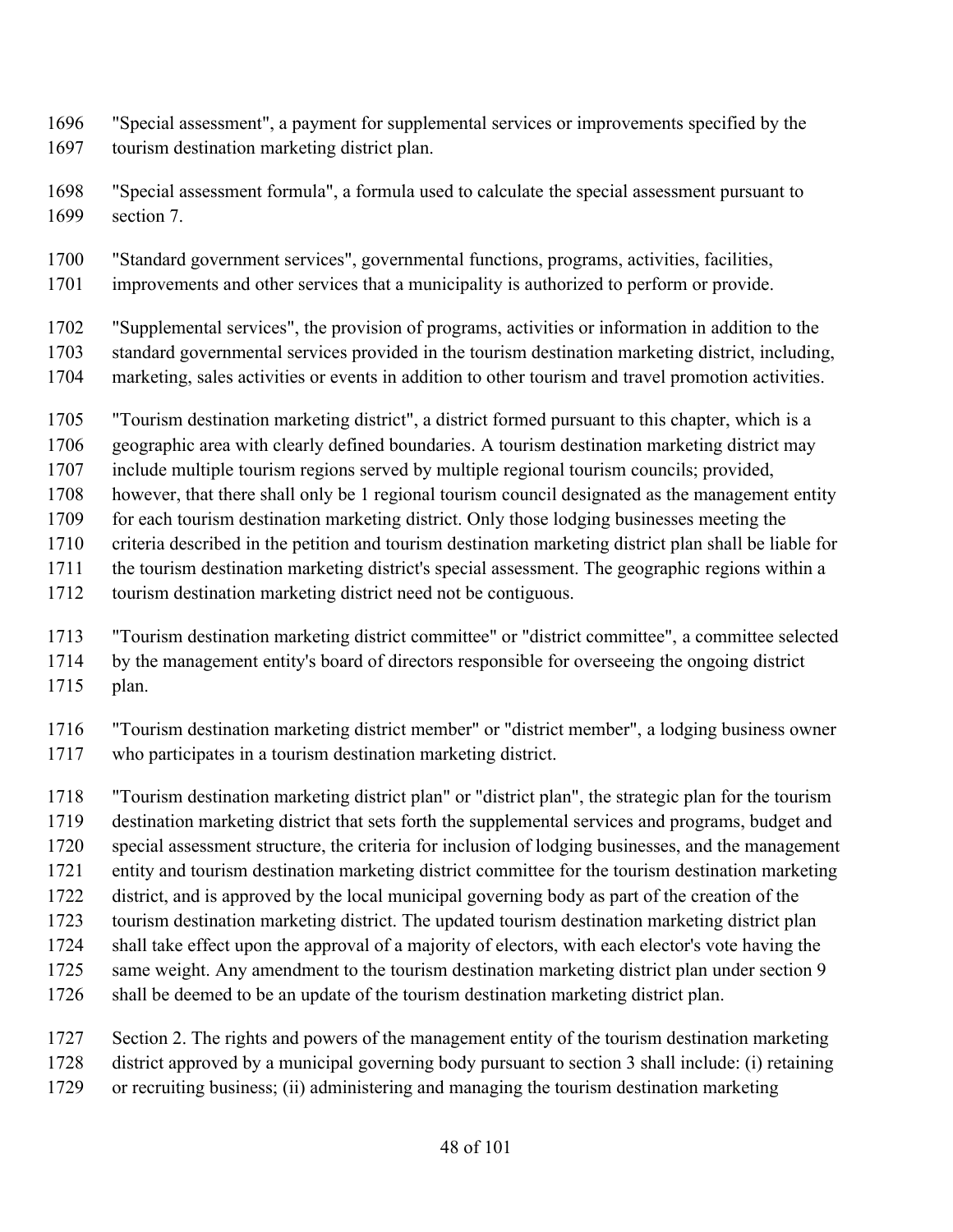- district; (iii) promoting economic development; (iv) formulating a special assessment structure;
- (v) planning and design services; (vi) design, engineer, construct, maintain or operate buildings,
- facilities, urban streetscapes or infrastructure to further economic development and public
- purposes; (vii) accumulating interest; (viii) incurring costs or indebtedness; (ix) entering into
- contracts; (x) suing and being sued; (xi) employing legal and accounting services; (xii)
- undertaking planning, feasibility and market analyses; (xiii) developing, implementing, and
- conducting tourism marketing and promotional activities; and (xiv) other supplemental services
- or programs that would further the purposes of this chapter.
- Section 3. (a) The organization of a tourism destination marketing district shall be initiated by a
- petition of the lodging business owners within the proposed tourism destination marketing
- district, which shall be filed in the office of the clerk of the municipality that is to serve as the
- lead jurisdiction. The petition shall contain:-
- (i) the signatures of 62 per cent of the tourism destination marketing district members in the proposed tourism destination marketing district;
- (ii) a description of and site map delineating the boundaries of the proposed tourism destination marketing district;
- (iii) the initial list of lodging businesses to be included in the proposed tourism destination
- marketing district. Lodging businesses that commence operations after the formation of the
- tourism destination marketing district and meet the criteria by which lodging businesses are
- assessed by the tourism destination marketing district shall be included in the tourism destination
- marketing district pursuant to section 4;
- (iv) the proposed tourism destination marketing district plan, which shall set forth the
- supplemental services and programs, update mechanism, criteria by which lodging businesses
- are assessed by the tourism destination marketing district, and budget and special assessment
- structures; and
- (v) the identity and address of the management entity and the tourism destination marketing district committee.
- A copy of said petition shall be filed with the clerk of the lead jurisdiction and the commissioner within 30 days of receipt of such petition by the clerk of the lead jurisdiction.
- (b) All required procedures related to the formation, operation and renewal of the tourism
- destination marketing district shall only be carried out by the lead jurisdiction. A lead
- jurisdiction is authorized to form a tourism destination marketing district that includes other
- cities or towns; provided, however, that the lead jurisdiction may not vote to form a tourism
- destination marketing district that includes the territorial jurisdiction of another city or town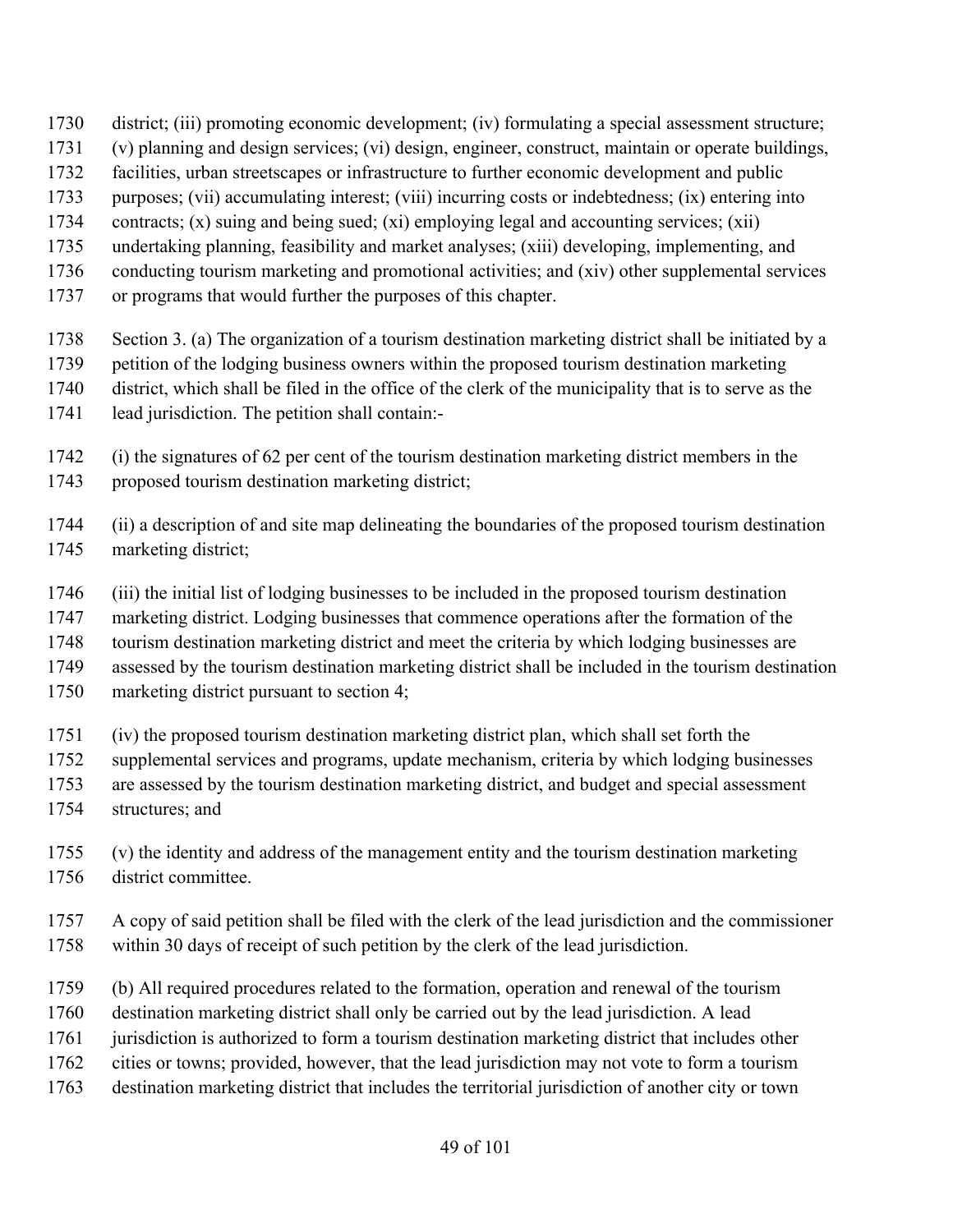- within the tourism destination marketing district's boundaries until it has received consent, by
- vote, from such other city or town's local municipal governing body.

 Section 4. (a) The municipal governing body of the lead jurisdiction shall hold a public hearing within 60 days of the receipt of a petition. Written notification of such hearing shall be sent to each tourism destination marketing district member within the boundary of the proposed tourism destination marketing district at least 30 days prior to such hearing, by mailing notice to the address listed in the business records of the municipalities proposed to be included within the boundaries of the tourism destination marketing district or, if no such records exist, by such other method as determined by the clerk of the municipality. Notification of the hearing shall also be published for 2 consecutive weeks in a newspaper of general circulation in the area, with the first date of publication beginning at least 14 days prior to such hearing listed on the municipality's website. Such public notice shall contain the proposed boundaries of the tourism destination marketing district, the proposed special assessment rate formula, a summary of the supplemental services provided by the petitioners and where the property owner may obtain a full copy of the

petition and the management plan.

(b) Prior to the public hearing, the municipal governing body of the lead jurisdiction shall direct

- the clerk of the lead jurisdiction or the clerk's designee to determine that the establishment
- criteria and other petition requirements have been met, as set forth in section 3.

 (c) At the public hearing, the municipal governing body of the lead jurisdiction shall determine if the petition satisfies the purposes set forth and the establishment criteria of this chapter and shall obtain public comment regarding the tourism destination marketing district plan and the effect the proposed tourism destination marketing district will have on the lodging business owners within the proposed tourism destination marketing district. If it appears that said petition is not in conformity with the purposes and establishment criteria, said local municipal governing body shall dismiss the petition. At the public hearing, the presiding officer or clerk of said local municipal governing body shall read into the record the basis for determining the special assessment pursuant to section 7 and the process by which tourism destination marketing district members may vote not to renew such tourism destination marketing district.

- (d) Not more than 45 days after the close of the public hearing, the municipal governing body, in
- its sole discretion, may approve or disapprove the tourism destination marketing district by
- majority vote. Upon such declaration, the tourism destination marketing district may commence
- operations.
- (e) Notice of the declaration of the organization of the tourism destination marketing district
- shall be mailed or delivered to each tourism destination marketing district member within the
- proposed tourism destination marketing district. The notice shall explain: (i) that membership in
- the tourism destination marketing district is irrevocable unless as provided in subsection (g) or
- the dissolution under section 10; (ii) a description of the basis for determining the special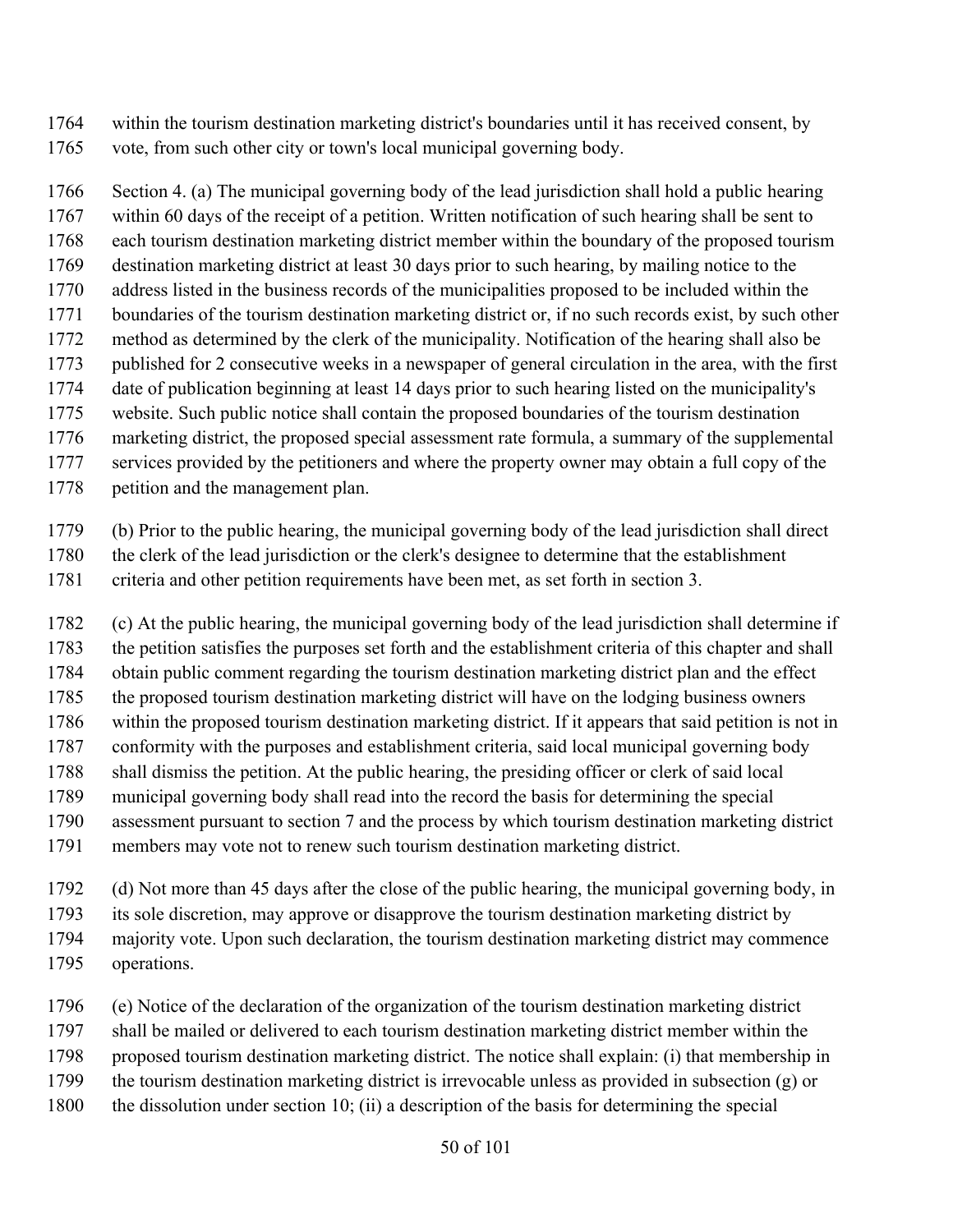- assessment; (iii) the criteria by which lodging businesses are assessed by the tourism destination
- marketing district; (iv) the special assessment rate; and (v) the proposed supplemental services to be provided by the tourism destination marketing.
- Such notice shall be published for 2 consecutive weeks in a newspaper of general circulation in
- the area, the last publication being not more than 14 days after the vote to declare the tourism
- destination marketing district organized and shall be posted on the municipality's website.
- (f) Once established, participation in the tourism destination marketing district shall be
- permanent until after the discontinuation of the tourism destination marketing district as provided
- in this section, or until the dissolution of the tourism destination marketing district under section
- 10. All participating lodging business owners shall make payments in accordance with the
- special assessment set out in the petition or management plan. Non-participating lodging
- business owners in the tourism destination marketing district shall become tourism destination
- marketing district members and shall be assessed on the date that their business meets the criteria
- by which lodging businesses are assessed by the tourism destination marketing district.

(g) On or before the fifth anniversary of the organization of a newly created tourism destination

- marketing district and the fifth anniversary thereafter of the date of the most recent renewal of
- the tourism destination marketing district under this section, the tourism destination marketing
- district committee shall call a renewal meeting of the tourism destination marketing district
- members to: (i) review the history of the tourism destination marketing district since its
- organization or, if applicable, its most recent renewal; (ii) propose an updated tourism
- destination marketing district plan to succeed the then current tourism destination marketing
- district plan; and (iii) consider whether to continue the tourism destination marketing district. The meeting shall be held at a location within the tourism destination marketing district. Notice
- of the meeting shall be given to tourism destination marketing district members at least 30 days
- prior to the meeting. The tourism destination marketing district shall continue after each renewal
- meeting if a majority of tourism destination marketing district members who are not more than
- 30 days in arrears in any payment due to the tourism destination marketing district and are
- present at the renewal meeting, in person or by proxy, vote to renew the tourism destination
- marketing district.
- Such renewal shall last for a term of 5 years commencing on the first day of the next fiscal year of the tourism destination marketing district.
- (h) If the tourism destination marketing district members elect not to continue the tourism
- destination marketing district, the tourism destination marketing district committee shall
- conclude the business of the tourism destination marketing district prior to the sixth anniversary
- of the tourism destination marketing district's creation, or of the prior renewal vote, as the case
- may be, and proceed to discontinue the tourism destination marketing district. Notice of the
- discontinuation vote shall be given to the municipal governing body of the lead jurisdiction,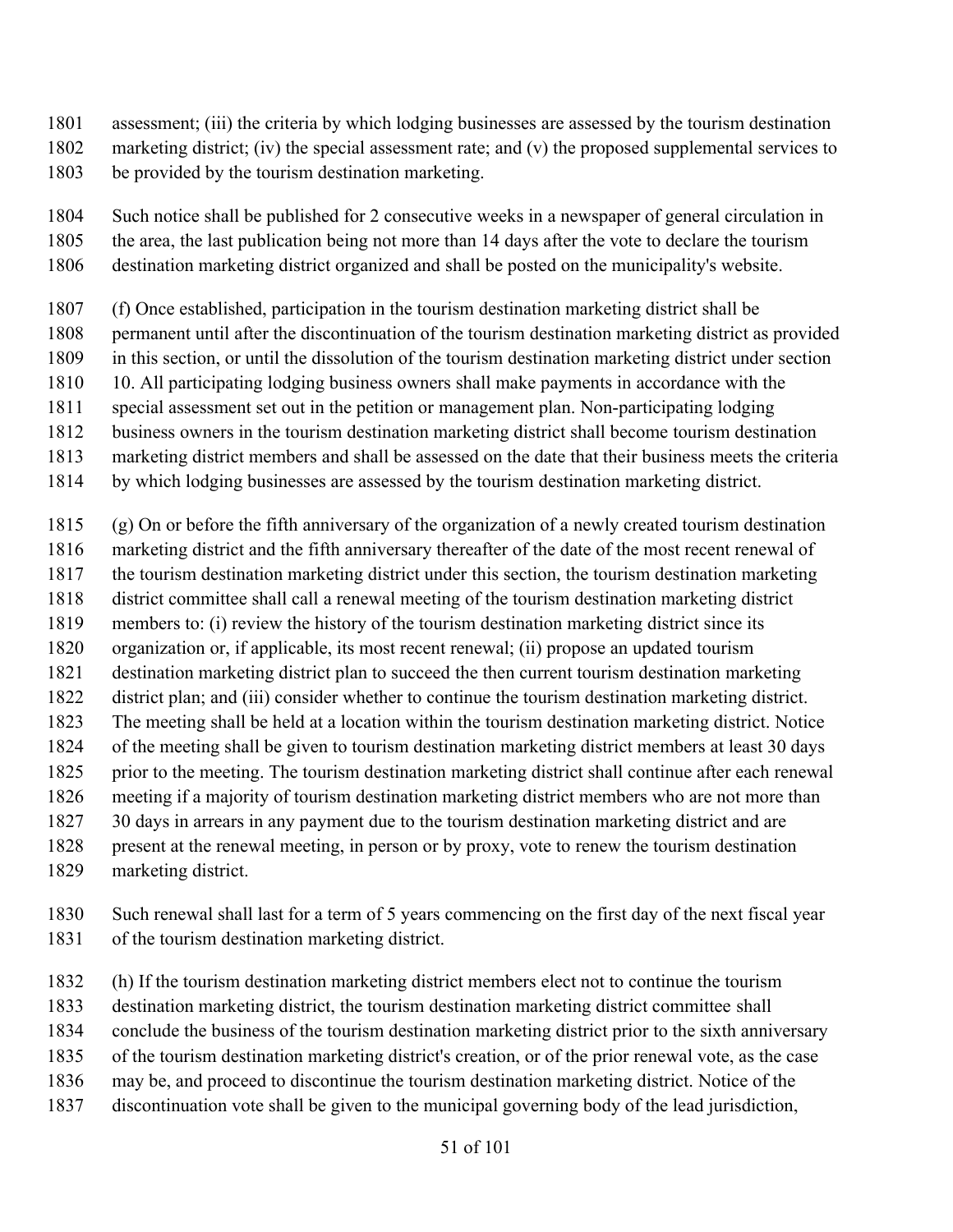- which shall formally declare the tourism destination marketing district dissolved as of such sixth
- anniversary; provided, however, that the tourism destination marketing district shall not be
- dissolved until it has received the accounts receivable due to the tourism destination marketing
- district and until it has satisfied or paid in full all of its outstanding indebtedness, obligations and
- liabilities, or until funds are on deposit and available therefor, or until a repayment schedule has
- been formulated and approved by said local municipal governing body.
- (i) Except as necessary to conclude the business of the tourism destination marketing district, the tourism destination marketing district shall not incur any new or increased financial obligations after such sixth anniversary. Upon the dissolution of a tourism destination marketing district, the remaining assets shall first be applied to repay obligations of the tourism destination marketing district, and then in accordance with the tourism destination marketing district plan, as updated.
- (j) Nothing in this section shall prevent the filing of a subsequent petition for a similar project.
- Section 5. (a) Each tourism destination marketing district shall be governed by a management
- entity's tourism destination marketing district committee to oversee its operations and ensure the
- implementation of the tourism destination marketing district plan. The management entity and its
- tourism destination marketing district committee shall be set forth in the petition and tourism
- destination marketing district plan. A majority of the membership of the tourism destination
- marketing district committee shall be lodging business owners paying the tourism destination
- marketing district assessment.
- (b) A tourism destination marketing district plan shall, within the limitations described in section
- 9, be updated at least once every 5 years by the tourism destination marketing district committee,
- and a copy thereof shall be mailed or delivered to each tourism destination marketing district
- member and shall file a copy of such update with the municipal governing body and the
- commissioner.
- Section 6. All lodging businesses described in the petition and located within the proposed
- tourism destination marketing district shall be considered in the special assessment methodology
- for the supplemental services and programs as outlined in the tourism destination marketing
- district plan.
- Section 7. (a) By formal approval of a tourism destination marketing district, the municipal
- governing body of a lead jurisdiction shall adopt the special assessment methodology for the
- financing of supplemental services submitted in the tourism destination marketing district plan
- 1869 for the tourism destination marketing district.
- (b) The basis of such special assessment may be determined by a formula utilizing any 1 or a combination of the following: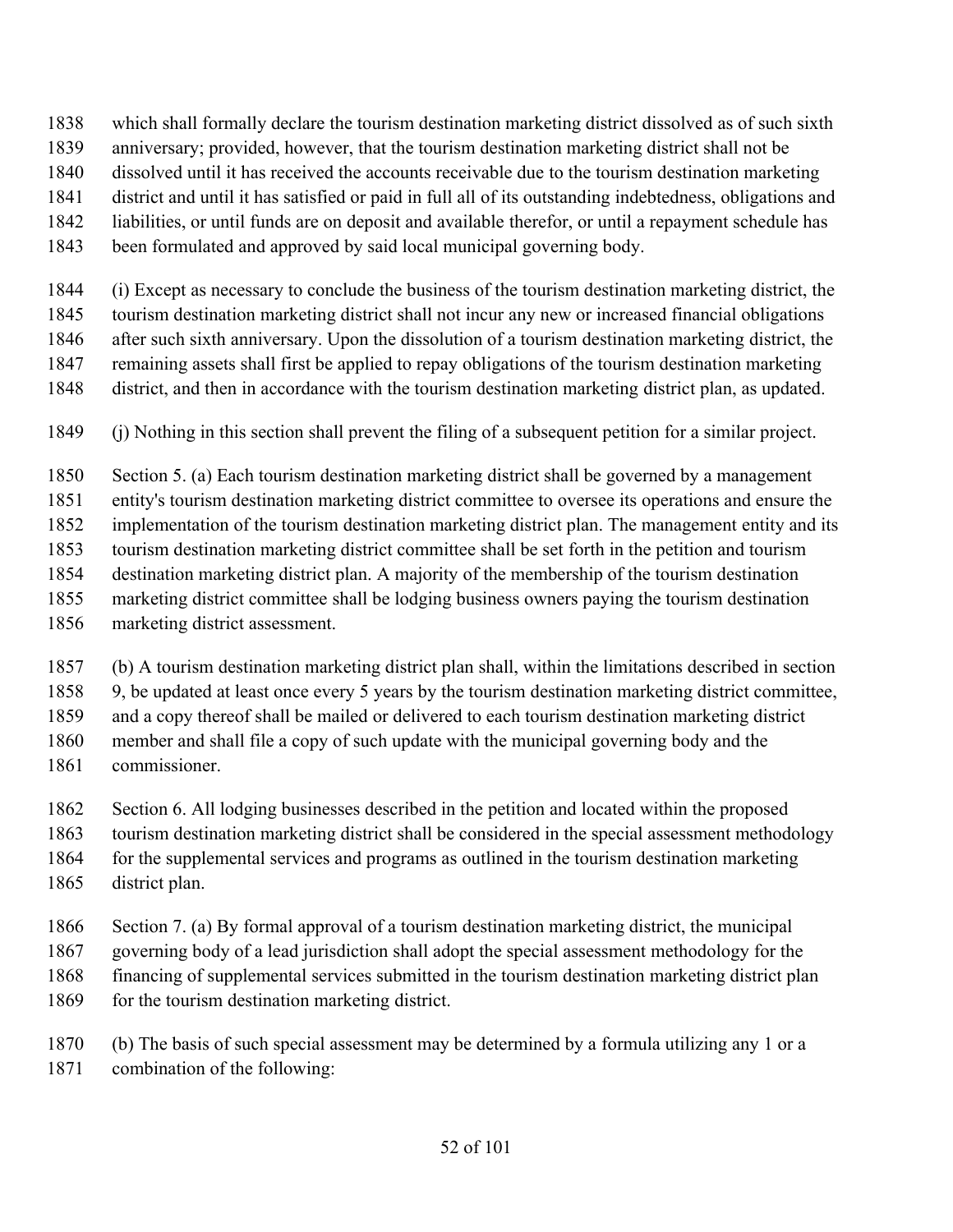- (i) different rates for varying classifications of lodging businesses;
- (ii) different rates for different benefit zones; or
- (iii) any other formula which meets the objectives of the tourism destination marketing district.
- The special assessment shall be equal to a percentage, not to exceed 2 per cent, of the total amount of rent taxable under chapter 64G.
- (c) The methodology for determining the tourism destination marketing district special assessment shall be set forth in the original petition as required by section 3.
- (d) In addition to receiving funds from the tourism destination marketing district special
- assessment, the management entity may receive grants, donations or gifts on behalf of the
- tourism destination marketing district.

Section 8. (a) Assessed lodging businesses shall pay the tourism destination marketing district

 special assessment to the commissioner at the time provided for filing the return required by section 16 of chapter 62C. All sums received by the commissioner under this chapter shall, at least quarterly, be distributed, credited and paid by the state treasurer upon certification of the

- commissioner, to each management entity in proportion to the amount of such sums received
- 1887 from the respective tourism destination marketing districts.
- (b) The special assessments collected shall be used solely to fund supplemental services
- identified and approved in the tourism destination marketing district plan for the tourism
- destination marketing district.
- (c) Following establishment of the tourism destination marketing district, if any return by an
- assessed lodging business is not filed with the commissioner on or before its due date or within
- any extension of time granted by the commissioner, there shall be added to and become a part of
- the special assessment a penalty of 1 per cent of the amount required to be shown as the special
- assessment on such return for each month or fraction thereof during which such failure
- continues, not exceeding, in the aggregate, 25 per cent of said amount.
- (d) If any amount of the special assessment is not paid to the commissioner on or before the date
- prescribed for payment of such special assessment, determined with regard to any extension of
- time for payment, there shall be added to the amount shown as the special assessment on such
- return a penalty of 1 per cent of the amount of such special assessment for each month or fraction
- thereof during which such failure continues, not exceeding, in the aggregate, 25 per cent of said
- amount.
- (e) An annual audit, certified by a certified public accountant, of the revenues generated, the grants, donations and gifts received, and the expenses incurred by the tourism destination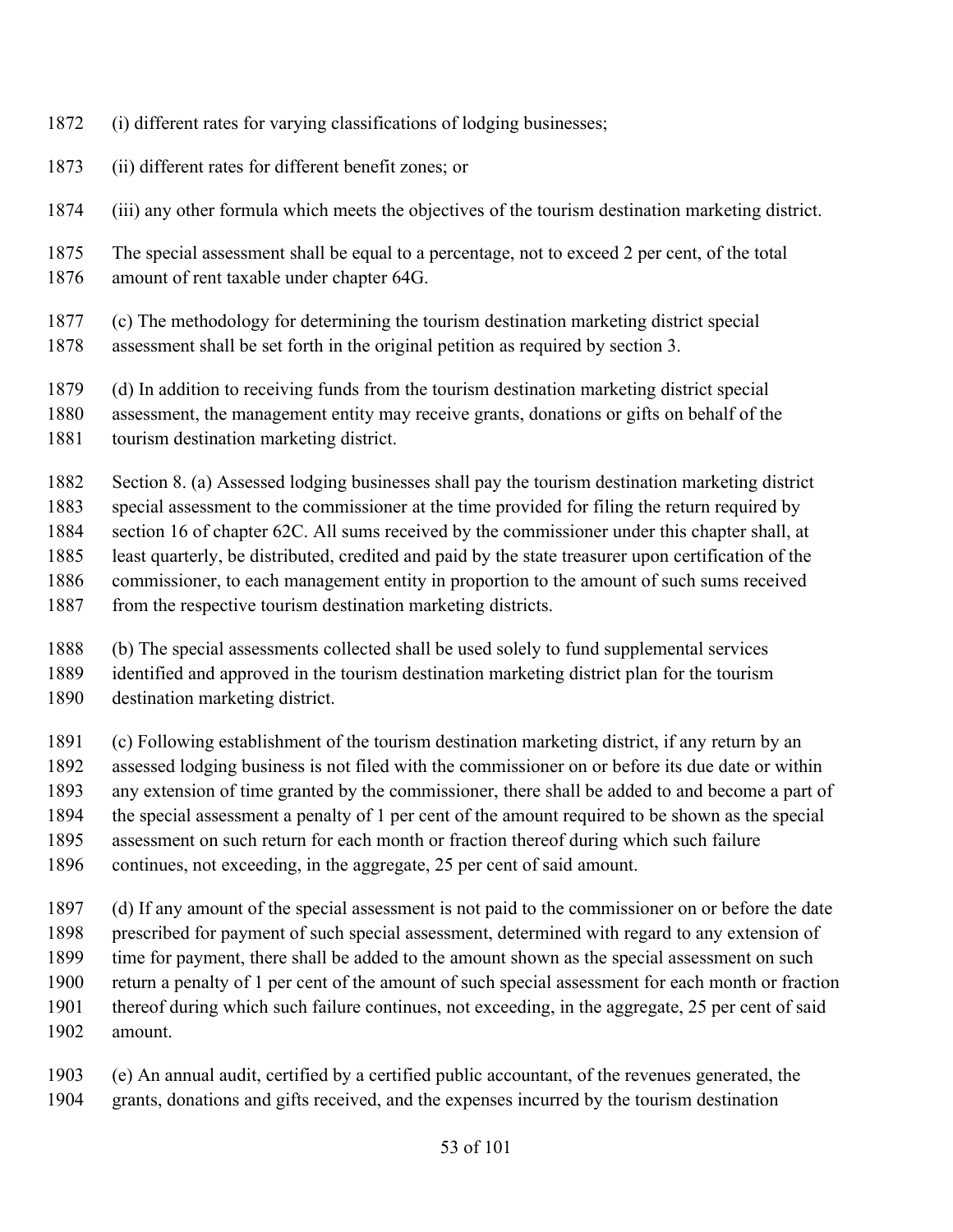- marketing district shall be made within 120 days of the close of the fiscal year, and shall be placed on file with the commissioner. Such accounting shall be a public record.
- (f) The commissioner may promulgate rules and regulations for the assessing, reporting,
- collecting, remitting and enforcement of the special assessment under this section.

Section 9. (a) At any time after the establishment of a tourism destination marketing district

- pursuant to this chapter, the tourism destination marketing district plan upon which the
- establishment was based may, upon the recommendation of the management entity's tourism
- destination marketing district committee be amended by the municipal governing body of the
- lead jurisdiction after compliance with the procedures set forth in this section; provided,
- however, that a lead jurisdiction may not approve amendments to the boundaries of a tourism
- destination marketing district that include the territorial jurisdiction of a city or town not yet
- included in the tourism destination marketing district without the consent, by vote, from such
- other city or town's local municipal governing body.
- Amendments to the tourism destination marketing district plan shall be subject to the approval of
- the municipal governing body of the lead jurisdiction for the following: (i) providing for
- additional supplemental services that affect more than 25 per cent of the total annual budget; (ii)
- incurring indebtedness; (iii) changing the special assessment methodology, management entity or
- tourism destination marketing district committee; or (iv) change the tourism destination
- marketing district boundaries; provided, however, that said municipal governing body, after a
- public hearing, determines that it is in the public interest to adopt said amendments.
- (b) The municipal governing body shall give notice of the public hearing for the amendment to
- the district plan. Such notice shall be published for 2 consecutive weeks in a newspaper of
- general circulation in the area, with the first date of publication beginning at least 14 days prior
- to such hearing, and shall specify the time and the place of such hearing and the amendments to
- be considered.
- (c) The local municipal governing body may, within 30 days of the public hearing and, in its sole
- discretion, declare the amendments approved or disapproved. If approved, such amendments
- shall be effective upon the date of such approval.
- (d) Upon the adoption of any amendment to the tourism destination marketing district boundaries
- that increases the size of the tourism destination marketing district, any assessed lodging
- business owner to be added to the tourism destination marketing district shall be notified of the
- new boundaries of the tourism destination marketing district in accordance with section 4.
- Section 10. (a) Any tourism destination marketing district established or extended pursuant to
- this chapter may be disestablished by declaration of the local municipal governing body of the
- lead jurisdiction in either of the following circumstances: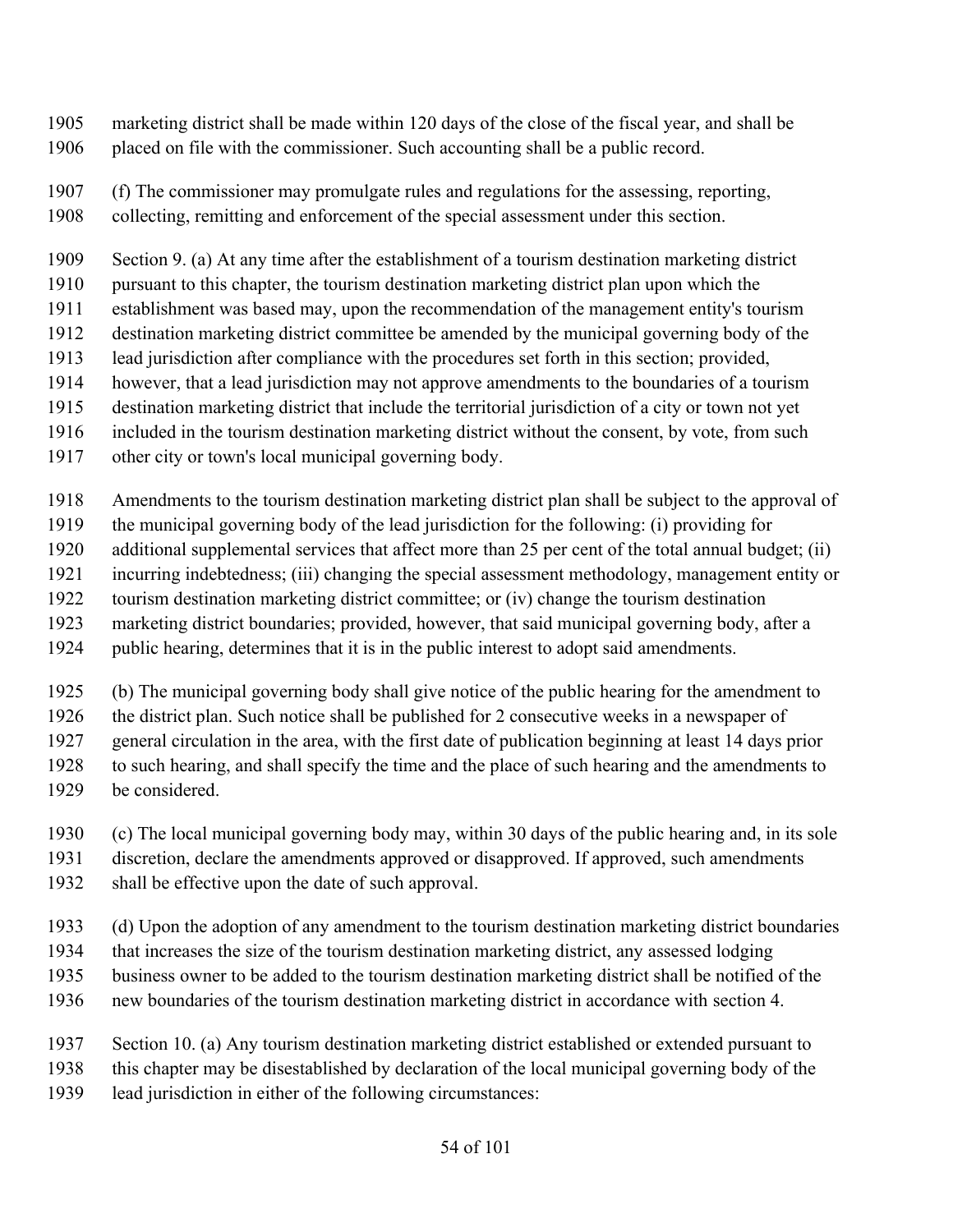- (i) if said local municipal governing body finds there has been misappropriation of funds,
- malfeasance or a violation of law in connection with the management of the tourism destination
- marketing district, it shall hold a hearing on disestablishment. Notice of the hearing shall be
- mailed to all tourism destination marketing district members within the tourism destination
- marketing district and shall be published in a newspaper of general circulation in the area at least
- 14 days prior to such hearing; or
- (ii) during the operation of the tourism destination marketing district, there shall be a 30-day period each year in which the tourism destination marketing district may be dissolved by petition to the local municipal governing body and a subsequent decision by the local municipal governing body to authorize the dissolution. The 30-day period shall begin each successive year on the anniversary of the date the local municipal governing body formally approved the tourism destination marketing district. In order to be considered by the local municipal governing body, a petition to dissolve a tourism destination marketing district shall contain the signatures of a majority of the electors. The local municipal governing body shall hold a public hearing within 30 days of receipt of a completed petition on the issue of dissolution. Notice of the hearing shall be mailed to all tourism destination marketing district members within the tourism destination marketing district and shall be published in a newspaper of general circulation in the area at least
- 14 days prior to such hearing.
- Following the public hearing, the local municipal governing body may declare the tourism
- destination marketing district dissolved; provided, however, that no tourism destination
- marketing district shall be dissolved until it has satisfied or paid in full all of its outstanding
- indebtedness, obligations and liabilities; or until funds are on deposit and available therefor; or
- until a repayment schedule has been formulated and municipally approved therefor. In addition,
- the tourism destination marketing district shall be prohibited from incurring any new or
- increased financial obligations.
- (b) Any liabilities, either current or future, incurred as a result of action to accomplish the
- purposes of the tourism destination marketing district plan shall not be an obligation of the
- municipality. Said liabilities shall be paid for entirely from special assessment revenue gained
- from the assessed lodging businesses in the tourism destination marketing district.
- (c) Upon the dissolution of a tourism destination marketing district, any remaining revenues
- derived from the sale of assets acquired with special assessments collected shall be refunded to
- the lodging businesses owners in the tourism destination marketing district in which special
- assessments were charged by applying the same methodology used to calculate the special
- assessment in the fiscal year in which the tourism destination marketing district is dissolved in
- amounts proportionate to each lodging business's share of the total special assessments collected
- in the fiscal year in which the tourism destination marketing district is dissolved or in accordance
- with the tourism destination marketing district plan, as updated.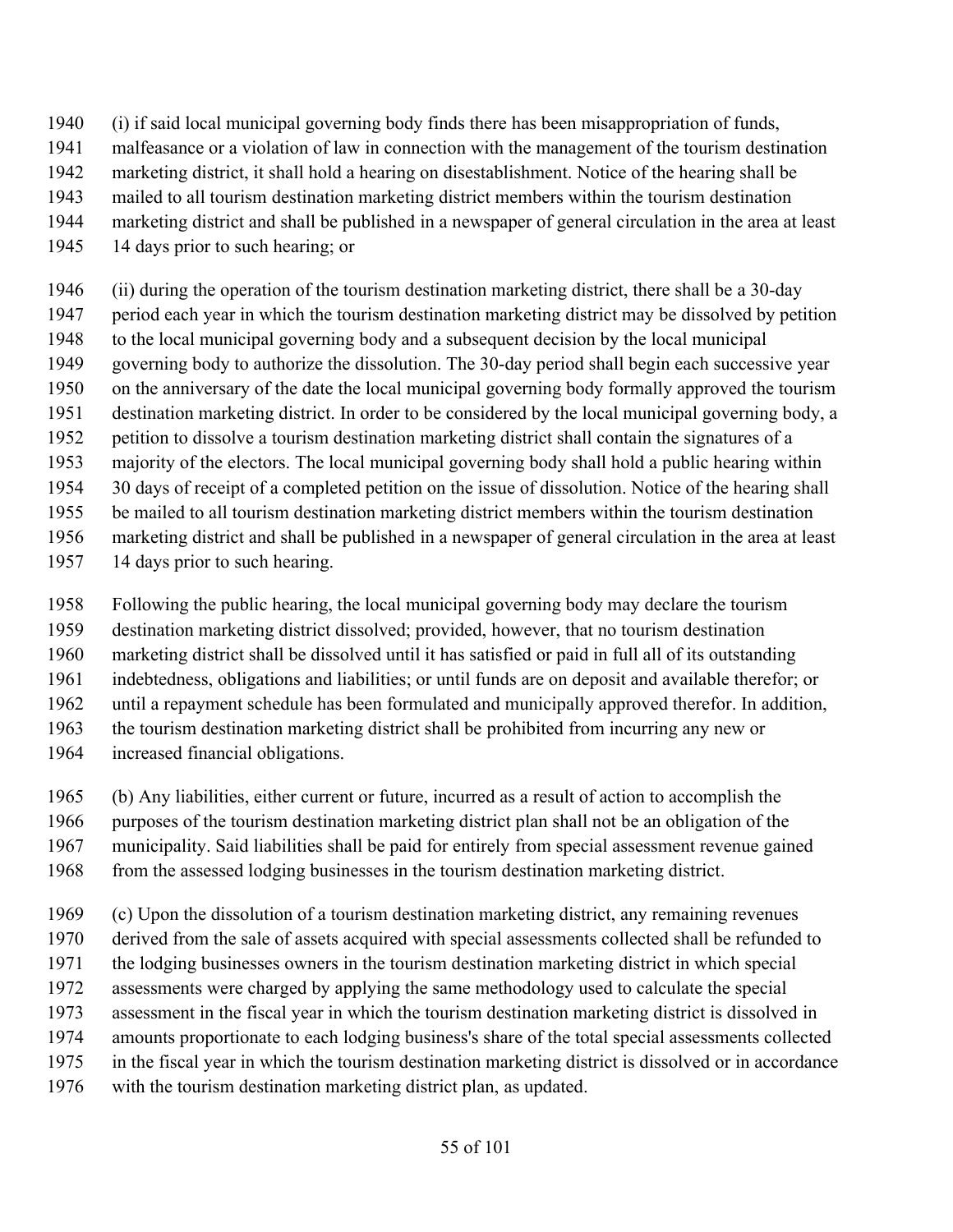- Section 11. The validity of an assessment levied pursuant to this chapter shall not be contested in
- any action or proceeding unless the action or proceeding is commenced within 30 days after the
- formal approval of the tourism destination marketing district by the local municipal governing
- body of the lead jurisdiction. Any appeal from a final judgment in an action or proceeding shall
- be perfected within 30 days after entry of judgment.
- SECTION 57. Said section 6 of said chapter 62, as so appearing, is hereby further amended by adding the following subsection:-
- 1984  $(w)(1)$  As used in this subsection, the following words shall have the following meanings unless the context clearly requires otherwise:
- "Commissioner", the commissioner of revenue.
- "Cranberry bog", an area actively cultivated for the harvesting or production of cranberries.
- "Qualified renovation'', the renovation, repair, replacement, regrading or restoration of a
- cranberry bog for the cultivation, harvesting or production of cranberries or any other activity or
- action associated with the renovation of an abandoned cranberry bog; provided, however, that
- "qualified renovation" shall not include the construction of facilities or structures for the
- processing of cranberries.
- "Qualified renovation expenditure", an expenditure or a cost directly incurred in connection with
- the qualified renovation of a cranberry bog; provided, however, that "qualified renovation
- expenditure" shall not include costs incurred in acquiring or purchasing property for the
- construction of structures for the cultivation, harvesting or production of cranberries.
- "Secretary", the secretary of energy and environmental affairs.
- "Taxpayer'', a taxpayer subject to taxation under this chapter.
- (2)(i) A taxpayer primarily engaged in cranberry production shall be allowed a credit against the taxes imposed by this chapter equal to 25 per cent of the total qualified renovation expenditures incurred in connection with the qualified renovation of a cranberry bog during the taxable year; provided, however, the amount of the credit that may be claimed by a taxpayer under this section shall not exceed \$100,000.
- (ii) The credit under this subsection shall be taken against the taxes imposed under this chapter and shall be refundable. The commissioner shall apply the credit against the liability of the taxpayer as determined on its return, as first reduced by any other available credits, and shall then refund to the taxpayer the balance of the credits. If the amount of the credit allowed under this subsection exceeds the taxpayer's tax liability, the commissioner shall treat the excess as an overpayment and shall pay the taxpayer the entire amount of the excess. Any amount of the tax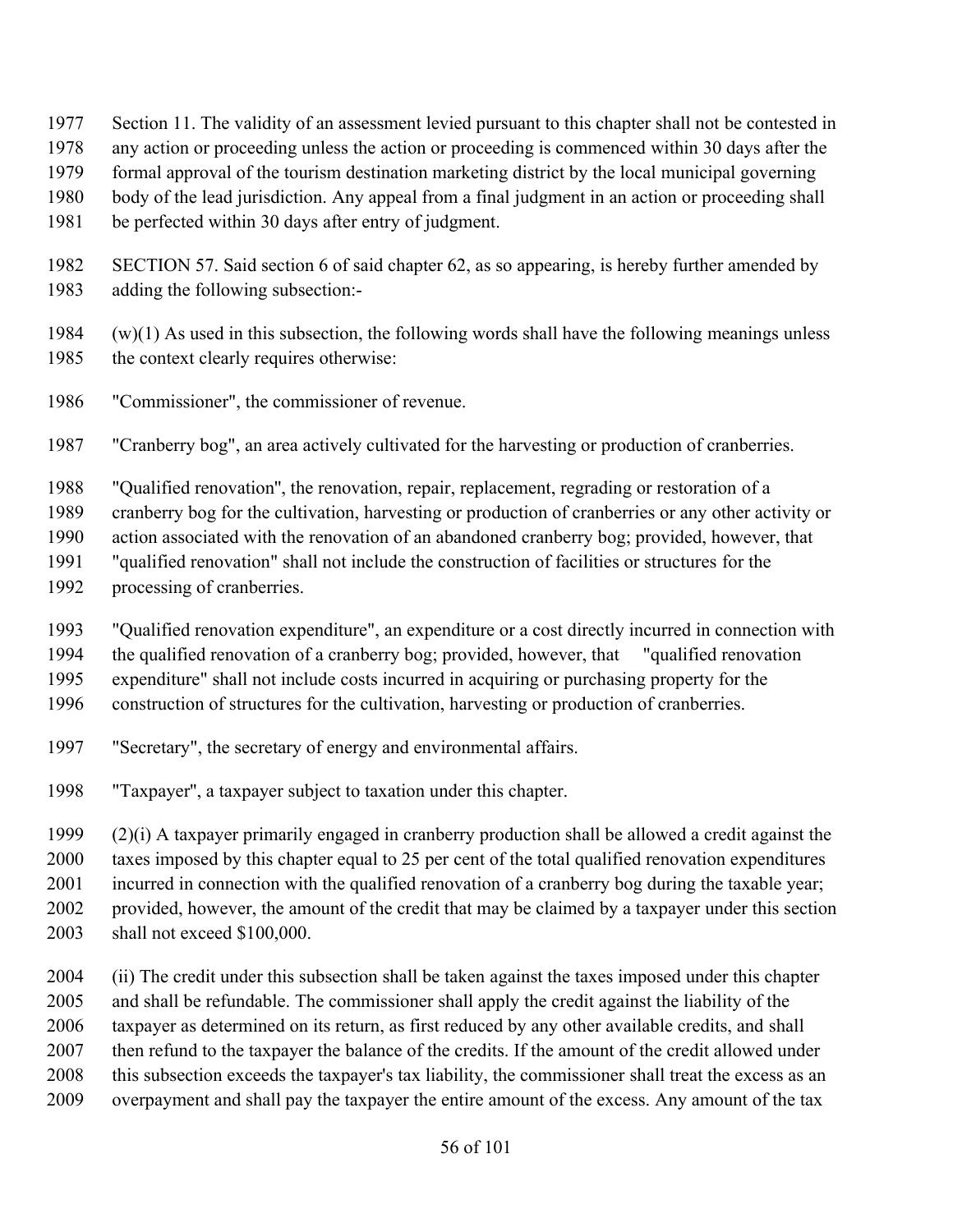- credit that exceeds the tax due for a taxable year may be carried forward by the taxpayer to any 2011 of the 5 subsequent taxable years.
- (iii) The secretary, in consultation with the commissioner of agricultural resources, shall
- authorize annually, for the period beginning January 1, 2020 and ending December 31, 2024, tax
- credits under this subsection together with section 38II of chapter 63 in an amount not to exceed
- 2015 \$2,000,000 per taxable year. No credits shall be allowed under this subsection except to the
- extent authorized in this paragraph.
- (3) For a taxpayer to qualify for a credit under this subsection, the taxpayer shall file with the
- secretary a summary of qualified renovation expenditures in connection with the qualified
- renovation. The secretary shall approve the summary of qualified renovation expenditures and
- provide notice to the commissioner. Any qualified renovation expenditures applicable to this
- credit shall be treated for purposes of this subsection as made on the date that the secretary
- provides notice of the certification to the commissioner.
- (4) Any portion of tax credits not awarded by the secretary in a calendar year shall not be applied to awards in a subsequent calendar year. The secretary shall provide any documentation that the commissioner may deem necessary to confirm compliance with subparagraph (iii) of paragraph (2) and the commissioner shall provide a report confirming compliance to the secretary of
- administration and finance.
- (5) The secretary shall annually, not later than September 1, file a report with the house and senate committees on ways and means, the joint committee on environment, natural resources and agriculture and the joint committee on revenue identifying the total amount of tax credits claimed and the total amount of tax credits refunded pursuant to this subsection in the preceding
- fiscal year.
- (6) The secretary, in consultation with the commissioner of agricultural resources and the commissioner of revenue, shall promulgate regulations or other guidelines necessary for the
- administration and implementation of this subsection.
- SECTION 58. Section 6I of said chapter 62, as so appearing, is hereby amended by striking out, in line 70, the figure "\$20,000,000" and inserting in place thereof the following figure:- \$40,000,000.
- SECTION 59. Said section 6I of said chapter 62, as so appearing, is hereby further amended by striking out the figure "\$40,000,000", inserted by section 54, and inserting in place thereof the
- following figure:- \$20,000,000.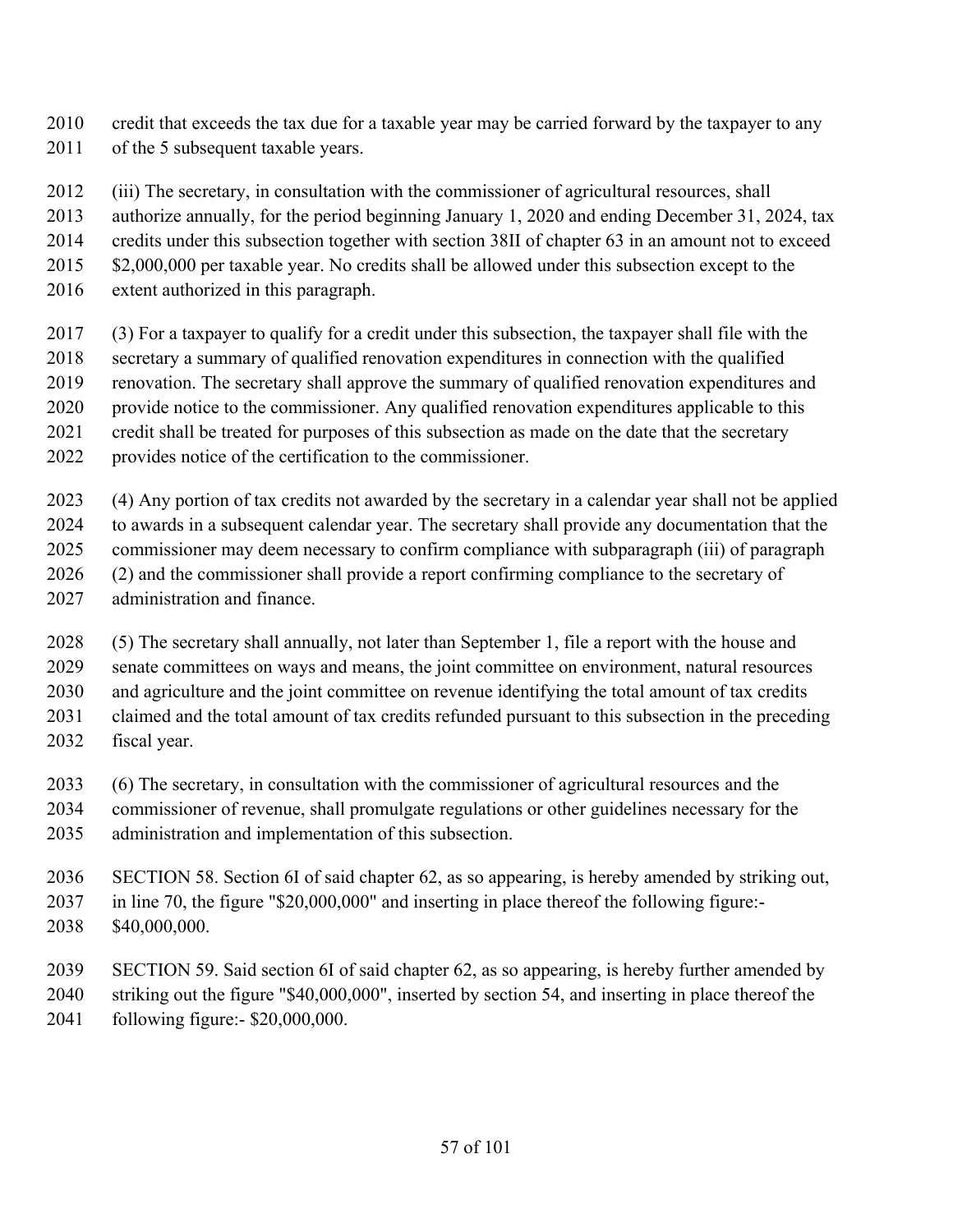- SECTION 60. Subsection (b) of section 31H of chapter 63 of the General Laws, as so appearing,
- is hereby amended by striking out the figure "\$20,000,000" and inserting in place thereof the following figure:- \$40,000,000.
- SECTION 61. Said section 31H of said chapter 63, as so appearing, is hereby further amended
- by striking out the figure "\$40,000,000", inserted by section 56, and inserting in place thereof the following figure:- \$20,000,000.
- SECTION 62. Chapter 63 of the General Laws is hereby amended by inserting after section 38HH the following 2 sections:-
- Section 38II. (a) The purpose of this section shall be to attract capital investment to businesses in
- rural areas of the commonwealth in order to promote the retention and expansion of existing
- jobs, stimulate the creation of new jobs, and attract new business and industry to rural areas of
- the commonwealth.
- (b) For the purposes of this section, the following words shall, unless the context clearly requires otherwise, have the following meanings:
- "Affiliate", an entity that directly or indirectly through 1 or more intermediaries, controls, is
- controlled by, or is under common control with another entity. An entity is controlled by another
- entity if: (i) the controlling entity holds, directly or indirectly, the majority voting or ownership
- interest in the controlled entity; or (ii) has control over the day-to-day operations of the
- controlled entity by contract or by law.
- "Closing date", the date on which a rural growth fund has collected all of the amounts specified 2062 by subsection (c).
- "Credit-eligible capital contribution", an investment of cash by a person subject to tax under this chapter in a rural growth fund that equals the amount specified on a tax credit certificate issued by the MOBD under paragraph (5) of subsection (c) of this section; provided, however, that the investment shall purchase an equity interest in the rural growth fund or purchase, at par value or premium, a debt instrument that has a maturity date at least 5 years from the closing date.
- "MOBD", the Massachusetts office of business development established in section 1 of chapter 23A.
- "Investment authority", the amount stated on the notice issued under paragraph (5) of subsection (c) certifying the rural growth fund; provided, however, that at least 60 per cent of a rural growth
- fund's investment authority shall be comprised of credit-eligible capital contributions.
- "Jobs created", newly created positions of employment that were not previously located in the commonwealth at the time of the initial rural growth investment in the rural business concern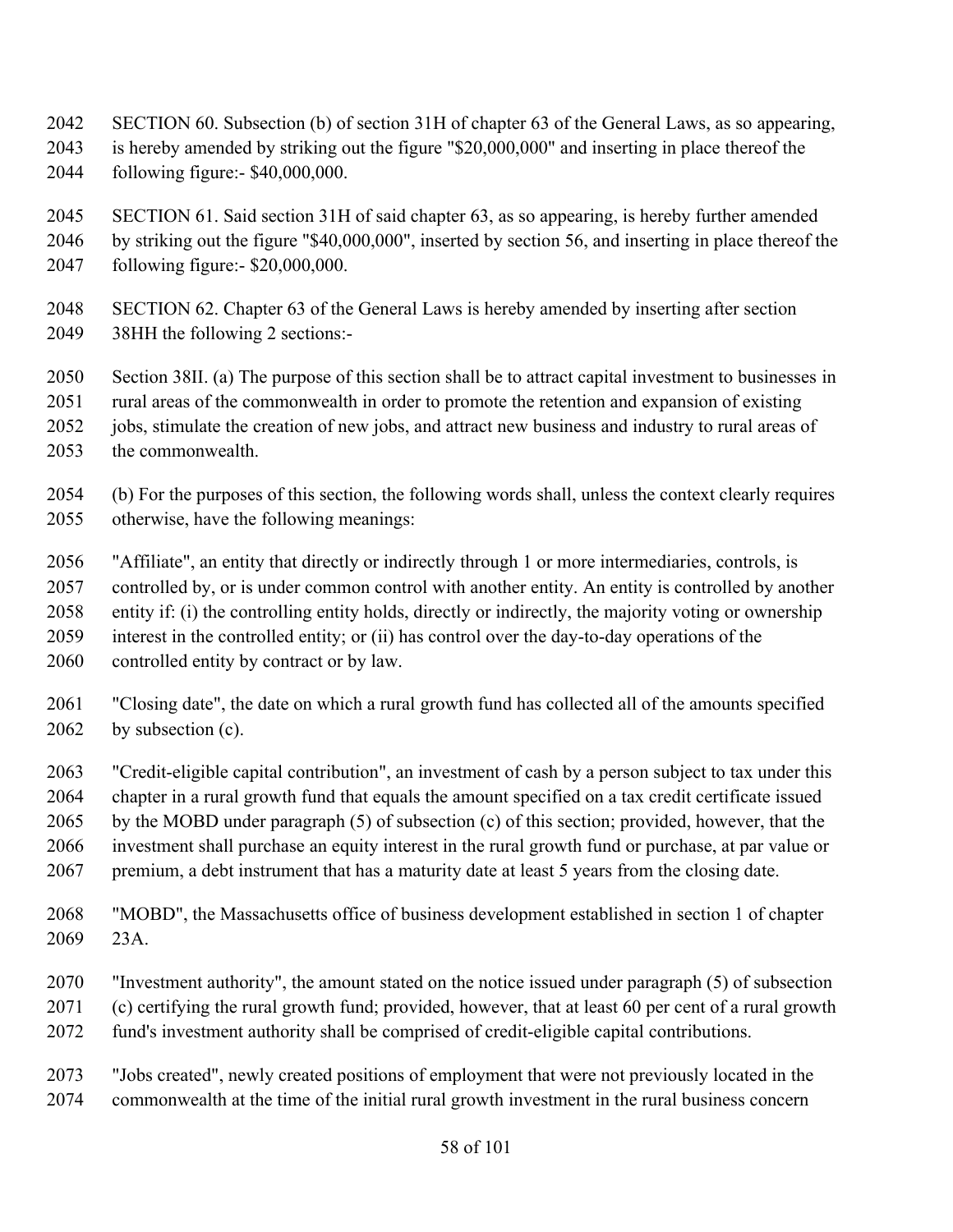- and that require a minimum of 35 hours worked each week, measured each year by subtracting
- the number of employment positions at the time of the initial rural growth investment in the rural
- 2077 business concern from the monthly average of employment positions for the applicable year. The
- monthly average shall be calculated by adding together the number of employment positions
- existing on the last day of each month of the applicable year and dividing by 12. Such number
- shall not be less than zero.
- "Jobs retained", positions requiring a minimum of 35 hours worked each week that existed prior to the initial rural growth investment. Retained jobs shall be counted each year based on the monthly average of employment positions for the applicable year. The monthly average shall be calculated by adding together the number of employment positions existing on the last day of each month of the applicable year and dividing by 12. Such number shall not exceed the initial amount of retained jobs reported and shall be reduced each year if employment at the rural business concern drops below such number.
- "Principal business operations", the principal operations of a business are located at the place or places where at least 80 per cent of its employees work or where employees that are paid at least 80 per cent of its payroll work; provided, however, that an out-of-state business that has agreed to relocate employees using the proceeds of a rural growth investment to establish its principal business operations in a rural area in the commonwealth shall be deemed to have its principal business operations in this new location if it satisfies this definition within 180 days after receiving the rural growth investment, unless the MOBD agrees to a later date.
- "Rural area", a municipality with population densities of less than 500 residents per square mile, according to the latest decennial census of the United States.
- "Rural business concern", a business that, at the time of the initial investment in the company by
- a rural growth fund: (i) has less than 250 employees and not more than \$10,000,000 in revenue
- for the preceding taxable year; (ii) has its principal business operations in 1 or more rural areas in
- the commonwealth; and (iii) is engaged in industries related to manufacturing, plant sciences,
- services or technology or other industries as MOBD may approve, or, if not engaged in such
- industries, the MOBD makes a determination that the investment will be highly beneficial to the
- economic growth of the commonwealth.
- "Rural growth fund", an entity certified by the MOBD under subsection (c).
- "Rural growth investment", any capital or equity investment in a rural business concern or any
- loan to a rural business concern with a stated maturity at least 1 year after the date of issuance.
- (c)(1) The MOBD shall accept applications for approval as a rural growth fund; provided,
- however, that the application shall include: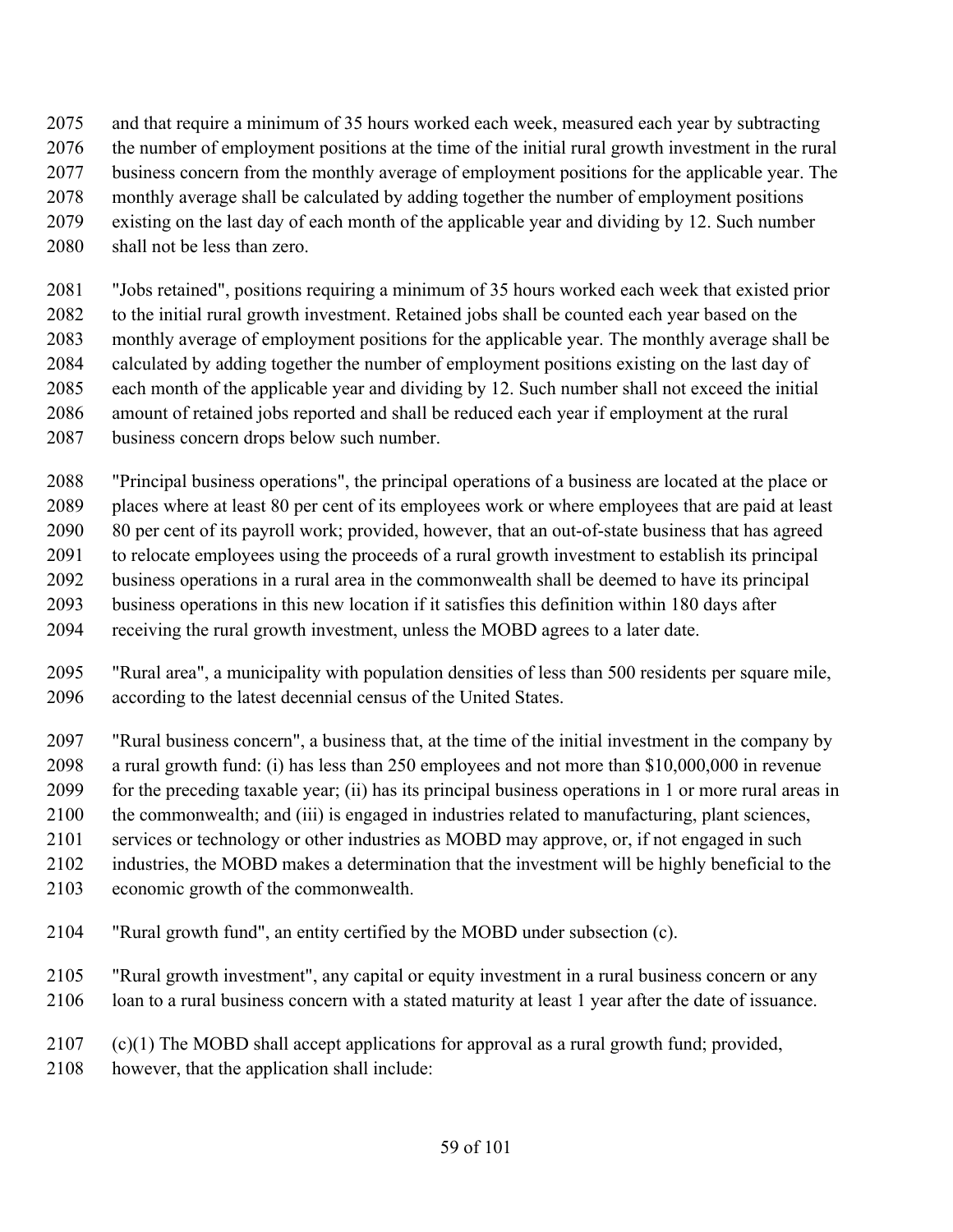- (i) the total investment authority sought by the applicant under the business plan;
- (ii) the following documents and other evidence:
- (A) a copy of the applicant's or an affiliate of the applicant's license as a rural business
- investment company under 7 U.S.C. 2009cc, or as a small business investment company under
- 15 U.S.C. 681; and evidence sufficient to prove that at least 1 principal in a rural business
- investment company licensed under 7 U.S.C. 2009cc et seq. or a small business investment
- company licensed under 15 U.S.C. 681 is, and has been for at least 4 years, an officer or
- employee of the applicant or of an affiliate of the applicant on the date the application is
- submitted; and (B) evidence sufficient to prove, to the satisfaction of the MOBD, that as of the
- date the application is submitted, the applicant or affiliates of the applicant have invested at least
- \$50,000,000 in non-public companies located in rural areas;
- (iii) an estimate of the number of jobs created and jobs retained in the commonwealth as a result of the applicant's rural growth investments;
- (iv) a business plan that includes a revenue impact assessment projecting state and local tax
- revenue to be generated by the applicant's proposed rural growth investments prepared by a
- nationally recognized third-party independent economic forecasting firm using a dynamic
- economic forecasting model that analyzes the applicant's business plan over the 10 years
- following the date the application is submitted to the MOBD; provided, however, that the
- dynamic forecasting model shall consider the economic impact of retained jobs as well as created
- 2128 jobs in the business plan;
- (v) a signed affidavit from each investor stating the amount of credit-eligible capital
- contributions each taxpayer commits to make; and
- (vi) a non-refundable application fee of \$5,000.
- (2) The MOBD shall make an application determination within 30 days of receipt in the order in
- which the applications are received. The MOBD shall deem applications received on the same
- day to have been received simultaneously. The MOBD shall not approve more than
- \$100,000,000 in investment authority and not more than \$60,000,000 in credit-eligible capital
- contributions under this section. If a request for investment authority exceeds this limitation, the
- MOBD shall reduce the investment authority and the credit-eligible capital contributions for that
- application as necessary to avoid exceeding the limit. If multiple applications received on the
- same day request a combined investment authority that exceeds this limitation, the MOBD shall
- proportionally reduce the investment authority and the credit eligible capital contributions for
- those applications as necessary to avoid exceeding the limit.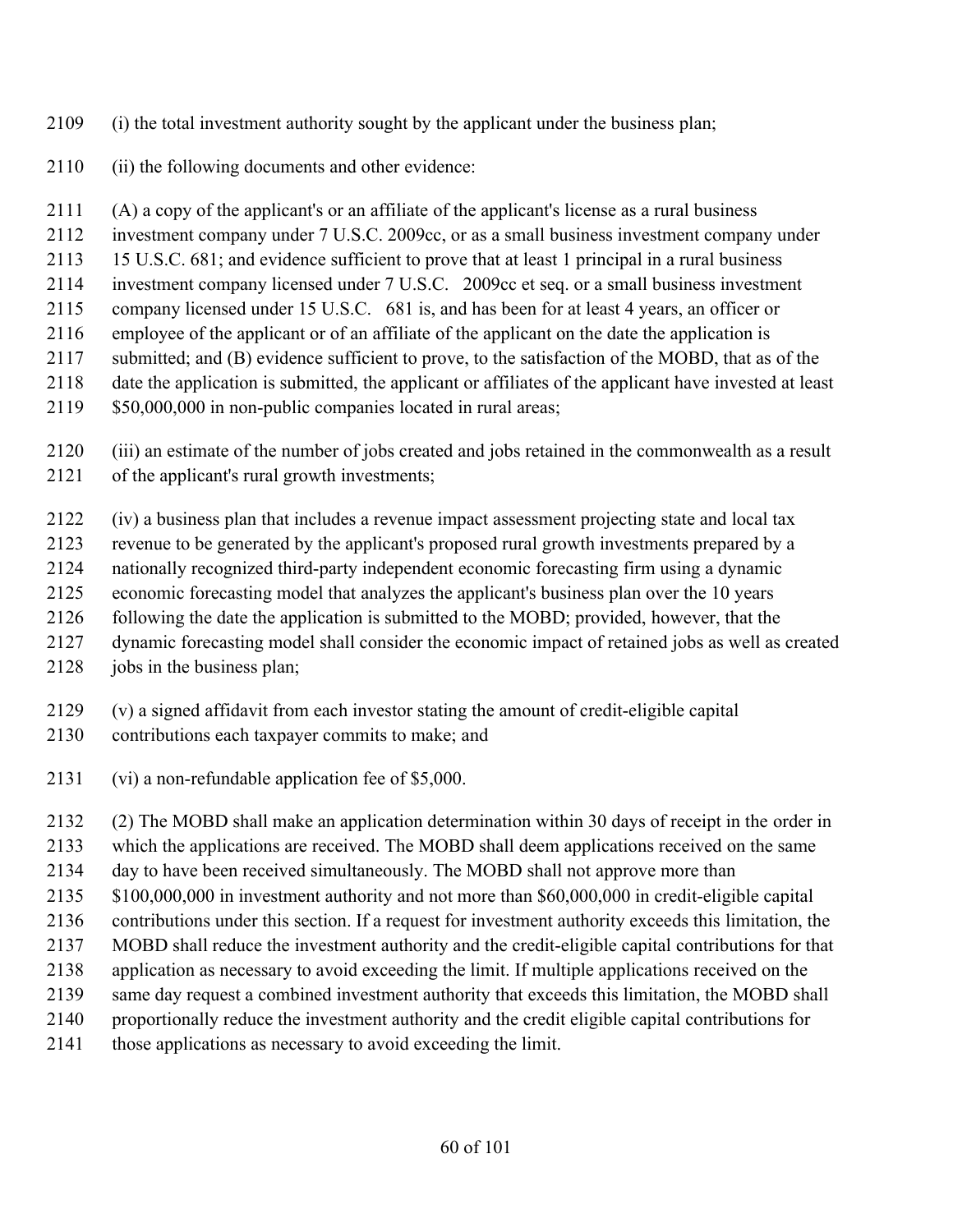(3) The MOBD shall deny an application submitted under this section if any of the following are true:

(i) the application is incomplete or the application fee is not paid in full;

(ii) the applicant does not satisfy all the criteria described in clause (ii) of paragraph (1);

(iii) the revenue impact assessment submitted under clause (iv) of paragraph (1) does not

demonstrate that the applicant's business plan, and associated created and retained jobs, will

result in a positive economic impact on the commonwealth over a 10-year period that exceeds

- the cumulative amount of tax credits that would be issued to the applicant's investors under
- subsection (d) if the application were approved;
- (iv) the credit-eligible capital contributions described in affidavits submitted under clause (v) of
- paragraph (1) do not equal at least 60 per cent of the total amount of investment authority sought
- under the applicant's business plan; or
- (v) the MOBD has already approved the maximum amount of investment authority and credit
- eligible capital contributions allowed under paragraph (2).
- (4) If the MOBD denies an application, the applicant may provide additional information to the
- MOBD to complete, clarify or cure defects in the application identified by the MOBD within 15
- days of the notice of denial for reconsideration and determination. If the applicant completes,
- clarifies or cures its application within 15 days after the date of the notice of denial, the
- application shall be considered complete as of the original date of submission. If the applicant
- fails to provide the information to complete, clarify or cure its application within the 15-day
- period, the application remains denied and must be resubmitted in full with a new date of
- submission. The MOBD shall review and reconsider such applications within 30 days and before
- any pending application submitted after the original submission date of the reconsidered
- application.
- (5) The MOBD shall not deny a rural growth fund application or reduce the requested investment
- authority for reasons other than those described in paragraphs (2) and (3). Upon approval of an
- application, the MOBD shall provide a written approval to the applicant as a rural growth fund
- specifying the amount of the applicant's investment authority and a tax credit certificate to each
- investor whose affidavit was included in the application specifying the amount of the investor's
- credit-eligible capital contribution.
- (6) After receiving the approval issued under paragraph (5), a rural growth fund shall:
- (i) within 60 days: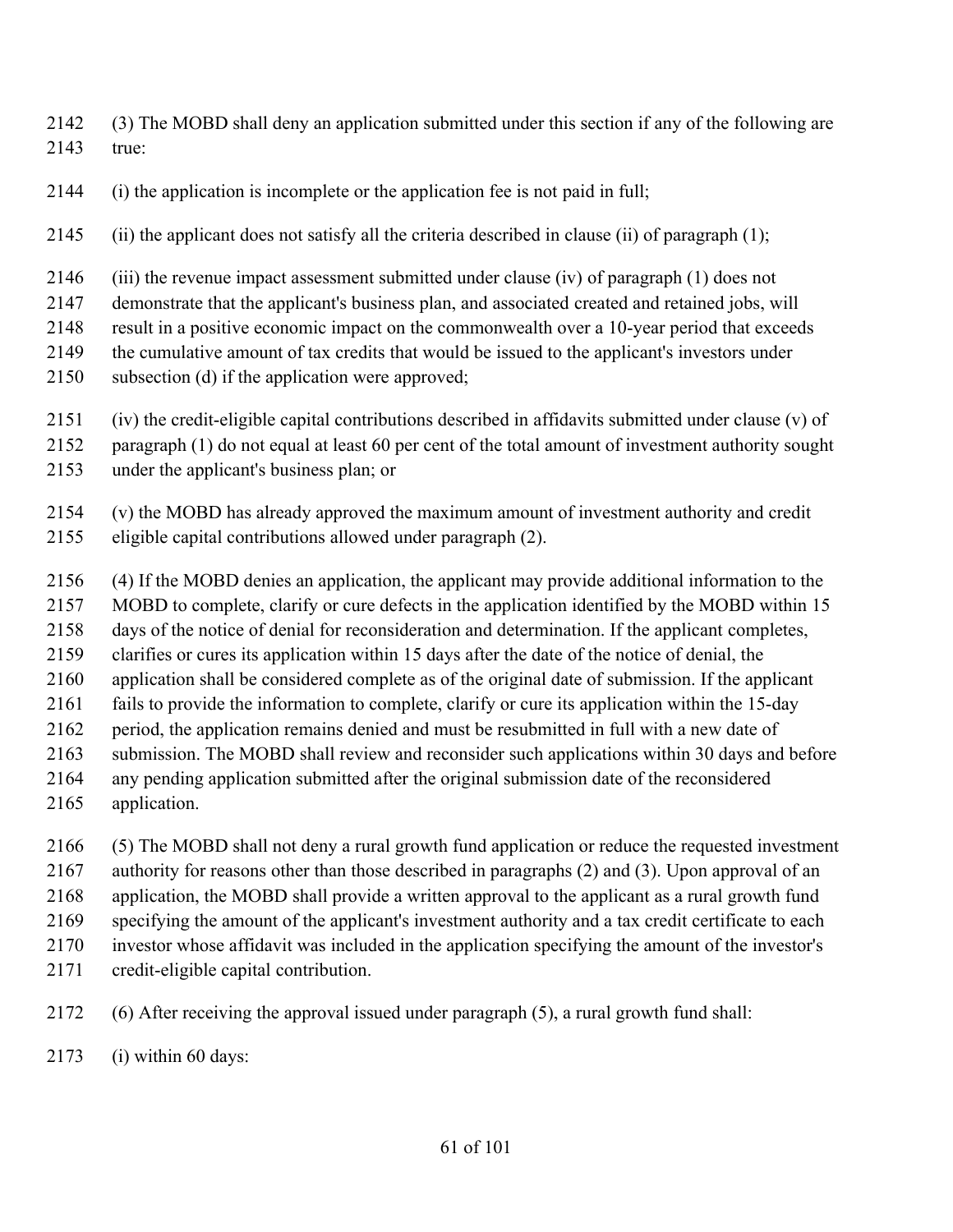- (A) collect the credit-eligible capital contributions from each taxpayer issued a tax credit
- certificate under paragraph (5), and
- (B) collect 1 or more investments of cash that, when added to the contributions collected under
- subclause (A), equal the rural growth fund's investment authority; provided, however, that at
- least 10 per cent of the rural growth fund's investment authority shall be comprised of equity
- investments contributed by affiliates of the rural growth fund, including employees, officers and
- directors of such affiliates; and
- (ii) within 65 days, send to the MOBD documentation sufficient to prove that the amounts described in clause (i) have been collected.
- (7) If the rural growth fund fails to fully comply with paragraph (6), the rural growth fund's
- approval shall lapse and the corresponding investment authority and credit-eligible capital
- contributions under said paragraph (6) shall not count toward the limits on the program size
- prescribed in paragraph (2). The MOBD shall first award lapsed investment authority pro rata to
- each rural growth fund that was awarded less than the requested investment authority under said
- paragraph (2), which a rural growth fund may allocate to its investors at its discretion. Any
- remaining investment authority may be awarded by the MOBD to new applicants.
- (d) (1) There is hereby allowed a nonrefundable tax credit for taxpayers that made a credit-
- eligible capital contribution to a rural growth fund and were issued a tax credit certificate under
- paragraph (5) of subsection (c). The credit may be claimed against the tax imposed by this
- chapter. The credit may not be sold, transferred or allocated to any other entity other than an
- affiliate subject to the tax imposed by this chapter.
- (2) On the closing date, the taxpayer shall earn a vested credit equal to the amount of the
- taxpayer's credit-eligible capital contribution to the rural growth fund as specified on the tax
- credit certificate. The taxpayer may claim up to 25 per cent of the credit authorized under this subsection for each of the taxable years that includes the third, fourth, fifth or sixth anniversary
- of the closing date, exclusive of amounts carried forward pursuant to paragraph (3).
- (3) If the amount of the credit for a taxable year exceeds the tax otherwise due for that year, the excess shall be carried forward to ensuing taxable years until fully used. A taxpayer claiming a credit under this section shall submit a copy of the tax credit certificate with the taxpayer's return 2203 for each taxable year for which the credit is claimed.
- (e)(1) The MOBD shall revoke a tax credit certificate issued under subsection (c) if any of the following occurs with respect to a rural growth fund before it exits the program in accordance with paragraph (4):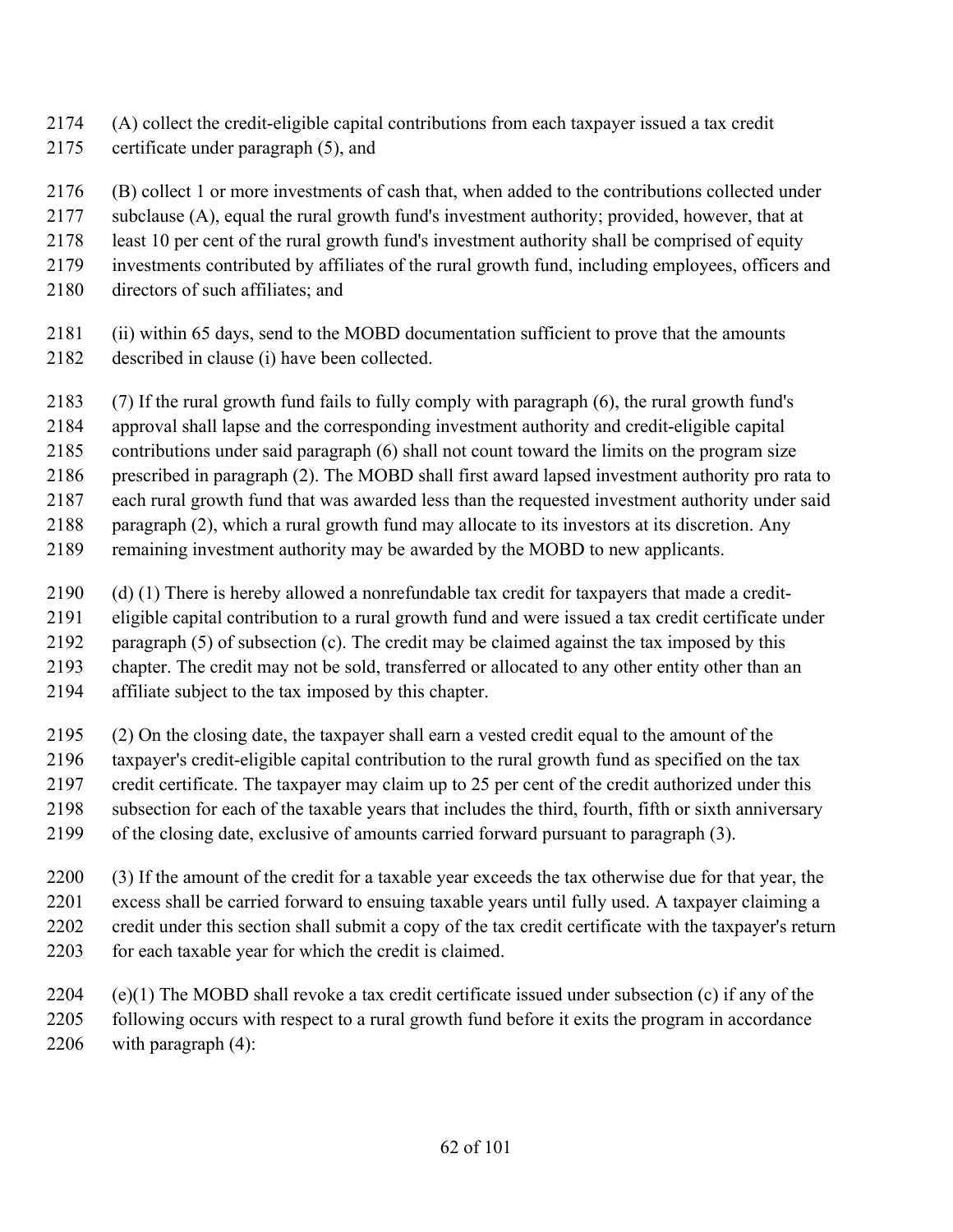- (i) the rural growth fund in which the credit-eligible capital contribution was made does not
- invest 100 per cent of its investment authority in rural growth investments in the commonwealth
- within 2 years of the closing date; provided, however, that, for the purpose of satisfying the
- requirements of this clause, the maximum amount of rural growth investments that a rural
- growth fund may count with respect to a single rural business concern, including amounts
- invested in affiliates of the rural business concern, may not exceed the greater of \$5,000,000 or
- 20 per cent of the rural growth fund's investment authority;
- (ii) the rural growth fund, after satisfying clause (i), fails to maintain rural growth investments
- equal to 100 per cent of its investment authority until the sixth anniversary of the closing date; 2216 provided, however, that an investment shall be considered to be "maintained" even if the
- investment is sold or repaid if the rural growth fund reinvests an amount equal to the capital
- returned or recovered by the fund from the original investment, exclusive of any profits realized,
- in other rural growth investments in the commonwealth within 12 months of the receipt of such
- capital; provided further, that amounts received periodically by a rural growth fund shall be
- treated as continually invested in rural growth investments if the amounts are reinvested in 1 or
- more rural growth investments by the end of the following calendar year; provided, further, that,
- for purposes of satisfying the requirements of this clause, the maximum amount of rural growth
- investments that a rural growth fund may count with respect to a single rural business concern,
- including amounts invested in affiliates of the rural business concern, may not exceed the greater
- of \$5,000,000 or 20 per cent of the rural growth fund's investment authority;
- (iii) the rural growth fund, before exiting the program in accordance with paragraph (4), makes a distribution or payment that results in the rural growth fund having less than 100 per cent of its investment authority invested in rural growth investments in the commonwealth or available for investment in rural growth investments and held in cash and other marketable securities; or
- (iv) the rural growth fund makes a rural growth investment in a rural business concern that
- directly or indirectly through an affiliate owns, has the right to acquire an ownership interest,
- makes a loan to, or makes an investment in the rural growth fund, an affiliate of the rural growth
- fund or an investor in the rural growth fund; provided, however, that this clause does not apply to
- investments in publicly traded securities by a rural business concern or an owner or affiliate of
- such concern; and provided further, that a rural growth fund shall not be considered an affiliate
- of a rural business concern solely as a result of its rural growth investment.
- (2) Before revoking 1 or more tax credit certificates under this subsection, the MOBD shall notify the rural growth fund of the reasons for the pending revocation. The rural growth fund shall have 90 days from the date the notice was received to correct any violation outlined in the notice to the satisfaction of the MOBD and avoid revocation of the tax credit certificate.
- (3) If tax credit certificates are revoked under this subsection, the associated investment authority and credit-eligible capital contributions shall not count toward the limit on total investment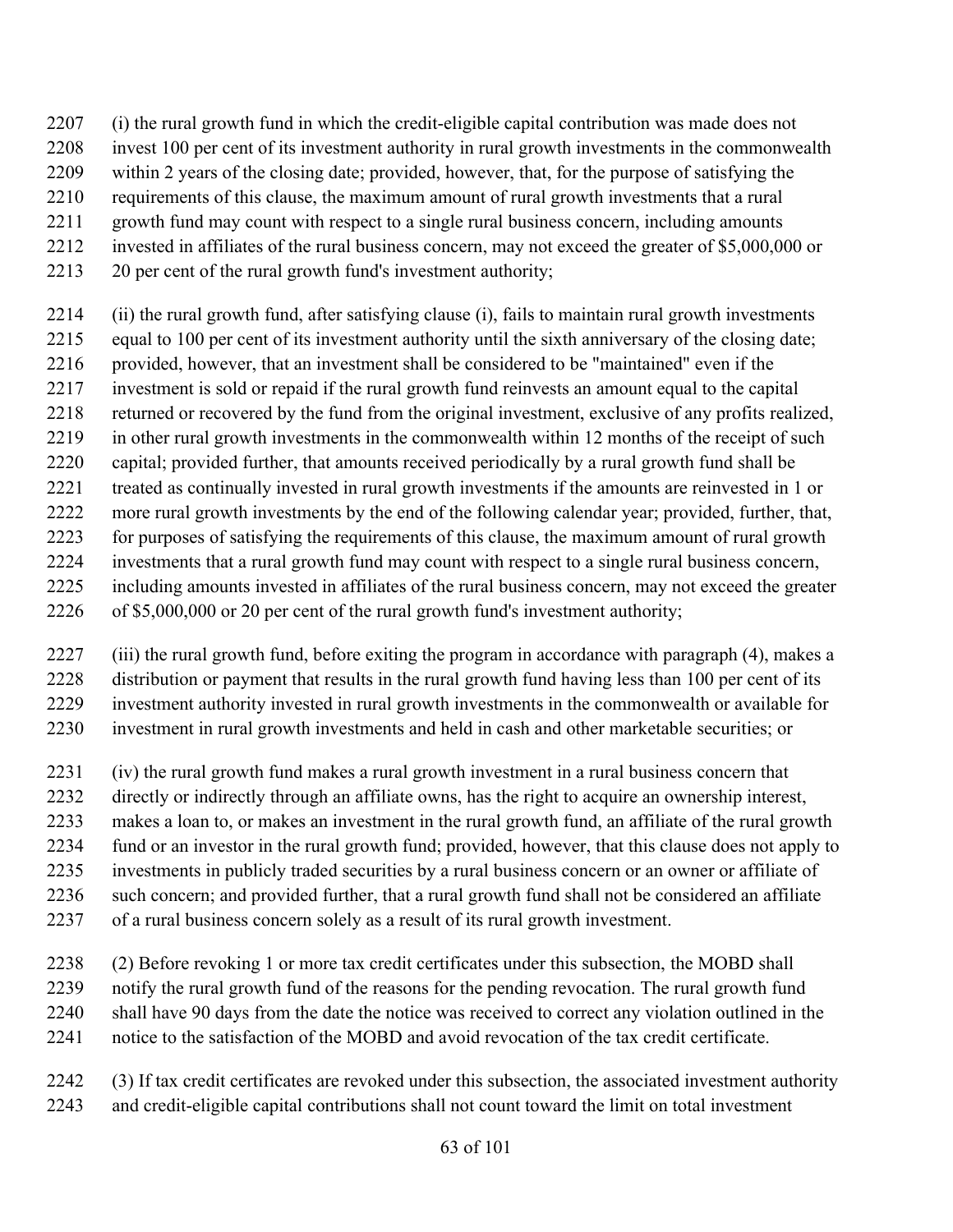- authority and credit-eligible capital contributions described in paragraph (2) of subsection (c).
- The MOBD shall first award reverted authority pro rata to each rural growth fund that was
- awarded less than the requested investment authority under paragraph (5) of subsection (c). The
- MOBD may award any remaining investment authority to new applicants.

 (4) On or after the sixth anniversary of the closing date, a rural growth fund may apply to the MOBD to exit the program and no longer be subject to the provisions of this section. The MOBD shall respond to the application within 30 days of receipt. In evaluating the application, the fact that no tax credit certificates have been revoked and that the rural growth fund has not received a notice of revocation that has not been cured under paragraph (2) shall be sufficient evidence to prove that the rural growth fund is eligible to exit. The MOBD shall not unreasonably deny an application submitted under this paragraph. If the application is denied, the notice shall include the reasons for the denial.

 (5) The MOBD shall not revoke a tax credit certificate after the rural growth fund's exit from the program.

 (6) Once a rural growth fund has been determined to be eligible to exit under paragraph (4), if the number of jobs created and jobs retained by the rural business concerns that received rural growth investments from the rural growth fund, calculated pursuant to reports filed by the rural 2261 growth fund pursuant to subsection  $(g)$ , is less than the number projected in the rural growth fund's business plan filed as part of its application for certification under subsection (c), then the commonwealth shall receive a percentage of any distribution or payment made to the equity holders of the rural growth fund in excess of the rural growth fund's investment authority and an amount equal to any projected increase in the equity holders' federal or state tax liability, including penalties and interest, related to the equity holders' ownership, management or operation of the fund; such percentage shall be equal to the percentage shortfall of the number of jobs created and retained relative to the projected jobs created and retained, as such number of jobs is certified under subsection (g) of this section; provided, however, that all reports filed by a rural growth fund under subjection (g) shall be taken into account to arrive at a summation of jobs created and retained.

 (7) If the rural growth fund's rural growth investments achieved a 20 per cent or greater internal rate of return, the commonwealth shall receive 15 per cent of any distribution or payment made to the equity holders of the rural growth fund in excess of the rural growth fund's investment authority and an amount equal to any projected increase in the equity holders' federal or state tax liability, including penalties and interest, related to the equity holders' ownership of the fund. Any amounts payable to the state pursuant to paragraph (6) of this subsection shall be in addition to amounts due under this paragraph.

 (8) All amounts payable to the commonwealth pursuant to paragraph (6) and (7) shall be subject to appropriation for purposes of supporting rural school aid.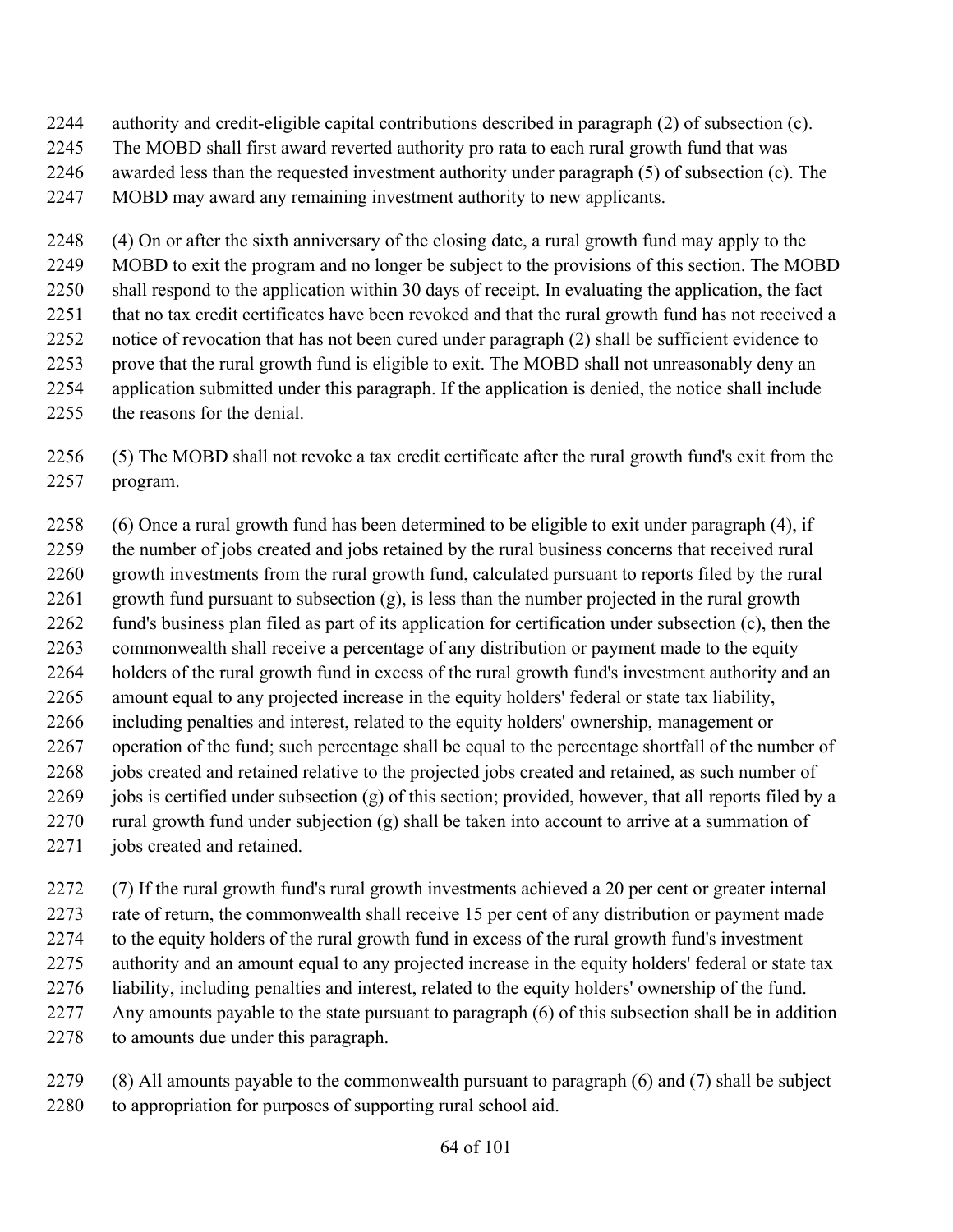- (f) A rural growth fund, before making a rural growth investment, may request from the MOBD
- a written opinion as to whether the business in which it proposed to invest is a rural business
- concern. The MOBD, not later than the 15 business day after the date of receipt of the request,
- shall notify the rural growth fund of its determination. If the MOBD fails to notify the rural
- growth fund by the 15 business day of its determination, the business in which the rural growth
- fund proposes to invest shall be considered a rural business concern.
- (g)(1) Each rural growth fund shall submit a report to the MOBD on or before the fifth business
- day after the second anniversary of the closing date. The report shall provide documentation as to
- the rural growth fund's rural growth investments and include:
- (i) a bank statement evidencing each rural growth investment;
- (ii) the name, location and industry of each business receiving a rural growth investment,
- including either the determination letter set forth in subsection (f) or evidence that the business
- qualified as a rural business concern at the time the investment was made;
- (iii) the number of jobs created or jobs retained as a result of the rural growth fund's rural growth
- investments as of the last day of the preceding 2 calendar years; provided, however, that job numbers shall be certified by each rural business concern's independent certified public
- accountant that is licensed to do business in the commonwealth or by the rural growth fund's
- nationally recognized independent certified public accounting firm. MOBD shall publish a list of
- nationally recognized independent certified public accounting firms, which shall include at least
- 10 firms, within 12 months of certifying the first rural growth fund and shall periodically update
- 2301 such list as MOBD deems appropriate; and
- (iv) any other information required by the MOBD.
- (2) On or before the last day of February of each year following the year in which the report
- required under paragraph (1) is due, the rural growth fund shall submit an annual report to the
- MOBD, which shall include the following:
- (i) the number of jobs created or jobs retained as a result of the rural growth fund's rural growth
- investments as of the last day of the preceding calendar year, which number shall be
- independently certified in accordance with clause (iii) of paragraph (1);
- (ii) the average annual salary of the positions described in clause (i); and
- (iii) any other information required by the MOBD.
- (h) The MOBD shall promulgate regulations necessary to implement the provisions in this section.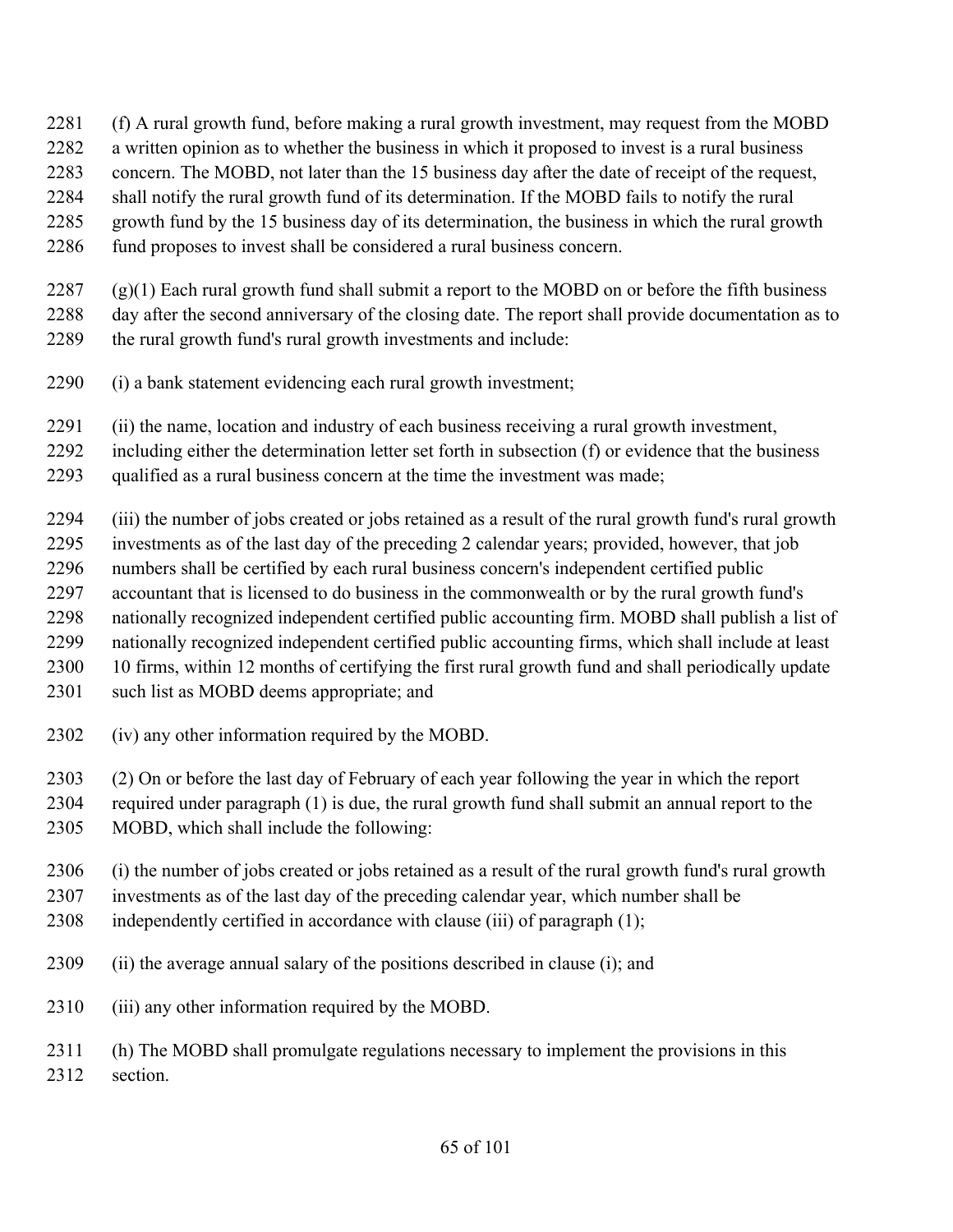- Section 38JJ. (a) As used in this section, the following words shall have the following meanings unless the context clearly requires otherwise:
- "Commissioner", the commissioner of revenue.
- "Cranberry bog", an area actively cultivated for the harvesting or production of cranberries.
- "Qualified renovation'', the renovation, repair, replacement, regrading or restoration of a
- cranberry bog for the cultivation, harvesting or production of cranberries or any other activity or
- action associated with the renovation of an abandoned cranberry bog; provided, however, that
- "qualified renovation" shall not include the construction of facilities or structures for the
- processing of cranberries.
- "Qualified renovation expenditure", an expenditure or a cost directly incurred in connection with
- the qualified renovation of a cranberry bog; provided, however, that "qualified renovation
- expenditure" shall not include costs incurred in acquiring or purchasing property for the
- construction of facilities or structures for the cultivation, harvesting or production of
- cranberries.
- "Secretary", the secretary of energy and environmental affairs.
- "Taxpayer'', a taxpayer subject to taxation under this chapter.

 (b)(1) A taxpayer primarily engaged in cranberry production shall be allowed a credit against the taxes imposed by this chapter equal to 25 per cent of the total qualified renovation expenditures incurred in connection with the qualified renovation of a cranberry bog during the taxable year; provided, however, the amount of the credit that may be claimed by a taxpayer under this section

- shall not exceed \$100,000.
- (2) The credit under this section shall be taken against the taxes imposed under this chapter and shall be refundable. The commissioner shall apply the credit against the liability of the taxpayer as determined on its return, as first reduced by any other available credits, and shall then refund to the taxpayer the balance of the credits. If the amount of the credit allowed under this section exceeds the taxpayer's tax liability, the commissioner shall treat the excess as an overpayment and shall pay the taxpayer the entire amount of the excess. Any amount of the tax credit that exceeds the tax due for a taxable year may be carried forward by the taxpayer to any of the 5 subsequent taxable years.
- (3) The secretary, in consultation with the commissioner of agricultural resources, shall authorize annually, for the period beginning January 1, 2020 and ending December 31, 2024, tax credits under this subsection together with subsection (w) of section 6 of chapter 62 in an amount not to exceed \$2,000,000 per taxable year. No credits shall be allowed under this section except to the extent authorized in this section.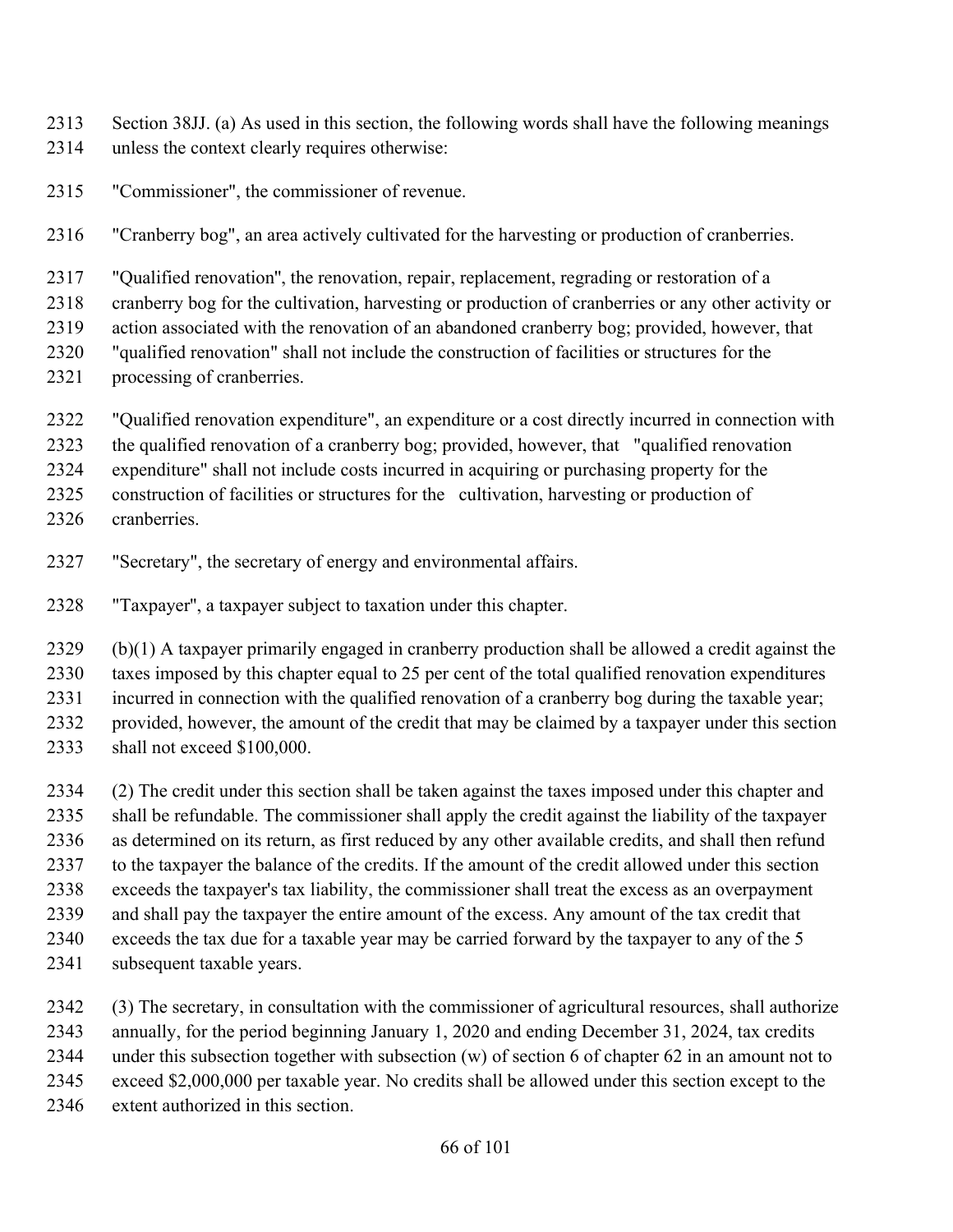- (c) For a taxpayer to qualify for the credit provided for under this section, the taxpayer shall file
- with the secretary a summary of qualified renovation expenditures in connection with the
- qualified renovation. The secretary shall approve the summary of qualified renovation
- expenditures and provide notice to the commissioner. Any qualified renovation expenditures
- applicable to this credit shall be treated for purposes of this section as made on the date that the
- secretary provides notice of the certification to the commissioner.
- (d) Any portion of tax credits not awarded by the secretary in a calendar year shall not be applied to awards in a subsequent calendar year. The secretary shall provide any documentation that the commissioner may deem necessary to confirm compliance with paragraph (3) of subsection (b) and the commissioner shall provide a report confirming compliance to the secretary of administration and finance.
- (e) The secretary shall annually, not later than September 1, file a report with the house and
- senate committees on ways and means, the joint committee on environment, natural resources
- and agriculture and the joint committee on revenue identifying the total amount of tax credits
- claimed and the total amount of tax credits refunded pursuant to this section in the preceding
- fiscal year.
- (f) The secretary, in consultation with the commissioner of agricultural resources and the commissioner of revenue, shall promulgate regulations or other guidelines necessary for the administration and implementation of this section.
- SECTION 63. Section 2 of chapter 90 of the General Laws, as appearing in the 2018 Official
- Edition, is hereby amended by inserting after the seventh sentence the following sentence:- The
- registry of motor vehicles shall not provide a motor vehicle registration to a natural person until the registry of motor vehicles has confirmed the validity and status of the person's driver's license
- and certified that the person is in compliance with this chapter and with applicable rules and
- regulations promulgated by the registry of motor vehicles.
- SECTION 64. Section 24A of chapter 93 of the General Laws, as so appearing, is hereby amended by adding the following subsection:-
- (e) A student loan servicer licensed under chapter 93L who is engaged solely in the activities of a
- student loan servicer shall not be required to: (i) obtain a debt collector license pursuant to
- subsection (a); or (ii) register as a third party loan servicer pursuant to subsection (b); provided,
- however, that if a student loan servicer acts, represents, operates or holds itself out as a third
- party loan servicer or debt collector outside of the scope of said chapter 93L, the student loan
- servicer shall register as a third party loan servicer or obtain a debt collector license, or both, as
- appropriate. A licensed student loan servicer who engages in third party loan servicing activities
- or debt collection activities within the scope of said chapter 93L shall comply with all state and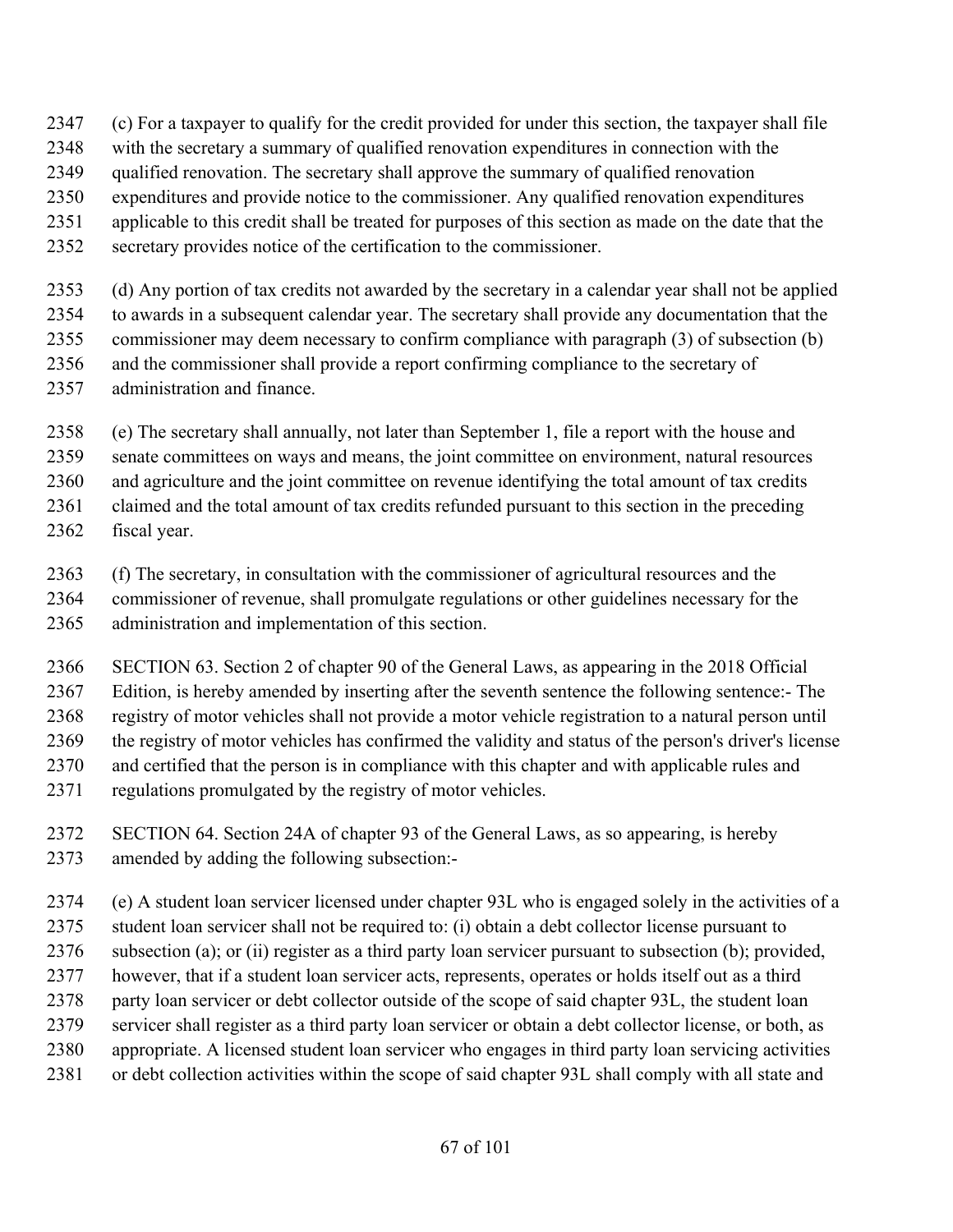- federal laws and regulations governing third party loan servicers and debt collection when acting in such capacity.
- SECTION 65. The General Laws are hereby amended by inserting after chapter 93K the
- following chapter:-
- CHAPTER 93L.
- STUDENT LOAN SERVICERS.

 Section 1. As used in this chapter, the following terms shall have the following meanings unless 2389 the context clearly requires otherwise:

- "Commissioner", the commissioner of banks.
- "Person", a natural person, corporation or other entity.

 "Servicing", (i) receiving or soliciting a scheduled periodic payment from a borrower pursuant to the terms of a student loan and making the principal, interest and other payments to the owner of the loan or other third party with respect to the amounts received from the borrower as may be required pursuant to the terms of the servicing loan document or servicing contract; (ii) maintaining account records for a loan and communicating with the borrower regarding the loan on behalf of the owner of the loan during a period in which no payment is required on the loan; or (iii) interacting with a borrower, including activities to help prevent default on obligations arising from a loan, to facilitate the activities described in clause (i) or clause (ii); provided, however, that the actions of the student loan ombudsman under section 35 of chapter 12 and the actions of the division of banks consumer assistance unit under section 3A of chapter 26 shall not constitute servicing.

- "Student loan", a loan primarily used to finance post-secondary education or other school-related expenses.
- "Student loan borrower", a resident of the commonwealth who has received or agreed to repay a student loan or a person who shares responsibility with that resident for repaying the student loan.
- "Student loan servicer", a person responsible for servicing a student loan to a student loan borrower.
- Section 2. (a) A person shall not directly or indirectly act as a student loan servicer without first
- obtaining a student loan servicer license pursuant to subsection (e) or an automatic federal
- student loan servicer license pursuant to subsection (f), as applicable, unless the person is exempt
- from licensure pursuant to subsection (b); provided, however, that a person with an automatic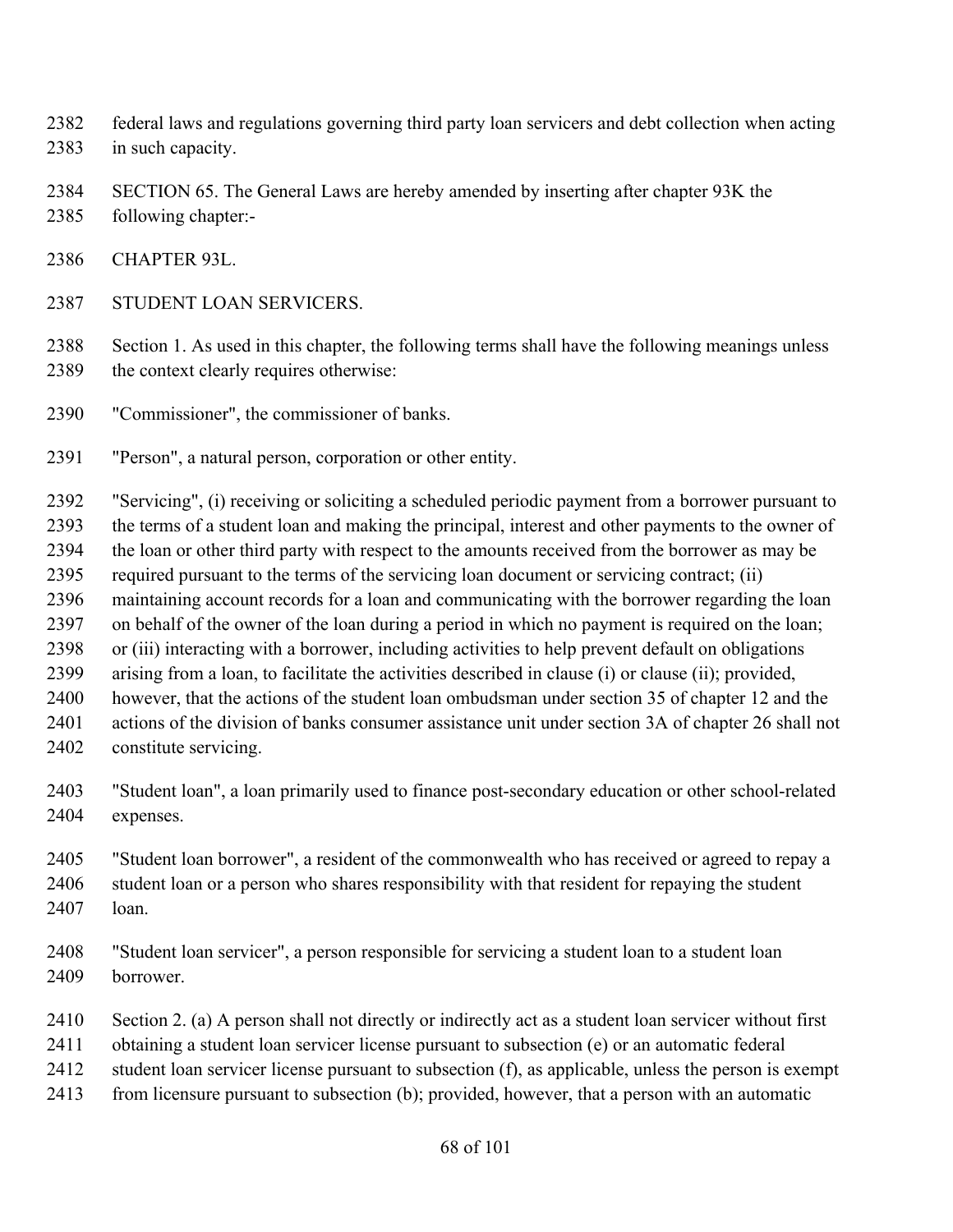- federal student loan servicer license shall not directly or indirectly act as a student loan servicer,
- other than pursuant to a contract with the United States Secretary of Education under 20 U.S.C.
- 1087f, without first obtaining a student loan servicer license under subsection (e).
- (b) The following persons shall be exempt from student loan servicer licensing requirements
- under this section: (i) banks and credit unions, including federal credit unions and out-of-state
- banks and credit unions; (ii) wholly-owned subsidiaries of banks and credit unions; and (iii)
- nonprofit or public institutions of higher education.
- (c) A person seeking to act as a student loan servicer, other than pursuant to a contract with the
- United States Secretary of Education under 20 U.S.C. 1087f, shall submit an application for a
- student loan servicer license in such form as the commissioner shall prescribe. The application
- may require that an applicant provide: (i) a financial statement prepared by a certified public
- accountant or a public accountant; (ii) a history of criminal convictions of the applicant; or (iii)
- any other information the commissioner considers necessary.
- (d) An application for a student loan servicer license shall be accompanied by: (i) a
- nonrefundable license fee; (ii) a nonrefundable investigation fee; and (iii) a surety bond that
- provides for coverage for the applicant in an amount determined by the commissioner and in a
- 2430 form prescribed by the commissioner. The secretary of administration and finance shall annually
- determine the amounts of the license and investigation fees required under clauses (i) and (ii)
- pursuant to section 3B of chapter 7. The amount and form of the surety bond required under
- clause (iii) shall be determined by the commissioner.
- (e) After the filing of an application for an initial student loan servicer license and the payment
- of the license and investigation fees, the commissioner shall investigate the financial condition,
- responsibility, financial and business experience, character and general fitness of the applicant.
- The commissioner may issue a student loan servicer license if the commissioner finds that: (i)
- the applicant's financial condition is sound; (ii) the applicant's business has been conducted and
- will be conducted honestly, fairly, equitably, carefully, efficiently and in a manner consistent
- with this chapter; (iii) (A) if the applicant is an individual, the individual is properly qualified
- and of good character; (B) if the applicant is a partnership, each partner is properly qualified and
- of good character; (C) if the applicant is a corporation or association, the president, chair of the executive committee, senior officer responsible for the corporation's business and chief financial
- officer or any other person who performs similar functions as determined by the commissioner,
- each director, each trustee and each shareholder owning at least 10 per cent of each class of the
- securities of the corporation are properly qualified and of good character; or (D) if the applicant
- is a limited liability company, each member is properly qualified and of good character; (iv) no
- person on behalf of the applicant has knowingly made any incorrect statement of a material fact
- 2449 in the application or in any report or statement made pursuant to this chapter;  $(v)$  no person
- acting on behalf of the applicant has knowingly failed to state any material fact necessary to give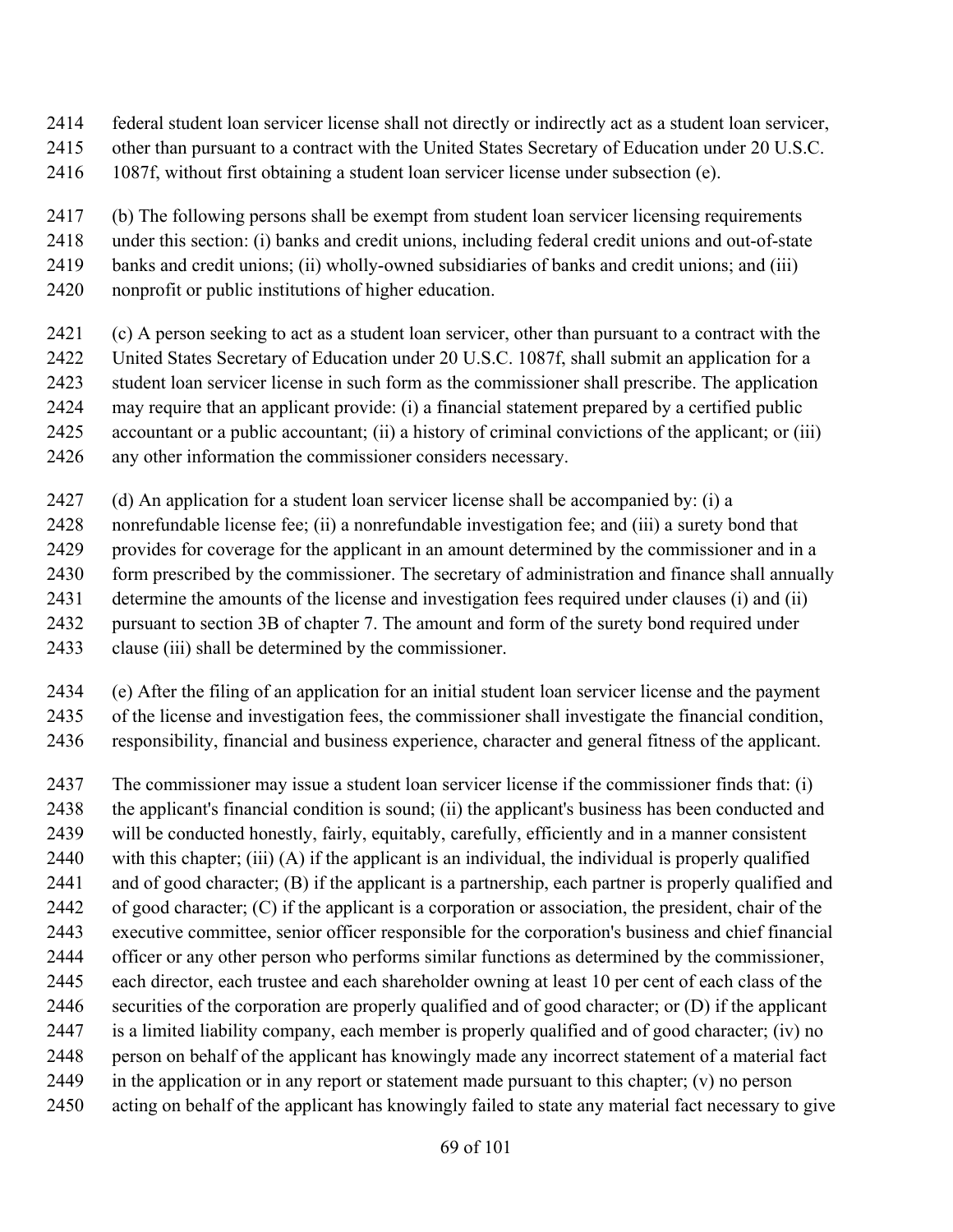- the commissioner any information required by the commissioner; (vi) the applicant has paid the
- license and investigation fees and provided the required surety bond under subsection (d); and
- (vii) the applicant has met all other requirements as determined by the commissioner.
- (f) The commissioner shall issue an automatic federal student loan servicer license to a person
- that acts or intends to act as a student loan servicer pursuant to a contract with the United States
- Secretary of Education under 20 U.S.C. 1087f. The automatic federal student loan servicer
- license shall be irrevocable and shall not expire except as otherwise provided in this section.
- Upon receipt of the automatic federal student loan servicer license, the student loan servicer shall pay the license and investigation fees and provide the required bond under subsection (d).
- A person issued an automatic federal student loan servicer license shall provide written notice to
- the commissioner not more than 7 business days after receiving notification of the expiration,
- revocation or termination of a contract awarded by the United States Secretary of Education
- under 20 U.S.C 1087f. An automatic federal student loan servicer license shall immediately
- expire if the licensee is no longer acting as a student loan servicer pursuant to a contract with the
- United States Secretary of Education under said 20 U.S.C. 1087f. Nothing in this subsection
- shall prevent the commissioner from issuing a cease and desist or injunction against a student
- loan servicer to cease activities in violation of this chapter to the extent permitted by law.
- (g) A student loan servicer license issued pursuant to subsection (e) shall be valid for 1 year as of a date determined by the commissioner unless suspended or revoked and shall not be automatically renewed.
- (h) A student loan servicer license issued pursuant to subsection (e) may be renewed upon the
- filing of a renewal application containing all of the required documents and fees as provided in subsection (c). A renewal application shall be filed not less than 30 days before the expiration of the student loan servicer's current license. The commissioner may assess a late fee for renewal applications filed less than 30 days before the expiration of a student loan servicer license.
- If an application for renewal of a student loan servicer license under said subsection (e) has been filed with the commissioner not later than the date the previous license is to expire, the license sought to be renewed shall continue in full force and effect until the issuance of the renewal license or until the commissioner has notified the licensee in writing of the commissioner's refusal to renew the license, together with the grounds upon which that refusal is based. The commissioner may refuse to renew a student loan servicer license for any reason that the commissioner may refuse to issue an initial student loan servicer license under said subsection (e).
- (i) The commissioner may consider an application for a student loan servicer license under subsection (e) abandoned if the applicant fails to respond to a request for information required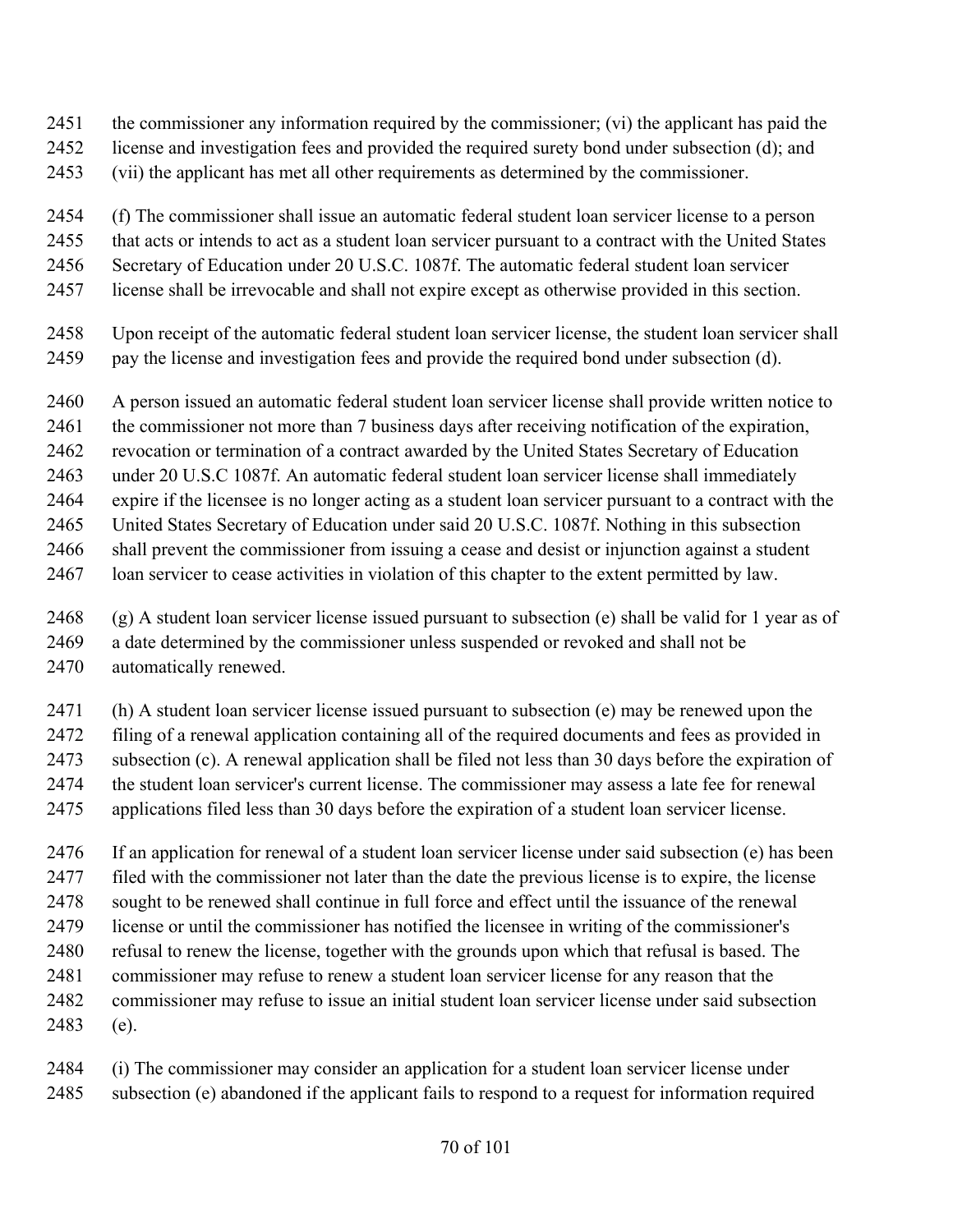under this section within 60 days after such request is made. The commissioner shall notify the applicant, in writing, that the application shall be considered abandoned if the applicant fails to submit that information within the required time period. Abandonment of an application pursuant to this subsection shall not preclude the applicant from submitting a new application for a student loan servicer license under this chapter.

 Section 3. Not later than 15 days after a licensed student loan servicer ceases to engage in the business of student loan servicing for any reason including, but not limited to: (i) a business decision to terminate operations in the commonwealth; (ii) license expiration, revocation or termination; (iii) bankruptcy; or (iv) voluntary dissolution, the licensee shall provide written notice of surrender to the commissioner and shall surrender to the commissioner the student loan servicer license or automatic federal student loan servicer license for each location in which the licensee has ceased to engage in such business.

- The notice shall include, but not be limited to: (i) the location where the records of the student loan servicer shall be stored; and (ii) the name, address and telephone number of an individual
- authorized to provide access to the records. The surrender of a student loan servicer license or automatic federal student loan servicer license shall not affect the licensee's civil or criminal
- liability arising from acts or omissions occurring before the surrender of the license.
- Section 4. The commissioner may participate in a multistate licensing system for the sharing of regulatory information and for the application, by electronic or other means, and licensing of persons engaged in student loan servicing. The commissioner may establish requirements for participation by an applicant in a multistate licensing system that vary from the provisions of this chapter. The commissioner may require a background investigation of each applicant for a student loan servicer license by means of fingerprint and state and national criminal history record checks by the department of criminal justice information services pursuant to section 172 of chapter 6 and the Federal Bureau of Investigation.
- If the applicant is a partnership, association, corporation or other form of business organization,
- the commissioner may require a background investigation for each member, director and
- principal officer of the applicant and any individual acting as a manager of an office location.
- The applicant shall pay directly to the multistate licensing system any additional fees related to
- participation in the multistate licensing system.
- Section 5. (a) If a person licensed as a student loan servicer under subsection (e) of section 2
- intends to operate at any place in addition to the address on the license or plans to change the
- location of its place of business, the licensee shall: (i) notify the commissioner, in writing, not
- less than 30 days before doing so; and (ii) shall pay a fee for each additional location at a
- reasonable cost as determined by the commission. Such notice shall contain the address of any
- 2521 additional or changed location and such other information required by the commissioner. A
- student loan servicer license shall not be transferable or assignable.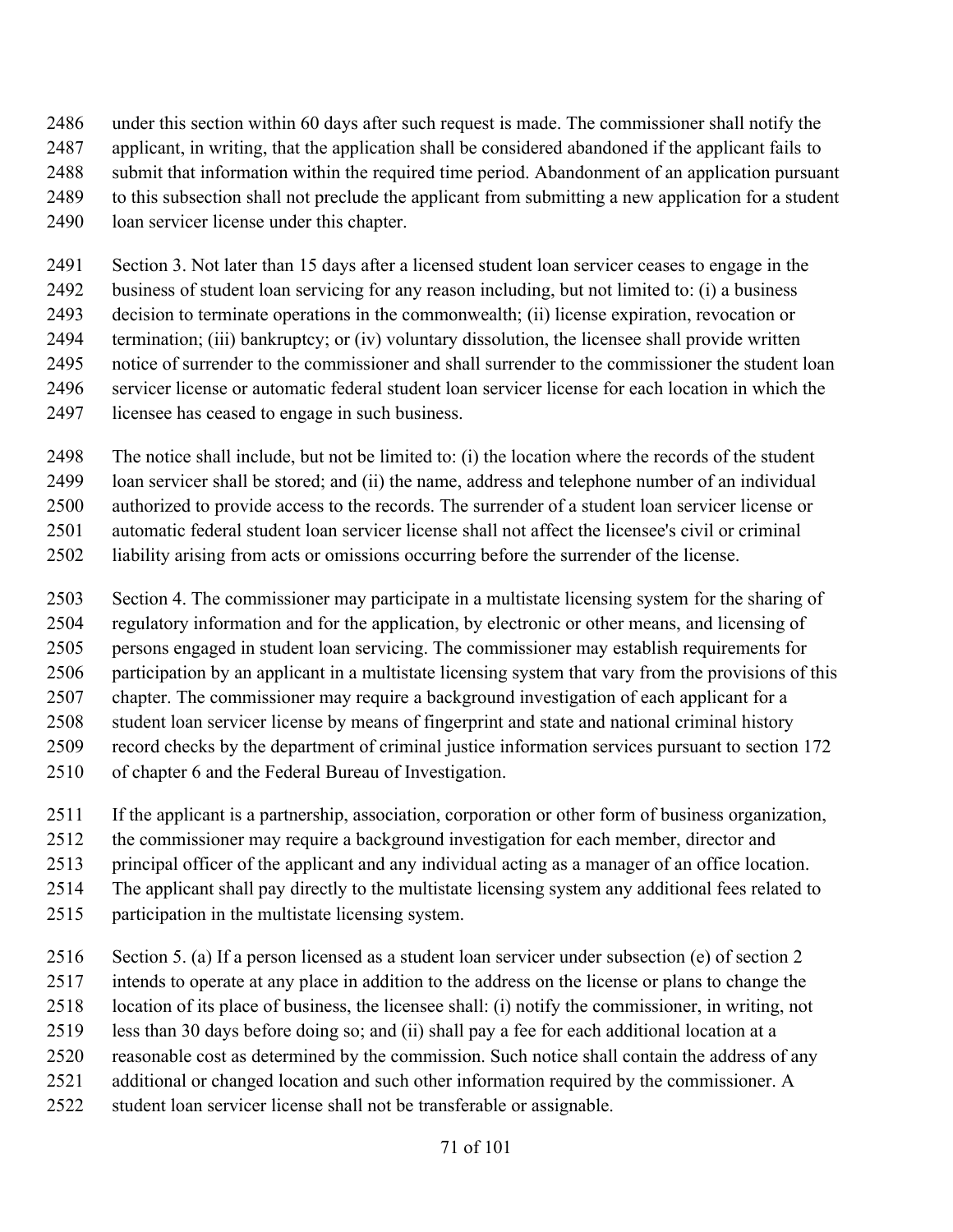- (b) A student loan servicer shall maintain adequate records of each student loan transaction for
- not less than 2 years following the final payment on the student loan or the assignment of the
- student loan, whichever occurs first, or except as otherwise required by federal law or a contract
- with the United States Secretary of Education under 20 U.S.C. 1087f. The commissioner may
- request these records from a student loan servicer and the servicer shall comply with the request
- not later than 5 business days after the request is received. The commissioner may, upon request,
- grant a student loan servicer additional time to make such records available.
- Section 6. A student loan servicer shall comply with all applicable federal laws and regulations
- relating to student loan servicing. A violation of a federal law or regulation shall be a violation of
- this chapter and the commissioner may investigate any such violation pursuant to section 7.
- Section 7. (a) The commissioner shall conduct investigations and examinations: (i) for initial
- licensing, license renewal, license suspension, license revocation or termination or determining
- compliance with this chapter; and (ii) of violations or complaints arising under this chapter.
- In an investigation or examination conducted pursuant to this section, the commissioner may
- access, receive and use information from any relevant party's books, accounts, records, files,
- documents and other information as needed.
- If there is reason to believe that a person other than a licensee has violated this chapter, the
- commissioner may investigate the person as necessary. The commissioner may examine the
- person who allegedly violated this chapter and may compel the production of relevant books,
- accounts, records, files, documents and other information as needed.
- The total cost for any investigation or examination shall be paid by the student loan servicer not
- more than 30 days after the receipt of an invoice for the total cost, shall be in accordance with fees determined annually by the secretary of administration and finance pursuant to section 3B of
- chapter 7 and shall include expenses for necessary travel outside of the commonwealth to
- conduct the investigation or examination.
- All records of investigations and reports of examinations by the commissioner, including
- workpapers, information derived from the reports and responses to the reports, and any copies
- thereof in the possession of a student loan servicer under the supervision of the commissioner, shall be confidential and privileged communications; provided, however, that nothing in this
- subsection shall interfere with the work of the office of the student loan ombudsman established
- under section 35 of chapter 12; and provided further, that records shall be made public if it is in
- the public interest.
- For the purposes of this subsection, records of investigation and reports of examinations shall
- include records of investigation and reports of examinations conducted by a financial regulatory
- agency of the federal government, another state or a foreign government that are considered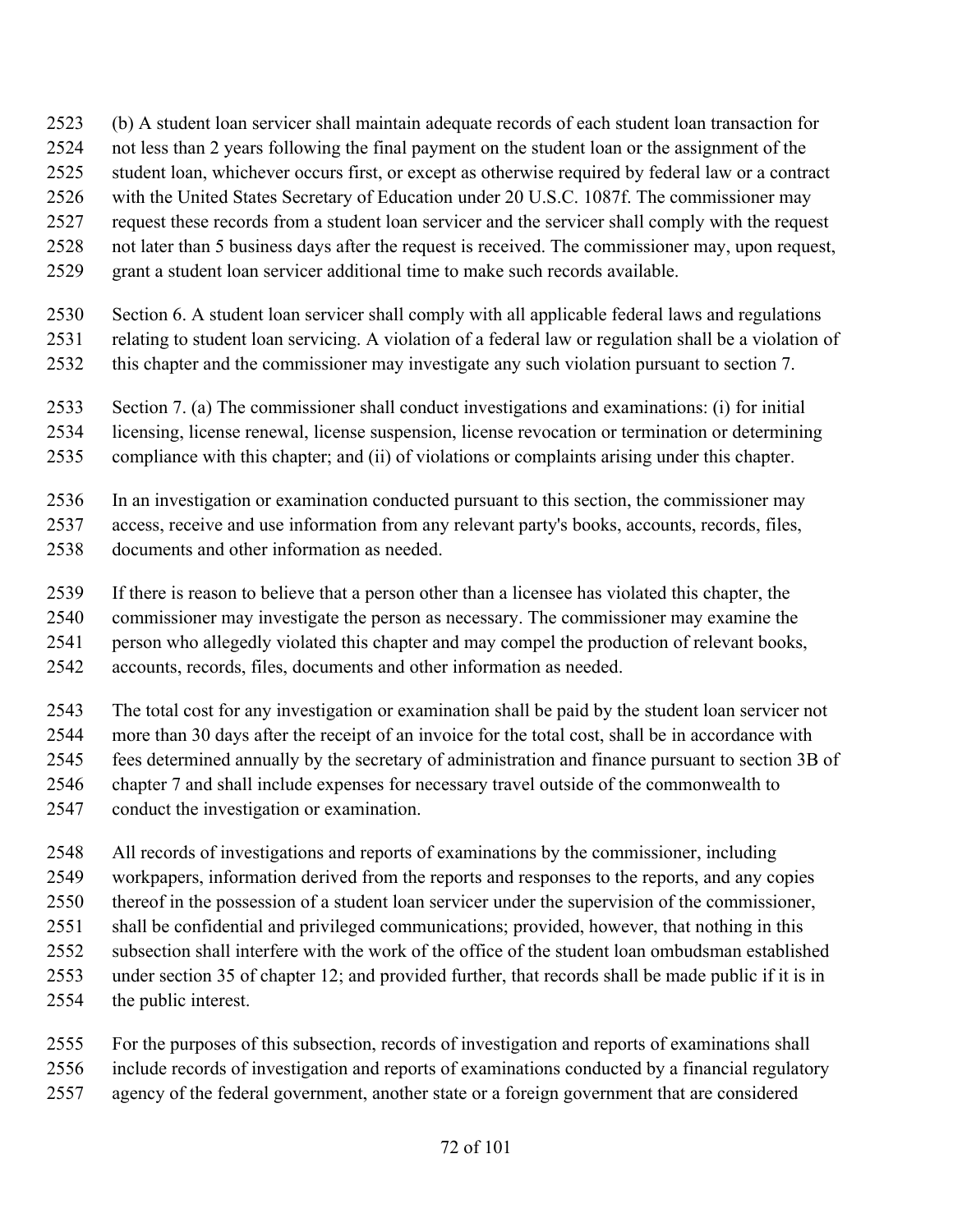- confidential by the agency or foreign government and are in the possession of the commissioner.
- In a proceeding before a court, the court may issue a protective order in appropriate
- circumstances to protect the confidentiality of the record and order that the record on file with
- the court or filed in connection with the court proceeding be sealed and that the public be
- excluded from any portion of the proceeding at which the record is disclosed. Copies of the
- reports of examination shall be furnished to a licensee for the licensee's use only and shall not be
- exhibited to any other person, organization or agency without prior written approval by the
- commissioner. The commissioner may furnish information, reports and statements relating to the
- licensees under the commissioner's supervision to regulatory agencies of the federal government,
- other states and foreign countries and to law enforcement agencies as considered appropriate.
- (b) In an investigation or examination conducted pursuant to this section, the commissioner shall
- have free access to the documents and records of the student loan servicer or any other person
- under investigation or examination. Unless the commissioner has reasonable grounds to believe
- that the documents or records of the student loan servicer or other person have been or are at risk
- of being altered or destroyed for the purposes of concealing a violation of this chapter, the
- student loan servicer or owner of the documents and records shall have access to the documents
- or records as necessary to conduct ordinary business affairs.
- (c) No student loan servicer or person subject to investigation or examination under this section shall knowingly withhold, amend, remove, mutilate or destroy any books, records, computer records or other information requested by the commissioner.
- (d) The commissioner may suspend a student loan servicer license issued under subsection (e) of section 2 if the commissioner finds that: (i) the student loan servicer has violated this chapter; or (ii) a fact or condition exists that would have warranted a denial of the license if the fact or
- condition existed at the time of the original application for the license.
- (e) The commissioner may revoke or refuse to renew a student loan servicer license issued under subsection (e) of section 2 if the commissioner finds: (i) 2 or more violations or facts or conditions as described in subsection (d) during a license period; (ii) reckless or willful conduct on the part of the licensee; or (iii) it is in the public interest to revoke or refuse to renew the license.
- (f) Notwithstanding any general or special law to the contrary, if the commissioner determines that a person has violated this chapter or that a person or entity associated with a student loan servicer has committed fraud or engaged in unfair, deceptive or dishonest activities, the commissioner may take action against that person or entity including, but not limited to: (i) suspension or revocation of that person's license pursuant to subsection (e); (ii) imposition of an
- administrative penalty of not more than \$50,000 per incident; or (iii) both.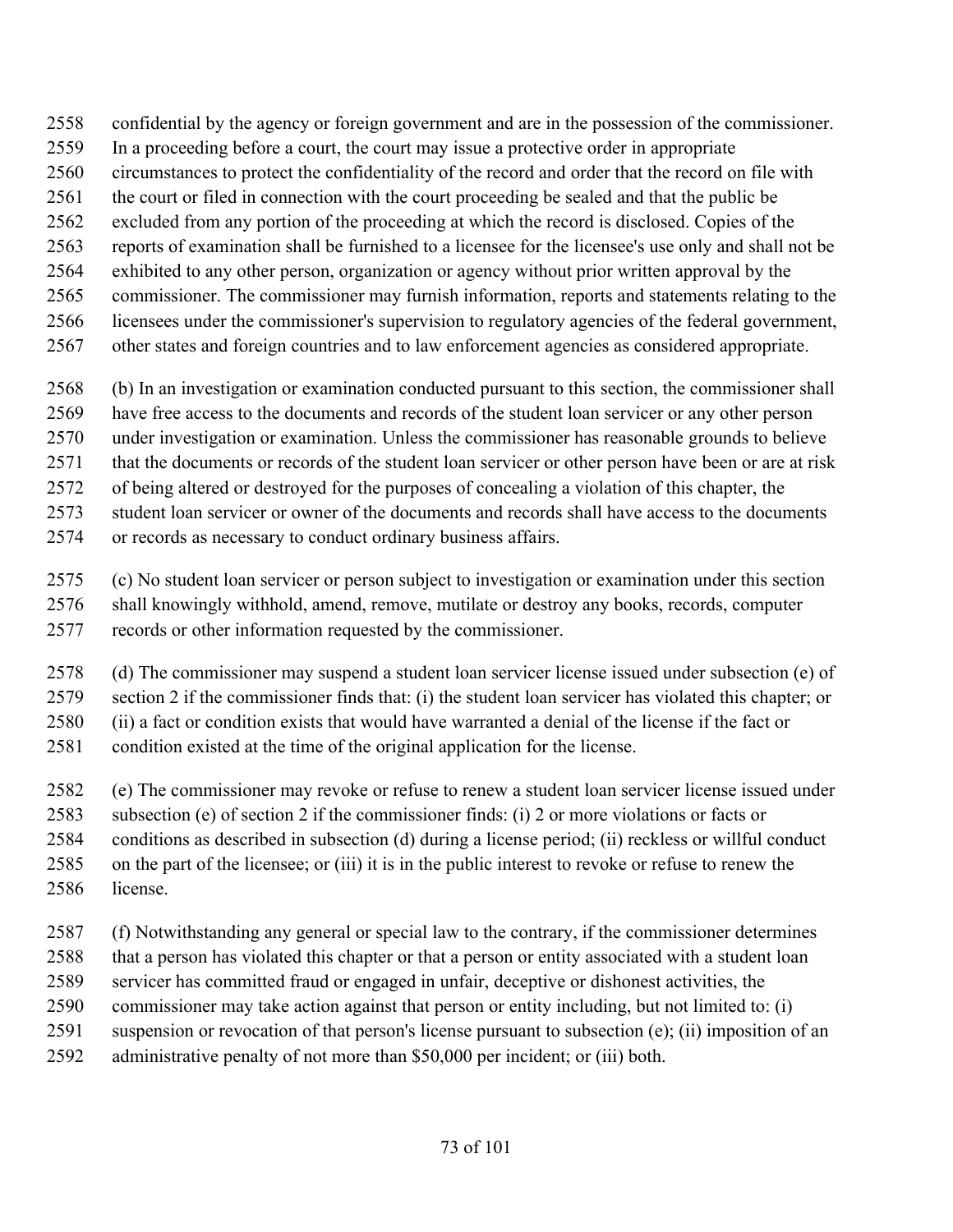- Section 8. A student loan servicer shall not engage in unfair methods of competition or unfair or
- deceptive acts or practices. A violation of this chapter shall also be a violation of chapter 93A.
- Nothing in this chapter shall preclude an action being brought under said chapter 93A or any other law.
- The commissioner may notify the attorney general or the student loan ombudsman established in section 35 of chapter 12 of a potential violation of this chapter or said chapter 93A.
- Section 9. The commissioner shall promulgate rules and regulations necessary to implement this chapter.
- SECTION 66. Section 3 of chapter 101 of the General Laws, as so appearing, is hereby amended by striking out the words "one year", in line 23, and inserting in place thereof the following words:- 3 years.
- SECTION 67. Section 87T of chapter 112 of the General Laws, as so appearing, is hereby amended by inserting after the word "hairdressing", in line 63, the following words:- ; provided further, that "hairdressing" shall not include natural hair braiding.
- SECTION 68. Said section 87T of said chapter 112, as so appearing, is hereby further amended by inserting after the definition of "Mobile services" the following definition:-
- "Natural hair braiding", twisting, wrapping, weaving, extending, locking or braiding the hair of any person either by hand or with a mechanical device.

 SECTION 69. The first paragraph of section 87V of said chapter 112, as so appearing, is hereby amended by adding following sentence:- Natural hair braiding shall be exempt from the rules and regulations issued by the board.

- SECTION 70. Section 1 of chapter 121B of the General Laws, as so appearing, is hereby
- amended by striking out the definition of "Tenant member" and inserting in place thereof the following definition:-
- "Tenant member", a member of the board of a housing authority who is: (i) a tenant who has
- signed a lease for a public housing unit owned and operated by the housing authority; (ii) a
- tenant in a public housing unit owned and operated on behalf of a housing authority; (iii) a
- participant in a rental assistance program administered by a housing authority; or (iv) an adult
- over the age of 18 years old who is authorized to reside in the unit of another pursuant to clause
- (i), (ii) or (iii).
- SECTION 71. Section 5 of said chapter 121B, as so appearing, is hereby amended by striking out the third paragraph and inserting in place thereof the following 3 paragraphs:-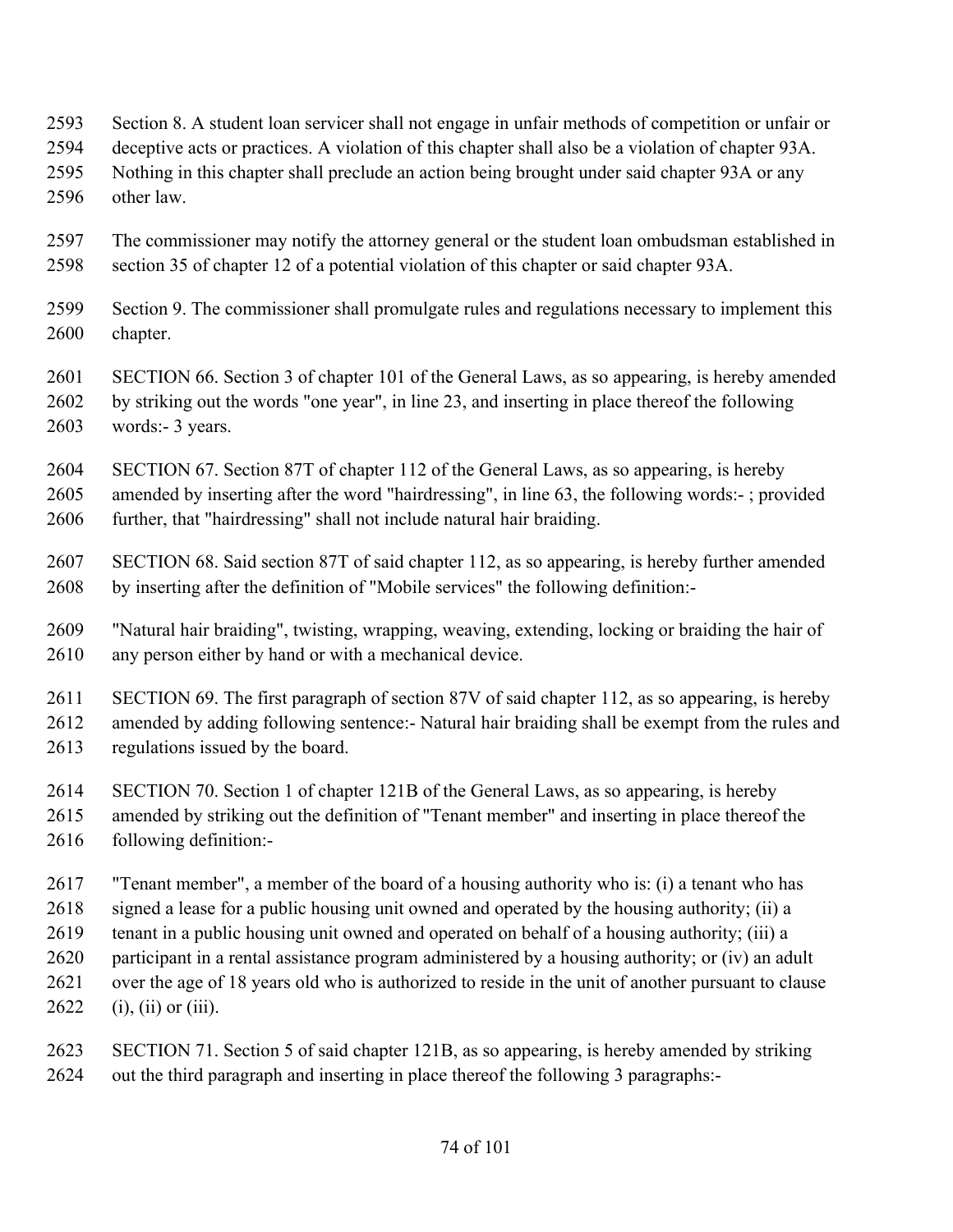- In a town, 4 members of a redevelopment authority that is not a housing authority shall be elected by the town; provided, however, that of the members originally elected at an annual town
- meeting, the candidate who received the highest number of votes shall serve for 5 years, the
- candidate who received the next highest number of votes shall serve for 4 years, the candidate
- who received the next highest number of votes shall serve for 2 years and the candidate who
- received the next highest number of votes shall serve for 1 year. Notwithstanding the preceding
- sentence, upon the initial organization of a redevelopment authority that is not a housing
- authority, if a town so votes at an annual or special town meeting called for the purpose of
- organizing a redevelopment authority that is not a housing authority, 4 members of the
- redevelopment authority shall be appointed immediately by the board of selectmen to serve only
- until the qualification of their successors; provided, however, that the successors shall be elected
- at the next annual town meeting as provided in this paragraph.
- Notwithstanding section 20 of chapter 43B or any other general or special law to the contrary, in a town, 1 member of a housing authority shall be a tenant member appointed by the board of selectmen and 3 members shall be elected by the town; provided, however, that of the members originally elected at an annual town meeting, the candidate who received the highest number of votes shall serve for 5 years, the candidate who received the next highest number of votes shall serve for 4 years and the candidate who received the next highest number of votes shall serve for 2 years. Notwithstanding the preceding sentence, upon the initial organization of a housing authority, if a town so votes at an annual or special town meeting called for the purpose of organizing a housing authority, 3 members of the authority shall be appointed immediately by the board of selectmen to serve only until the qualification of their successors; provided, however, that the successors shall be elected at the next annual town meeting as provided in this
- paragraph.
- A tenant, where applicable, shall be appointed by the town from a list of names submitted by a duly recognized tenants' organization in the town. A tenants' organization may submit a list to the board of selectmen that shall contain not less than 2 and not more than 5 names and the board shall make the appointment from among the names so submitted; provided, however, that if there is no such tenants' organization, the housing authority shall immediately post notices throughout the common areas of the authority and provide each household with notice of the opportunity to be appointed to the housing authority board and, if any person wishes to be considered for such appointment, that person shall submit their name within 30 days thereafter to the town clerk; provided further, that the notice shall include contact information for the town clerk and for any independent technical training programs available pursuant to section 5B. The board of selectmen shall appoint a tenant member from the list; provided, however, that where federal law requires the town to maintain a member who is a federally-subsidized tenant, a federally- subsidized tenant shall be given preference for the appointment. If there are no public housing units owned and operated by the local housing authority and if there are no such units owned and operated on behalf of the local housing authority, the board of selectmen shall appoint a person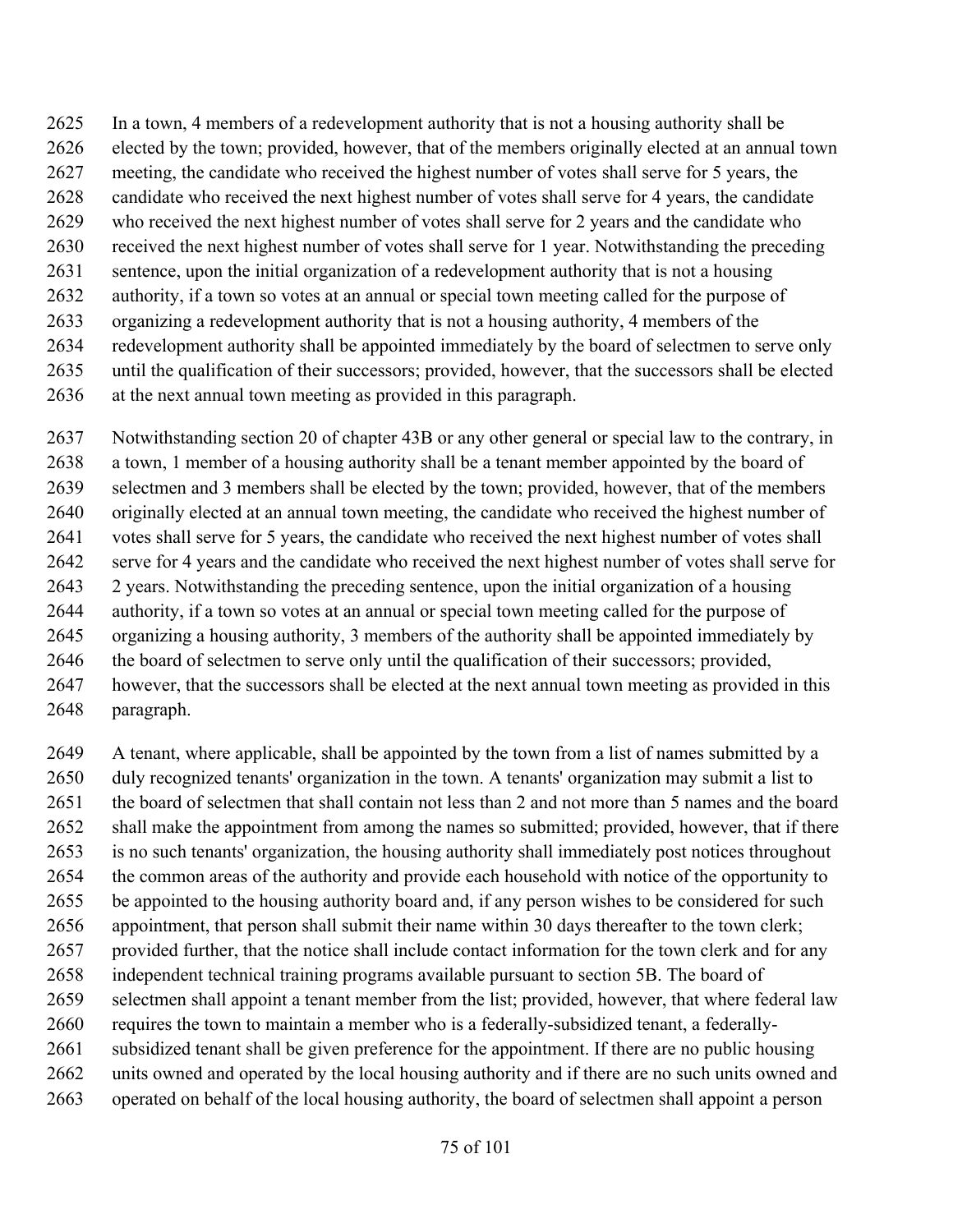- meeting the eligibility requirements for a tenant member. If a list of names is not submitted within 60 days after a vacancy occurs, the board of selectmen shall appoint a tenant member of its own choosing to the authority. The town shall provide any written notice to tenants'
- 
- organizations as required by this section not less than 90 days before the expiration of the term of
- a tenant member. If a vacancy occurs in the term of a tenant member for any reason other than the expiration of a term, the town shall provide written notice to the tenants' organizations within
- 10 business days after the vacancy occurs. The board of selectmen shall make the appointment of
- the successor tenant member within a reasonable time after the expiration of 60 days following
- the provision of notice as provided in this section.
- SECTION 72. Said chapter 121B is hereby further amended by striking out section 5A, as so appearing, and inserting in place thereof the following section:-
- Section 5A. A housing authority may request a waiver of the requirement to appoint a tenant
- member to a housing authority board if the department determines that a housing authority
- provided notice pursuant to section 5 and there is no person who is eligible and willing to serve
- as a tenant member on the board. The waiver shall be for a term of 1 year and may be renewed
- by the department. A housing authority shall submit a written statement to the department,
- explaining why a waiver is being requested and documenting the steps that it took to educate
- tenants about the right of a tenant to serve on a housing authority board; provided, however, that such steps shall include the housing authority meeting with all local tenants' organizations.
- Before issuing a waiver, the department shall, in addition to reviewing the written statement,
- make a determination that the housing authority provided notice pursuant to said section 5.
- If the department grants a waiver, it shall notify the housing authority and the town that a person other than a person who is eligible to be a tenant member may be appointed to the tenant member seat on the board for a 1-year term. The housing authority shall notify any tenants' organizations of the waiver and post a notice of the waiver throughout common areas of the authority.
- SECTION 73. Section 7A of chapter 128 of the General Laws, as so appearing, is hereby amended by inserting after the definition of "Garden" the following 3 definitions:-
- "Greenhouse gas benefits", greenhouse gas emissions source reduction or carbon sequestration.
- "Healthy soils", soils that enhance their continuing capacity to function as a biological system,
- increase soil organic matter, improve soil structure and water and nutrient-holding capacity and
- result in net long-term greenhouse gas benefits.
- "Healthy soils practices", practices that: (i) improve measurable soil health on lands utilized for
- commercial farming, suburban and urban lawns, yards and gardens, public and private forests,
- parks and other open spaces and non-paved outdoor areas of office complexes, mixed-use
- facilities, businesses, industries and colleges and other institutions; (ii) provide 1 or more of the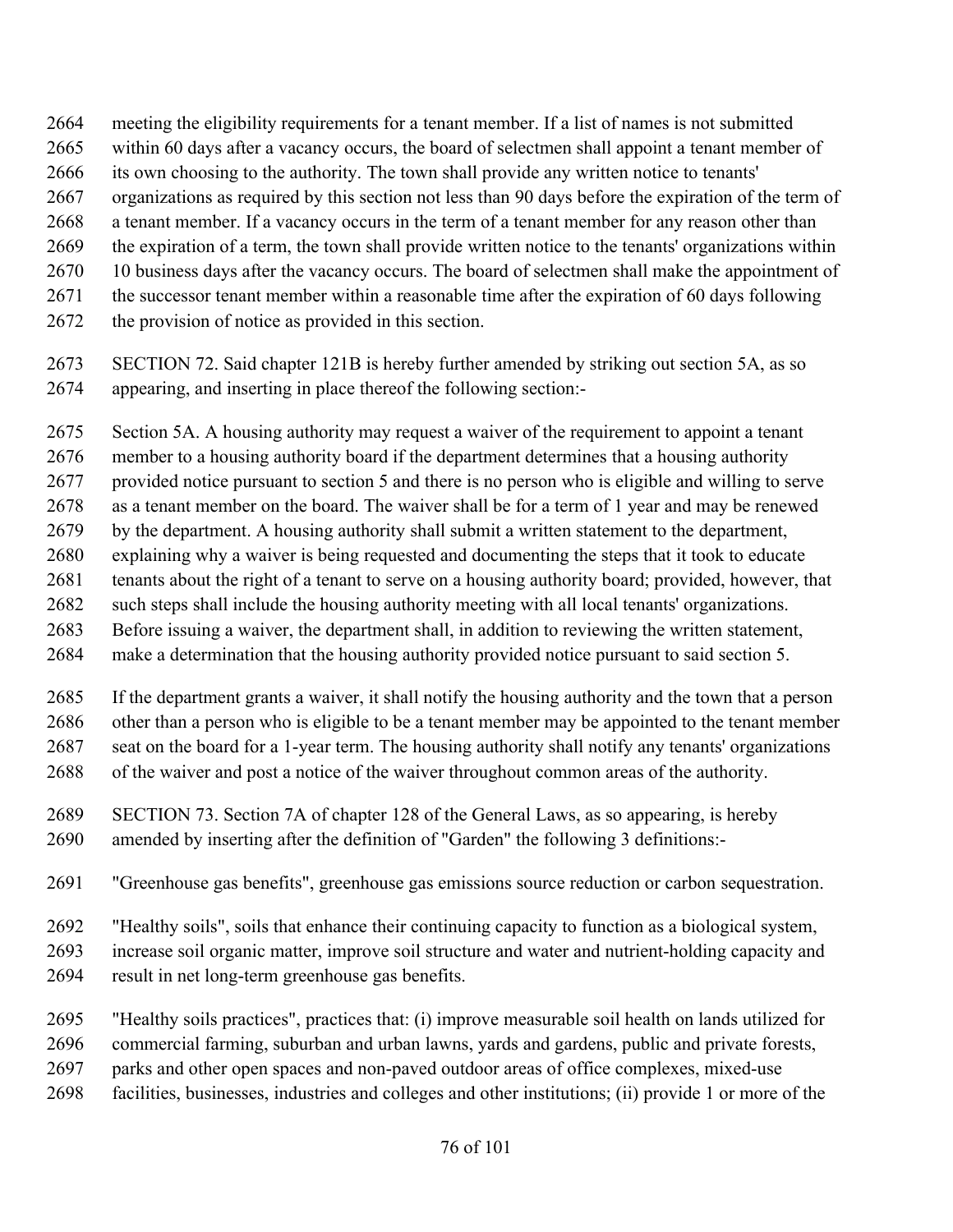- following benefits: (A) improve food production; (B) encourage the health, growth and
- biological diversity of plants and forests; (C) increase water infiltration reducing storm water
- 2701 run-off; (D) provide drought and crop resilience; (E) enhance water quality; and (F) reduce the
- use of fertilizers and herbicides; and (iii) provide greenhouse gas benefits.

 SECTION 74. The second paragraph of section 13 of chapter 136 of the General Laws, as so appearing, is hereby amended by striking out the first sentence and inserting in place thereof the following sentence:- Any retail establishment that operates on January first, November eleventh or the second Monday in October, under the exemption granted by this section, shall compensate employees working on any of said days at a rate specified under clause (50) of section 6 or such larger sum as may be determined by contract; provided, however, that such work shall be voluntary and refusal to work for any retail establishment on such legal holidays shall not be grounds for discrimination, dismissal, discharge, reduction in hours or any other penalty.

- SECTION 75. Said second paragraph of said section 13 of said chapter 136, as so appearing, is
- hereby further amended by striking out the first sentence and inserting in place thereof the
- following sentence:- Any retail establishment that operates on January first, November eleventh
- or the second Monday in October, under the exemption granted by this section, shall not require
- any employee to perform such work and an employee's refusal to work for any retail
- establishment on such legal holidays shall not be grounds for discrimination, dismissal,
- discharge, reduction in hours or any other penalty.
- SECTION 76. Section 24L of chapter 149 of the General Laws, as appearing in the 2018 Official Edition, is hereby amended by striking out, in lines 82 and 83, the words:- , as that term is
- defined in section 1 of chapter 93L.

 SECTION 77. Section 152A of said chapter 149 is hereby amended by striking out the definition of "Wait staff employee", as so appearing, and inserting in place thereof the following definition:-

- "Wait staff employee", a person, including a waiter, waitress, bus person, person in a quick
- service restaurant who prepares or serves food or beverages as part of a team of counter staff or
- any other counter employee who: (i) serves beverages or prepared food directly to patrons or
- who clears patrons' tables; (ii) works in a restaurant, banquet facility or other place where
- prepared food or beverages are served; and (iii) has no managerial responsibility during a day in
- which the person serves beverages or prepared food or clears patrons' tables.
- SECTION 78. Chapter 175 of the General Laws is hereby amended by inserting after section 4F the following section:-
- Section 4G. (a) An insurer that utilizes an applicant's Massachusetts driving history as a rating or
- underwriting factor for private passenger motor vehicle insurance in the commonwealth, a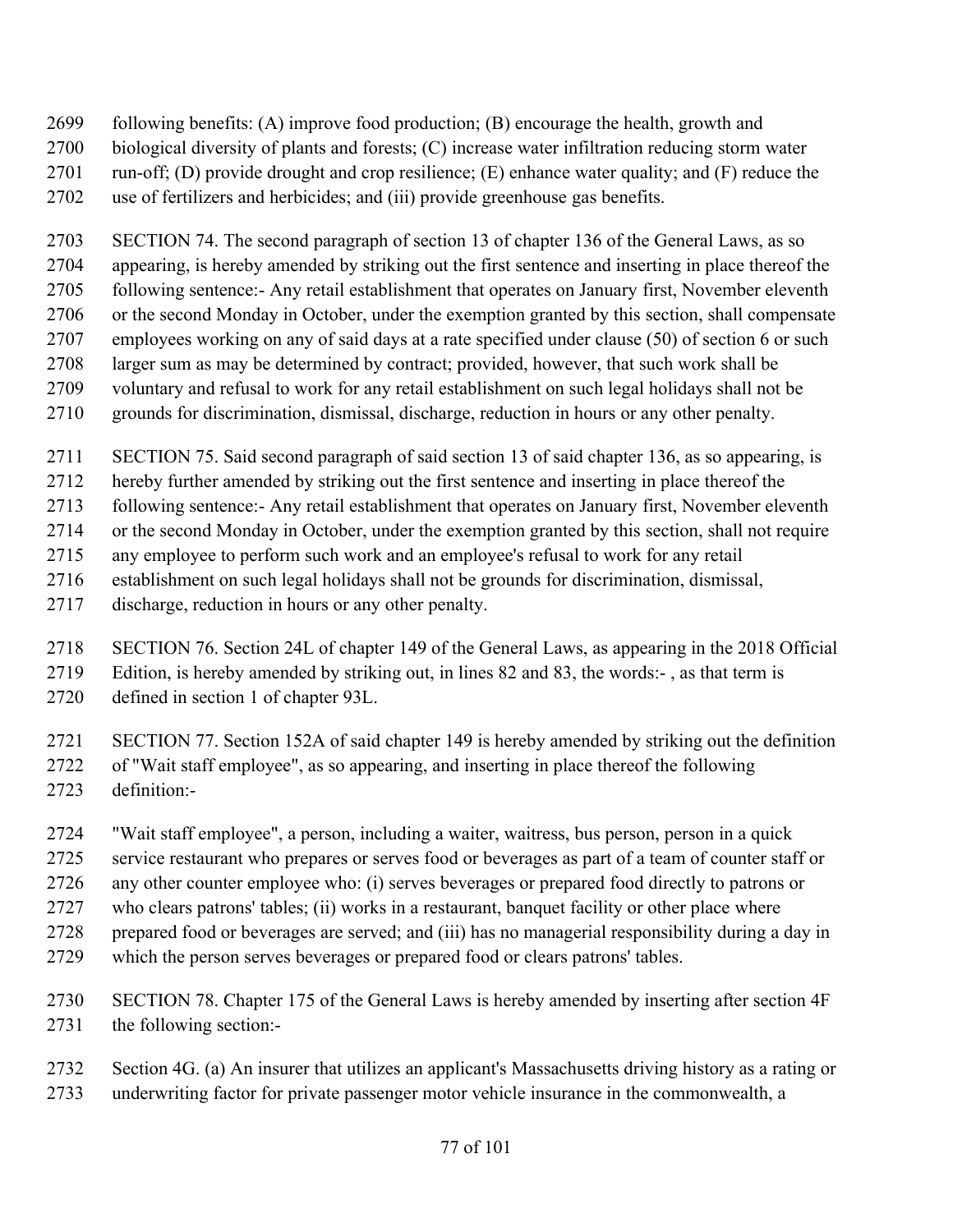- licensed insurance producer or third-party representative shall verify the applicant's
- Massachusetts driving history through the use of the registry of motor vehicles database or a
- reliable third-party database prior to processing payment or issuing a policy, unless the driving
- history is unavailable at the time of the initial inquiry due to a temporary website outage, service
- interruption or other circumstances beyond the control of the insurer, producer or third-party
- representative. When providing a private passenger automobile insurance quote, an insurer,
- licensed insurance producer or third-party representative shall provide a disclosure regarding the
- verification of an applicant's Massachusetts driving history.
- SECTION 79. Subsection (a) of section 168 of said chapter 175, as so appearing, is hereby amended by adding the following definitions:-
- "Personal vehicle sharing", the authorized use of a vehicle by an individual other than the vehicle's owner through a personal vehicle sharing program.
- "Personal vehicle sharing program", a business platform that connects vehicle owners with drivers to enable the sharing of vehicles for financial consideration.
- SECTION 80. Said section 168 of said chapter 175, as so appearing, is hereby further amended by striking out, in lines 18 to 27, inclusive the words "(b) The commissioner may, upon the payment of the fee prescribed by section 14, issue to any suitable person aged 18 or older, a license to act as a special insurance broker to negotiate, continue or renew contracts of insurance against any of the hazards specified in section 47, except as specified in clause Fifteenth thereof, and except accident and health, workers' compensation, compulsory motor vehicle liability, with the exception of motor vehicle policies for transportation network vehicles, and life insurance on property or interests in the commonwealth with an unauthorized company upon the following conditions:" and inserting in place thereof the following words:- (b) The commissioner may, upon the payment of the fee prescribed by section 14, issue to any suitable person aged 18 or older, a license to act as a special insurance broker to negotiate, continue or renew contracts of insurance against any of the hazards specified in section 47, except as specified in clause Fifteenth thereof, and except accident and health, workers' compensation, compulsory motor vehicle liability, with the exception of both motor vehicle policies for transportation network vehicles and any contracts that directly or indirectly provide insurance or other forms of protection, including without limitation, collision damage waivers, for vehicles and vehicle drivers engaged in personal vehicle sharing through a personal vehicle sharing program, and life insurance on property or interests in the commonwealth with an unauthorized company upon the following conditions:
- SECTION 81. Said section 168 of said chapter 175, as so appearing, is hereby further amended by striking out subsection (i) and inserting in place thereof the following 2 subsections:-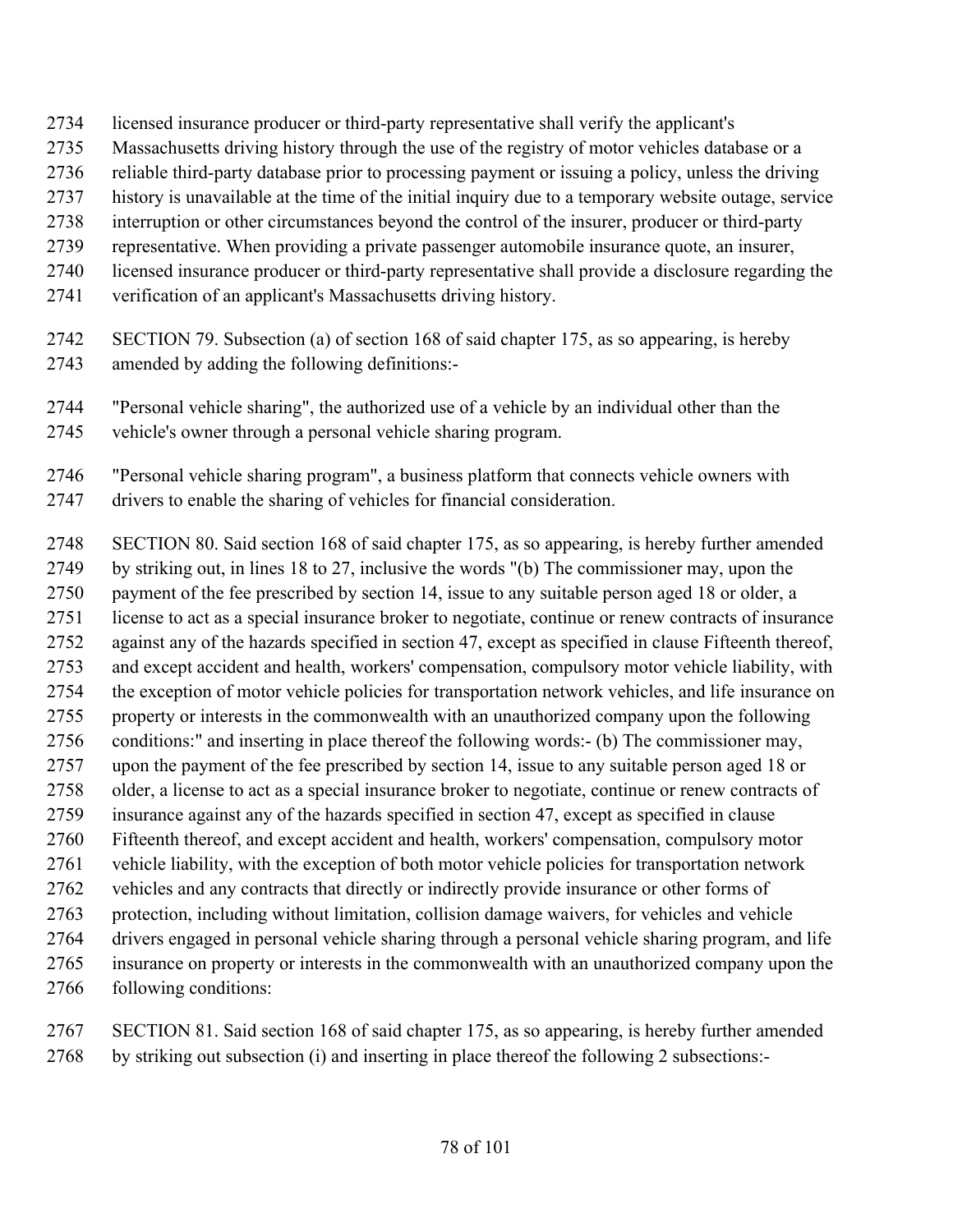- (i) Nothing in this section shall preclude a personal vehicle sharing program from procuring a
- contract of insurance for itself, vehicles, and vehicle drivers engaged in personal vehicle sharing,
- 2771 if the personal vehicle sharing program or the policyholder expressly acknowledges its
- understanding, that: (1) the company from which insurance is procured is not admitted to
- transact insurance in the commonwealth; and (2) in the event of the insolvency of the company, a
- loss shall not be paid by the Massachusetts Insurers Insolvency Fund under chapter 175D.
- (j) The commissioner may promulgate regulations as necessary to implement this section.
- SECTION 82. Section 2 of chapter 175M of the General Laws is hereby amended by striking out subsection (f), as appearing in the 2018 Official Edition, and inserting in place thereof the following subsection:-
- (f) The taking of family or medical leave shall not affect an employee's right to accrue vacation
- time, sick leave, bonuses, advancement, seniority, length-of-service credit or other employment
- benefits, plans or programs. During the duration of an employee's family or medical leave, the
- employer shall provide for, contribute to or otherwise maintain the employee's employment-
- related health insurance benefits, if any, at the level and under the conditions coverage would have been provided if the employee had continued working continuously for the duration of such
- leave.
- SECTION 83. Chapter 184 of the General Laws is hereby amended by adding the following section:-
- Section 36. (a) For the purposes of this section, the following words shall, unless the context clearly requires otherwise, have the following meanings:-
- "Affiliate", an entity owned or controlled by an owner or under common control with the owner.
- "Auction" or "public auction", the sale of a housing accommodation under power of sale in a mortgage loan by public bidding.
- "Borrower", a mortgagor of a mortgage loan.
- "Deed in lieu," a deed for the collateral property or the housing accommodation that the
- mortgagee accepts from the borrower in exchange for the release of the borrower's obligation under the mortgage loan.
- "Designee", a nonprofit organization, established pursuant to chapter 180, which is selected by members of a tenant association.
- "Department", the department of housing and community development.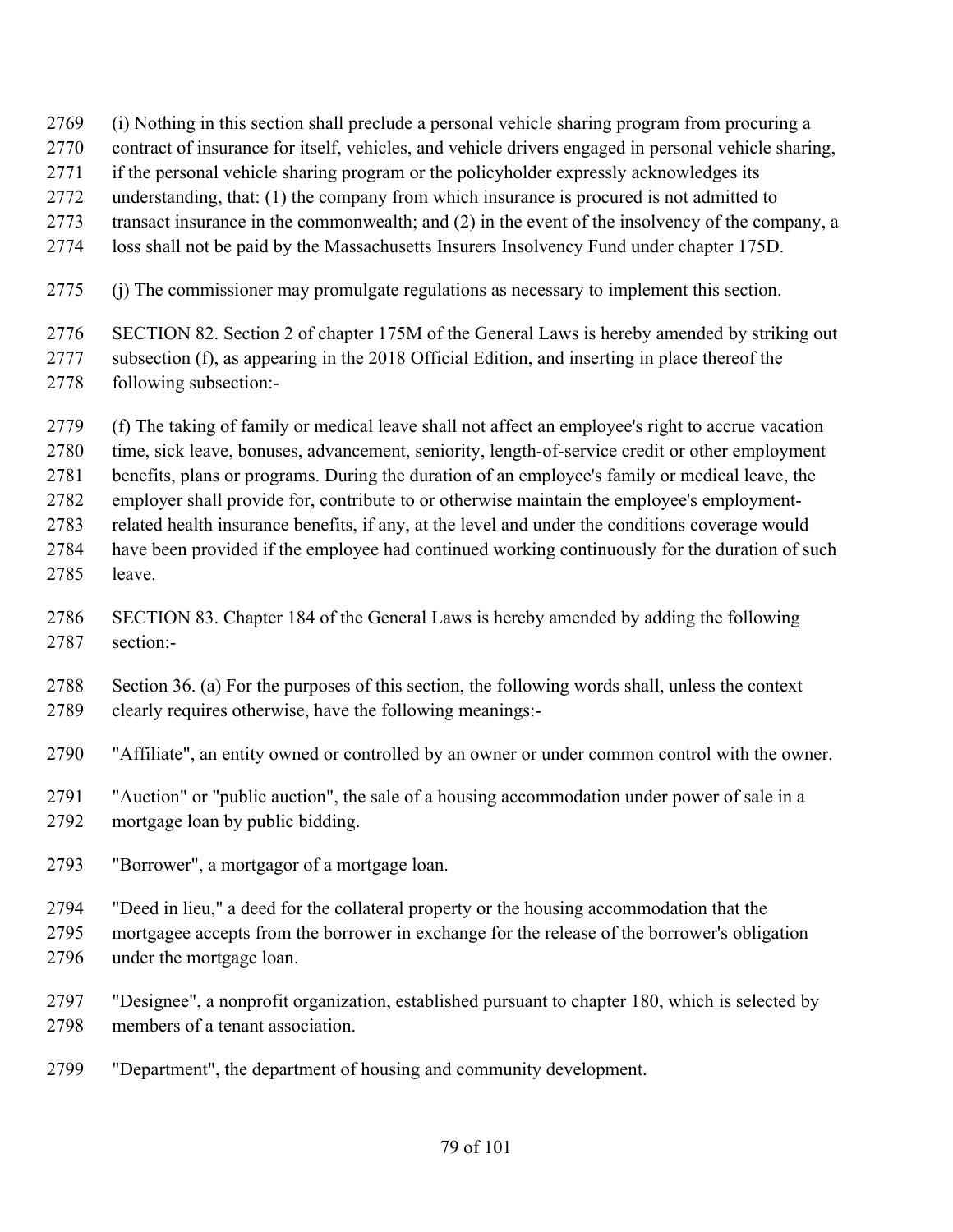"Elderly tenant household", a tenant household in which 1 or more of the residents are age 65 or older.

 "Foreclosure," a legal proceeding to terminate a borrower's interest in property instituted by the mortgagee and regulated under chapter 244.

 "Housing accommodation," a building, structure or part thereof, rented or offered for rent for living or dwelling purposes, including, without limitation, houses, apartments, condominium units, cooperative units and other multi-family residential dwellings; provided, however, that a housing accommodation shall not include a group residence, homeless shelter, lodging house, orphanage, temporary dwelling structure or transitional housing; and provided, further that a housing accommodation shall not include a borrower-occupied housing accommodation if the borrower is domiciled in the housing accommodation at the initiation of the short-sale, deed in

- 2811 lieu or foreclosure process.
- "Member", a natural person who is a member of a tenant association.

"Minimum tenant participation percentage", the minimum percentage of tenants who must

participate as members of the tenant association as defined by the city or town in a municipal

ordinance; provided, that the minimum tenant participation percentage shall be not less than 51

per cent of the tenant-occupied housing units. The percentage shall be calculated based on the

number of tenant-occupied housing units in a property. If more than 1 person is a lessee in a unit,

all of the tenants who are lessees for that unit shall participate as members of the tenant

association if the unit is counted towards the participating percentage of units.

"Mortgage loan," a loan secured wholly or partially by a mortgage on a housing accommodation.

- "Mortgagee," an entity to whom property is mortgaged, the mortgage creditor or lender
- including, but not limited to, mortgage servicers, lenders in a mortgage agreement and any agent,
- servant or employee of the mortgagee or any successor in interest or assignee of the mortgagee's
- rights, interests or obligations under the mortgage agreement.
- "Owner", a person, firm, partnership, corporation, trust, organization, limited liability company or other entity, or its successors or assigns that holds title to real property.
- "Purchaser", a party who has entered into a purchase contract with an owner and who will, upon performance of the purchase contract, become the new owner of the property.
- "Purchase contract", a binding written agreement whereby an owner agrees to sell property

including, without limitation, a purchase and sale agreement, contract of sale, purchase option or

other similar instrument.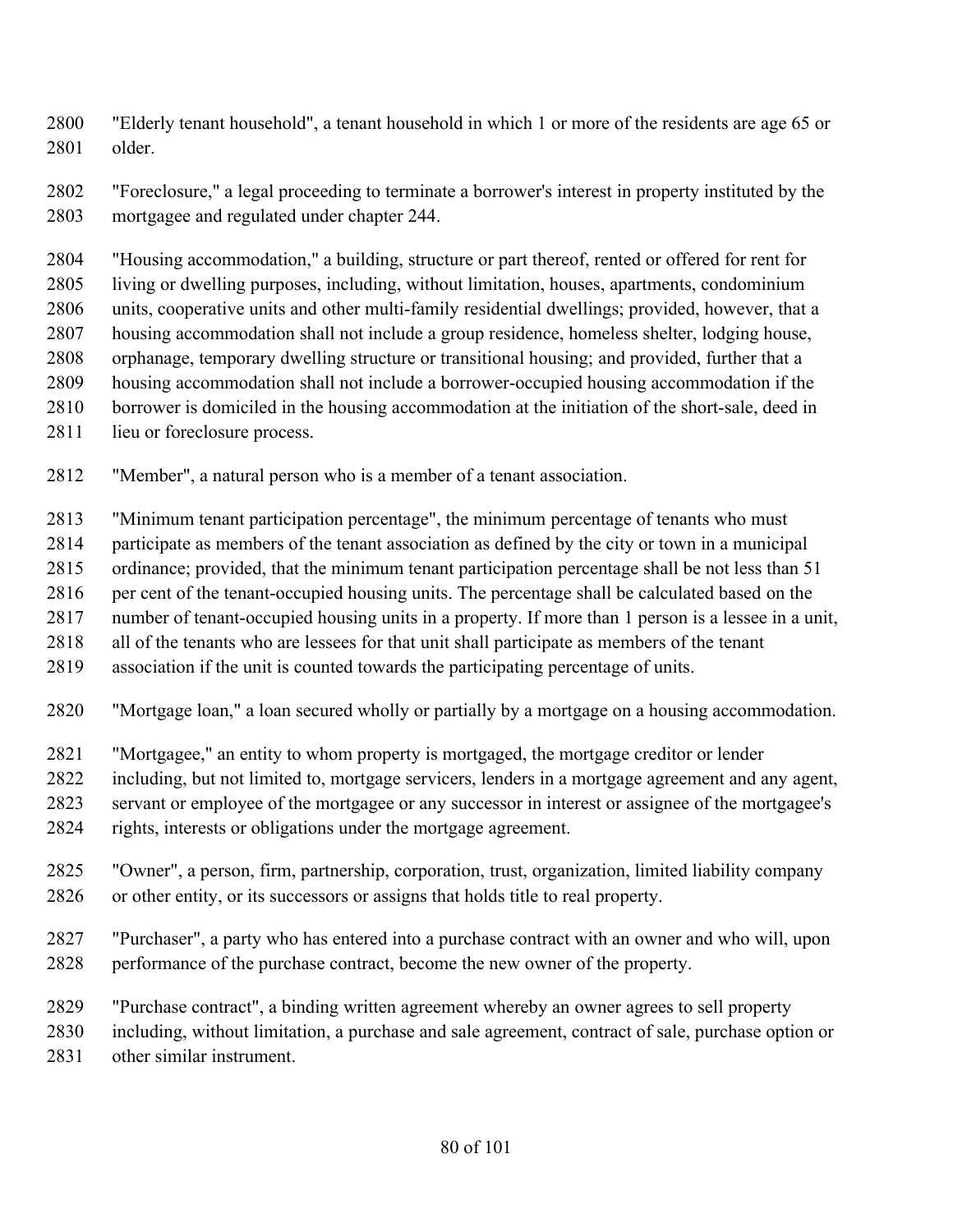- "Sale", an act by which an owner conveys, transfers or disposes of property by deed or
- otherwise, whether through a single transaction or a series of transactions; provided, that a
- disposition of housing by an owner to an affiliate of such owner shall not constitute a sale.
- "Short-sale," sale approved by the mortgagee to a bona fide purchaser at a price that is less than borrower's existing debt on the housing accommodation.
- "Successor", the entity through which the tenant association will take title to the property, which
- may be a corporation, with the sole stockholder being the tenant association; a housing
- cooperative organized under chapter 157B, a limited liability company in which the tenant
- association is the member; a limited partnership in which the tenant association is a general partner or when permitted by the municipality's ordinance, a joint venture between any of such
- entities and another party with: (i) the requisite experience in acquiring, developing and owning
- residential property and (ii) the financial capacity to guaranty financing of the purchase
- 2844 transaction
- "Tenant", a natural person who has: (i) entered into an express written lease or rental agreement with the owner for exclusive possession of the premises for at least 6 months or (ii) paid rent to 2847 the owner and the owner has accepted said rent for at least 6 months.
- "Tenant association", an organization with a membership limited to present tenants of a property
- that is: (i) registered with the municipality that has adopted an ordinance consistent with this section or (ii) a non-profit organization incorporated under chapter 180.
- "Third-party offer", an offer to purchase the mortgaged property for valuable consideration by an arm's length purchaser; provided, that a third-party offer shall not include an offer by the borrower or tenants.
- "Third-party purchaser", a purchaser who is not a tenant association, a designee or an affiliate.
- (b) A city or town may adopt this section in the manner provided in section 4 of chapter 4. The acceptance of this local option by a municipality shall take effect no later than 180 days after such acceptance. A city or town may at any time revoke the acceptance of this section in the manner provided in said section 4 of said chapter 4. The revocation shall not affect agreements relative to a tenants' right to purchase that have already been asserted prior to the revocation. In addition, the ordinance or bylaw accepting this section may contain provisions that establish:
- (i) tenancy protections for non-elderly tenant households that do not participate in the tenant association; and
- (ii) exclusion of applicability to properties with fewer than a designated number of units;
- different exclusion numbers may be adopted for owner-occupied properties and properties with no owner occupancy; and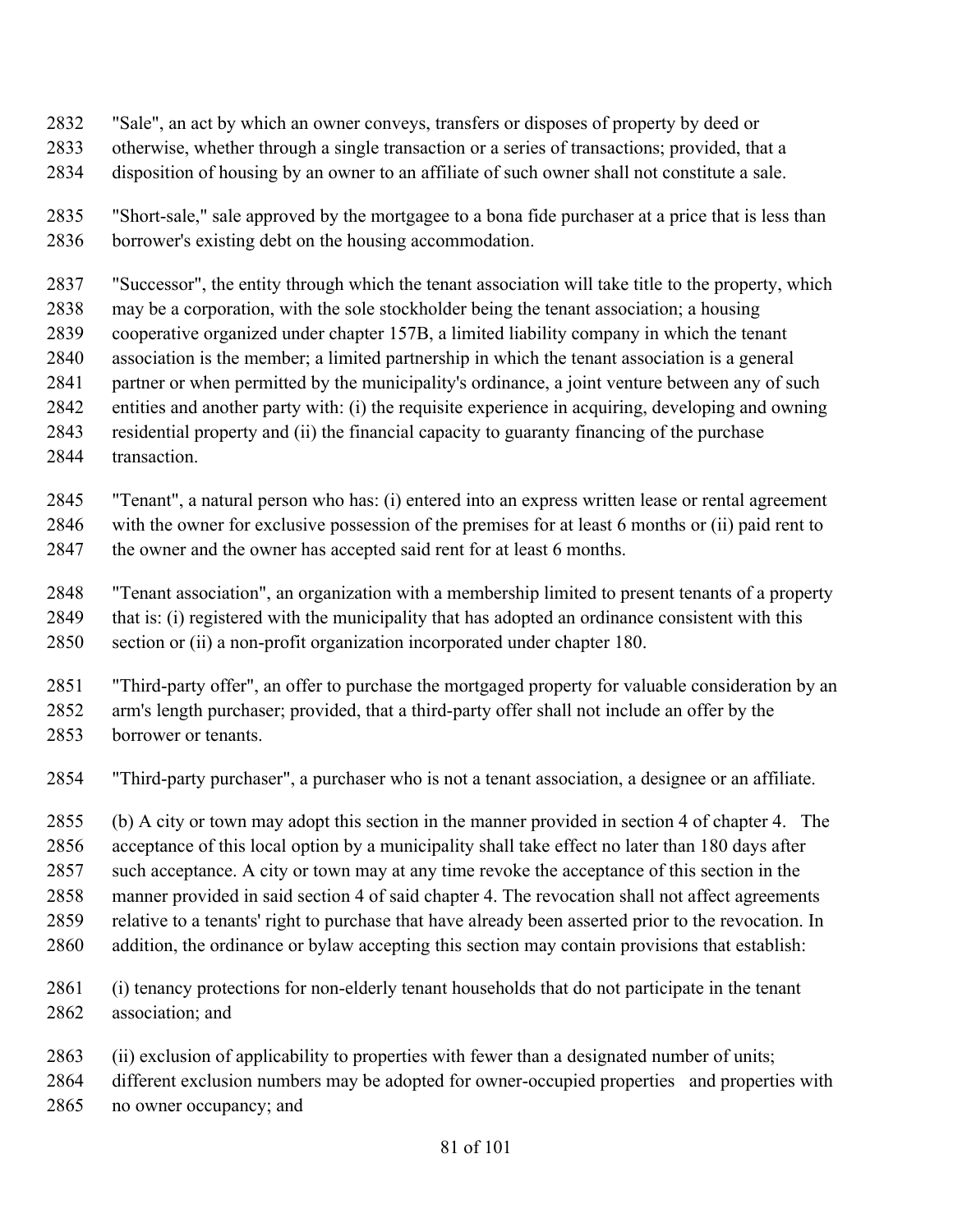- (iii) criteria for qualified designee; and
- (iv) the tenant association's ability to exercise rights hereunder through a joint venture or

partnership with another entity with requisite experience in developing, owning or operating

- residential real estate or an entity that has the financial capacity to guaranty the financing of the
- purchase transaction; and
- (v) exclusion of classes of properties not enumerated in subsection (k).
- (c) In any city or town that votes to adopt the provisions of this section, an owner of a residential building shall:
- (i) notify the municipality and each tenant household, in writing by hand delivery and United
- States' mail, of the owner's intention to sell the property, with copy of the municipality's prepared
- summary of the ordinance adopted hereunder; and
- (2) provide a tenant association with the minimum tenant participation percentage, an
- opportunity to make an offer to purchase the property prior to entering into an agreement to sell such property pursuant to the time periods contained in this section, but no owner shall be under any obligation to enter into an agreement to sell such property to the tenants.
- (d) a tenant association with the minimum tenant participation percentage may select a successor entity or a designee to act on its behalf as purchaser of the property and shall give the owner and the municipality notice of its selection.
- (e) A tenant association with the minimum tenant participation percentage, or its successor or designee, may, within 15 days after receipt of the owner's intention to sell, submit an offer to the owner to purchase the property. Failure to submit a timely offer shall constitute an irrevocable waiver of the tenants' rights under subsection (e) and the owner may enter into a contract sell the property to a third party, subject to subsections (f) to (i), inclusive. If the owner and the tenant association, or its successor, or its designee, have not entered into an agreement within 15 days after receipt of the notice of the owner's intent to sell, the owner may enter into an agreement to sell the property to a third party, subject to subsections (f) to (i), inclusive.
- (f) Upon execution of any purchase contract with a third party, the owner shall, within 7 days, submit a copy of the contract along with a proposed purchase contract for execution by tenant association or its successor, or designee. If the tenant association, or its successor or, its designee, elect to purchase the property, the tenant association, or its successor, or its designee, shall within 30 days after the receipt of the third party purchase contract and the proposed purchase contract, execute the proposed purchase contract or such other agreement as is acceptable to both parties. The time periods set forth in this subsection may be extended by
- agreement between the owner and the tenant association, its successor or its designee. Except as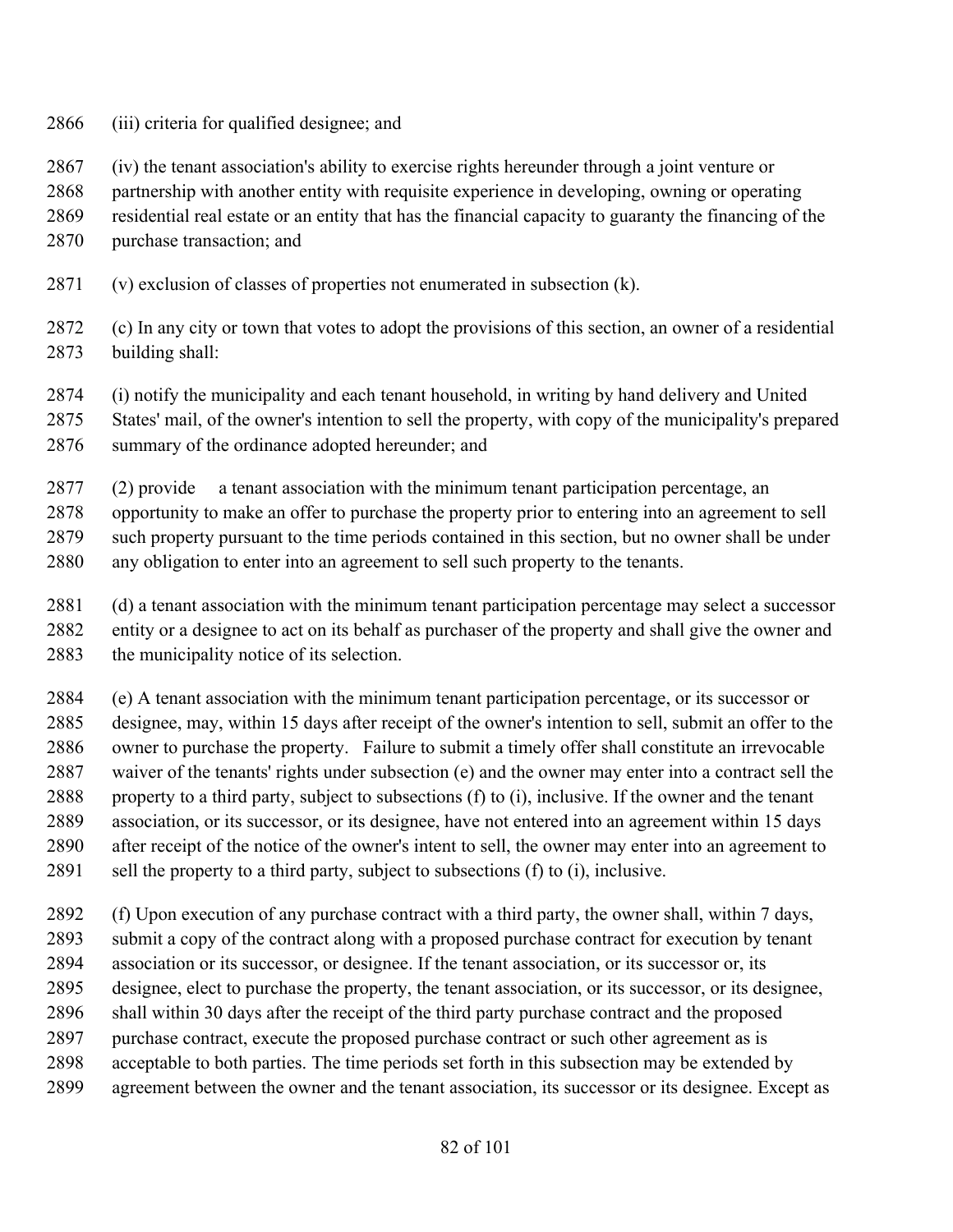otherwise specified in subsection (h), the terms and conditions of the proposed purchase contract offered to the tenant association, successor, or its designee, shall be the same as those of the executed third party purchase contract.

 (g) After receipt of the third party purchase contract provided for in subsection (f), the tenant association or its successor or designee may, within the 15 day time period prescribed in said subsection (f), make a counteroffer by executing and submitting to the owner an amended proposed purchase contract. Failure by the tenant association, successor or its designee, to execute the purchase contract or submit a counteroffer within the 15 day period referenced in subsection (f) shall constitute a waiver of the tenants' right to purchase under these subsections. If the tenant association, successor or its designee, submits a counteroffer, the owner shall have 15 days from the date it receives the amended proposed purchase contract to execute the amended proposed purchase contract or reject, in writing, the counteroffer. However, if the owner rejects a counteroffer, it may not subsequently enter into any purchase contract with a third party on terms that are the same as, or materially more favorable to the proposed third party purchaser, than the economic terms and conditions in the counteroffer proposed by the tenant association, successor, or its designee, unless the owner first provides a copy of such new third party purchase contract, along with a new proposed purchase contract for execution by the tenant association, successor, or its designee, which shall contain the same terms and conditions as the newly executed third party purchase contract, except as otherwise specified by subsection (h), and the tenant association, successor, or its designee, shall have 30 days from the date they receive the third party purchase contract and the proposed purchase contract to execute the proposed purchase contract or such other agreement as is acceptable to the owner and the tenant

association, successor, or its designee.

 (h) Any purchase contract offered to, or proposed by, the tenant association, its successor or its designee shall provide at least the following terms:

- (i) the earnest money deposit shall not exceed the lesser of:
- (1) the deposit in the third party purchase contract;
- (2) 5 per cent of the sale price; or

(3) \$250,000; provided, however, that the owner and the tenant association, or its successor, or

its designee, may agree to modify the terms of the earnest money deposit; provided, further, that

- the earnest money deposit shall be held under commercially-reasonable terms by an escrow
- agent selected jointly by the owner and the tenant association, its successor or its designee;
- (ii) the earnest money deposit shall be refundable for not less than 90 days from the date of
- execution of the purchase contract or such greater period as provided for in the third party
- purchase contract; provided, however, that if the owner unreasonably delays the buyer's ability to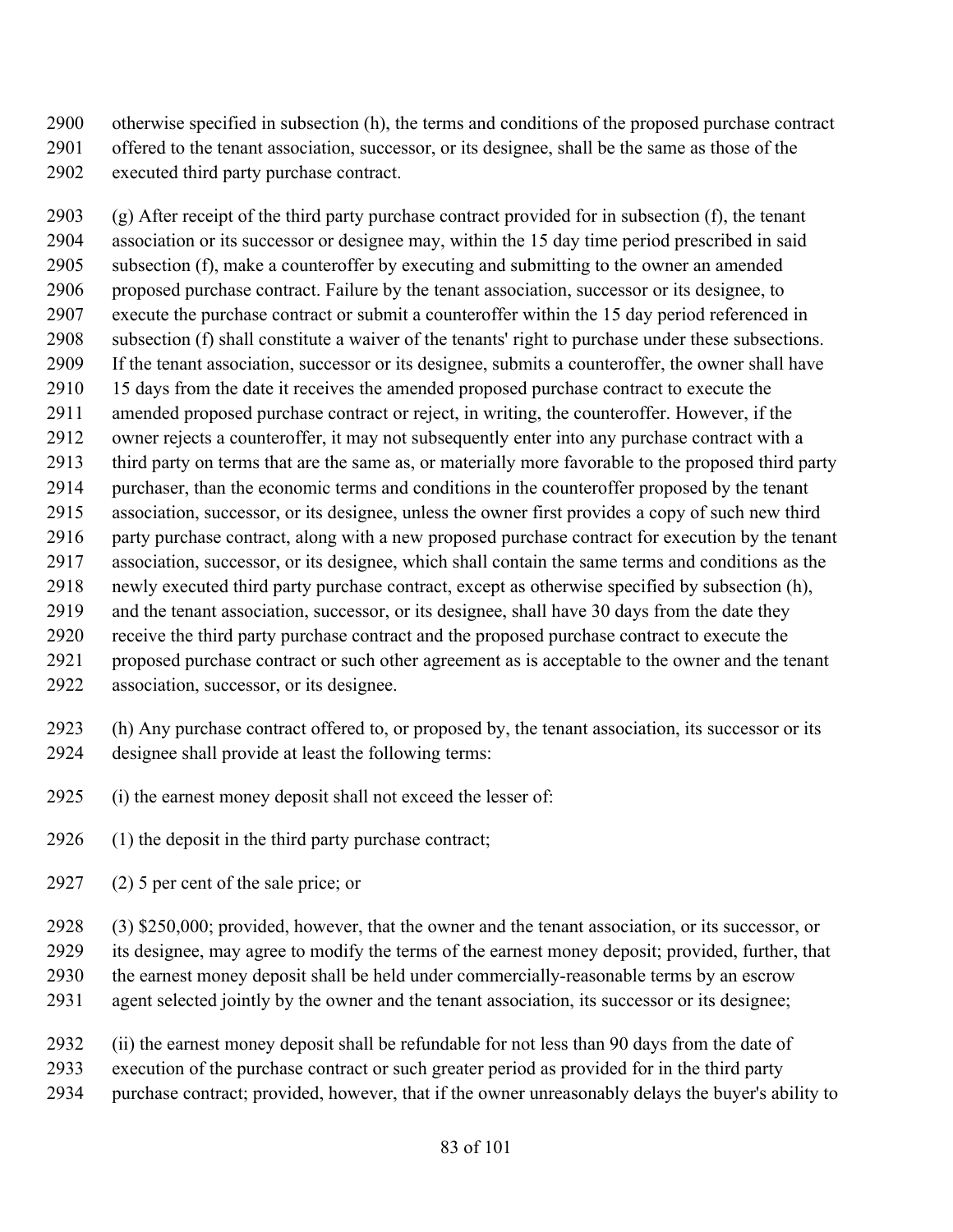- conduct due diligence during the 90 day period, the earnest money deposit shall continue to be
- refundable for a period greater than 90 days. After the expiration of the specified time period, the
- earnest money deposit shall be forfeited and the right to purchase of the tenant association, its
- successor or designee shall be irrevocably waived.
- (i) The tenant association or its successor, or designee, shall have 160 days from execution of the
- purchase and sale agreement to perform all due diligence, secure financing for and close on the
- purchase of the building. Failure to exercise the purchase option within 160 days shall constitute
- a waiver of the purchase option by the tenant association, its successor or, or its designee.
- (j) Any notice required by this section shall be deemed to have been provided when delivered in
- person or mailed by certified or registered mail, return receipt requested, to the party to whom
- notice is required. Notice shall be deemed to have been provided when either: (i) the notice is
- delivered in hand to the tenant or an adult member of the tenant's household; or (ii) the notice is
- sent by first class mail and a copy is left in or under the door of the tenant's dwelling unit. A
- notice to the affected municipality shall be sent to the chief executive officer.
- (k) This section shall not apply to the following:
- (i) property that is the subject of a government taking by eminent domain or a negotiated purchase in lieu of eminent domain;
- (ii) a proposed sale to a purchaser pursuant to terms and conditions that preserve affordability, as determined by the department;
- (iii) any sale of publicly-assisted housing, as defined in section 1 of chapter 40T;
- (iv) rental units in any hospital, skilled nursing facility, or health facility;
- (v) rental units in a nonprofit facility that has the primary purpose of providing short term
- treatment, assistance or therapy for alcohol, drug or other substance abuse; provided, that such
- housing is incident to the recovery program, and where the client has been informed in writing of
- the temporary or transitional nature of the housing;
- (vi) rental units in a nonprofit facility that provides a structured living environment that has the
- primary purpose of helping homeless persons obtain the skills necessary for independent living
- in a permanent housing and where occupancy is restricted to a limited and specific period of time
- of not more than 24 months and where the client has been informed in writing of the temporary
- or transitional nature of the housing at its inception;
- (vii) public housing units managed by the local housing authority;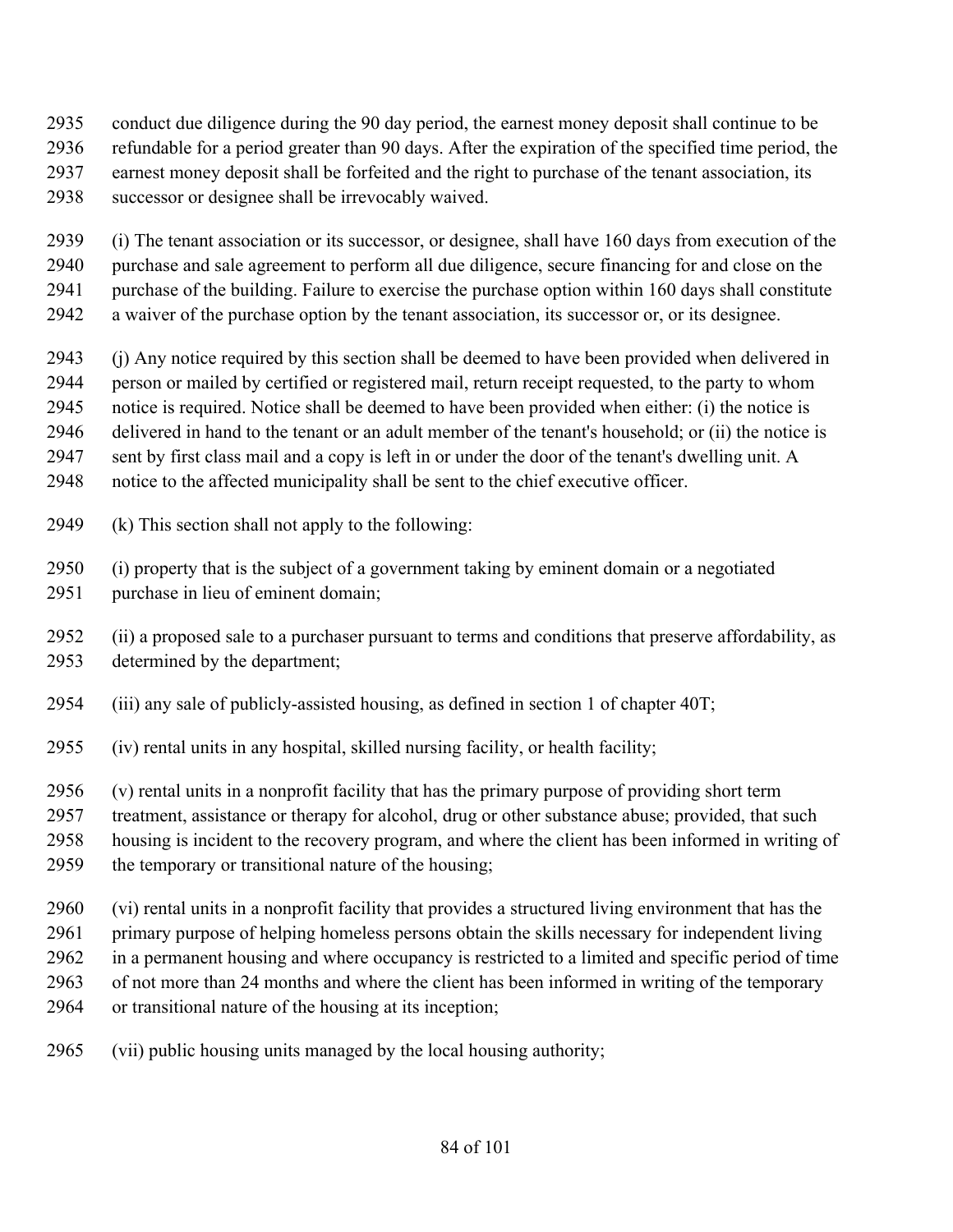- (viii) federal public housing units that are subsidized and regulated under federal laws, to the extent such applicable federal laws expressly preempt the provisions of this section;
- (ix) any residential property where the owner is a natural person who owns 6 or fewer residential rental units in the municipality and who resides in the commonwealth;
- (x) any unit that is held in trust on behalf of a disabled individual who permanently occupies the unit, or a unit that is permanently occupied by a disabled parent, sibling, child or grandparent of the owner of that unit; or
- (xi) any rental unit that is owned or managed by a college or university for the express purpose of housing students.
- (l) The tenant association, successor or its designee shall ensure that their purchase of the
- property will not result in the displacement of any elderly tenant households that choose not to participate in the purchase of the property.
- (m)(1) An owner shall give notice to each tenant household of a housing accommodation of the intention to sell the housing accommodation by way of short-sale to avoid foreclosure. Such notice shall be mailed by regular and certified mail, with a simultaneous copy to the attorney general, the director of housing and community development and to the municipality adopting this section within 2 business days of the owner's submission of a request or application to the mortgagee for permission to sell the housing accommodation by way of short-sale or to accept a
- deed in lieu. This notice shall also include a notice of the rights provided by this section.
- (2) No mortgagee may accept any third party offers or deem the owner's application for short- sale submitted for review unless and until the mortgagee receives documentation in a form approved by the attorney general demonstrating that the tenants of the housing accommodation have been informed of the owner's intent to seek a short-sale or deed in lieu and the tenants have expressed their interest in exercising a right of first refusal within 60 days, assigning that right of first refusal, or the tenants have waived those rights. If tenants have not affirmatively expressed their interest in exercising a right of first refusal or in assigning that right within 60 days, or have not affirmatively waived that right within 60 days, the tenants' rights are deemed waived.
- (3) Before a housing accommodation may be transferred by short-sale or deed-in-lieu, the owner shall notify each tenant household, with a simultaneous copy to the attorney general and the director of housing and community development, and the municipality adopting this section, by regular and certified mail, of any bona fide offer that the mortgagee intends to accept. Before any short-sale or transfer by deed-in-lieu, the owner shall give each tenant household such a notice of the offer only if households constituting at least 51 per cent of the households occupying the housing accommodation notify the owner, in writing, that they collectively desire to receive information relating to the proposed sale. Tenants may indicate this desire within the same notice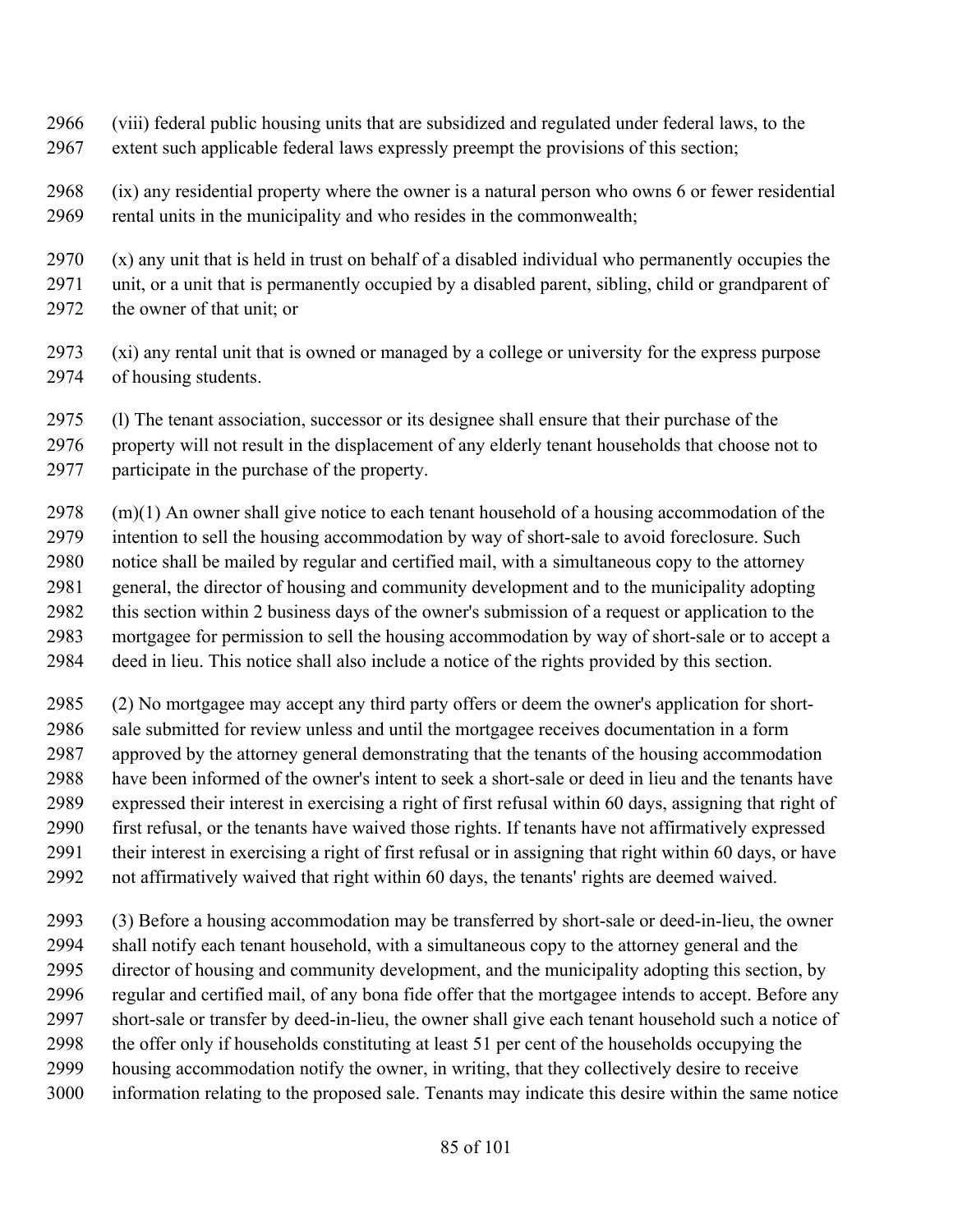- described in paragraph (2). Any notice of the offer required to be given under this subsection
- shall include the price, calculated as a single lump sum amount and of any promissory notes offered in lieu of cash payment.

 (4) A group of tenants representing at least 51 per cent of the households occupying the housing accommodation that are entitled to notice under paragraph (3) shall have the collective right to purchase, in the case of a third party offer that the mortgagee intends to accept, provided that the group of tenants:

- (i) submits to the owner reasonable evidence that the tenants of at least 51 per cent of the occupied units in the housing accommodation have approved the purchase of the housing accommodation;
- (ii) submits to the owner a proposed purchase and sale agreement on substantially equivalent
- terms and conditions within 60 days of receipt of notice of the offer made under paragraph (3);
- (iii) obtains a binding commitment for any necessary financing or guarantees within an
- additional 90 days after execution of the purchase and sale agreement; and
- (iv) closes on such purchase within an additional 90 days after the end of the 90-day period described in clause (iii).

 No owner shall unreasonably refuse to enter into, or unreasonably delay the execution or closing on a purchase and sale with tenants who have made a bona fide offer to meet the price and substantially equivalent terms and conditions of an offer for which notice is required to be given pursuant to paragraph (3). Failure of the tenants to submit such a purchase and sale agreement within the first 60-day period, to obtain a binding commitment for financing within the additional 90-day period or to close on the purchase within the second 90-day period, shall serve to terminate the rights of such tenants to purchase. The time periods provided in this paragraph may be extended by agreement. Nothing herein shall be construed to require an owner to provide financing to such tenants. A group or association of tenants that has the right to purchase pursuant to this subsection, at its election, may assign its purchase right pursuant to this subsection to the city or town in which the housing accommodation is located, or the housing authority of the city or town in which the housing accommodation is located, or an agency of the commonwealth, nonprofit, community development corporation, affordable housing developer, or land trust, for the purpose of permanently continuing the use of the housing accommodation as affordable rental housing.

- (5) The right of first refusal created in this subsection shall inure to the tenants for the time
- periods provided in paragraph (4), beginning on the date of notice to the tenants under paragraph
- (1). The effective period for such right of first refusal shall begin anew for each different offer to
- purchase that the mortgagee intends to accept. The right of first refusal shall not apply with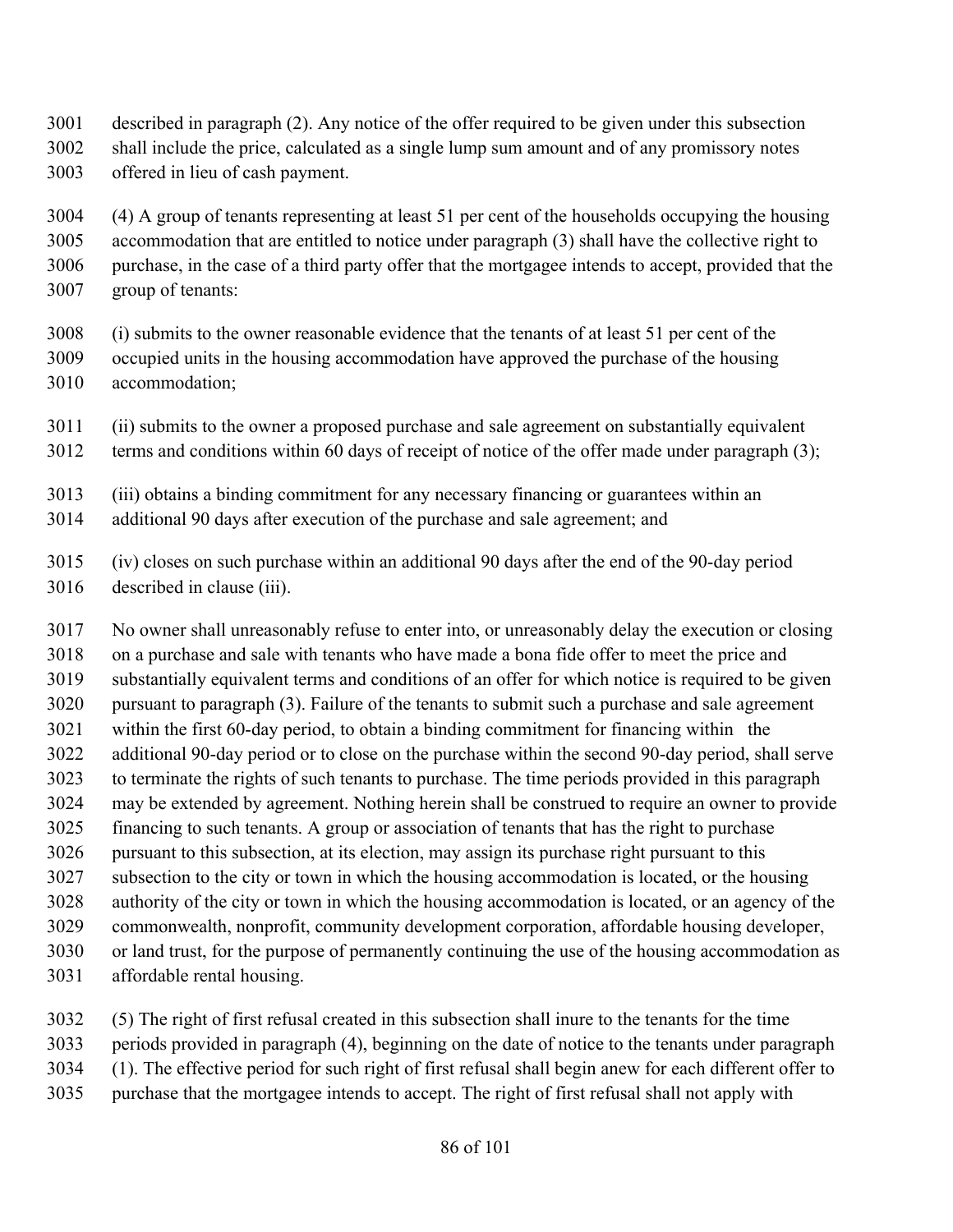respect to any offer received by the owner for which a notice is not required pursuant to paragraph (3).

- (6) In any instance where the tenants are not the successful purchaser of the housing
- accommodation, the mortgagee shall provide evidence of compliance with this section by filing
- an affidavit of compliance with the attorney general, the director of housing and community
- development and the registry of deeds for the county and district where the property is located
- within 7 days of the sale.
- (7) It is illegal for the owner to evict a tenant or tenants in order to avoid application of this subsection.
- (8) Aggrieved tenants may seek damages under chapter 93A and may file a complaint with the attorney general. Tenants may seek damages including compensatory relief in the form of a percentage of the sales price, injunctive relief in the form of specific performance to compel transfer of the property or both compensatory and injunctive relief. Nothing in this subsection shall be construed to limit or constrain the rights tenants currently have under applicable laws, including but not limited to chapters 186 and 186A. At all times, all parties shall negotiate in good faith.
- (9) The attorney general shall enforce this section and shall promulgate rules and regulations
- necessary for enforcement. The attorney general may seek injunctive, declaratory, and
- compensatory relief on behalf of tenants and the commonwealth in a court of competent
- jurisdiction. The attorney general shall post a sample intent to sell notice, sample proof of notice
- to tenants, sample notice of offer, and other necessary documents.
- (n)(1) When a mortgagee seeks judicial determination of the right to foreclose, then the mortgagee shall provide a copy of the complaint by regular and certified mail to the tenants of the housing accommodation and to the municipality adopting this section. The mortgagee shall also provide tenants and the municipality, by regular and certified mail, with a copy of any order of notice issued by the land court, if applicable, within 5 days of issuance.
- (2) The mortgagee shall provide each tenant household and the municipality adopting this section, by regular and certified mail, a copy of any and all notices of sale published pursuant to section 14 of chapter 244. A copy shall be provided simultaneously with the successive publication notices.
- (3) No later than 5 business days before the auction of a housing accommodation, the tenants shall inform the mortgagee, in writing, if a group of tenants representing at least 51 per cent of the households occupying the housing accommodation or an entity to which they have assigned their right of first refusal intend to exercise their right of first refusal at auction and desire to receive information relating to the proposed auction.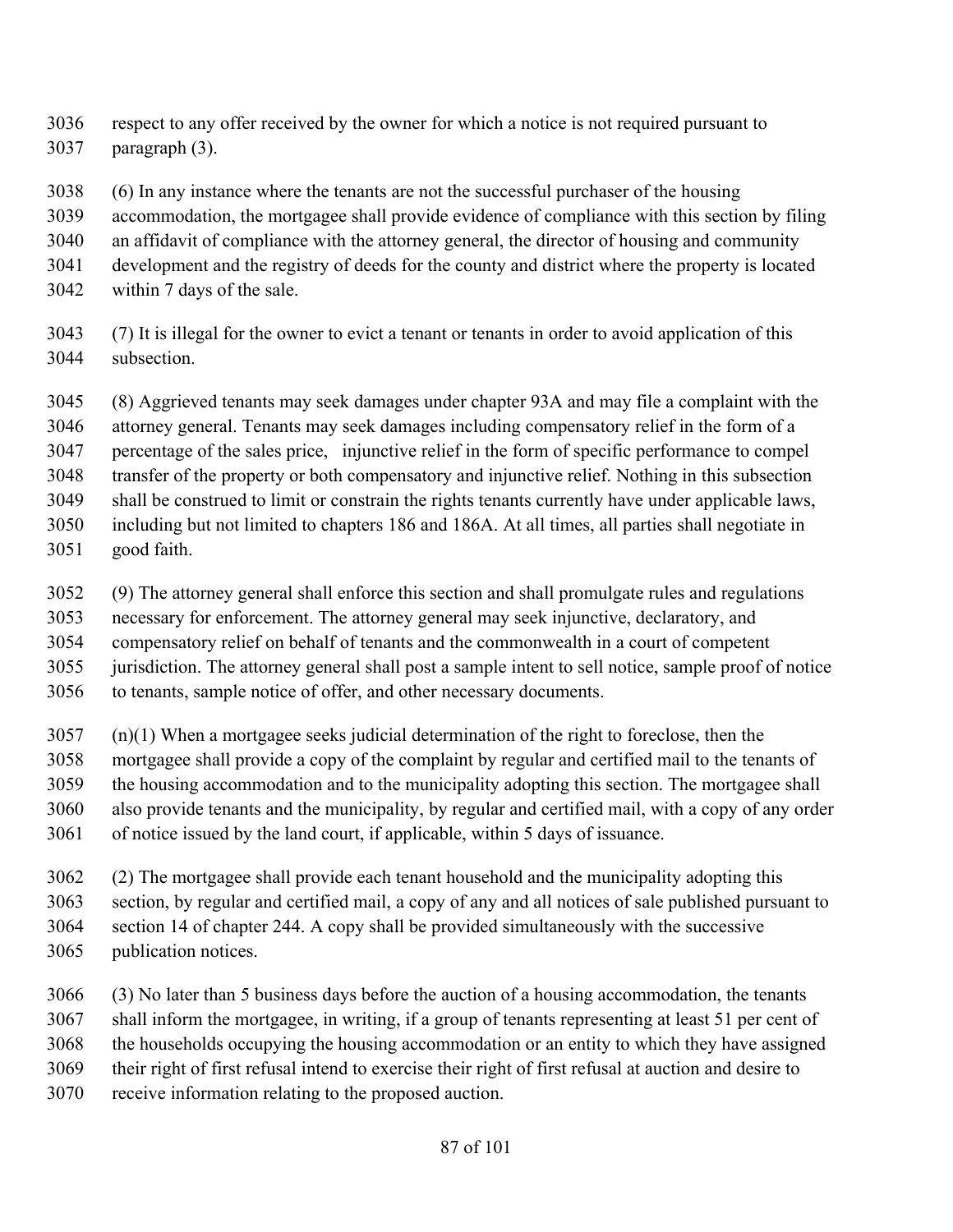- (4) A group of tenants representing at least 51 per cent of the households occupying the housing
- accommodation or an entity to which they have assigned their right of first refusal may exercise
- their collective right to purchase the housing accommodation, in the event of a third party offer
- at auction that the mortgagee receives, provided that the group of tenants:
- (i) submits to the mortgagee reasonable evidence that the tenants of at least 51 per cent of the
- occupied homes in the housing accommodation have approved the purchase of the housing
- accommodation;
- (ii) submits to the mortgagee a proposed purchase and sale agreement on substantially equivalent terms and conditions to that received by the mortgagee in the third party offer within 60 days of
- receipt of notice of the bid made under paragraph (3) of this subsection;
- (iii) obtains a binding commitment for any necessary financing or guarantees within an
- additional 90 days after execution of the purchase and sale agreement; and
- (iv) closes on such purchase within an additional 90 days after the end of the 90-day period under clause (iii).
- No mortgagee shall unreasonably refuse to enter into, or unreasonably delay the execution or
- closing on a purchase and sale with tenants who have made a bona fide offer to meet the price
- and substantially equivalent terms and conditions of a bid received at auction. Failure of the
- tenants to submit such a purchase and sale agreement within the first 60-day period, to obtain a
- binding commitment for financing within the additional 90-day period or to close on the
- purchase within the second 90-day period, shall serve to terminate the rights of such tenants to
- purchase. The time periods provided in this paragraph may be extended by agreement.
- Nothing herein shall be construed to require a mortgagee to provide financing to such tenants. A
- group or association of tenants that has the right to purchase hereunder, at its election, may
- assign its purchase right hereunder to the city, town, housing authority, or agency of the
- commonwealth, nonprofit, community development corporation, affordable housing developer,
- or land trust for the purpose of permanently continuing the use of the housing accommodation as affordable rental housing.
- If there are no third party bids at auction for the housing accommodation, the tenants shall have a
- right of first refusal whenever the mortgagee seeks to sell the housing accommodation. The
- tenants shall be notified of any offers the mortgagee intends to accept and shall be given an
- opportunity to meet the price and substantially the terms of a third-party offer based on the same
- time line described in paragraph (4).
- (5) The right of first refusal created herein shall inure to the tenants for the time periods herein before provided, beginning on the date of notice to the tenants under paragraph (1).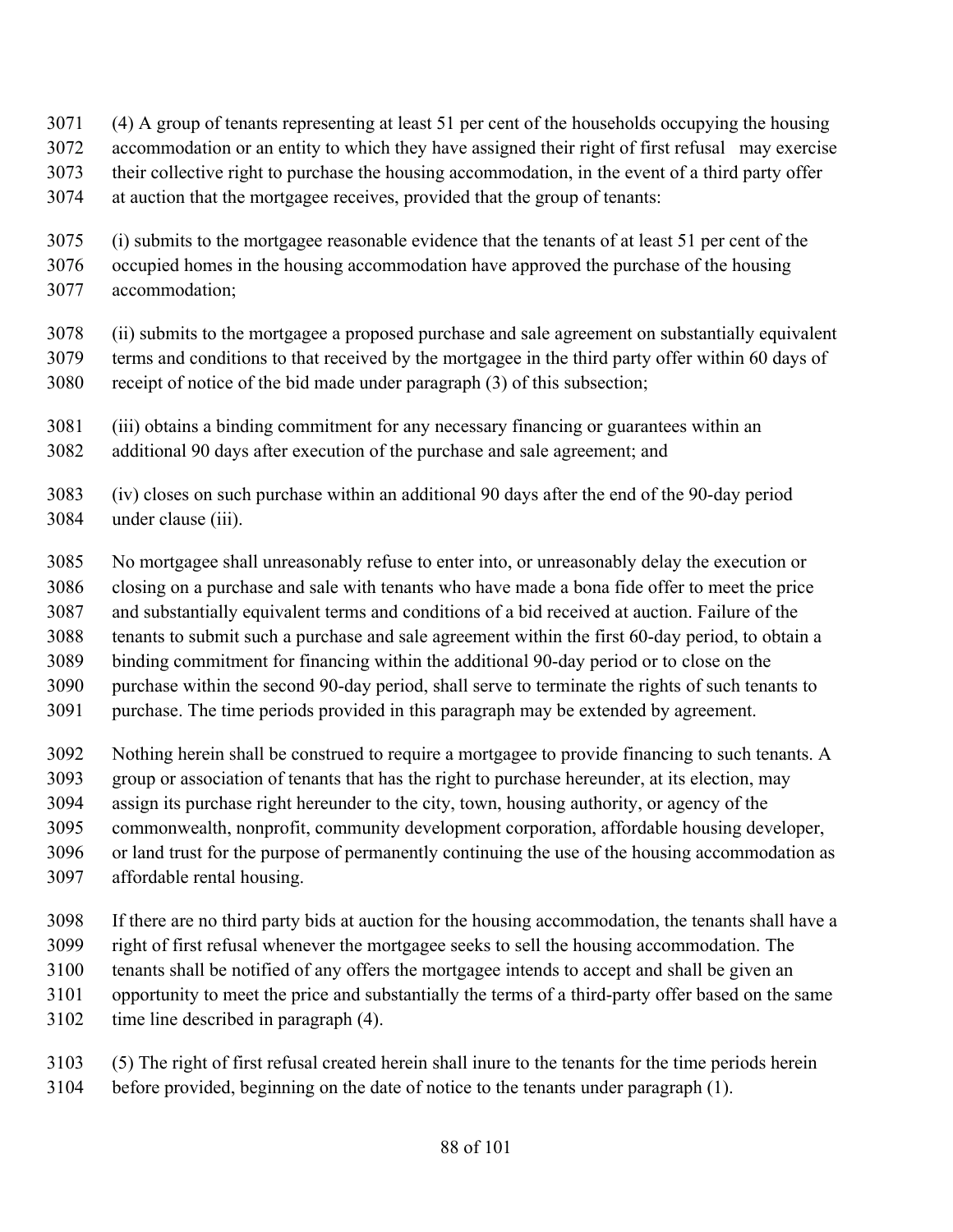- (6) In any instance where the tenants are not the successful purchaser of the housing
- accommodation, the seller of such unit shall provide evidence of compliance with this section by
- filing an affidavit of compliance with the attorney general, the director of housing and
- community development, and the registry of deeds for the county and district where the property
- is located within seven days of the sale.
- (7) It is illegal for the owner to evict a tenant or tenants in order to avoid application of this law.
- (8) Aggrieved tenants may seek damages under chapter 93A and may file a complaint with the
- attorney general. Tenants may seek damages including a percentage of the sales price or
- injunctive relief in the form of specific performance to compel transfer of property. Nothing in
- this act shall be construed to limit or constrain in any way the rights tenants currently have under
- applicable laws, including but not limited to chapters 186 and 186A. At all times, all parties must
- negotiate in good faith.
- (9) The attorney general shall enforce this section and shall promulgate rules and regulations
- necessary for enforcement. The attorney general may seek injunctive, declaratory, and
- compensatory relief on behalf of tenants and the commonwealth in a court of competent
- jurisdiction. The attorney general shall post a sample intent to sell notice, sample proof of notice
- to tenants, sample notice of offer, and other necessary documents.
- SECTION 84. Section 2 of chapter 239 of the General Laws, as so appearing, is hereby amended
- by adding the following paragraph:- The defendant named in a summary process summons and
- complaint shall not include any minors, and any such minors' names so included shall be
- expunged from any court record and electronic docket entry.
- SECTION 85. Said chapter 239 is hereby amended by adding the following section:-
- Section 15. (a) As used in this section, the following terms shall have the following meanings unless the context clearly requires otherwise:-
- "Consumer report", a written, oral or other communication of any information by a consumer
- reporting agency bearing on a person's credit worthiness, credit standing or credit capacity that is
- used or expected to be used or collected, in whole or in part, for the purpose of serving as a
- factor in establishing the person's eligibility for rental housing or other purposes authorized
- under section 51 of chapter 93.
- "Consumer reporting agency", an individual, partnership, corporation, trust, estate, cooperative,
- association, government or governmental subdivision or agency or other entity that, for monetary
- fees, dues or on a cooperative nonprofit basis, regularly engages, in whole or in part, in the
- practice of assembling or evaluating consumer credit information or other information on
- consumers for the purpose of furnishing consumer reports to third parties.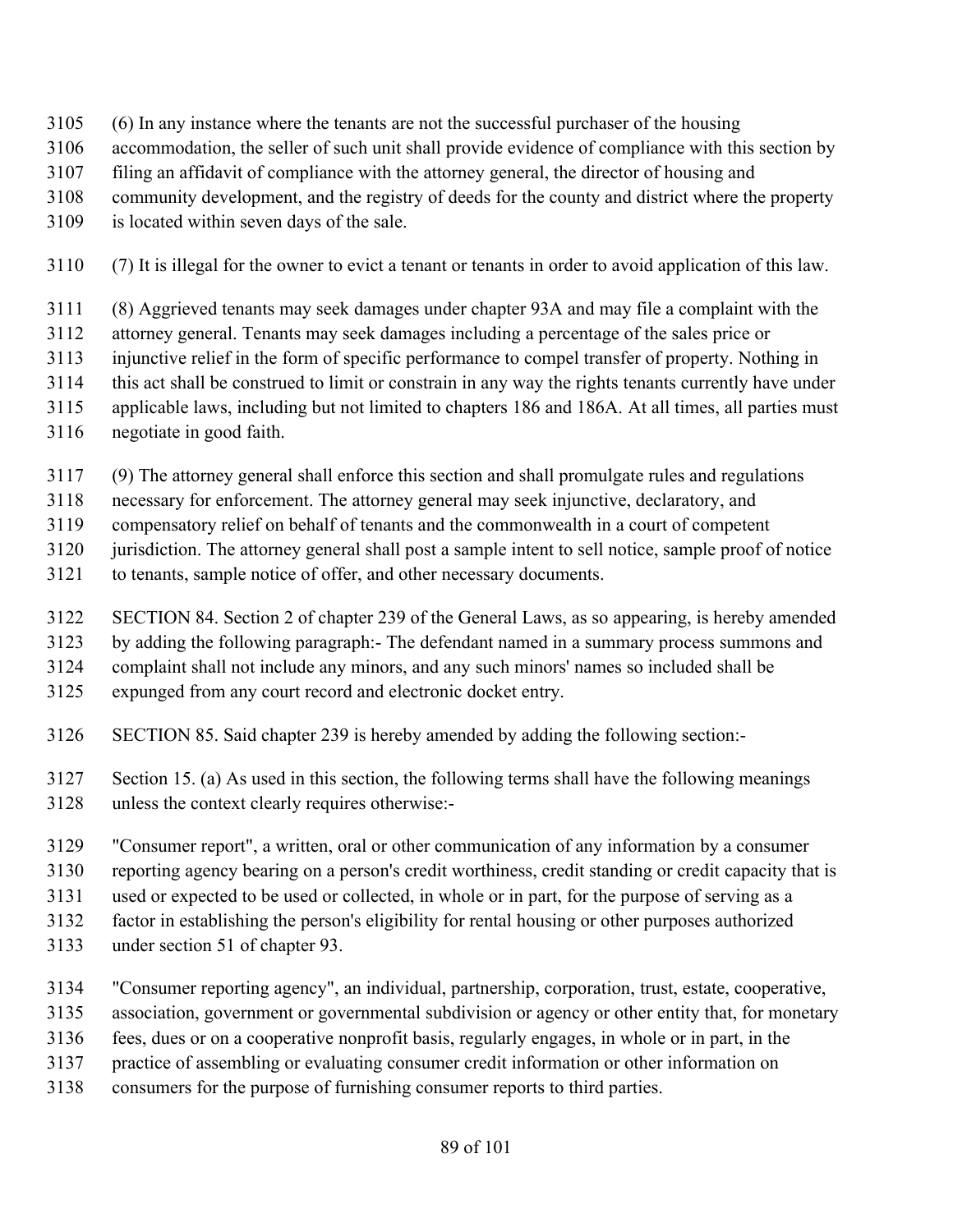- ''Court'', the trial court of the commonwealth established pursuant to section 1 of chapter 211B
- and any departments or offices established within the trial court.
- "Court record", paper or electronic records or data in any communicable form compiled by, on
- file with or in the care custody or control of the court that concern a person and relate to the
- nature or disposition of an eviction action or a lessor action.
- "Eviction action", (i) a summary process action under this chapter to recover possession of
- residential premises; (ii) a civil action under section 19 of chapter 139 to obtain an order
- requiring a tenant or occupant to vacate residential premises; (iii) a civil action brought pursuant
- to sections 11, 12 or 13 of chapter 186 or subsection (a) of section 4 of chapter 186A; or (iv) any
- other civil action brought against a tenant or occupant of residential premises to obtain
- possession of or exclusive access to the residential premises.
- "Lessor action", any civil action brought against the owner, manager or lessor of residential
- premises by the tenant or occupant of such premises relating to or arising out of such property,
- rental, tenancy or occupancy for breach of warranty, breach of any material provision of the
- rental agreement or violation of any other law.
- "No-fault eviction", any eviction action in which the notice to quit, notice of termination or
- complaint does not include an allegation of nonpayment of rent or of a violation of any material
- term of the tenancy by the tenant or occupant; provided, however, that a "no-fault eviction" shall
- include an action brought after termination of a tenancy for economic, business or other reasons
- not constituting a violation of the terms of the tenancy.
- (b) Any person having a court record of a no-fault eviction on file in a court may petition the
- court to seal the court record at any time after the conclusion of the action, including the
- exhaustion of all rights of appeal. The petition shall be on a form furnished by the trial court of
- the commonwealth, signed under the penalties of perjury and filed in the same court as the action
- sought to be sealed. If an action was active in more than 1 court during its pendency, then a
- petition may be filed in each such court. Notice need not be given to parties to the original
- action. The court may, in its discretion, process such petitions administratively without a hearing.
- (c) Upon motion and for good cause shown or as otherwise authorized by this section, court
- records sealed under this section may, at the discretion of the court and upon a balancing of the
- interests of the litigants and the public in nondisclosure of the information with the interests of
- the requesting party, be made available for scholarly, educational, journalistic or governmental
- purposes only; provided, however, that identifying information of parties shall remain sealed
- unless the court determines that release of such information is appropriate under this subsection
- and necessary to fulfill the purpose of the request. Nothing in this subsection shall be deemed to
- permit the release of personal identifying information for commercial purposes.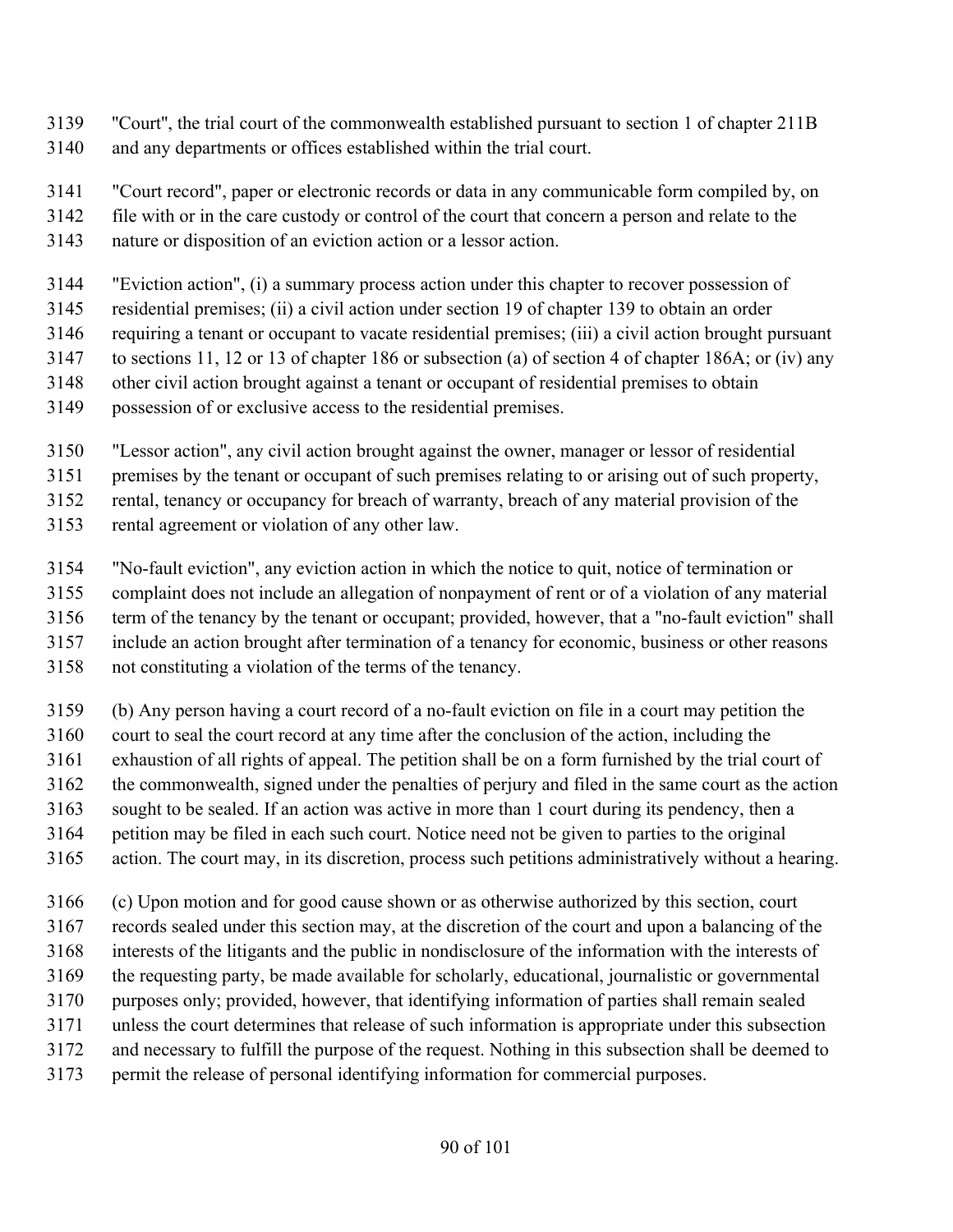- (d) Nothing in this section shall prohibit the dissemination of information regarding a money
- judgment as necessary for the sole purpose of collection.

 (e) A consumer reporting agency shall not disclose the existence of or information regarding a court record of a no-fault eviction action sealed under this section or use information contained in a sealed court record as a factor to determine any score or recommendation to be included in a consumer report unless the court record was available for inspection with the court not more than 30 days of the report date. A consumer reporting agency may include in a consumer report information found in publicly-available court records; provided, however, that the consumer report shall include a person's full name, whether an eviction action was a fault eviction, a no- fault eviction or a lessor action and the outcome of any eviction action if such information is contained in the publicly-available court record. Information contained in a sealed court record shall be removed from the consumer report or from the calculation of any score or recommendation to be included in a consumer report not more than 30 days of the sealing of the court record from which it is derived. Any credit reporting agency that violates this subsection shall be liable in tort, in a court of competent jurisdiction, to the person who is the subject of the consumer report for damages or for \$100 per day of such violation, whichever is greater, and the costs of the action, including reasonable attorney's fees. Nothing in this subsection shall be

- deemed to waive the rights or remedies of any person under any other law or regulation.
- (f) An application used to screen applicants for housing or credit that seeks information
- concerning prior eviction actions of the applicant shall include the following statement: "An
- applicant for housing or credit with a sealed record on file with the court in a no-fault eviction
- 3195 action may answer  $\epsilon$  no record' to an inquiry relative to that sealed court record."
- (g) A party who obtains a judgment in an eviction action or a lessor action shall, not more than
- 14 days after satisfaction of the judgment, file with the court in which the judgment was entered
- a notice of satisfaction of the judgment. A party that has satisfied a judgment may, upon
- noncompliance with this subsection by the other party, seek equitable relief to correct the court
- record and shall be entitled to costs and reasonable attorney's fees. Upon the filing of a notice of satisfaction of judgment or court judgment deeming the judgment satisfied in an eviction action
- or lessor action, a party may petition the court to seal the court record pertaining to that action.
- The petition shall be on a form furnished by the trial court of the commonwealth, signed under
- the penalties of perjury and filed in the same court as the action sought to be sealed. If an action
- was active in more than 1 court during its pendency, a petition may be filed in each such court.
- Notice need not be given to parties to the original action. The court shall comply with the petitioner's request and seal the court record if the judgment has been satisfied and the action has
- concluded with all rights of appeal exhausted. The court may process such petitions
- administratively without a hearing.
- SECTION 86. Section 100 of chapter 142 of the acts of 2011 is hereby repealed.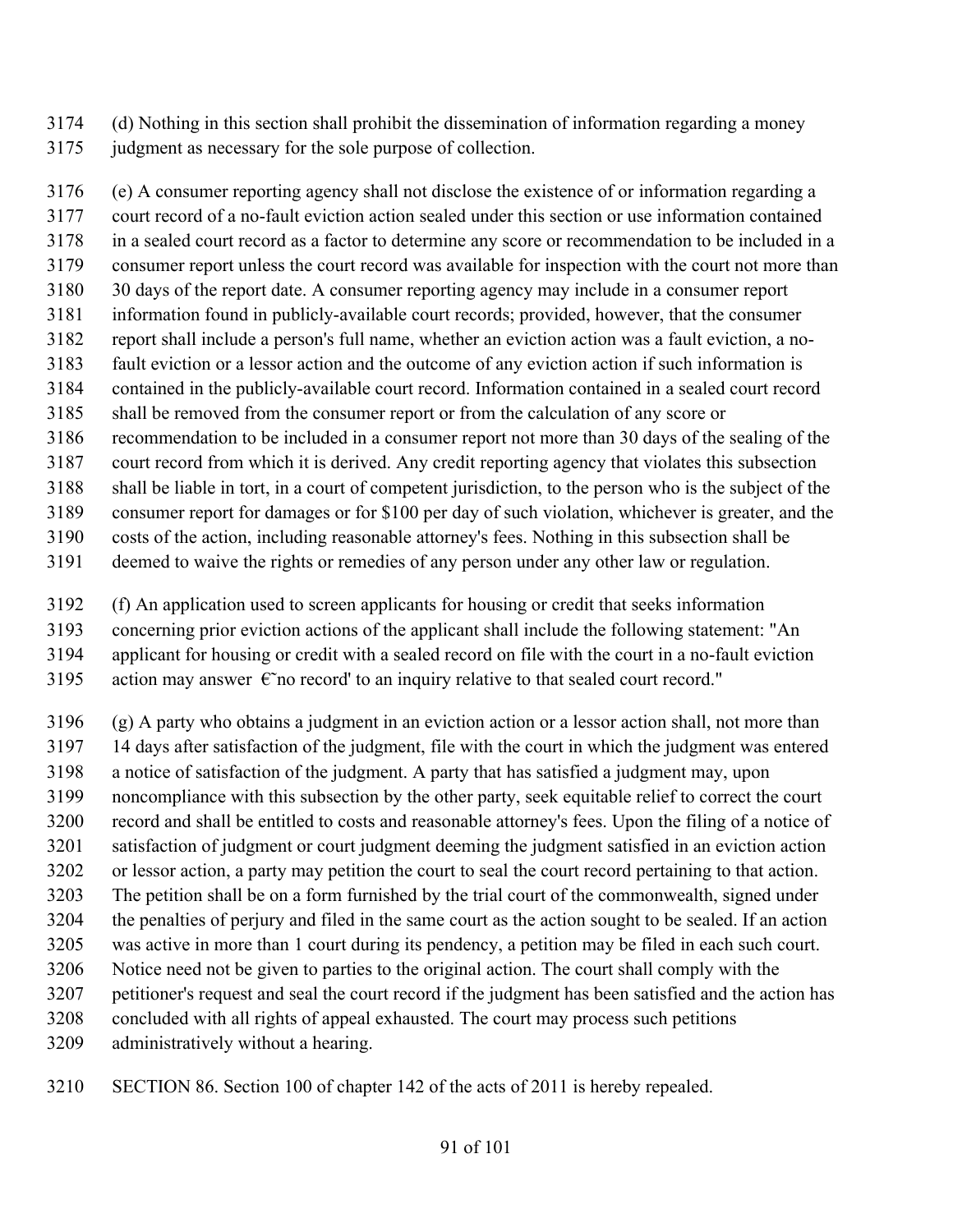- SECTION 87. Section 276 of chapter 165 of the acts of 2014 is hereby amended by striking out
- the words "and 2020", inserted by section 237 of chapter 218 of the acts of 2016, and inserting in
- place thereof the following words:-, 2020, 2021, 2022 and 2023.
- SECTION 88. Notwithstanding the fourth paragraph of section 5 of chapter 121B of the General
- Laws, if a town has 4 elected members of a housing authority board on the effective date of this
- act, any vacant seat or, if there is no vacant seat, the first seat set to expire not less than 60 days
- after the effective date of this act, shall be filled by the appointment of a tenant member unless a
- waiver has been granted by the department pursuant to section 5A of said chapter 121B that
- allows for the appointment of a person who is not eligible to be a tenant member.
- SECTION 89. Tenants required to be appointed to housing authority boards pursuant to the fifth paragraph of section 5 of chapter 121B of the General Laws shall be appointed not more than 90
- days after the effective date of this act.
- SECTION 90. On the effective date of this act, a housing authority may request a waiver of the
- requirement to appoint a tenant member to a housing authority board pursuant to section 5 of
- chapter 121B of the General Laws if a person who is eligible to be a tenant member is already
- serving as either an elected member or a member appointed to fill a vacancy by the board of
- selectmen. The waiver shall be valid for 1 year and may be renewed for successive 1-year terms
- until the expiration of the current tenant member's term or until that member vacates the position
- and, at that time, the board of selectmen shall appoint a tenant member pursuant to said section 5
- of said chapter 121B.
- SECTION 91. Notwithstanding the number of elected members on the local housing authority
- board, any votes taken by a local housing authority and any votes taken by a town with respect to
- a local housing authority between August 6, 2014 and the effective date of this act are hereby
- ratified, validated and confirmed.
- SECTION 92. (a) There shall be a special commission to conduct a comprehensive study relative to the impact of automation, artificial intelligence, global trade, access to new forms of data and the internet of things on the workforce, businesses and economy. The main objective of the commission shall be to ensure sustainable jobs, fair benefits and workplace safety standards for workers in all industries, including, but not limited to, access to adequate and affordable health insurance, financial security in retirement, unemployment insurance and disability insurance. The commission shall consist of: 2 persons appointed by the president of the senate, 1 of whom shall serve as co-chair; 2 persons appointed by the speaker of the house of representatives, 1 of whom shall serve as co-chair; 1 person appointed by the minority leader of the senate; 1 person appointed by the minority leader of the house of representatives; the secretary of labor and workforce development or a designee; 2 persons appointed by the governor, 1 of whom shall have expertise in the future of work issues and 1 of whom shall have experience in workforce training and education; 2 persons appointed by the attorney general, 1 of whom shall have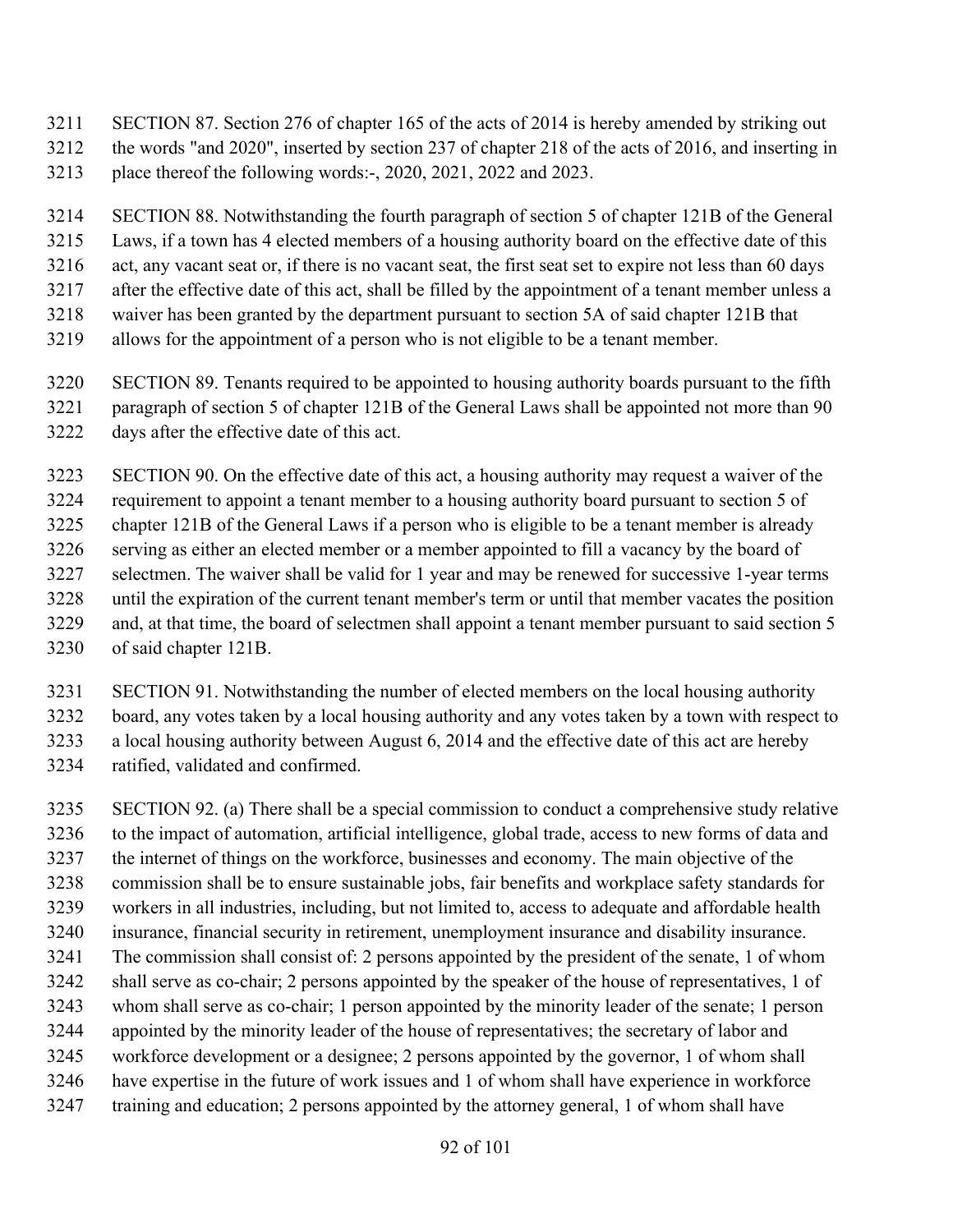- expertise in fair labor and workers' rights and 1 of whom shall have expertise in future of work issues; and 6 persons appointed by the co-chairs, 3 of whom shall be members of the labor
- community with experience in future of work issues and 3 of whom shall be members of the
- business community with experience in future of work issues.

 (b) The commission shall study and evaluate the future of work including, but not limited to: (i) trends and drivers of the transformation of industries and employment and how they will impact workers; (ii) policies and practices that may assist workers, businesses and communities to thrive and maintain a robust economy while responding to the rapid transformation of technology, workplace practices, environmental and security concerns and global interdependence; (iii) the impact of industry transformation on worker access to affordable and adequate healthcare, financial security in retirement and adequate unemployment insurance, disability insurance and other benefits; (iv) best practices on maintaining cohesive and beneficial partnerships between workers and employers during industry growth and transformation; and (v) any other factors the

commission deems relevant.

(c) The commission, in collaboration with the executive office of labor and workforce

 development, shall: (i) develop and maintain an inventory of the current and future trends and factors that will likely drive the transformation of industries and work over the next 25 years; (ii) research best practices from state, national and international sources and develop case studies and examples for the future of work; (iii) gather data and input from employers and workers from the major industrial sectors in every region of the commonwealth; and (iv) work with organizations that engage in workforce training to identify best practices and any obstacles that

may exist to adequate workforce training during future industry transformation.

 (d) The task force shall meet not less than 4 times in different geographic regions and shall accept input from the public during not less than 2 public hearings and solicit expert testimony from individuals identified by the commission. The commission shall convene its first meeting not later than December 31, 2021.

- (e) Not later than September 1, 2021, the commission shall file a report of its analysis,
- recommendations and any proposed legislation necessary to effectuate its recommendations to
- the clerks of the senate and house of representatives, the joint committee on economic
- development and emerging technologies and the joint committee on labor and workforce
- development.

The report shall include, but not be limited to, legislative and policy recommendations that: (i)

- ensure workers in the future secure access to affordable and adequate healthcare, financial
- security in retirement and adequate unemployment insurance, disability insurance and other
- benefits; (ii) provide for portable, transferable, cost-efficient and time-efficient credentialing;
- (iii) support life-long learning and talent development for workers of all ages; (iv) help workers
- maintain relevant skills or learn new skills for the careers and workplaces of the future; (v)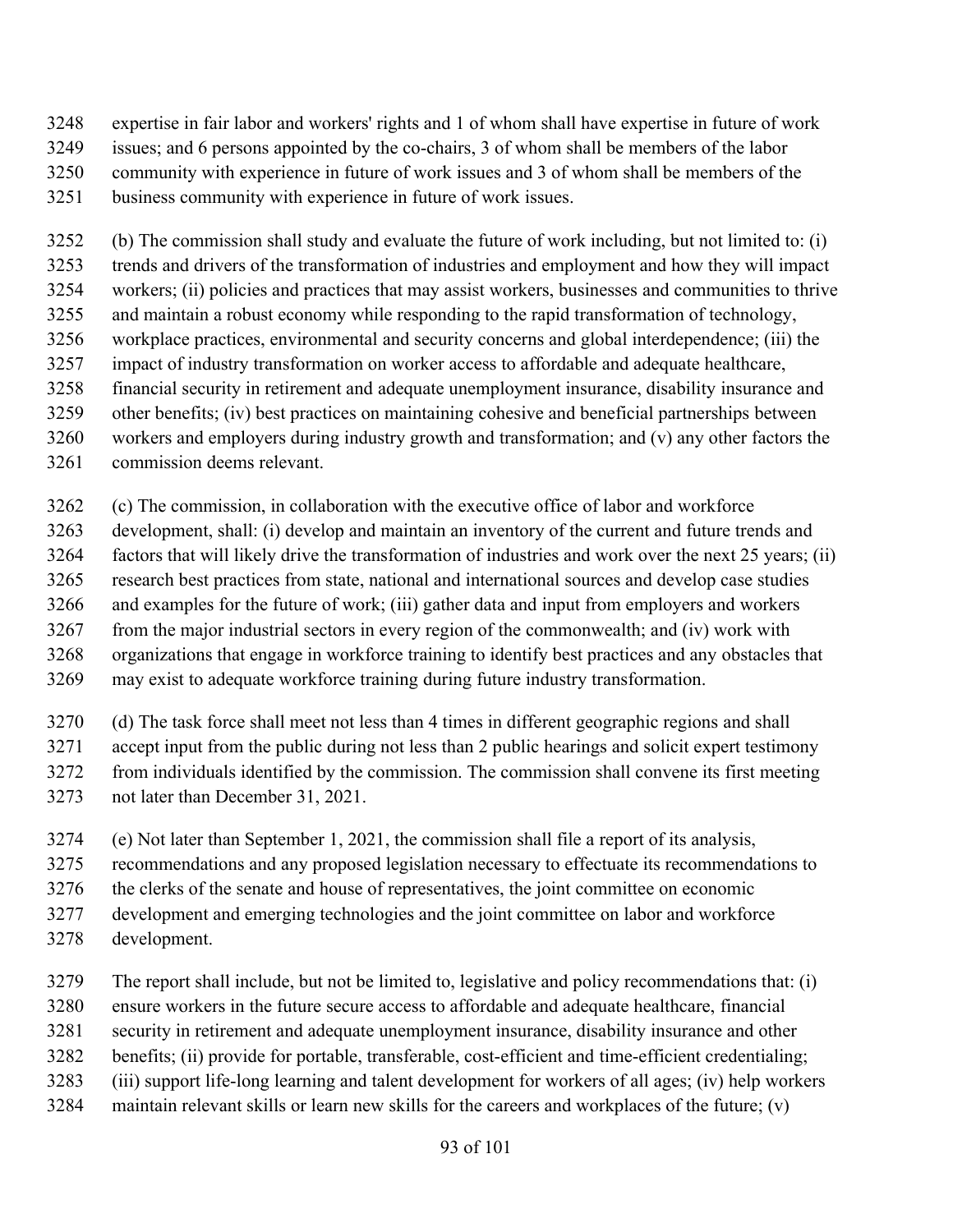- prepare young people to succeed in the careers and workplaces of the future; (vi) ensure
- employers and workforce training entities are up to date on training needs for workers in current
- and future industries and careers; and (vii) enable workers, businesses and workforce training
- entities to simultaneously learn and incorporate new technologies into workforce training.

 SECTION 93. (a) There is hereby established a special legislative commission, pursuant to section 2A of chapter 4 of the General Laws, to study journalism in underserved communities in the commonwealth. The commission shall: (i) conduct a comprehensive study relative to communities underserved by local journalism in the commonwealth; (ii) review all aspects of local journalism including, but not limited to, the adequacy of press coverage of cities and towns, ratio of residents to media outlets, print and digital business models for media outlets, the impact of social media on local news, strategies to improve local news access, public policy solutions to improve the sustainability of local press business models and private and nonprofit solutions, and identifying career pathways and existing or potential professional development opportunities for aspiring journalists in the commonwealth.

 (b) The commission shall consist of the following 23 members: the chairs of the joint committee on community development and small business, who shall serve as co-chairs; 1 member of the house of representatives appointed by the speaker; 1 member of the senate appointed by the senate president; 1 member who shall be a professor at the Northeastern School of Journalism; 1 member who shall be a member of the Boston Association of Black Journalists; 1 member who shall be a member of the National Association of Hispanic Journalists; 1 member who shall be a member of the Asian American Journalists Association of New England; 1 of who shall be a representative from the Massachusetts Newspaper Publishers Association; 11 members to be appointed by the chairs: 2 of whom shall be representatives of public colleges or universities of the commonwealth with either a journalism or communications program, 1 of whom shall be a representative of a private college or university of the commonwealth with either a journalism or communications program, and 8 of whom shall be currently employed or freelance journalists, editors or producers from independent community news outlets from across the commonwealth; provided, that the appointees shall represent communities underserved by professional news organizations, rural communities, immigrants communities, working-class communities and communities of color; 3 members to be appointed by the governor who shall be representatives of journalism unions or associations; provided, that the appointees shall be selected from the 3316 following unions and associations: (i) the NewsGuild  $\epsilon$ " Communication Workers of America, (ii) the Screen Actors Guild-American Federation of Television and Radio Artists, (iii) the 3318 National Association of Broadcast Employees and Technicians  $\epsilon$ " Communications Workers of America, (iv) the Association of Independents in Radio, (v) the Boston Chapter of the National Writers Union, (vi) the New England Newspaper and Press Association, or (vii) the New England Chapter of the Society of Professional Journalists. All appointments shall be made no later than 30 days following the effective date of this act.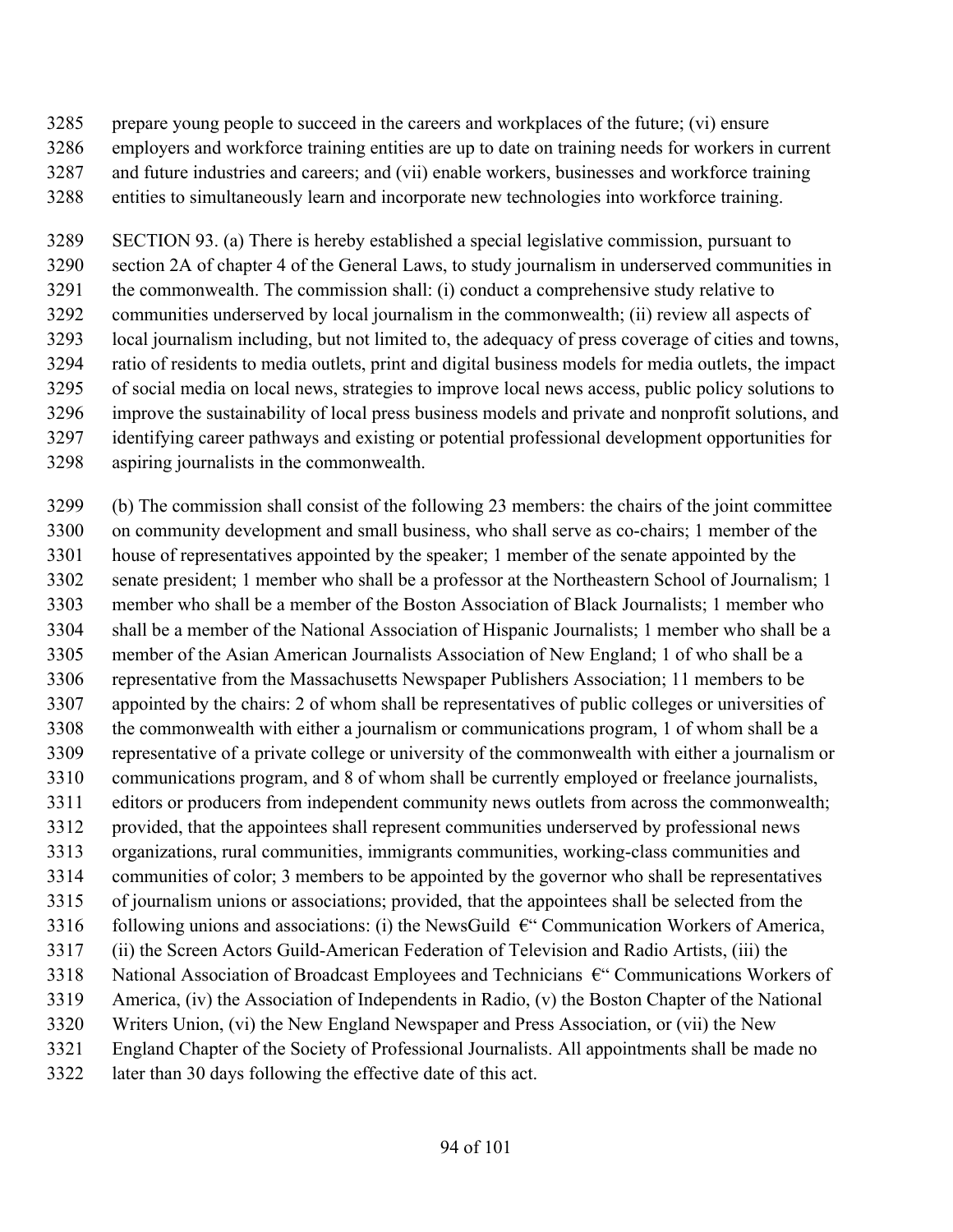- (c) The commission shall hold public information sessions in order to promote the work of the commission and to solicit public comment pursuant to the work of the commission.
- (d) The commission shall accept written and oral comment from the public beginning at the first meeting of the commission.
- (e) The commission shall meet no less than 5 times to review, study and analyze existing
- literature, quantitative and qualitative data on the status of journalism in the commonwealth and
- review the oral and written public comments.
- (f) No later than August 1, 2021, the commission shall submit its findings, along with
- recommendations for legislation, if any, to the clerks of the house of representatives and the senate and the joint committee of community development and small business.
- (g) The special commission may make such interim reports as it considers appropriate.
- SECTION 94. There is hereby established a special commission pursuant to section 2A of
- chapter 4 of the General Laws to conduct an investigation and study regarding the needs of
- agriculture in the commonwealth in the 21st century, including the viability, efficiency, climate
- change resiliency, education, technical assistance and energy needs of farms and means of
- ensuring farms' ability to adapt to changing economic, climate and energy conditions.
- The commission shall consist of 1 member who shall be appointed by the senate president, who shall serve as co-chair; 1 member who shall be appointed by the minority leader of the senate; 1 member who shall be appointed by the speaker of the house of representatives, who shall serve as co-chair; 1 member who shall be appointed by the minority leader of the house of representatives; the house and senate chairs of the joint committee on environment, natural resources and agriculture; the house and senate chairs of the joint committee on telecommunications, utilities and energy; the secretary of energy and environmental affairs or a designee; the secretary of housing and economic development or a designee; the commissioner of agricultural resources or a designee; a representative of the Massachusetts Farm Bureau Federation, Incorporated; a representative of the University of Massachusetts center for agriculture, food and the environment; a representative of the Massachusetts chapter of the Northeast Organic Farming Association; a representative of the Cape Cod Cranberry Growers' Association; and a representative of the Massachusetts Association of Dairy Farmers, Inc. Members shall not receive compensation for their services but may receive reimbursement for the reasonable expenses incurred in carrying out their responsibilities as members of the commission. The executive office of energy and environmental affairs and executive office of housing and economic development may furnish reasonable staff and other support for the work of the commission.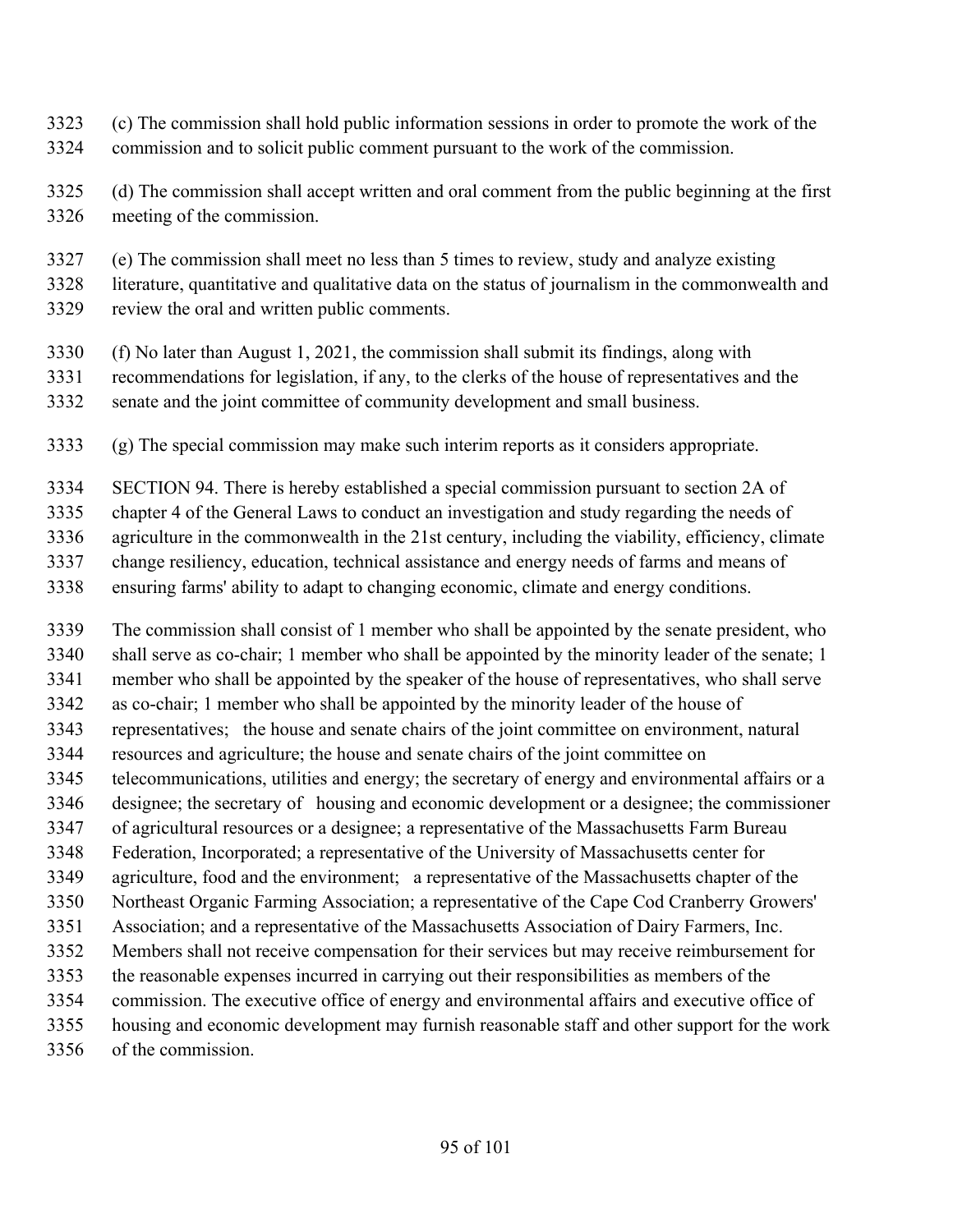The commission shall review: (i) methods of supporting farms including development of tax incentives and credits for equipment related to farm-based renewable energy projects; (ii) effects of zoning ordinances and bylaws on farm-based renewable energy projects and means of reducing administrative and regulatory barriers to such projects; (iii) potential zoning exemptions of farm renewable energy systems; (iv) the feasibility of establishing an incentive program to facilitate the growth of non-solar renewable-energy distributed-generation projects on farms; (v) methods of encouraging the use of renewable energy resources on farms; (vi) development of potential grant programs in support of farms to develop farm-based renewable energy capabilities including wind harvesting, energy conserving refrigerated food storage pilot projects, methane capture and green combustion and solar and photovoltaic energy projects; (vii) feasibility of using farms as resiliency centers during power outages or extreme weather events by installing technology such as battery storage or microgrids; (viii) the effects of climate change and means by which farms may seek to adapt to climate change; (ix) methods of promoting and facilitating more prompt interconnection of energy projects owned or operated by agricultural producers; (x) the development of a single uniform application for use by owners of farms in the commonwealth for application to any and all grant and other assistance programs administered by the department of agricultural resources and consistent with federal grant and program application criteria; (xi) the benefits of designating an administrator or separate office within the department of agricultural resources to provide advice, technical assistance and other guidance to owners of farms who apply for grants and other programs; (xii) ways to support, expand and enhance opportunities for agricultural tourism; (xiii) the timing of grant applications to the department of agricultural resources and department responses with a view to facilitating more efficient and timely use of grant funds; (xiv) administrative and regulatory barriers to and restrictions on farm owners placing renewable energy structures on farmland; (xv) means of addressing the need for education and technical assistance to farmers; and (xvi) any other matters the commission deems relevant to supporting the viability of farms in the commonwealth.

 The commission shall file a report of its findings and recommendations, together with drafts of legislation necessary to carry those recommendations into effect, by filing the same with the

clerks of the senate and the house of representatives, the chairs of the senate and house

committees on ways and means, the senate and house chairs of the joint committee on

environment, natural resources and agriculture, and the house and senate chairs of the joint

committee on telecommunications, utilities and energy not later than June 30, 2021.

SECTION 95. Notwithstanding any general or special law to the contrary, there shall be

established a special commission to investigate, study and make legislative recommendations on

the participation of minority business enterprises and women business enterprises in public

construction projects, including, but not limited to: (i) a review of the efficiency and adequacy of

current laws and regulations designed to promote diversity; (ii) a review of employment data and

recruitment strategies for public construction projects; and (iii) development of best practices for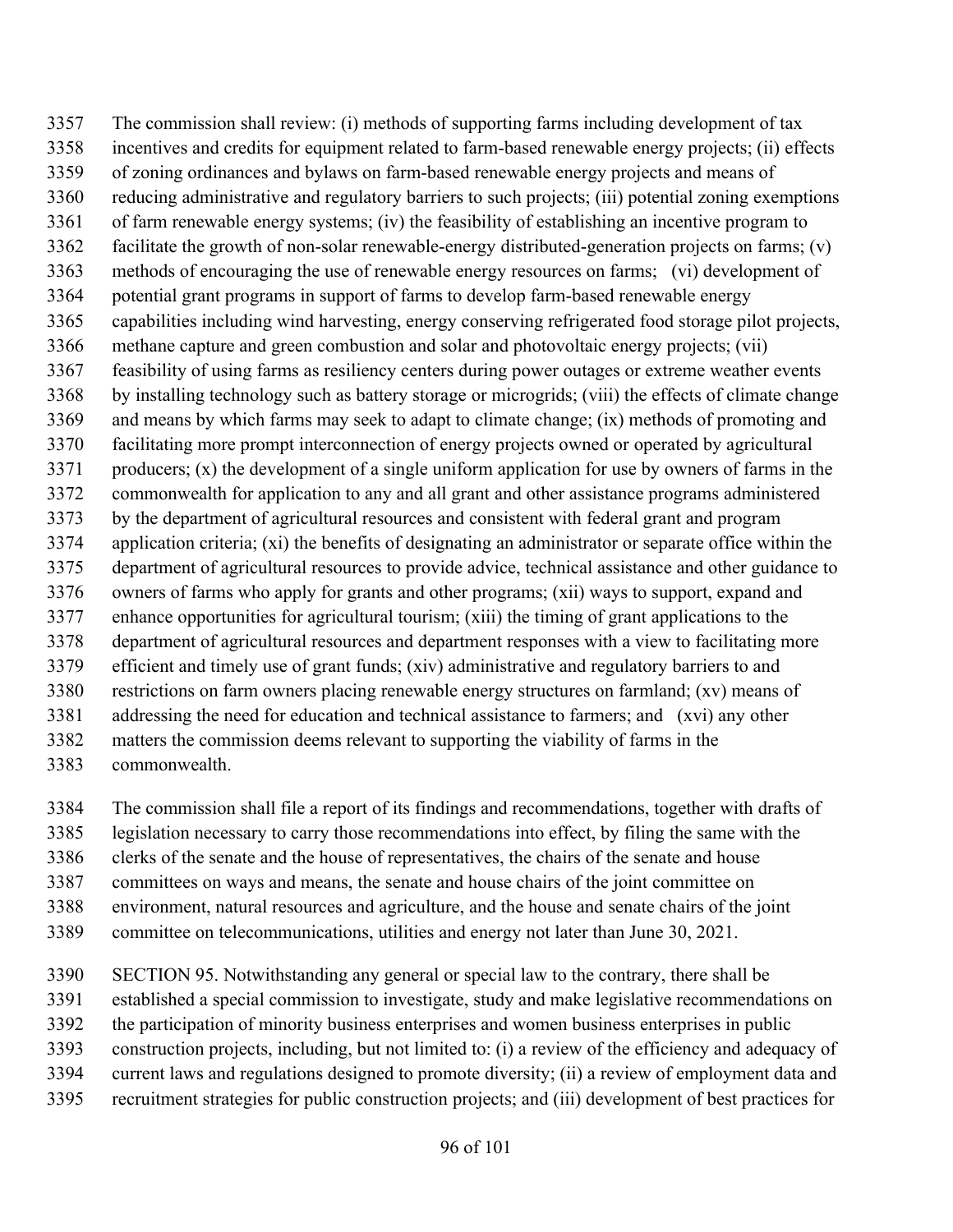the promotion of diversity and application of such practices to public construction projects. The commission shall consist of 19 members, 1 of whom shall be appointed by the governor and who shall serve as co-chair; 1 of whom shall be appointed by the attorney general and who shall serve as co-chair; 2 of whom shall be members of the senate, 1 of whom shall be appointed by the president of the senate and 1 of whom shall be appointed by the minority leader of the senate; 2 of whom shall be members of the house of representatives, 1 of whom shall be appointed by the speaker of the house, and 1 of whom shall be appointed by the minority leader of the house of representatives; the commissioner of capital asset management and maintenance or a designee; the inspector general or a designee; the chairperson of the Massachusetts Municipal Association, Inc. or a designee; the president of the Massachusetts Building Trades Council or a designee; the president of the Associated General Contractors of Massachusetts, Inc. or a designee; the president of the Building Trades Employers Association of Boston and Eastern Massachusetts, Inc. or a designee; the president of Associated Subcontractors of Massachusetts, Inc. or a designee; the president of Construction Industries of Massachusetts, Inc. or a designee; the president of the Massachusetts AFL-CIO or a designee; 2 representatives of the Massachusetts Minority Contractors Association, Inc.; a representative of the Boston chapter of the National Association of Women and Construction; and a representative of the Policy Group on Tradeswomen's Issues. The commission shall file a report on the results of its study, together with its recommendations and any legislation necessary to carry such recommendations into effect, with the clerks of the house of representatives and the senate not later than July 31, 2021.

 SECTION 96. Notwithstanding any general or special law to the contrary, to meet the expenditures necessary in carrying out section 2, the state treasurer shall, upon receipt of a request by the governor, issue and sell bonds of the commonwealth in an amount to be specified by the governor from time to time but not exceeding, in the aggregate, \$420,504,000. All bonds issued by the commonwealth, as aforesaid, shall be designated on their face "Commonwealth Economic Development Act of 2021", and shall be issued for a maximum term of years, not exceeding 30 years, as the governor may recommend to the general court pursuant to section 3 of Article LXII of the Amendments to the Constitution; provided, however, that all such bonds shall be payable not later than June 30, 2056. All interest and payments on account of principal on such obligations shall be payable from the General Fund. Bonds and interest thereon issued under the authority of this section shall, notwithstanding any other provision of this act, be general obligations of the commonwealth.

- 
- SECTION 97. Notwithstanding any general or special law to the contrary, to meet the
- expenditures necessary in carrying out section 2A, the state treasurer shall, upon receipt of a
- request by the governor, issue and sell bonds of the commonwealth in an amount to be specified
- by the governor from time to time but not exceeding, in the aggregate, \$206,000,000. All bonds
- issued by the commonwealth, as aforesaid, shall be designated on their face "Commonwealth
- Economic Development Act of 2021", and shall be issued for a maximum term of years, not
- exceeding 30 years, as the governor may recommend to the general court pursuant to section 3 of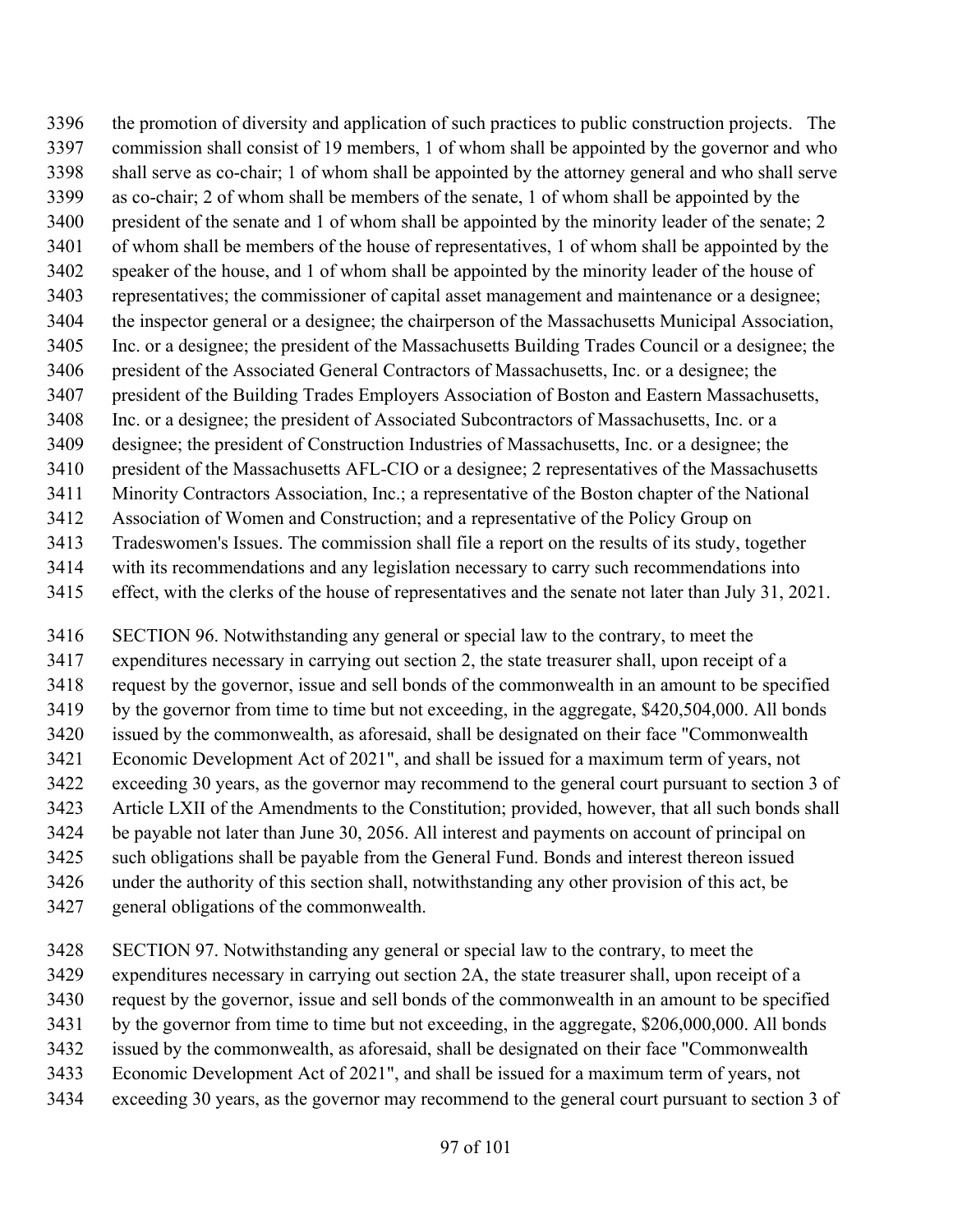- Article LXII of the Amendments to the Constitution; provided, however, that all such bonds shall
- be payable not later than June 30, 2056. All interest and payments on account of principal on
- such obligations shall be payable from the General Fund. Bonds and interest thereon issued
- under the authority of this section shall, notwithstanding any other provision of this act, be
- general obligations of the commonwealth.
- SECTION 98. (a) As used in this section, the following words shall, unless the context clearly requires otherwise, have the following meanings:
- "Covered establishment", a restaurant or other eating or drinking establishment offering same- day food or drink for sale in a single commercial transaction through any third-party delivery service platform, with less than 25 retail locations within the commonwealth.
- "COVID-19 emergency", the state of emergency declared by the governor on March 10, 2020 in 3446 order to address the outbreak of the 2019 novel coronavirus, also known as COVID-19.
- "Customer", an individual using a third-party delivery service platform to place an online order.
- "Online order", an order for food or drinks placed by a customer through a third-party delivery
- service platform provided by a third-party delivery service company for pickup or delivery in the
- commonwealth.
- "Purchase price", the menu price publicly offered on the third-party delivery service platform by
- a covered establishment. The purchase price shall not include any taxes, gratuities or other fees
- that may make up the total cost charged to the customer for an online order.
- "Third-party delivery service company", a corporation, partnership, sole proprietorship or other
- entity qualified to do business in the commonwealth that is engaged in facilitating same-day
- delivery or pickup of food and beverages through a third-party delivery service platform for 20
- or more separately owned and operated covered establishments.
- "Third-party delivery service platform", any online enabled application, software, website or system offered or utilized by a third-party delivery service company to facilitate the sale of food and beverages prepared by, and the same-day delivery or same-day pickup of food and beverages
- from, covered establishments.
- (b) Notwithstanding any general or special law to the contrary, no third-party delivery service
- company, from the effective date of this act until the termination of the COVID-19 emergency,
- shall charge a covered establishment a delivery fee per online order for the use of its services and
- fees other than a delivery fee that totals more than 15 per cent of the purchase price of the online
- order. No third-party delivery service company shall reduce the compensation rates paid to the
- delivery service driver, or garnish gratuities, as a result of this section.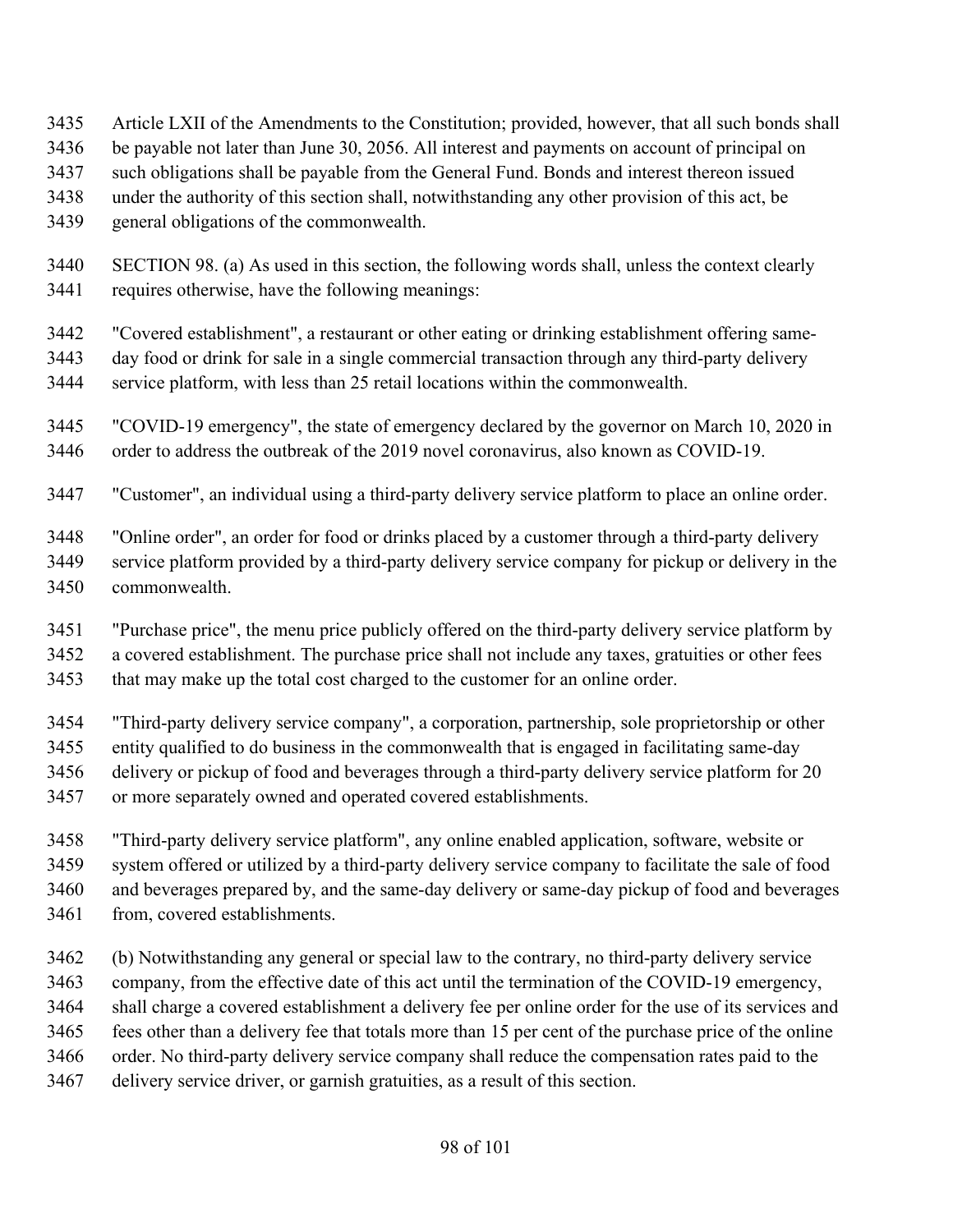- (c) This section shall preempt, supersede or nullify any inconsistent, contrary or conflicting local
- law, ordinance, rule or regulation relating to third-party delivery service platforms and third-
- party delivery service companies fees, including with respect to any agreements with covered
- establishments using third-party delivery service companies.
- (d) A violation of this section shall be an unfair and deceptive trade practice in violation of chapter 93A of the General Laws.
- SECTION 99. There is hereby established a special legislative commission pursuant to section
- 2A of chapter 4 of the General Laws to examine and make recommendations on addressing the recovery of the cultural and creative sector, including the arts, humanities and sciences, as a
- result of the outbreak of the 2019 novel coronavirus, also known as COVID-19, and the effects
- of the governor's March 10, 2020 declaration of a state of emergency pursuant to executive order
- 591. The special commission shall review and develop recommendations and best practices for
- the recovery, promotion and continued growth and vitality of the cultural and creative sector in
- the commonwealth. The special legislative commission shall meet no fewer than 4 times, in
- diverse locations throughout the commonwealth.
- The commission shall consist of the following 13 members: the house and senate chairs of the joint committee on tourism, arts and cultural development, who shall serve as co-chairs; the executive director of the Massachusetts cultural council or a designee; the executive director of MassCreative, Inc. or a designee; 1 member of the commonwealth association of museums; 1 member of the educational theatre association; and 7 members to be appointed by the co-chairs: 2 of whom shall be representatives from 2 different designated cultural districts in the commonwealth; and 5 artists from different disciplines and sectors, including the arts, humanities and sciences. All appointments shall be made not later than 30 days after the effective date of this act. The commission shall convene its first meeting not later than 60 days after the effective date of this act.
- The commission shall examine ways to increase recovery and promote remote operations and programming in the commonwealth, including, challenges maintaining and operating
- programming, including, training staff, developing new creative work regardless of format,
- barriers in reopening physical locations and maintaining a virtual presence, strategies for
- increased marketing and strategies for cross-promotional partnerships with other industries,
- including the hospitality industry.
- The chairs of the commission shall work to facilitate information and data requests of the commission members, ensure that the work of the commission incorporates feedback from the
- cultural and creative sector statewide and coordinate cooperation throughout the review. The
- commission shall submit a report of its review and its recommendations, together with drafts of
- legislation, if any, necessary to carry out the recommendations of the commission by filing the
- same with the clerks of the house of representatives and the senate, the house and senate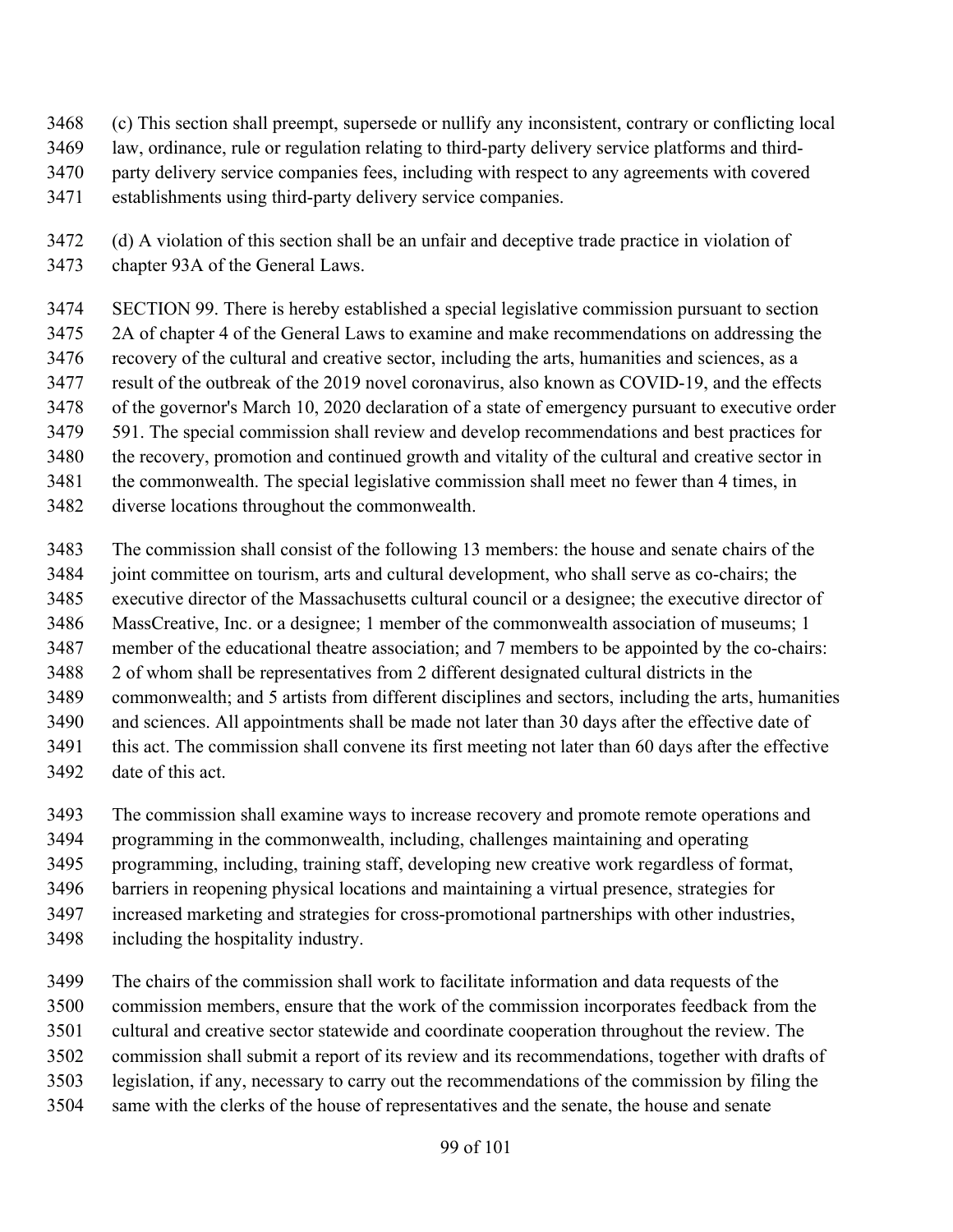- committees on ways and means and the joint committee on tourism, arts and cultural
- development, not later than June 30, 2021.
- SECTION 100. The executive office of housing and economic development shall issue guidance
- to assist local officials in determining the voting thresholds for various zoning amendments.
- Such guidance shall be assembled in consultation with the department of housing and
- community development, the Massachusetts attorney general's municipal law unit, and
- Massachusetts Housing Partnership.
- SECTION 101. The secretary of housing and economic development shall report annually to the
- clerks of the house of representatives and the senate, the chairs of the joint committee on housing
- and the chairs of the senate and house committees on ways and means, on the activities and
- status of the Housing Choice Initiative, as described by the governor in a message to the general
- court dated December 11, 2017, including progress made towards the production of 135,000 new
- units by 2025. The report also shall include a list of all cities and towns that qualify as "housing
- choice" communities, a list and description of grant funds disbursed to such cities and towns and
- a description of how the funds were used to support the production of new housing.
- SECTION 102. Sections 15 to 24, inclusive, sections 27 46 and 47, and sections 97 and 98, shall take effect 90 days after enactment.
- SECTION 103. Sections 70 to 72, inclusive, and sections 88 to 91, inclusive, shall take effect 120 days from the effective date of this act.
- SECTION 104. Sections 48 to 55, section 58, section 60, inclusive shall apply to tax years beginning on or after January 1, 2021.
- SECTION 105. Section 4G of chapter 175 of the General Laws shall apply to all policies issued on or after January 1, 2021.
- SECTION 106. The Massachusetts office of business development shall accept applications for
- approval as a rural growth fund as required under subsection (c) of section 38II of chapter 63 of
- the General Laws not more than 90 days after the effective date of this act.
- SECTION 107. The secretary of administration and finance shall establish the fees required
- under chapter 93L of the General Laws not later than June 30, 2021.
- SECTION 108. The first report required under section 35 of chapter 12 of the General Laws shall be submitted not later than July 1, 2022.
- SECTION 109. Sections 3 and 12 shall take effect on July 1, 2021.
- SECTION 110. Chapter 93L of the General Laws shall take effect on July 1, 2021.